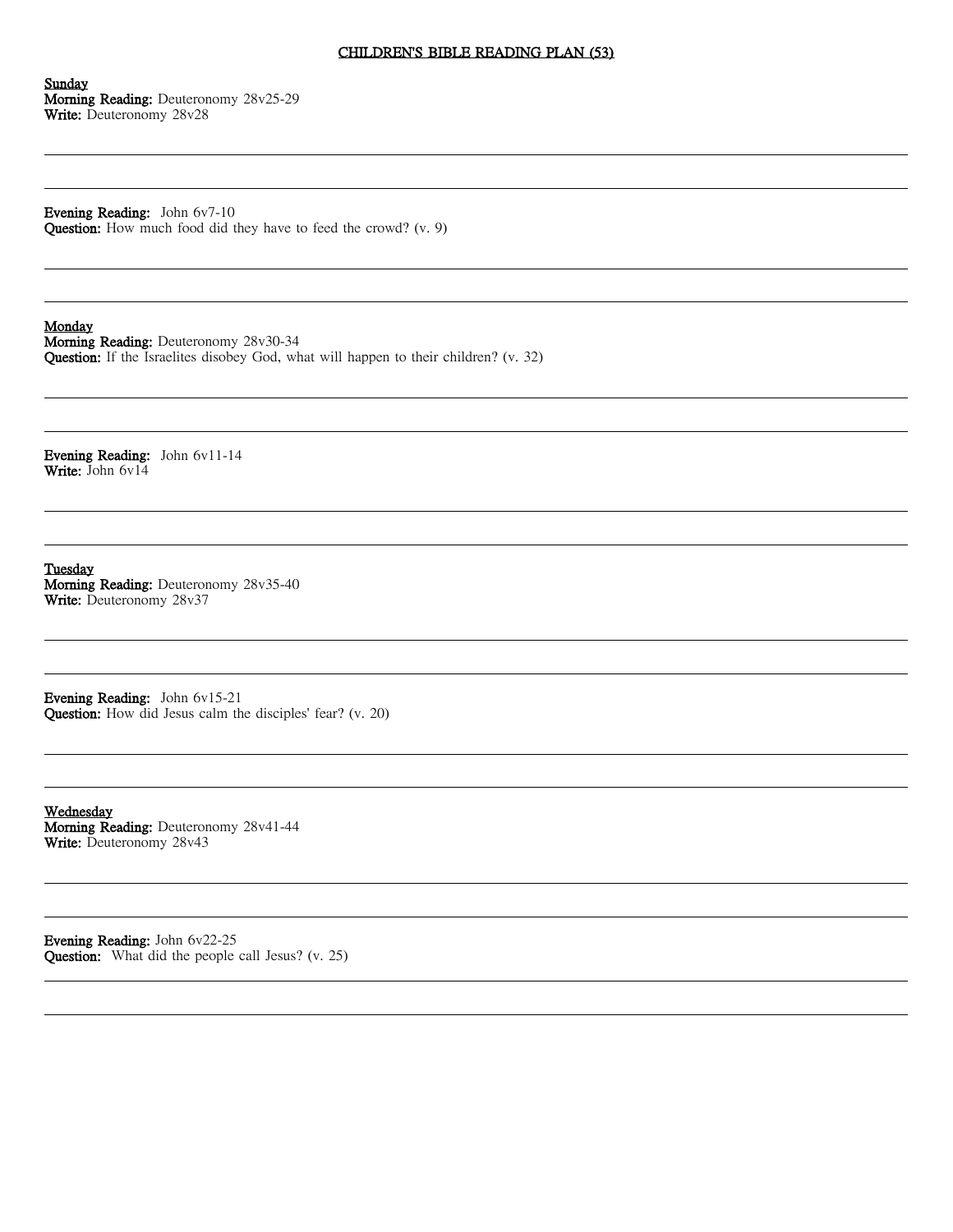Evening Reading: John 6v26-29 Write: John 6v29

Friday

Morning Reading: Deuteronomy 28v49-52 Question: What will God bring upon the nation for disobedience? (v. 49)

Evening Reading: John 6v30-34 Write: John 6v33

**Saturday** Morning Reading: Deuteronomy 28v58-62 Write: Deuteronomy 28v58

Evening Reading: John 6v35-40 Question: What will happen to those who believe in Jesus? (v. 40)

# Extra Questions

1. In the light of all that you read this week in Deuteronomy, how do you think God views sin?

2. What should John 6v37 encourage you to do?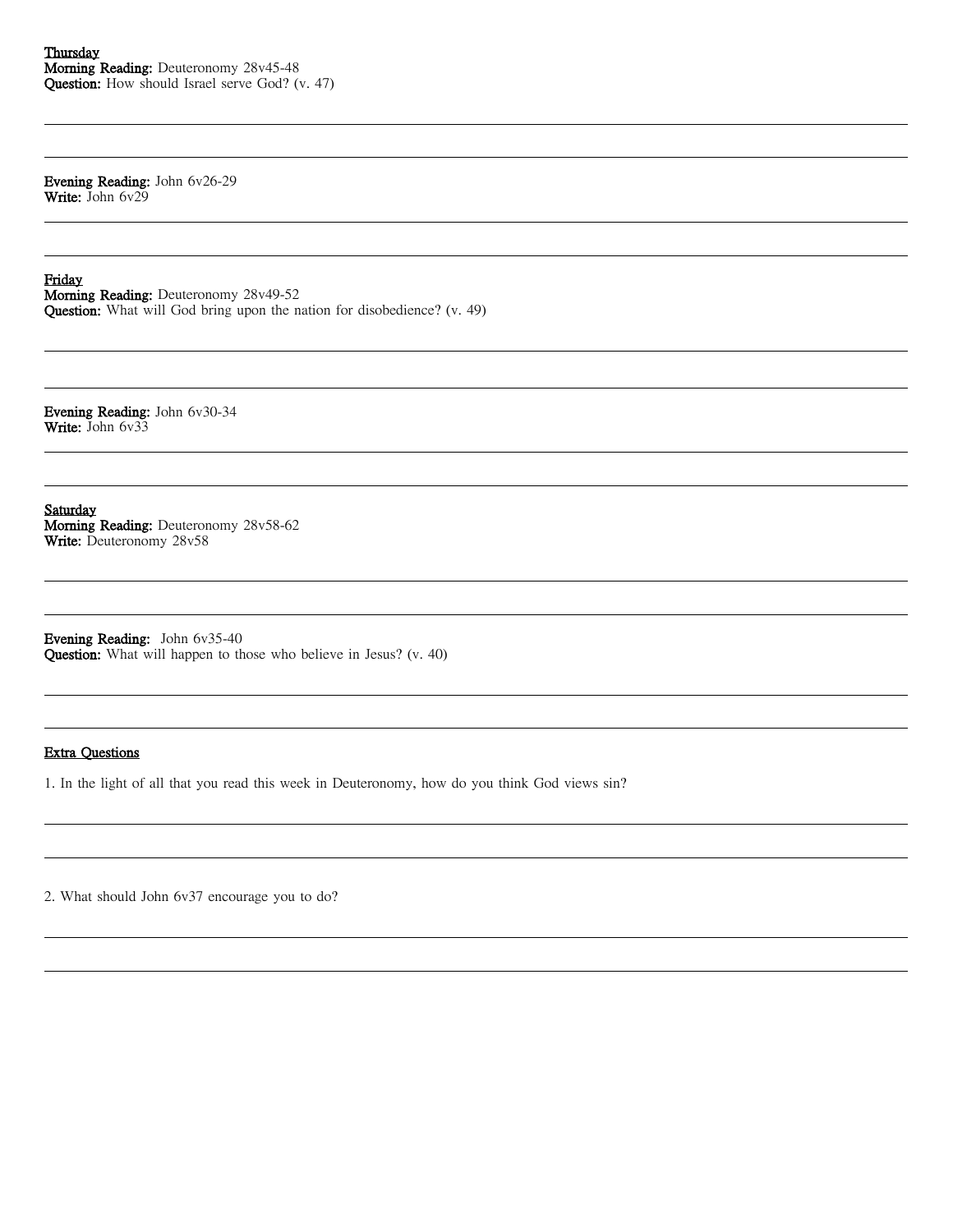### CHILDREN'S BIBLE READING PLAN (54)

#### Sunday Morning Reading: Deuteronomy 28v63-68 Question: What will the people say in the morning? (v. 67)

Evening Reading: John 6v41-45 Write: John 6v41

Monday Morning Reading: Deuteronomy 29v1-4 Write: Deuteronomy 29v4

Evening Reading: John 6v46-51 Question: What will happen to anyone who eats the bread from heaven? (v. 51)

Tuesday Morning Reading: Deuteronomy 29v5-9 Write: Deuteronomy 29v9

Evening Reading: John 6v52-56 Write: John 6v54

Wednesday Morning Reading: Deuteronomy 29v10-13 Question: Deuteronomy 29v13

Evening Reading: John 6v57-63 Question: What did the disciples say about Jesus' sermon? (v. 60)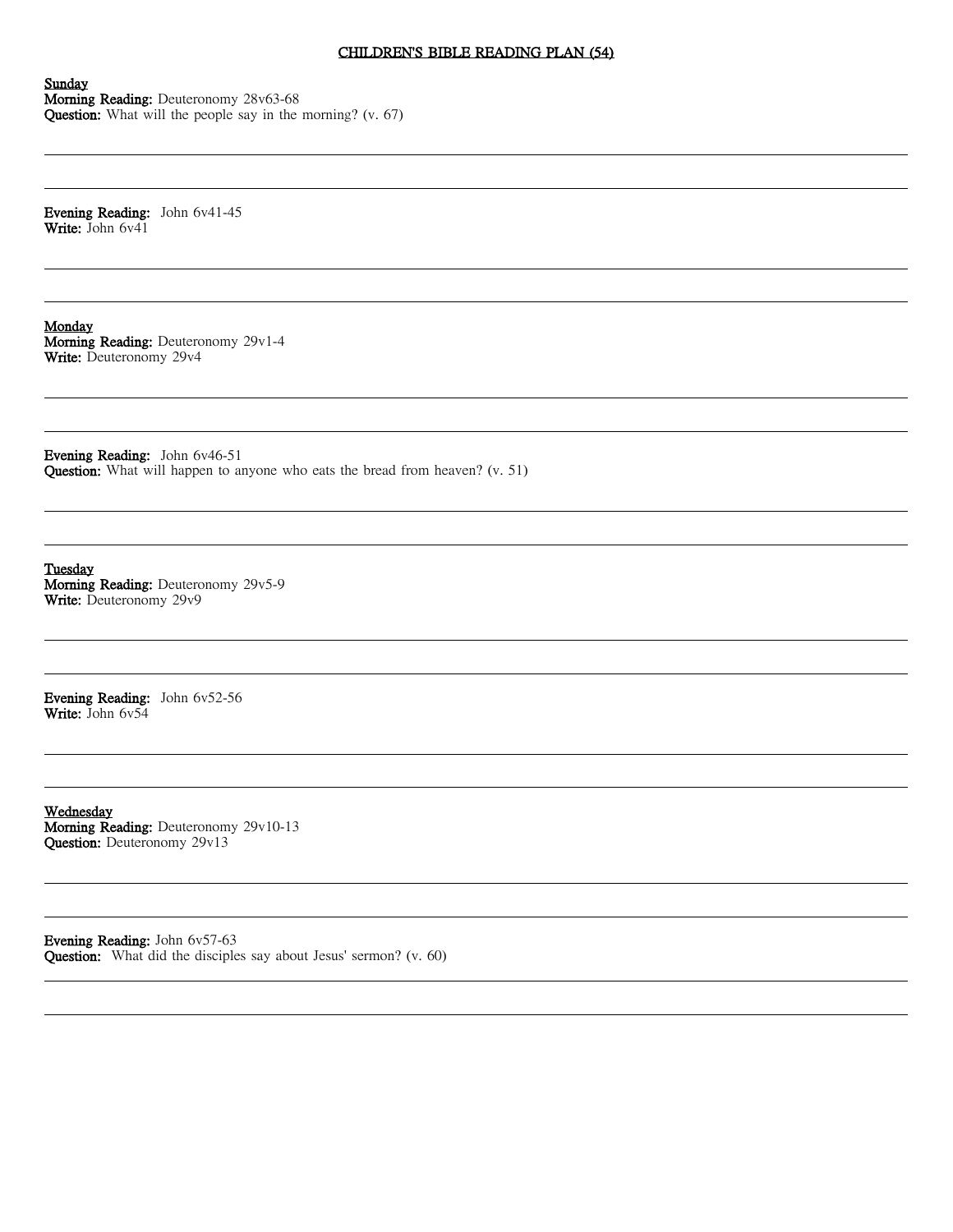Evening Reading: John 6v64-71 Question: What did Jesus know? (v. 64)

Friday

Morning Reading: Deuteronomy 29v21-24 Question: What will the people ask? (v. 24)

Evening Reading: John 7v1-5 Write: John 7v5

**Saturday** Morning Reading: Deuteronomy 29v25-29 Write: Deuteronomy 29v29

Evening Reading: John 7v6-9 Question: Why did the world hate Jesus? (v. 7)

## Extra Questions

1. What belongs to God and what belongs to us? (Deuteronomy 29v29)

2. Jesus' brothers did not believe in him (John 7v5). Do you?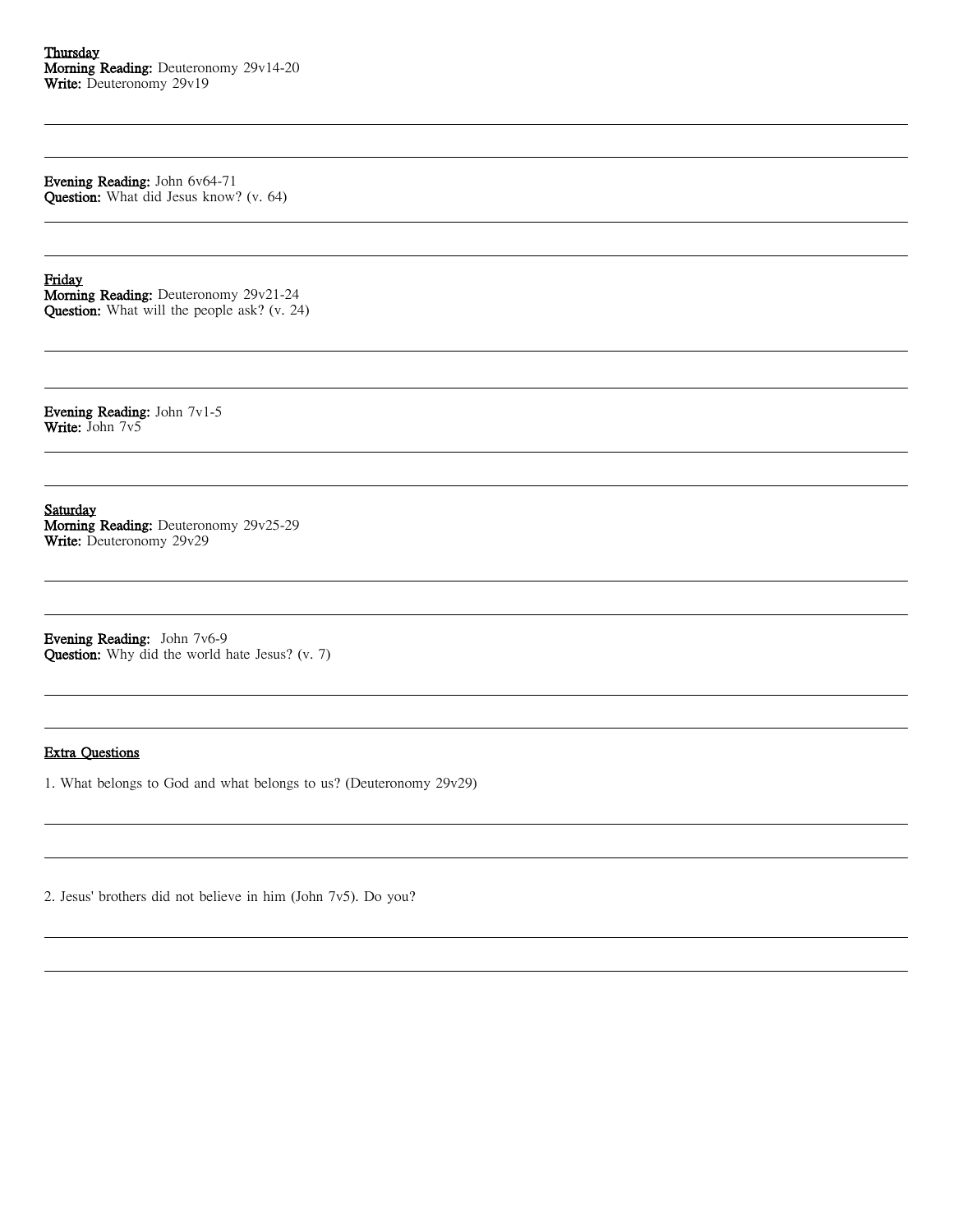#### CHILDREN'S BIBLE READING PLAN (55)

Sunday Morning Reading: Deuteronomy 30v1-5 Write: Deuteronomy 30v3

Evening Reading: John 7v10-13 Question: What did people think about Jesus? (v. 12)

### Monday

Morning Reading: Deuteronomy 30v6-10 Question: Write the two words beginning with the letter "l" and ending with the letter "e" in verse 6

Evening Reading: John 7v14-18 Write: John7v17

Tuesday Morning Reading: Deuteronomy 30v11-14 Write: Deuteronomy 30v14

Evening Reading: John 7v19-24 Question: How should we judge? (v. 24)

Wednesday Morning Reading: Deuteronomy 30v15-20 Question: What did God set before the people? (v. 15)

Evening Reading: John 7v25-27 Write: How did Jesus speak? (v. 26)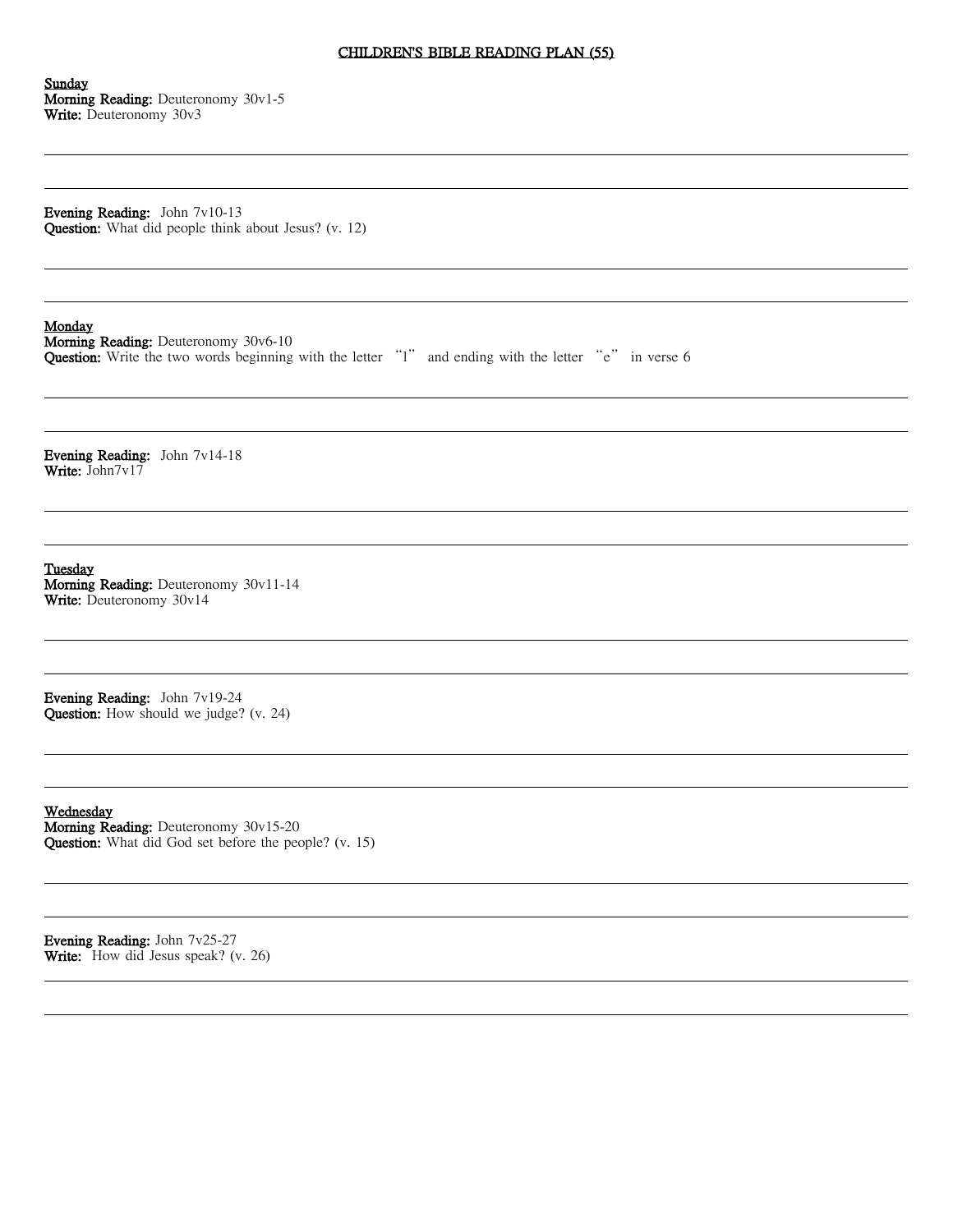Evening Reading: John 7v28-31 Question: What question did the people ask in verse 31?

Friday Morning Reading: Deuteronomy 31v7-9 Question: Who would be with Joshua? (v. 8)

Evening Reading: John 7v32-36 Write: John 7v33

**Saturday** Morning Reading: Deuteronomy 31v10-13 Write: Deuteronomy 31v13

Evening Reading: John 7v37-39 Write: John7v37

## Extra Questions

1. What does it mean to fear the Lord? (Deuteronomy 31v13)

2. What drink does Jesus offer us? (John 7v37)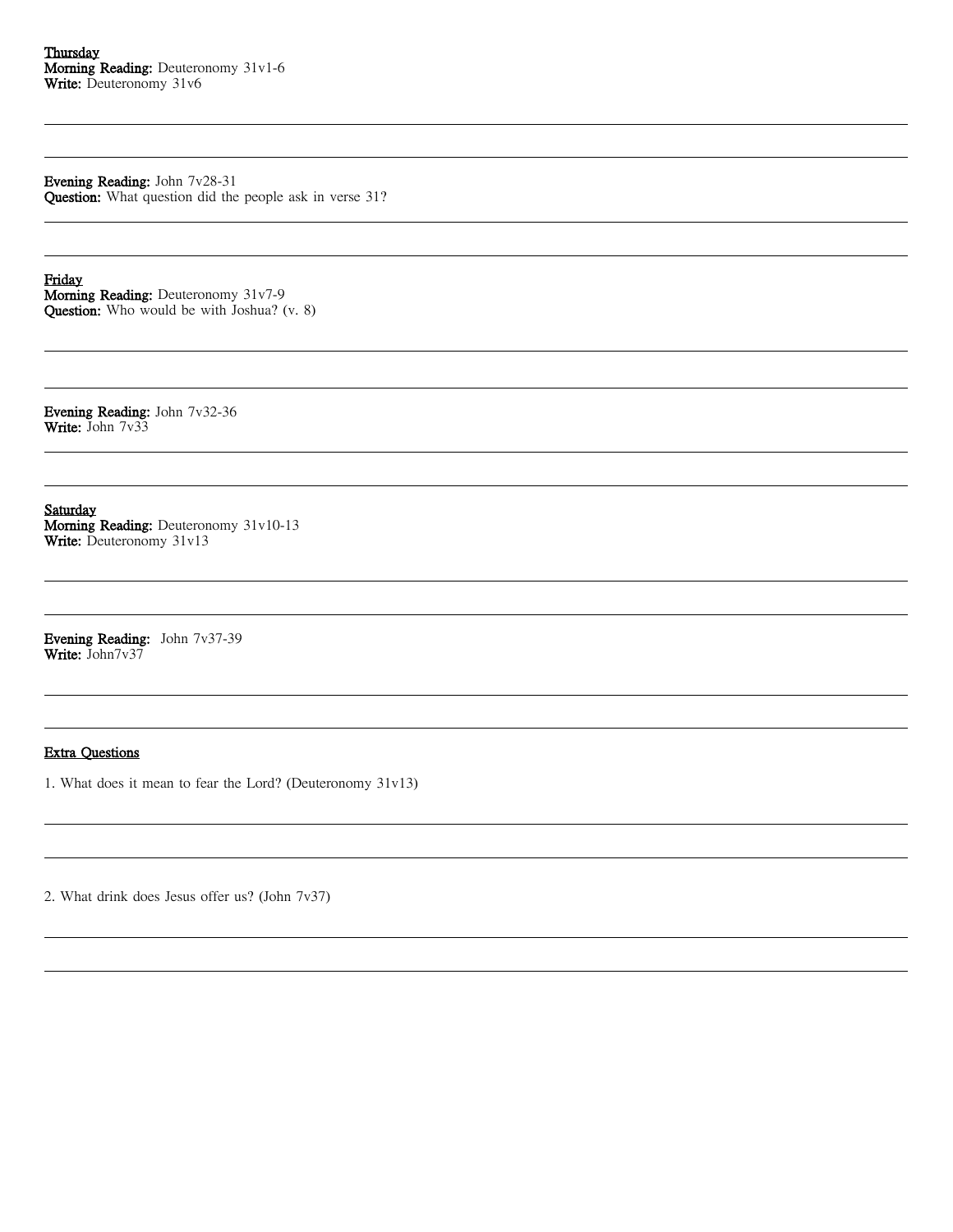#### CHILDREN'S BIBLE READING PLAN (56)

Sunday Morning Reading: Deuteronomy 31v14-18 Write: Deuteronomy 31v15

Evening Reading: John 7v40-44 Question: What did people say about Christ? (v. 41)

#### Monday

Morning Reading: Deuteronomy 31v19-21 Question: Why did God give Israel a song? (v. 19)

Evening Reading: John 7v45-53 Write: John7v46

Tuesday Morning Reading: Deuteronomy 31v22-27 Write: Deuteronomy 31v27

Evening Reading: John 8v1-6 Question: What did Jesus do when he heard the accusation? (v. 6)

Wednesday Morning Reading: Deuteronomy 31v28-30 Question: What did Moses say would happen after his death? (v. 29)

Evening Reading: John 8v7-11 Write: John 8v11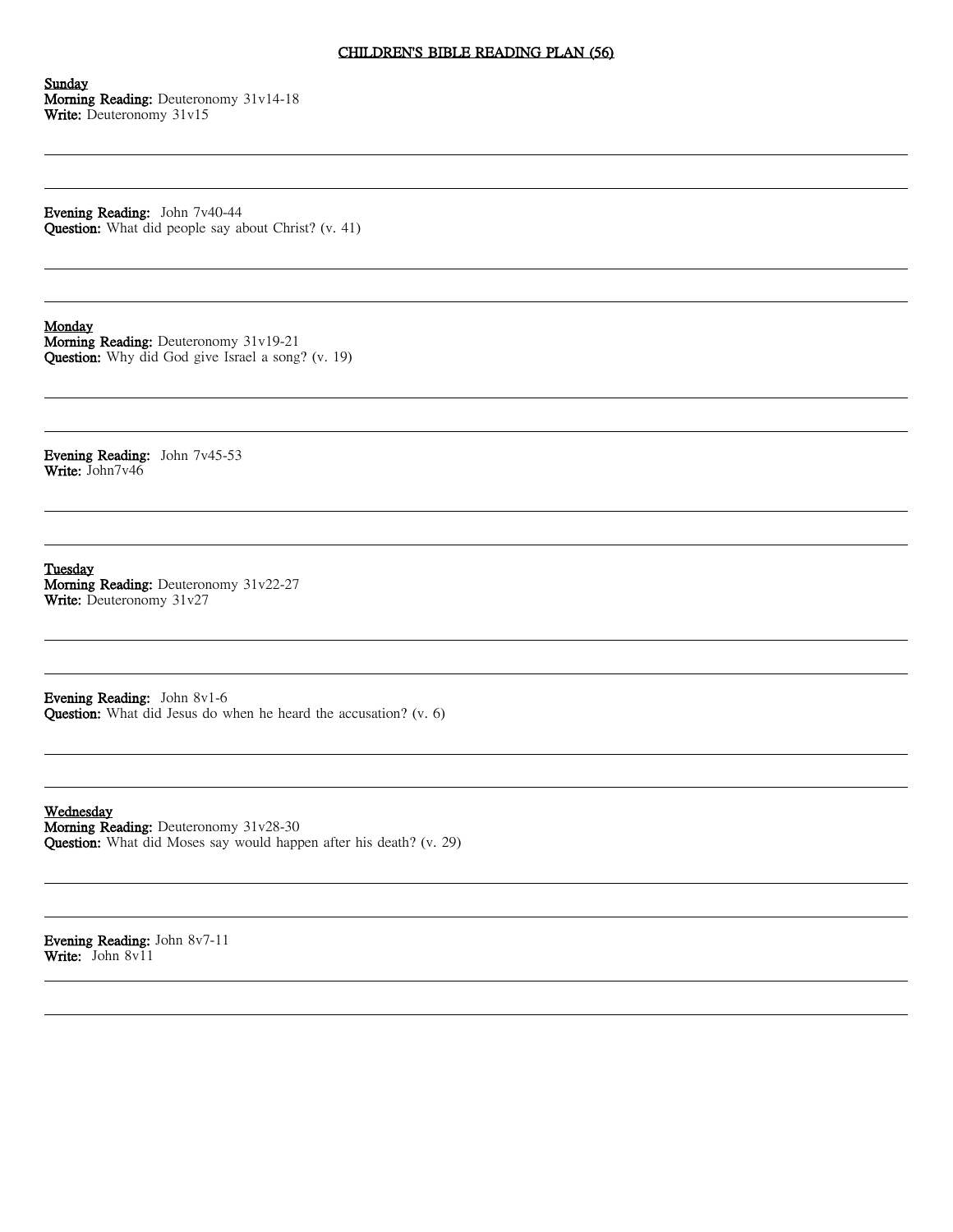Evening Reading: John 8v12-16 Question: What will happen to those who follow Jesus? (v. 12)

Friday Morning Reading: Deuteronomy 32v7-10 Question: Where did God find Israel? (v. 10)

Evening Reading: John 8v17-20 Write: John 8v18

**Saturday** Morning Reading: Deuteronomy 32v11-14 Write: Deuteronomy 32v12

Evening Reading: John 8v21-24 Question: What will happen if we do not believe in Jesus? (v. 24)

## Extra Questions

1. How does an eagle care for her young? (Deuteronomy 32v11). What does that teach you about God?

2. What is it to believe in Jesus? (John 8v24)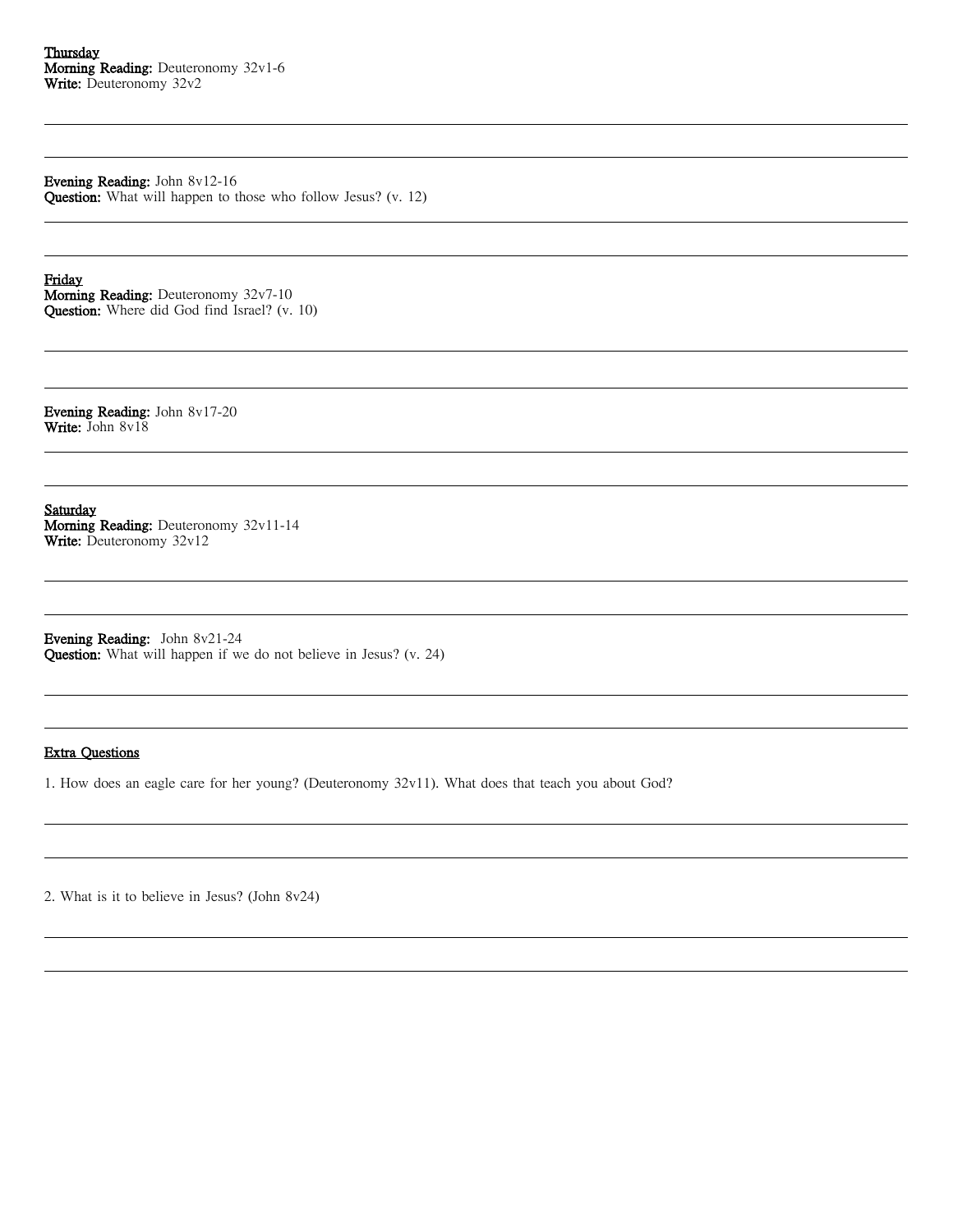# CHILDREN'S BIBLE READING PLAN (57)

Sunday Morning Reading: Deuteronomy 32v15-18 Write: Deuteronomy 32v18

Evening Reading: John 8v25-28 Question: What will the people know when the Son of man is lifted up (crucified)? (v. 28)

Monday

Morning Reading: Deuteronomy 32v19-22 Question: What will God hide? (v. 20)

Evening Reading: John 8v29-32 Write: John 8v31

Tuesday Morning Reading: Deuteronomy 32v23-27 Write: Deuteronomy 32v26

Evening Reading: John 8v33-37 Question: Who makes people free? (v. 36)

Wednesday Morning Reading: Deuteronomy 32v28-34 Question: What does God wish Israel were like? (v. 29)

Evening Reading: John 8v38-42 Write: John 8v42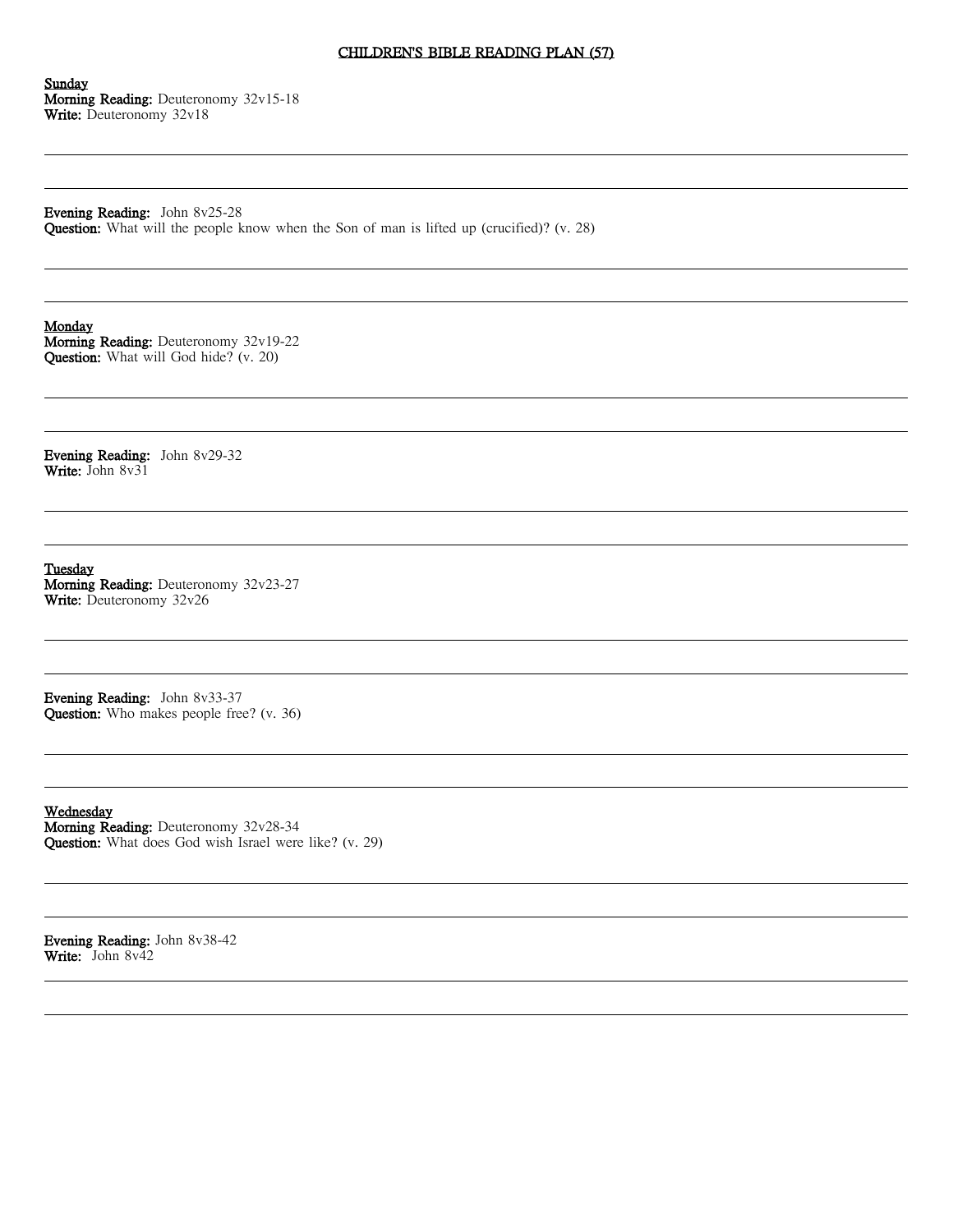Evening Reading: John 8v43-47 Question: What is the devil? (v. 44)

Friday

Morning Reading: Deuteronomy 32v39-43 Question: Who is speaking in this verse? (v. 40)

Evening Reading: John 8v48-53 Write: John 8v51

**Saturday** Morning Reading: Deuteronomy 32v44-47 Write: Deuteronomy 32v46

Evening Reading: John 8v54-59 Question: What did Abraham see? (v. 56)

## Extra Questions

1. What are the benefits of obeying God? (v. 47)

2. How should you feel when you think about Jesus? (v. 56)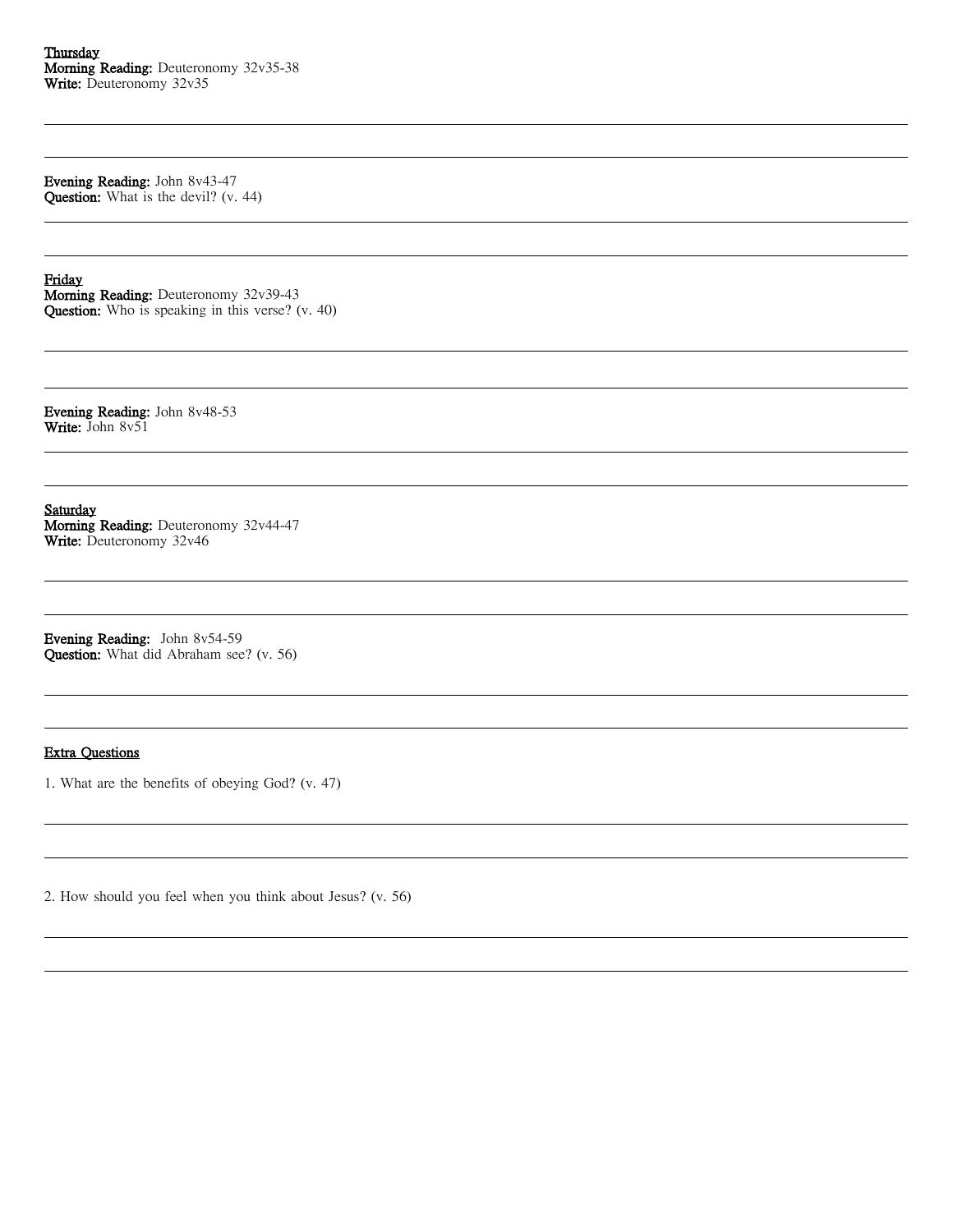# CHILDREN'S BIBLE READING PLAN (58)

Sunday Morning Reading: Deuteronomy 32v48-52 Question: Why was Moses not allowed to enter the Promised Land? (v. 51)

Evening Reading: John 9v1-5 Write: John 9v3

Monday Morning Reading: Deuteronomy 33v1-6 Write: Deuteronomy 33v3

Evening Reading: John 9v6-9 Question: How did Jesus heal the blind man? (v. 6)

Tuesday Morning Reading: Deuteronomy 33v7-11 Question: What was Judah's blessing? (v. 7)

Evening Reading: John 9v10-12 Write: John 9v11

Wednesday Morning Reading: Deuteronomy 33v12-17 Write: Deuteronomy 33v12

Evening Reading: John 9v13-17 Question: What did the man say about Jesus? (v. 17)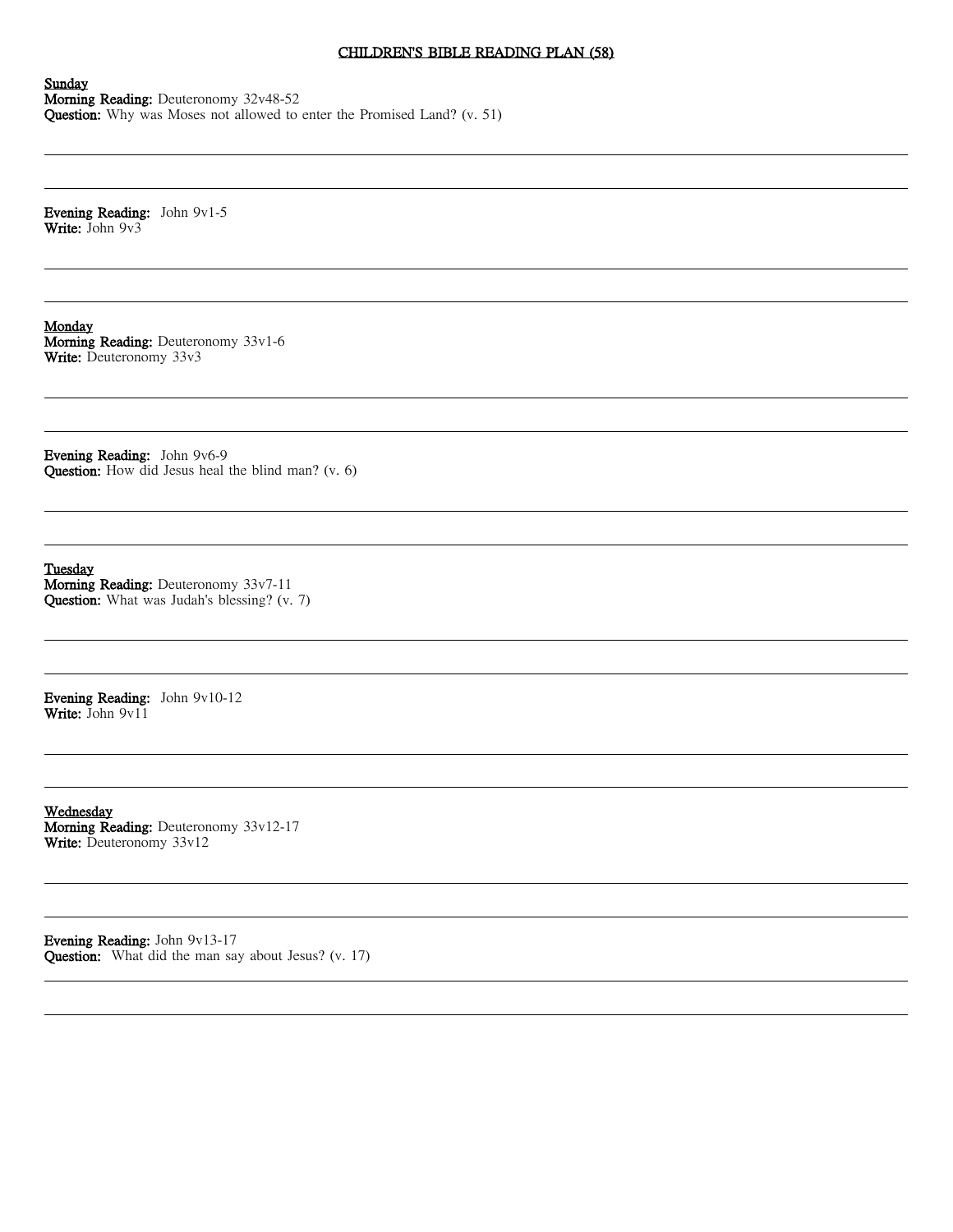Evening Reading: John 9v18-23 Question: Why were the parents afraid to answer the Jews? (v. 22)

Friday Morning Reading: Deuteronomy 33v22-26 Write: Deuteronomy 33v23

Evening Reading: John 9v24-27 Write: John 9v25

**Saturday** Morning Reading: Deuteronomy 33v27-29 Write: Deuteronomy 33v27

Evening Reading: John 9v28-33 Question: Why did the Jews criticize the blind man? (v. 28)

### Extra Questions

1. Why was Israel so happy? (Deuteronomy 33v29)

2. What does it mean to be a disciple of Jesus? (John 9v28)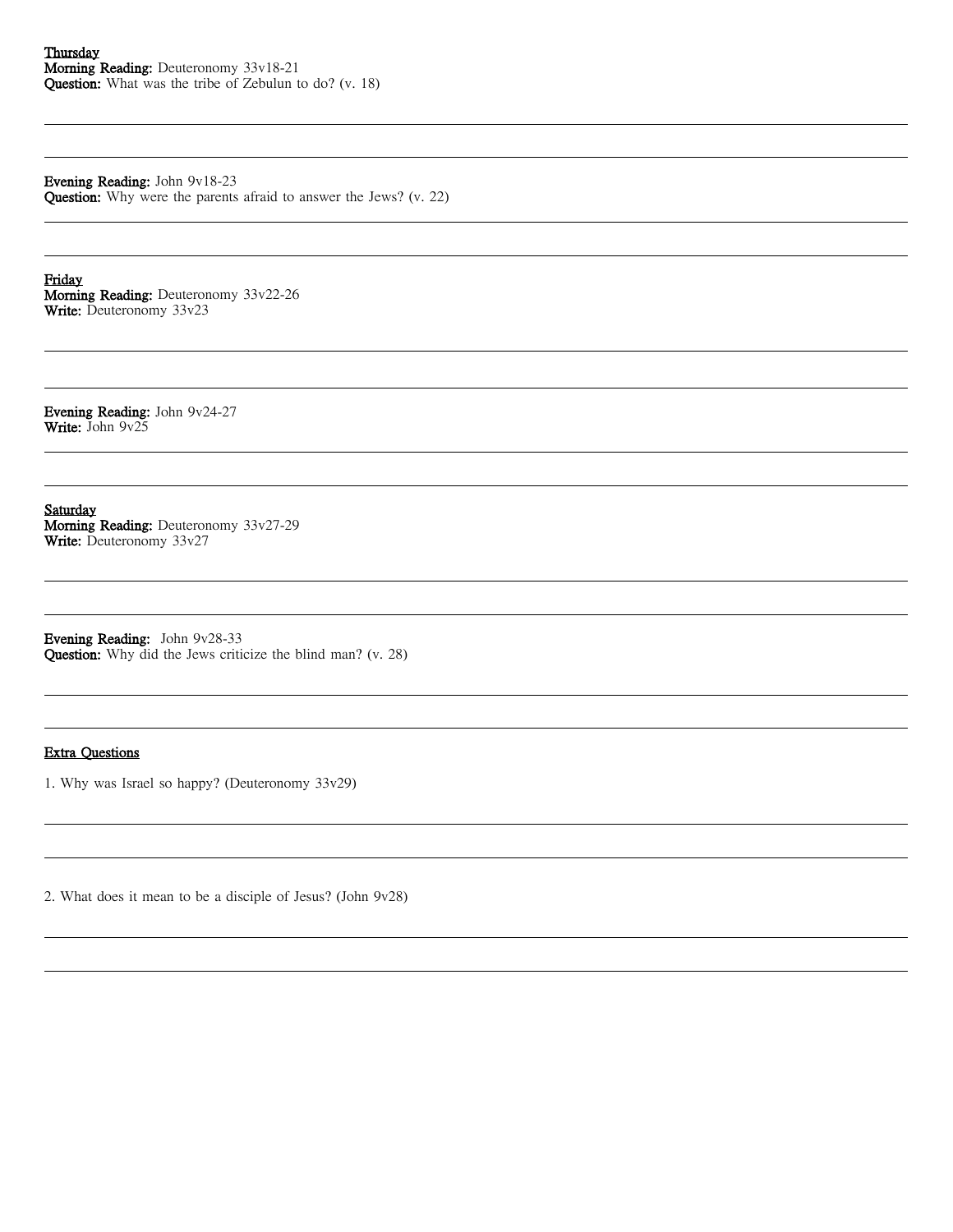#### CHILDREN'S BIBLE READING PLAN (59)

Sunday Morning Reading: Deuteronomy 34v1-4 Question: What did the Lord show Moses? (v. 1)

Evening Reading: John 9v34-38 Write: John 9v38

Monday Morning Reading: Deuteronomy 34v5-8 Write: Deuteronomy 34v7

Evening Reading: John 9v39-41 Question: What did the Pharisees ask? (v. 40)

Tuesday Morning Reading: Deuteronomy 34v9-12 Question: What was so special about Moses? (v. 10)

Evening Reading: John 10v1-6 Write: John 10v4

Wednesday Morning Reading: Joshua 1v1-5 Question: What did God promise Joshua? (v. 5)

Evening Reading: John 10v7-10 Write: John 10v9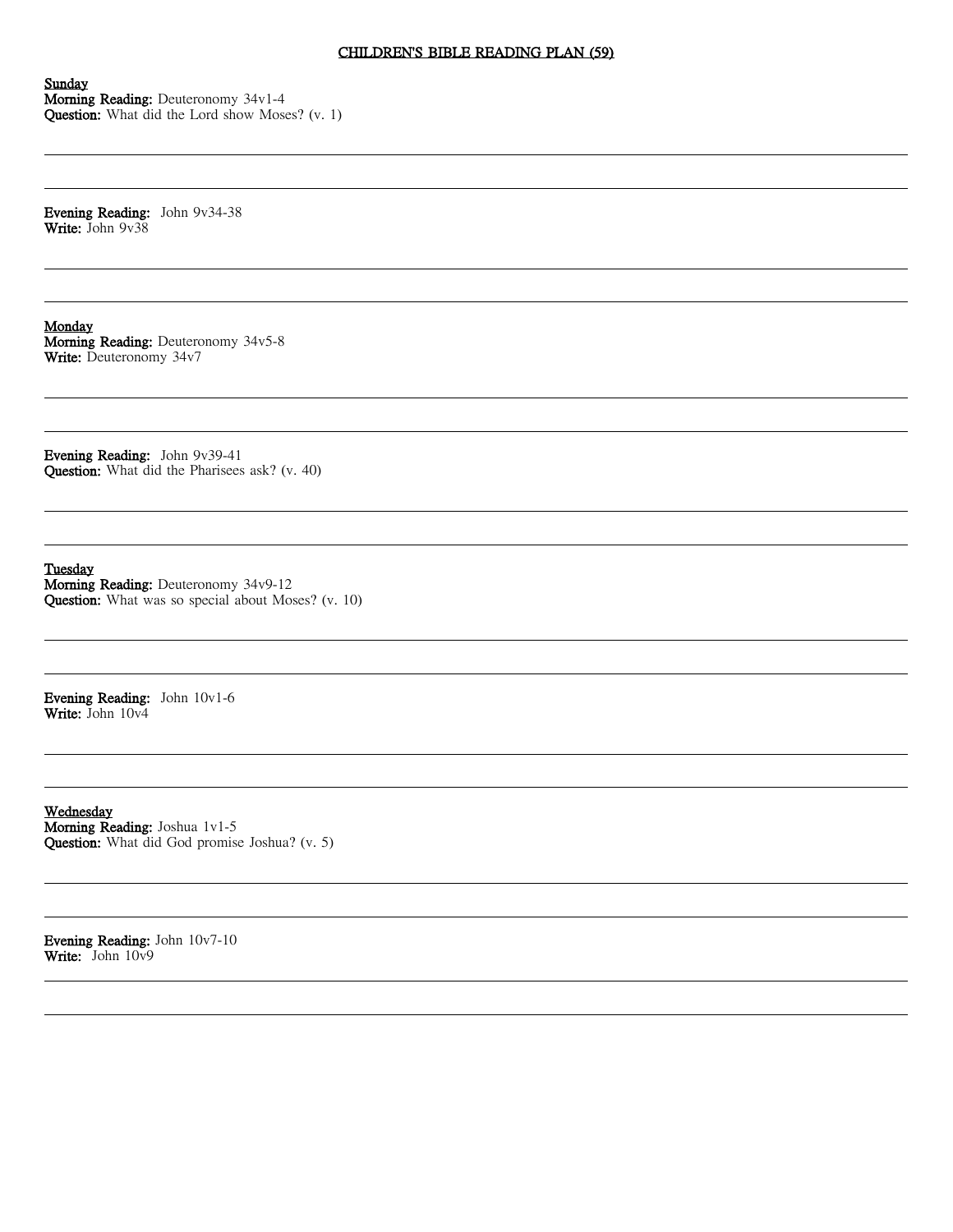Evening Reading: John 10v11-14 Question: What does the good shepherd give? (v. 11)

Friday Morning Reading: Joshua 1v10-15 Question: Who gave Israel rest and the land? (v. 13)

Evening Reading: John 10v15-18 Write: John 10v18

Saturday Morning Reading: Joshua 1v16-18 Write: Joshua 1v18

Evening Reading: John 10v19-21 Question: What was the argument about in verses 20-21?

#### Extra Questions

1. What did the Lord say to Joshua three times? (Joshua 1v 6, 7, 9)

2. How do you know if you are one of Jesus sheep? (John 10v4)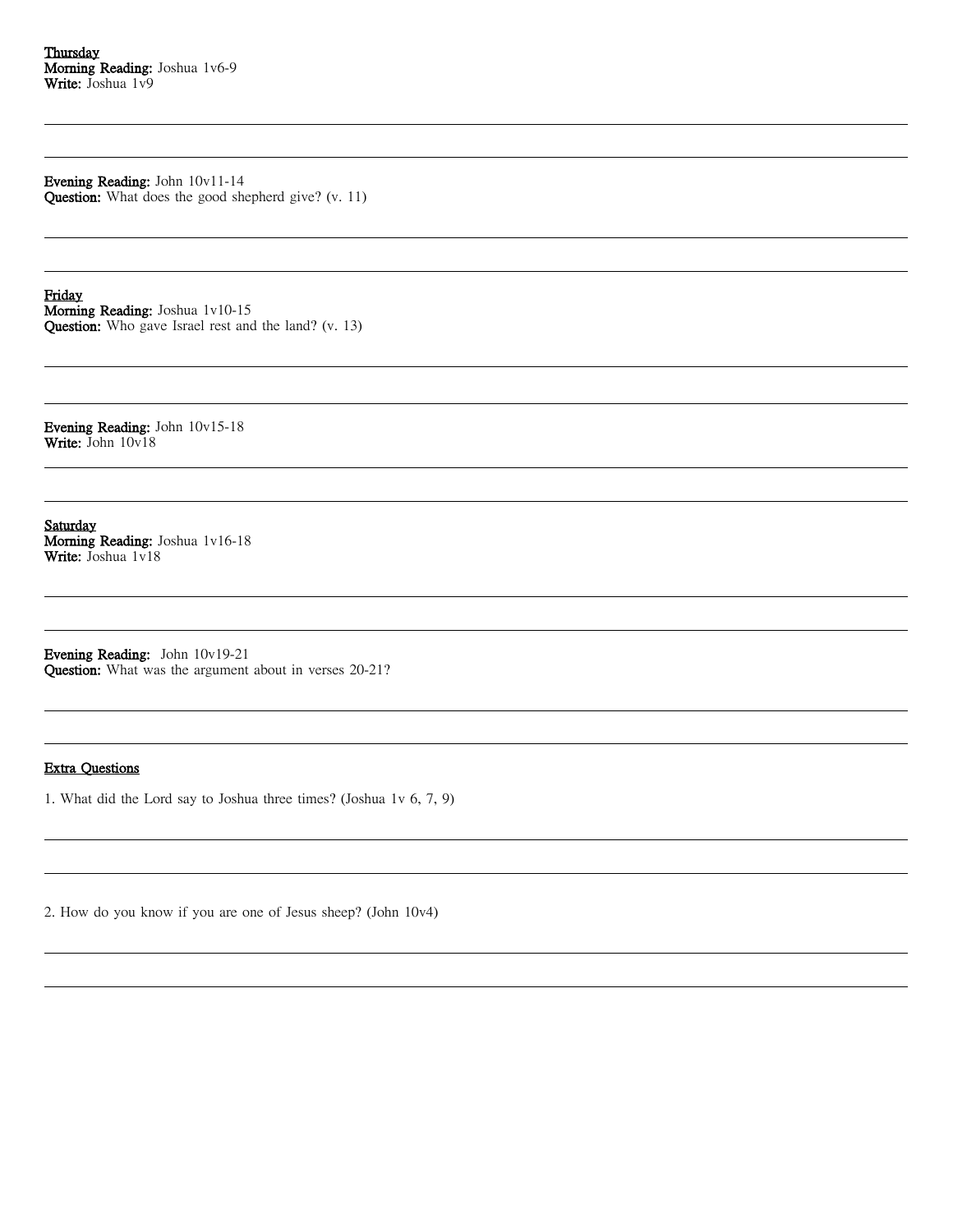# CHILDREN'S BIBLE READING PLAN (60)

Sunday Morning Reading: Joshua 2:1-3 Question: What did Joshua ask the men to do? (v. 1)

Evening Reading: John 10v22-26 Write: John 10v26

#### **Monday**

Morning Reading: Joshua 2v4-7 Question: Where did Rahab hide the men? (v. 6)

Evening Reading: John 10v27-30 Write: John 10v27

Tuesday Morning Reading: Joshua 2v8-11 Write: Joshua 2v11

Evening Reading: John 10v31-33 Question: Why did the Jews want to stone Jesus? (v. 33)

Wednesday Morning Reading: Joshua 2v12-16 Question: How will the men deal with Rahab when the Lord gives Israel the land? (v. 14)

Evening Reading: John 10v34-38 Write: John 10v38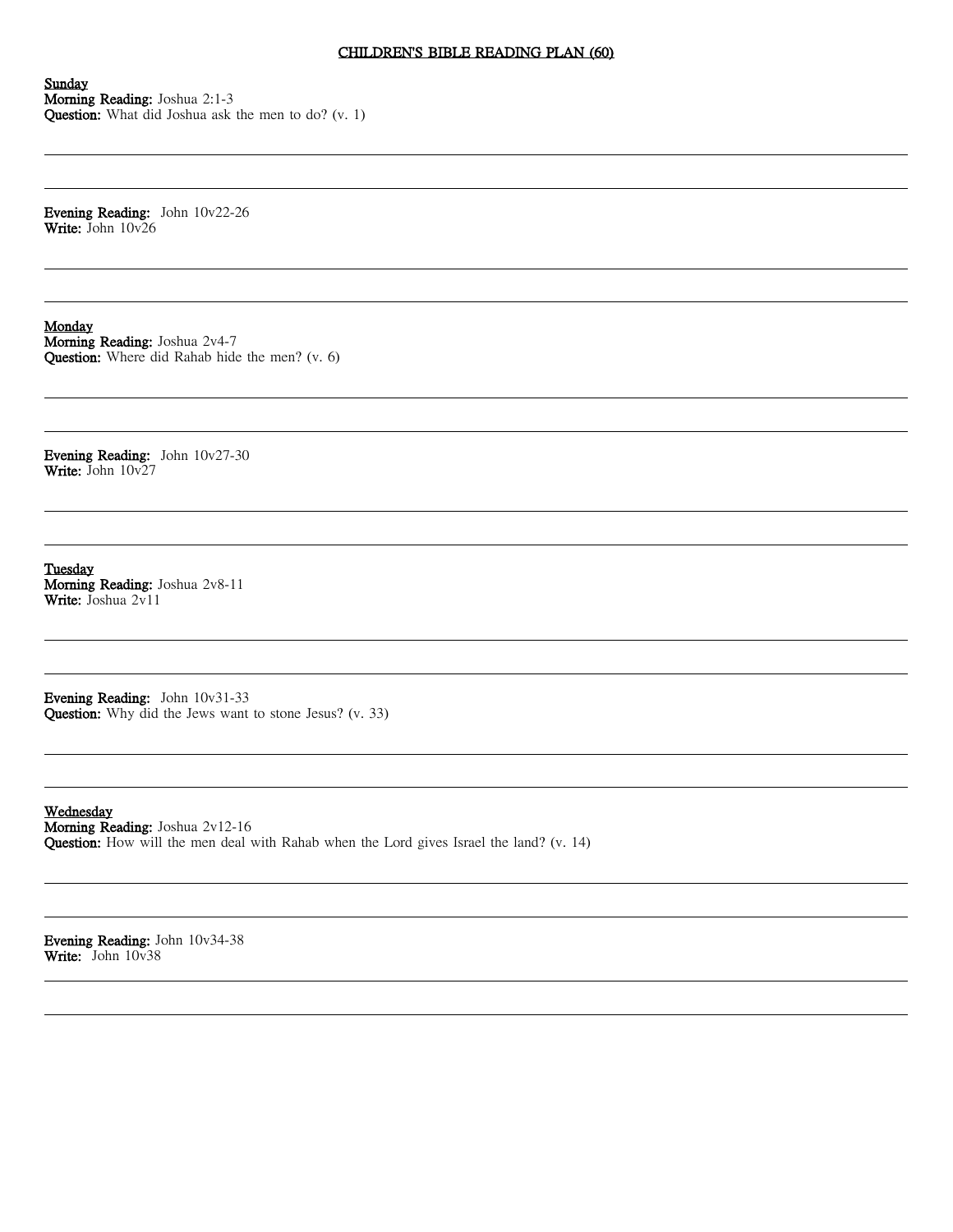Evening Reading: John 10v39-42 Question: What did many do? (v. 42)

Friday Morning Reading: Joshua 2v21-24 Write: Joshua 2v24

Evening Reading: John 11v1-4 **Question:** What did Jesus say about "this sickness?" (v. 4)

Saturday Morning Reading: Joshua 3v1-5 Write: Joshua 3v5

Evening Reading: John 11v5-10 Question: What stops a person from stumbling? (v. 9)

#### Extra Questions

1. What does "sanctify yourselves" mean? (Joshua 3v5)

2. How do you know if you are walking in the light or in the darkness? (John 11v9-10)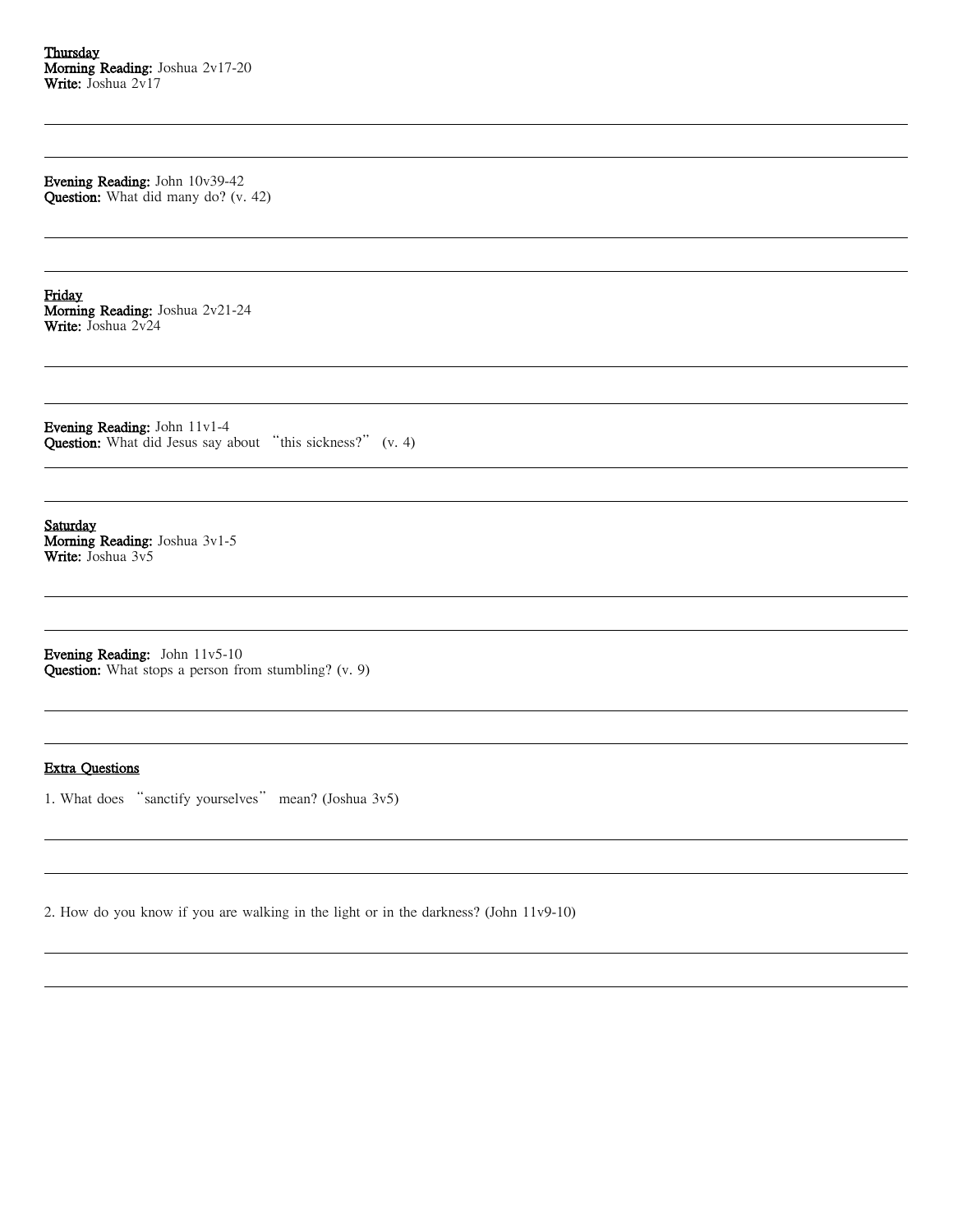#### CHILDREN'S BIBLE READING PLAN (61)

Sunday Morning Reading: Joshua 3:6-8 Write: Joshua 3v7

Evening Reading: John 11v11-15 Question: What did Jesus say about Lazarus? (v. 14)

Monday

Morning Reading: Joshua 3v9-13 Question: What happened when the ark-carriers step into the Jordan? (v. 13)

Evening Reading: John 11v16-19 Question: How long had Lazarus been in the grave? (v. 17)

Tuesday Morning Reading: Joshua 3v14-17 Write: Joshua 3v17

Evening Reading: John 11v20-24 Write: John 11v22

Wednesday Morning Reading: Joshua 4v1-4 Question: What were the 12 men to take out of the Jordan? (v. 3)

Evening Reading: John 11v25-27 Write: John 11v25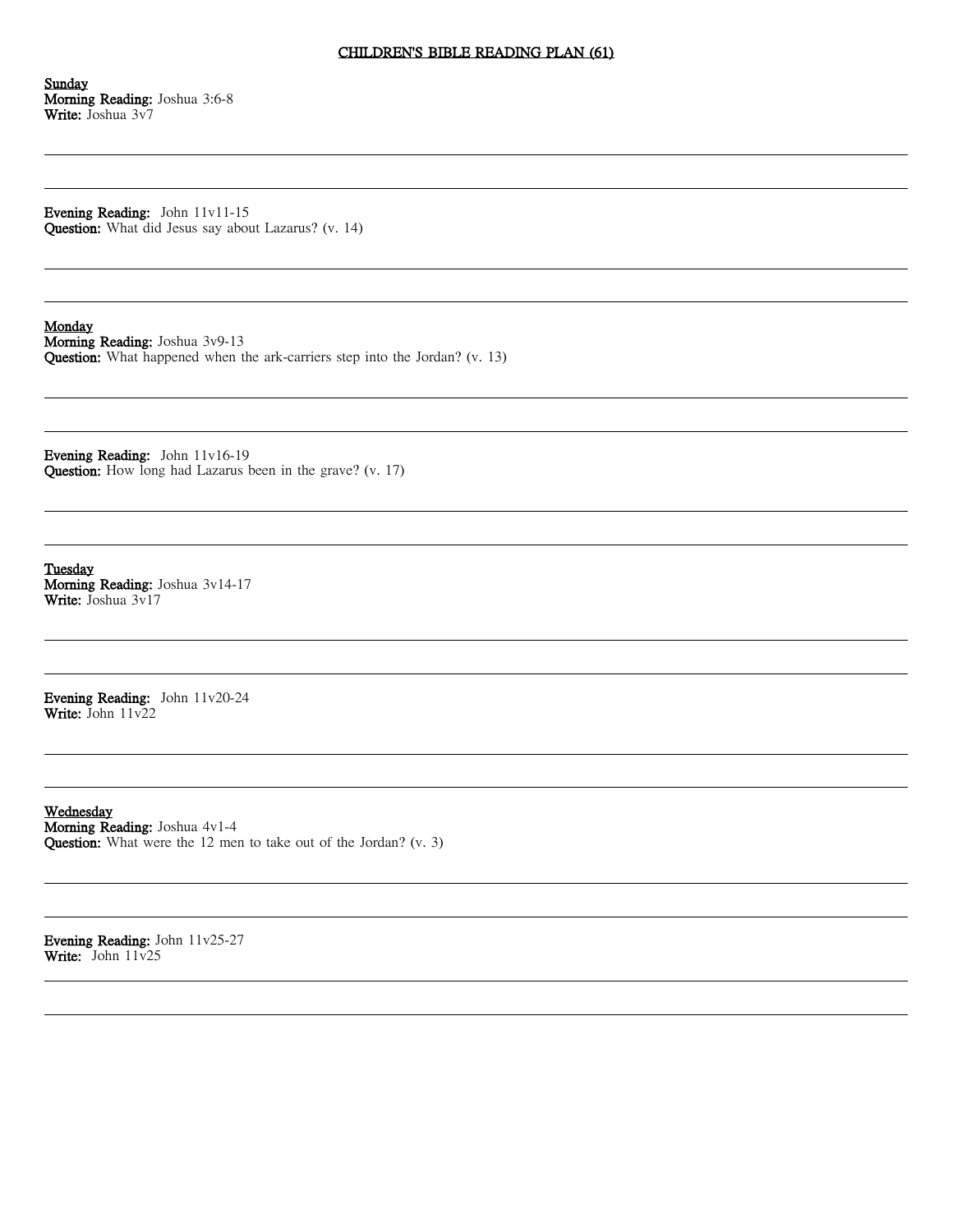Evening Reading: John 11v28-31 Question: Where did the Jews think Mary was going? (v. 31)

Friday Morning Reading: Joshua 4v8-9 Question: Where did they put the 12 stones? (v. 8)

Evening Reading: John 11v32-36 Write: John 11v35

Saturday Morning Reading: Joshua 4v10-13 Write: Joshua 4v13

Evening Reading: John 11v37-40 Question: What did Jesus do as he came to the grave? (v. 38)

#### Extra Questions

1. What do you use to help you remember God's work in your life?

2. What do we see when we believe? (v. 40)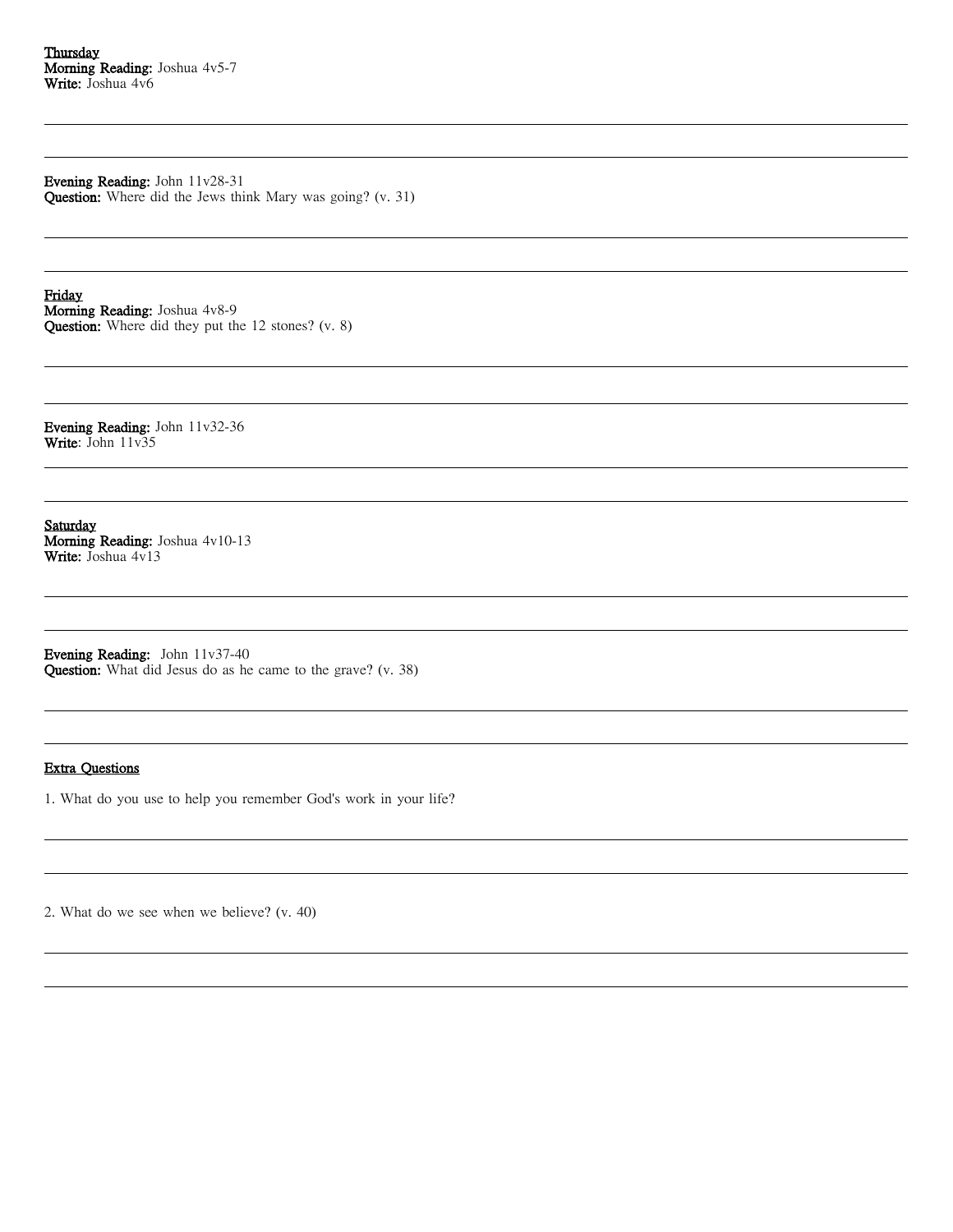## CHILDREN'S BIBLE READING PLAN (62)

Sunday Morning Reading: Joshua 4v14-18 Write: Joshua 4v14

Evening Reading: John 11v41-44 Question: Describe how Lazarus came out from the cave. (v. 44)

Monday

Morning Reading: Joshua 4v19-24 Question: What were the Israelites to do forever? (v. 24)

Evening Reading: John 11v45-48 Write: John 11v45

Tuesday Morning Reading: Joshua 5v1-3

Question: How did the Canaanite kings react to the Jordan miracle? (v. 1)

Evening Reading: John 11v49-52 Write: John 11v51

Wednesday Morning Reading: Joshua 5v10-12 Write: Joshua 5y12

Evening Reading: John 11v53-57 Question: What did the raising of Lazarus make the Jewish leaders do? (v. 53)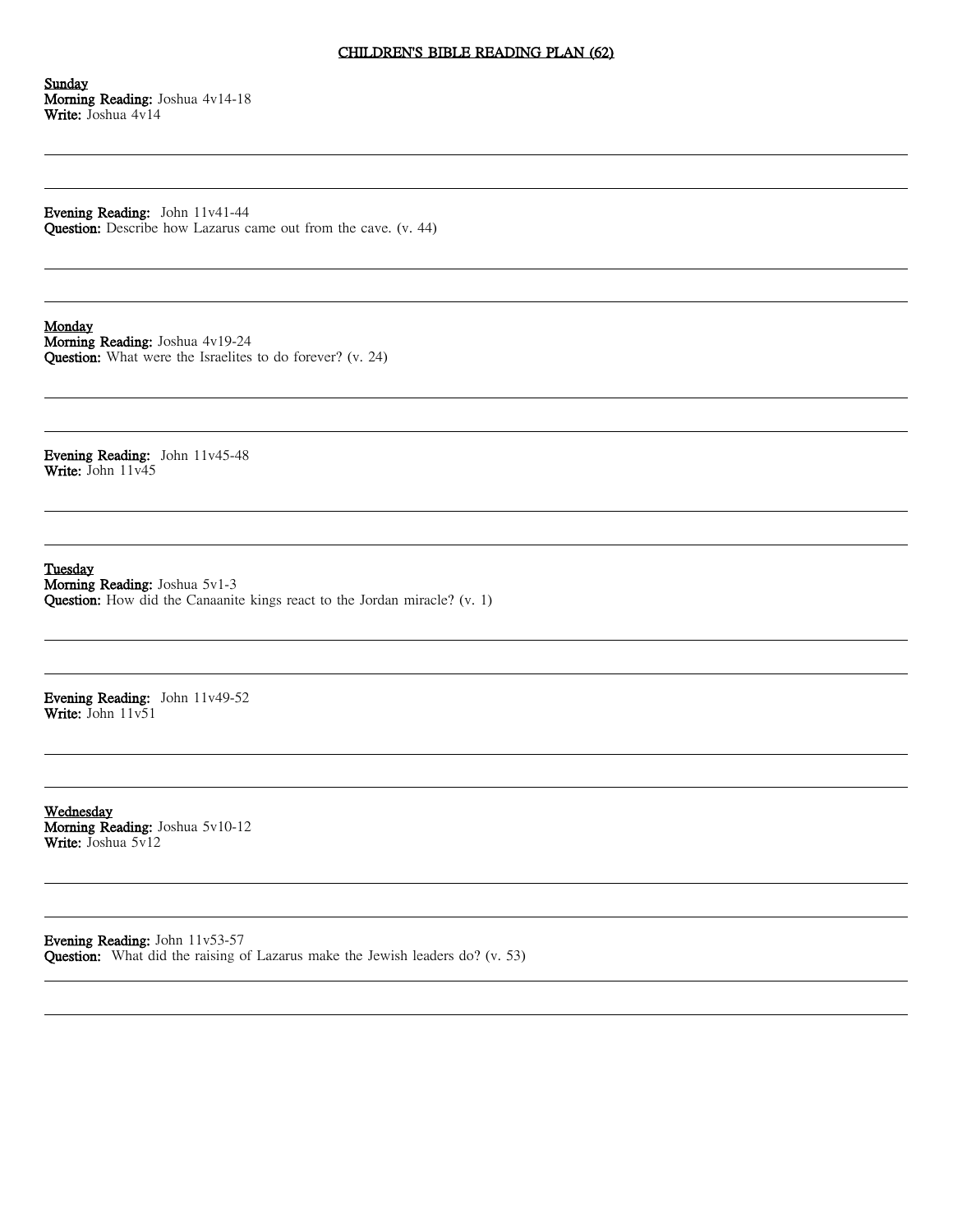Evening Reading: John 12v1-3 Write: John 1v3

Friday Morning Reading: Joshua 6v1-5 Write: Joshua 6v2

Evening Reading: John 12v4-8 Question: Why did Mary anoint Jesus? (v. 7)

Saturday

Morning Reading: Joshua 6v6-8 Question: What came after the priests who were circling Jericho? (v. 8)

Evening Reading: John 12v9-11 Write: John 12v10

## Extra Questions

1. Why do you think God gave Joshua such unusual instructions to capture Jericho?

2. Why did the chief priest want to kill Lazarus? (v. 11)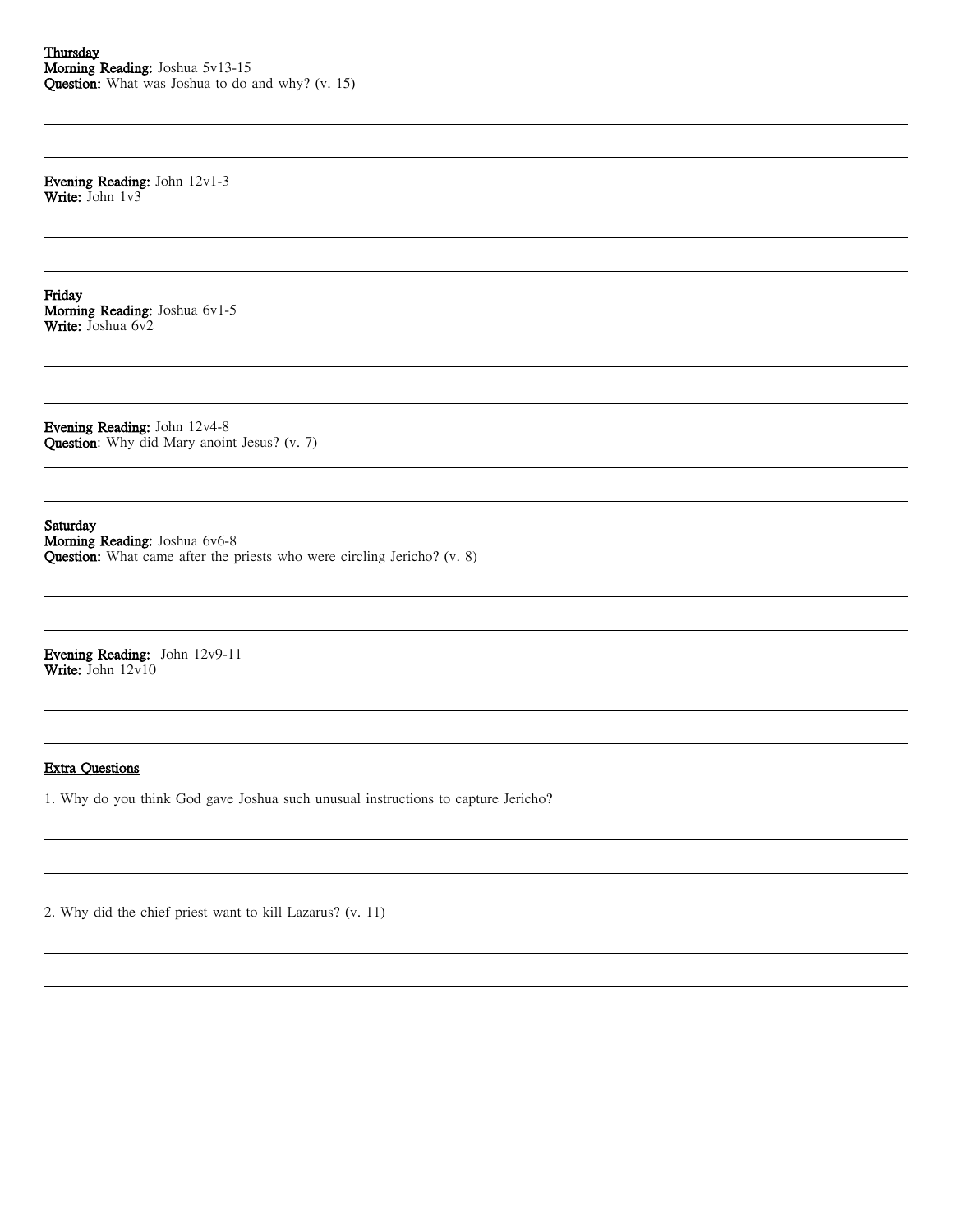### CHILDREN'S BIBLE READING PLAN (63)

Sunday Morning Reading: Joshua 6v9-11 Question: What did Joshua command the people? (v. 10)

Evening Reading: John 12v12-16 Write: John 12v15

**Monday** Morning Reading: Joshua 6v12-16 Write: Joshua 6v16

Evening Reading: John 12v17-19 Question: Why were the Pharisees worried? (v. 19)

Tuesday Morning Reading: Joshua 6v17-21 Question: What happened to the walls of Jericho? (v. 20)

Evening Reading: John 12v20-22 Write: John 12v22

Wednesday Morning Reading: Joshua 6v22-24 Write: Joshua 6y22

Evening Reading: John 12v23-26 Question: What happens when a grain of wheat falls into the ground? (v. 24)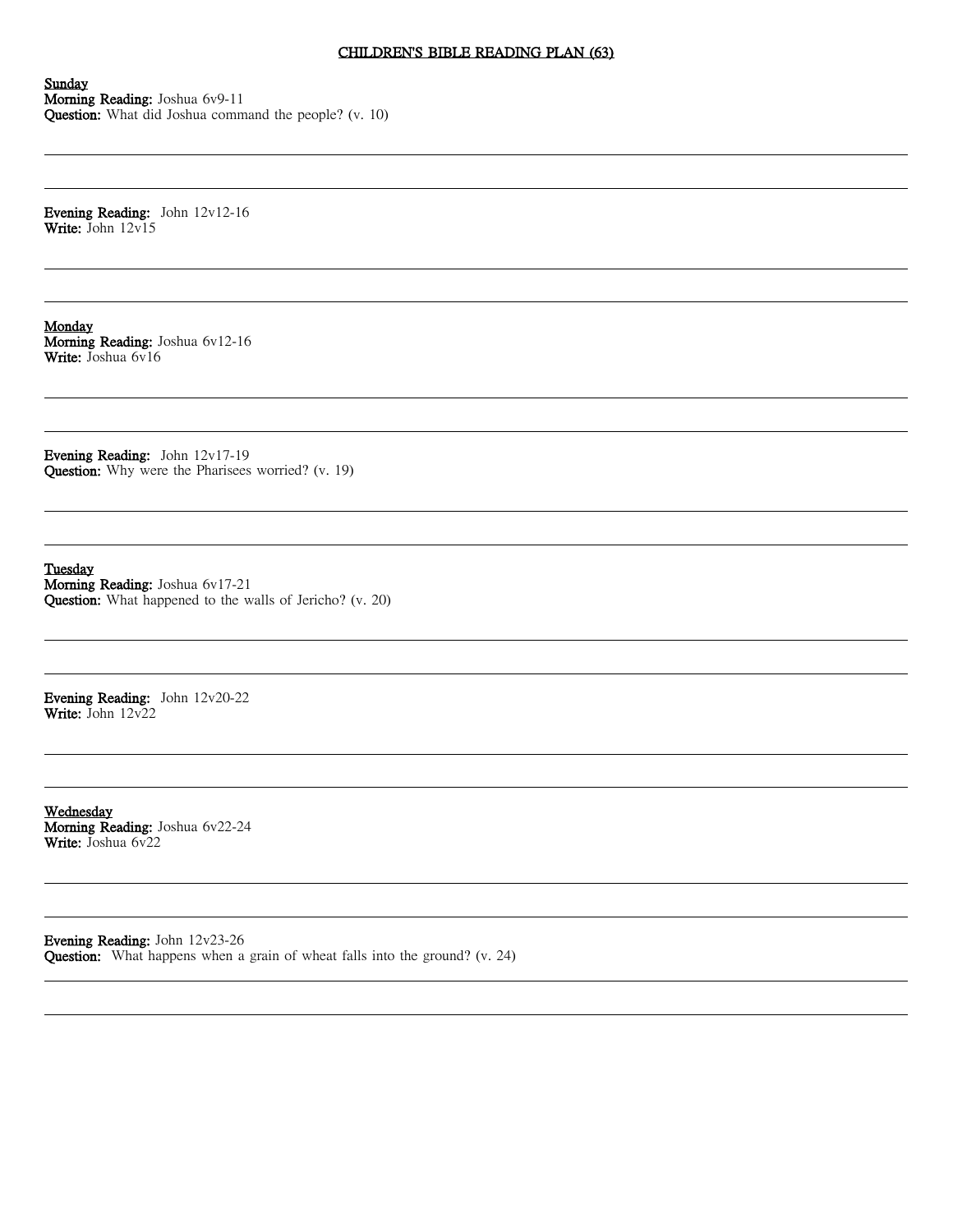Evening Reading: John 12v27-31 Question: What did the voice from heaven say? (v. 28)

Friday

Morning Reading: Joshua 7v1-5

Question: What happened when the Israelites tried to capture Ai? (v. 5)

Evening Reading: John 12v32-26 Write: John 12v32

Saturday

Morning Reading: Joshua 7v6-9 Question: Why was Joshua so worried about the defeat at Ai? (v. 9)

Evening Reading: John 12v37-41 Write: John 12v37

## Extra Questions

1. Why were the Israelites were defeated at Ai? (Joshua 7v1)

2. What happens if our hearts are hardened? (John 12v40)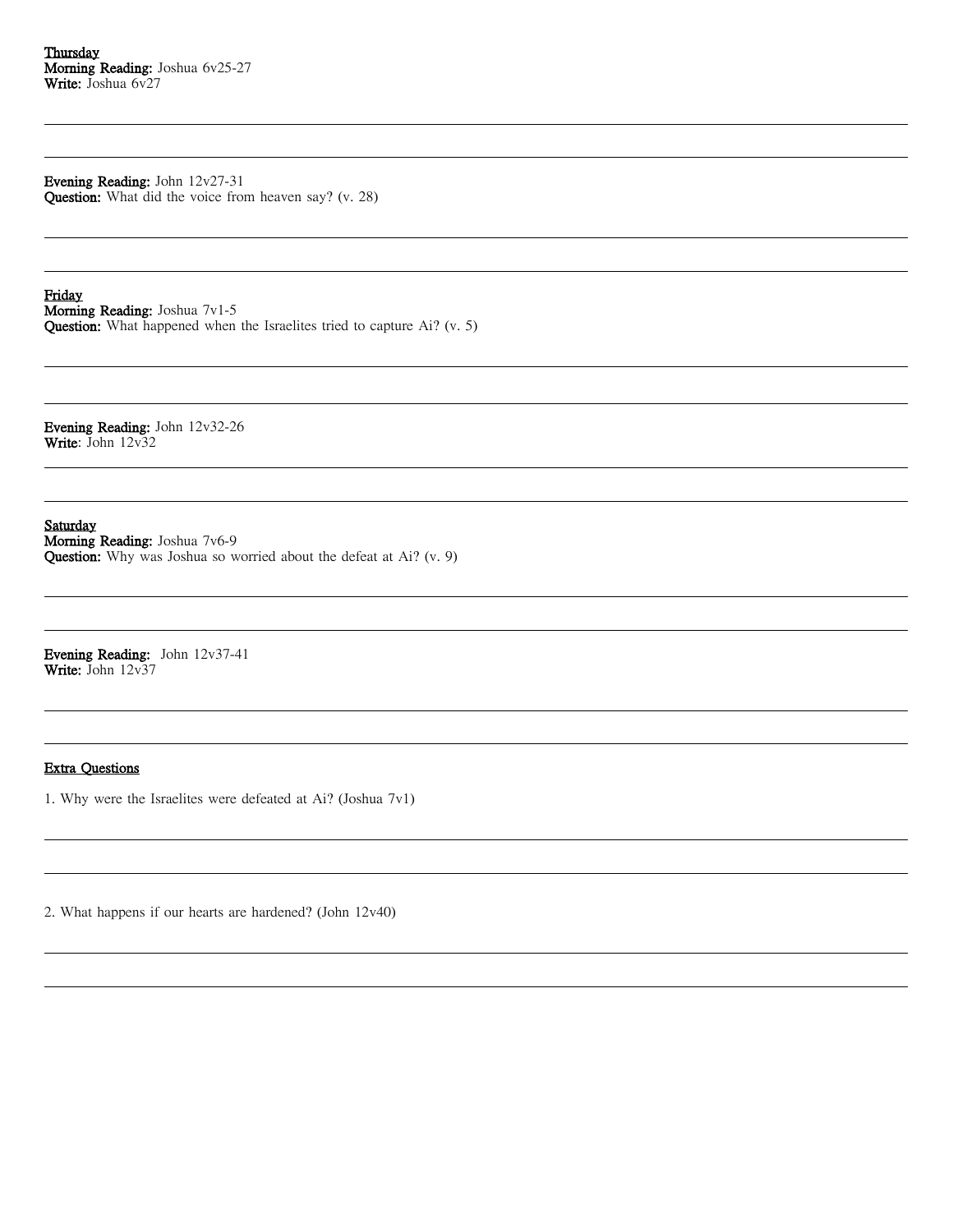# CHILDREN'S BIBLE READING PLAN (64)

Sunday Morning Reading: Joshua 7v10-12 Question: What was Israel's sin? (v. 11)

Evening Reading: John 12v42-45 Write: John 12v43

Monday

Morning Reading: Joshua 7v13-15 Question: What was to happen to the guilty person? (v. 15)

Evening Reading: John 12v46-50 Write: John 12v46

Tuesday Morning Reading: Joshua 7v16-21 Write: Joshua 7v20

Evening Reading: John 13v1-5 Question: What did Jesus do to the disciples? (v. 4-5)

Wednesday Morning Reading: Joshua 7v22-26 Write: Joshua 7y25

Evening Reading: John 13v6-11 Question: What did Jesis already know? (v. 11)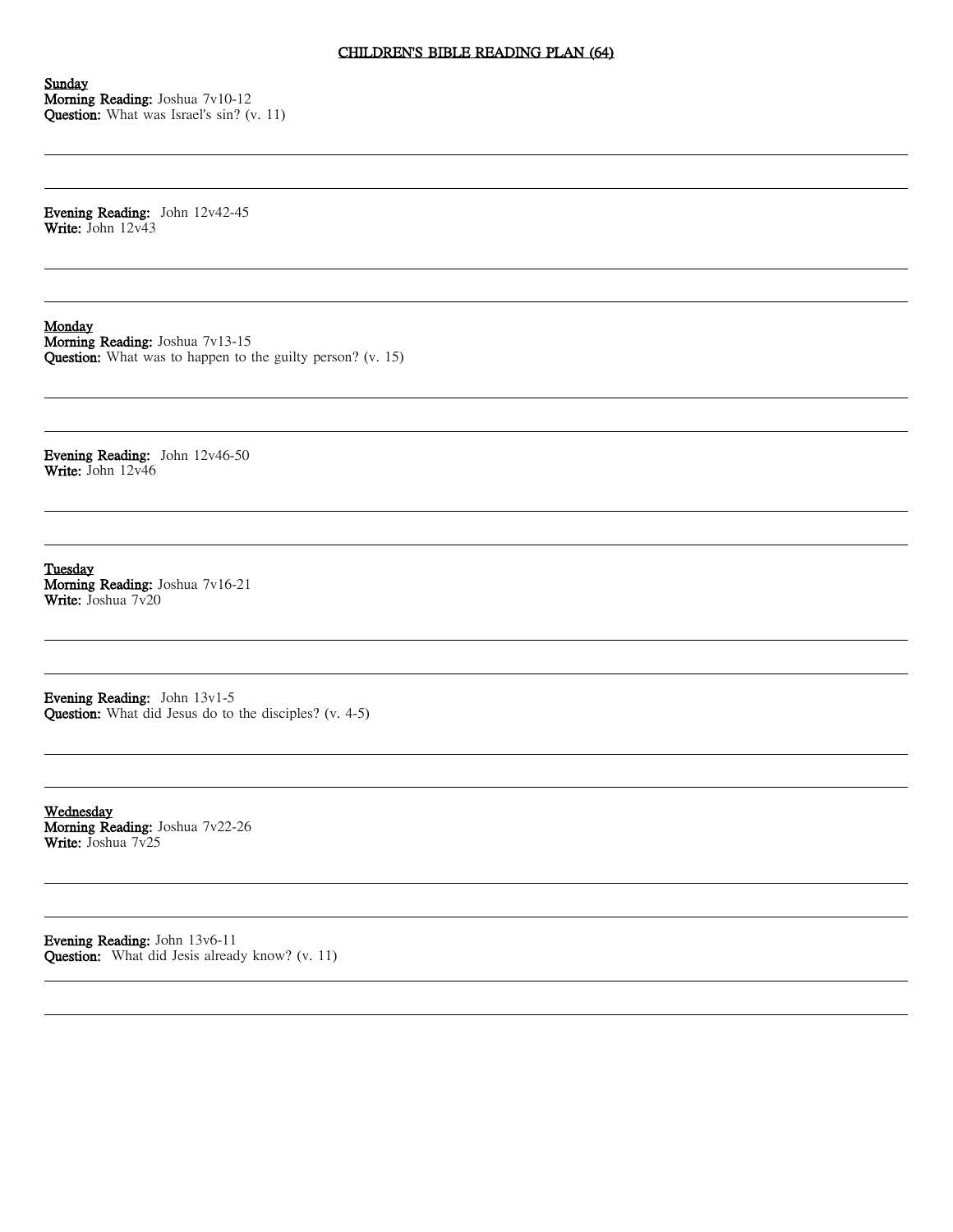Evening Reading: John 13v12-17 Write: John 13v14

Friday Morning Reading: Joshua 8v5-8 Write: Joshua 8v7

Evening Reading: John 13v18-20 Question: Why did Jesus sometimes predict the future? (v. 19)

Saturday

Morning Reading: Joshua 8v9-13 Question: How many were to lie in ambush on the west side of the city? (v. 12)

Evening Reading: John 13v21-27 Write: John 13v27

## Extra Questions

1. What one lesson did you learn from the sin of Achan and his punishment in Joshua 7?

2. What are you doing to follow Jesus' foot-washing example? (John 13v14-15)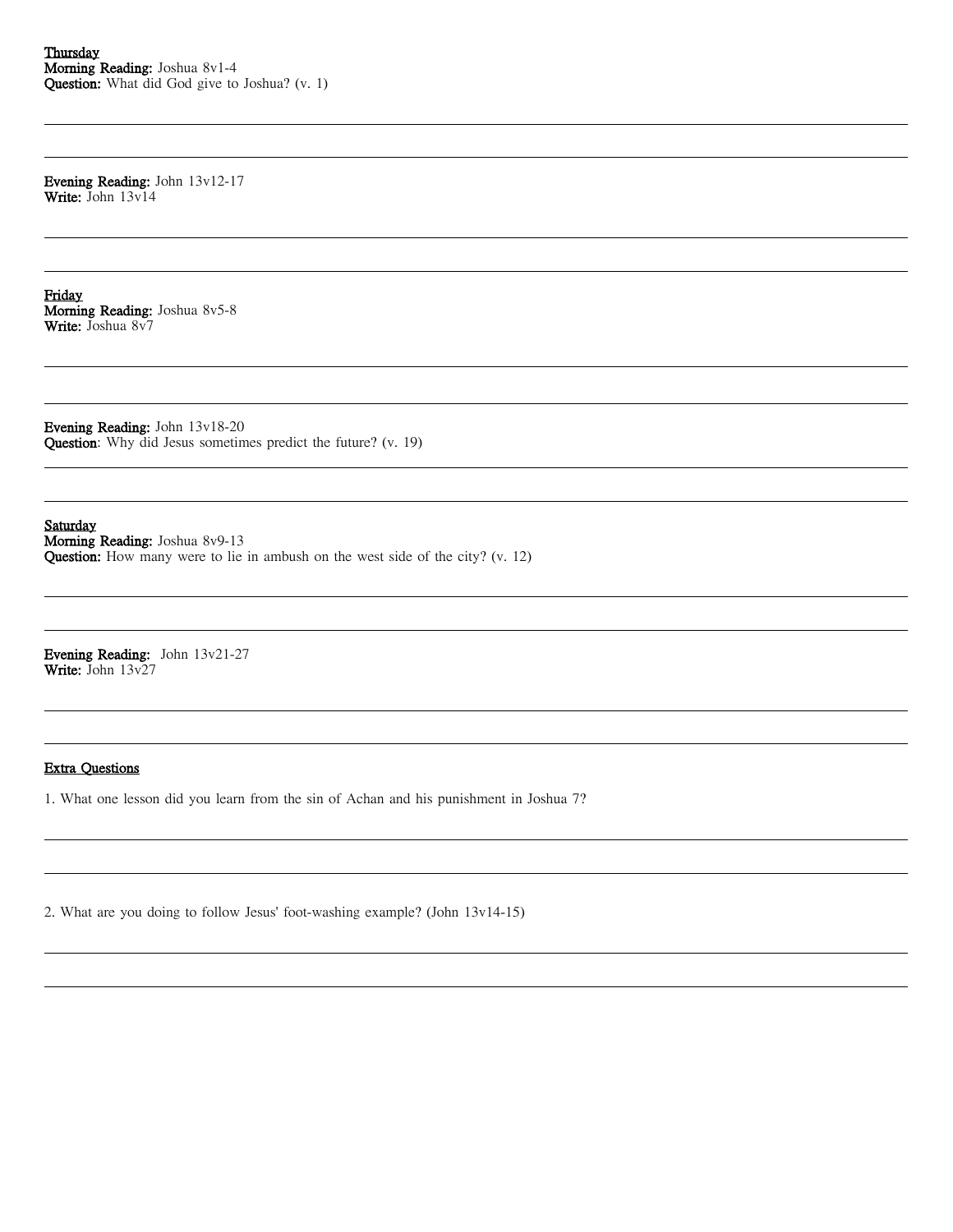# CHILDREN'S BIBLE READING PLAN (65)

Sunday Morning Reading: Joshua 8v14-17 Question: What did Israel act out? (v. 15)

Evening Reading: John 13v28-30 Write: John 13v30

Monday

Morning Reading: Joshua 8v18-20 Question: What was Joshua to stretch out? (v. 18)

Evening Reading: John 13v31-35 Write: John 13v35

Tuesday Morning Reading: Joshua 8v21-24 Question: How many of Ai's army escaped? (v. 22)

Evening Reading: John 13v36-38 Write: John 13v37

Wednesday Morning Reading: Joshua 8v25-29 Write: Joshua 8v27

Evening Reading: John 14v1-4 Write: John  $14:1$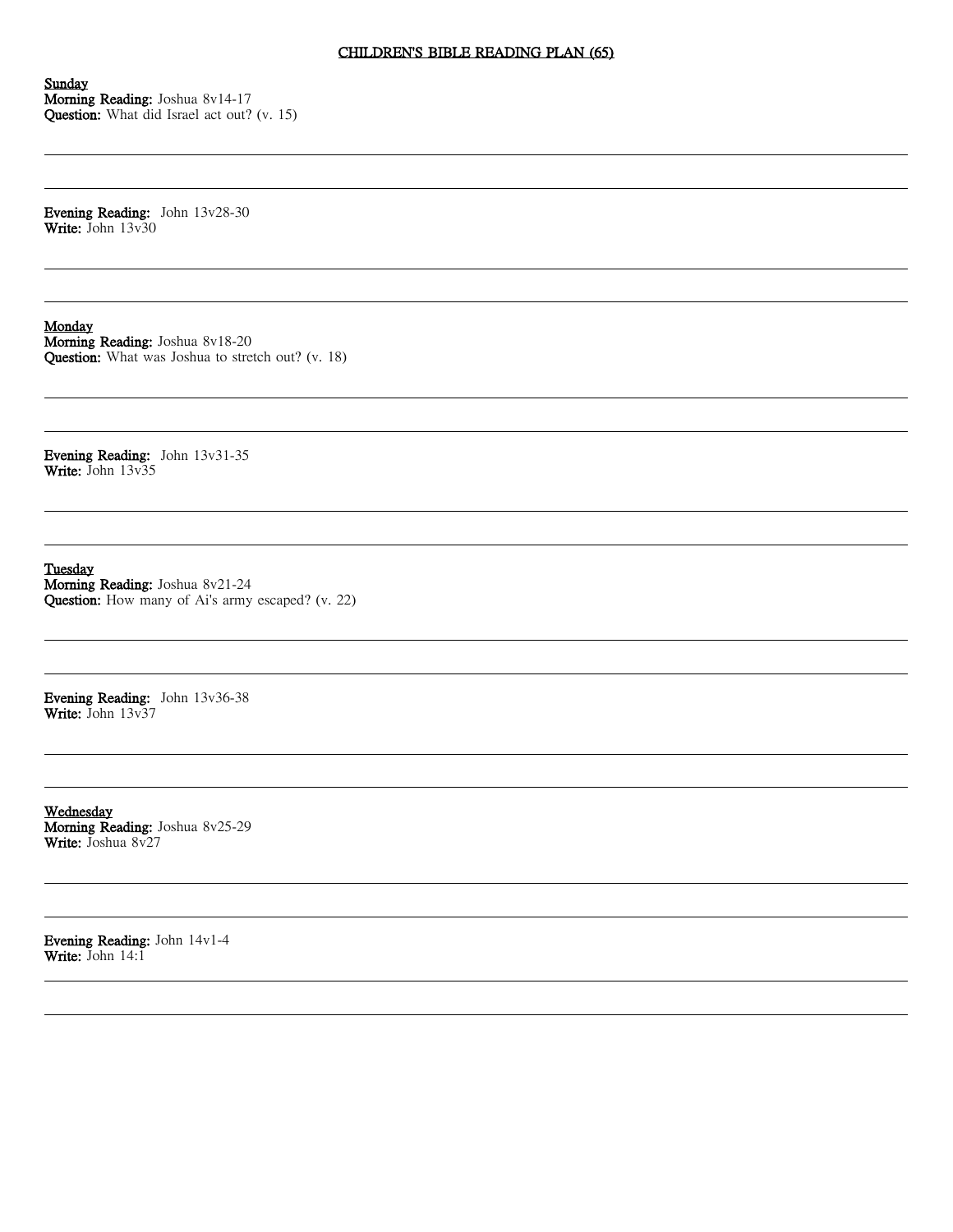**Thursday** Morning Reading: Joshua 8v30-32 Write: Joshua 8v32

Evening Reading: John 14v5-7 Write: John 14v6

Friday Morning Reading: Joshua 8v33-35 Write: Joshua 8v34

Evening Reading: John 14v8-11 Question: What did Philip as for? (v. 8)

Saturday

Morning Reading: Joshua 9v1-6 Question: What did the Gibeonites do when they heard what Joshua had done to Jericho and Ai? (vv. 4-6)

Evening Reading: John 14v12-14 Write: John 14v14

## Extra Questions

1. What did Joshua leave out when he read the Law of Moses? (v. 35)

2. What does it mean to "ask in Christ's name"? (v. 14)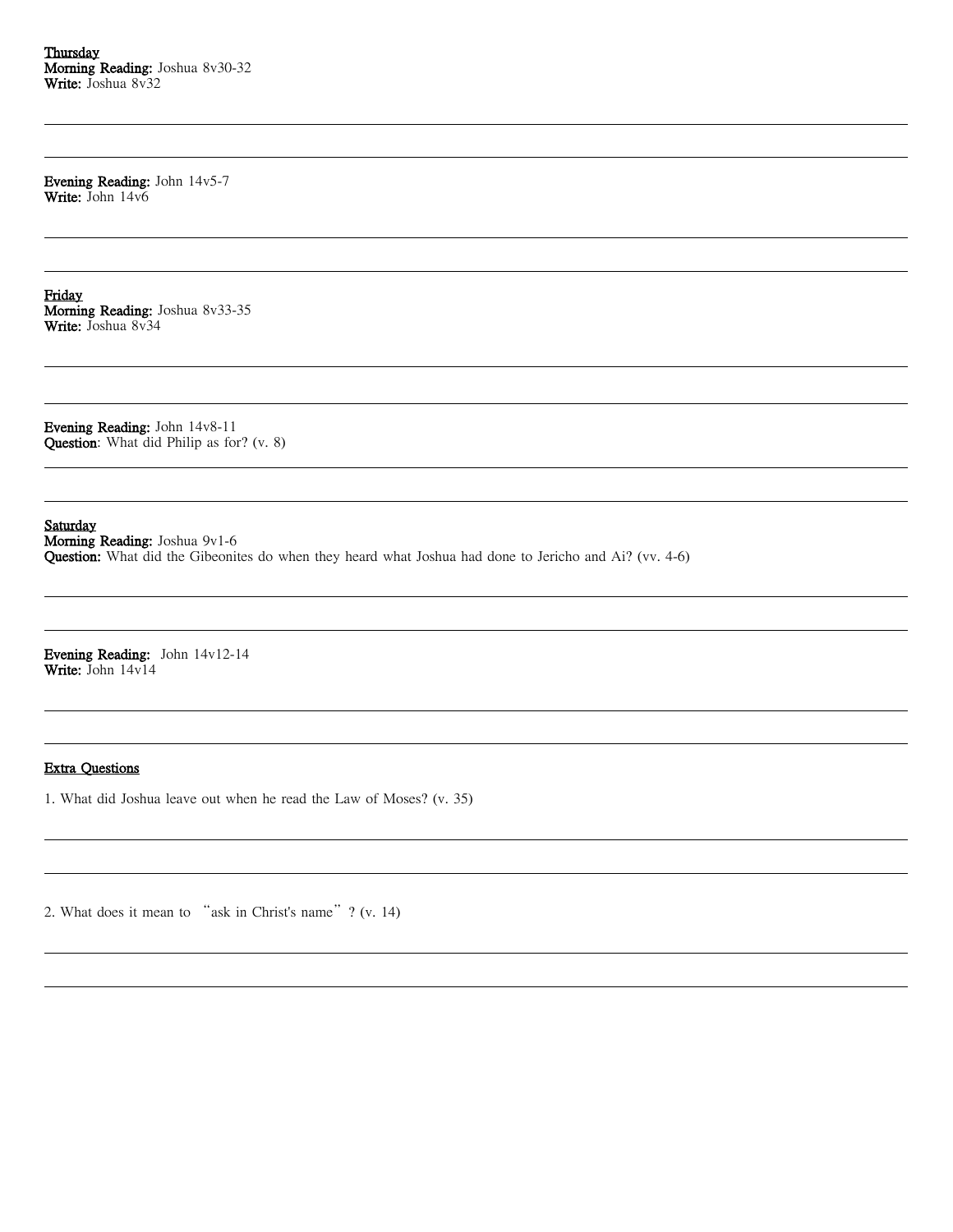### CHILDREN'S BIBLE READING PLAN (66)

Sunday Morning Reading: Joshua 9v7-10 Question: Why did the Gibeonites come to Joshua? (v. 9)

Evening Reading: John 14v15-18 Write: John 14v15

**Monday** Morning Reading: Joshua 9v11-15 Write: Joshua 9v14

Evening Reading: John 14v19-21 Question: How will God respond to those who keep His commandments? (v. 21)

Tuesday

Morning Reading: Joshua 9v16-18 Question: How did the Israelites react when they found out the Gibeonites had lied? (v. 18)

Evening Reading: John 14v22-24 Write: John 14v23

Wednesday Morning Reading: Joshua 9v19-21 Write: Joshua 9v20

Evening Reading: John 14v25-27 Question: What will Jesus leave his disciples? (v. 27)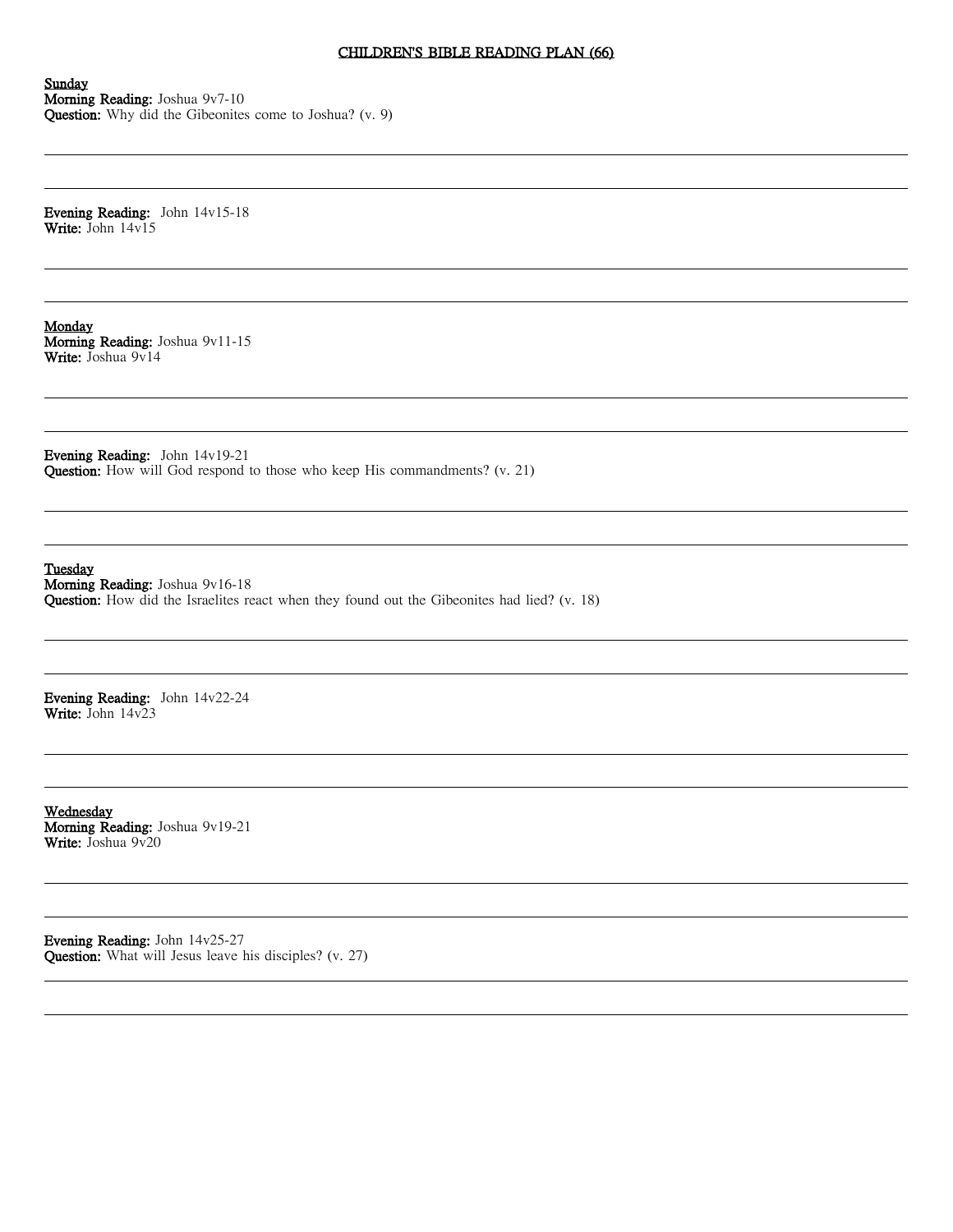Evening Reading: John 14v28-31 Write: John 14v30

Friday Morning Reading: Joshua 9v25-27 Write: Joshua 9v25

Evening Reading: John 15v1-4 Question: How do you bear fruit? (v. 4)

Saturday Morning Reading: Joshua 10v1-5 Write: Joshua 10v2

Evening Reading: John 15v5-8 Question: What can you do without Jesus? (v. 5)

#### Extra Questions

1. Although the Gibeonites lied to Joshua, Joshua kept his promise not to kill them. What's the lesson?

2. What happens if you don't abide in Jesus? (v. 6)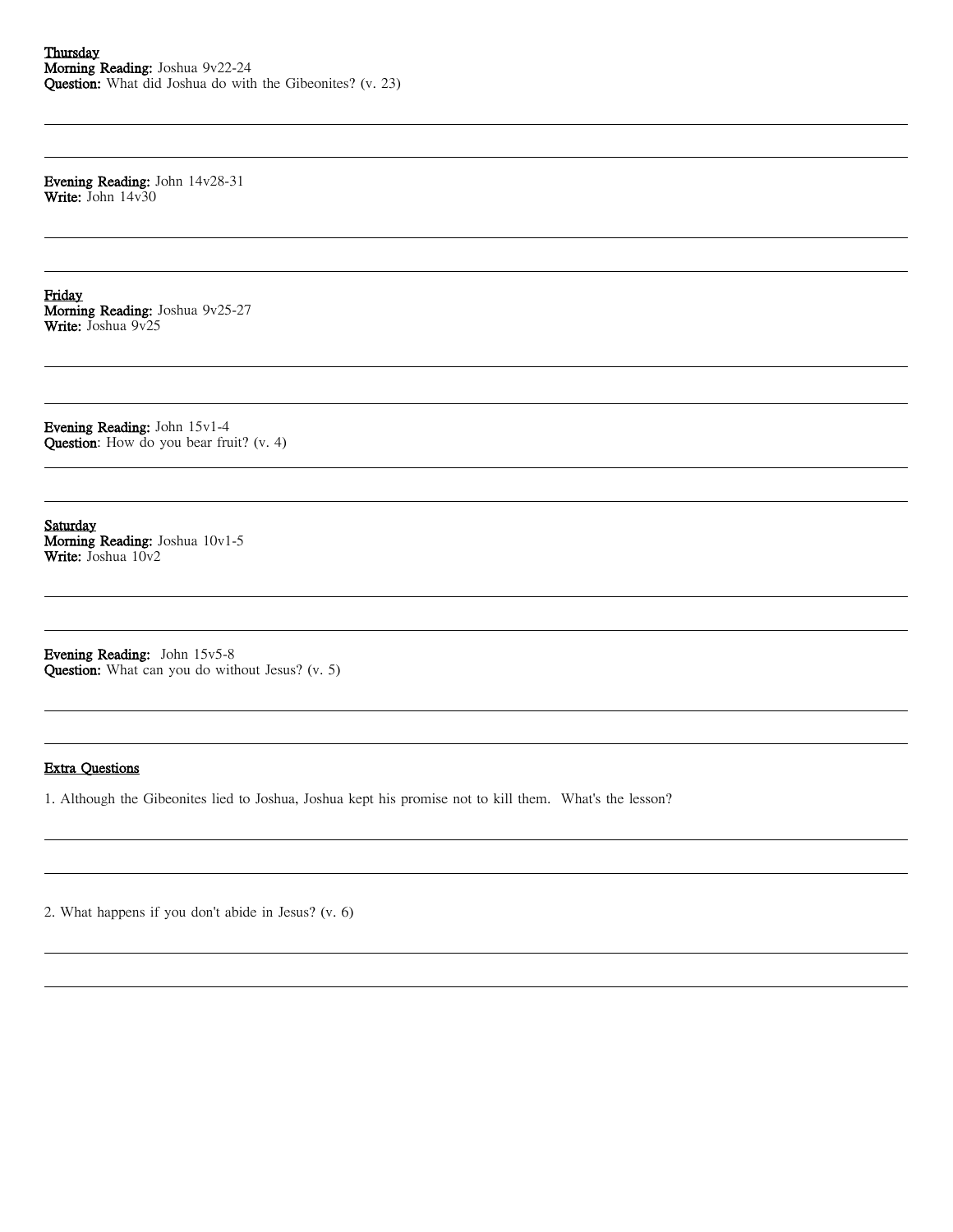# CHILDREN'S BIBLE READING PLAN (67)

Sunday Morning Reading: Joshua 10v6-8 Write: Joshua 10v8

Evening Reading: John 15v9-12 Question: What was Jesus' commandment? (v. 12)

#### Monday

Morning Reading: Joshua 10v9-11 Question: What did the Lord use to give Israel victory? (v. 11)

Evening Reading: John 15v13-15 Write: John 15v14

Tuesday Morning Reading: Joshua 10v12-14 Write: Joshua 10v14

Evening Reading: John 15v16-19 Question: Why do so many hate Christians? (v. 19)

Wednesday Morning Reading: Joshua 10v15-19 Question: What did Joshua do to the five kings? (v. 18)

Evening Reading: John 15v20-23 Write: John 15v23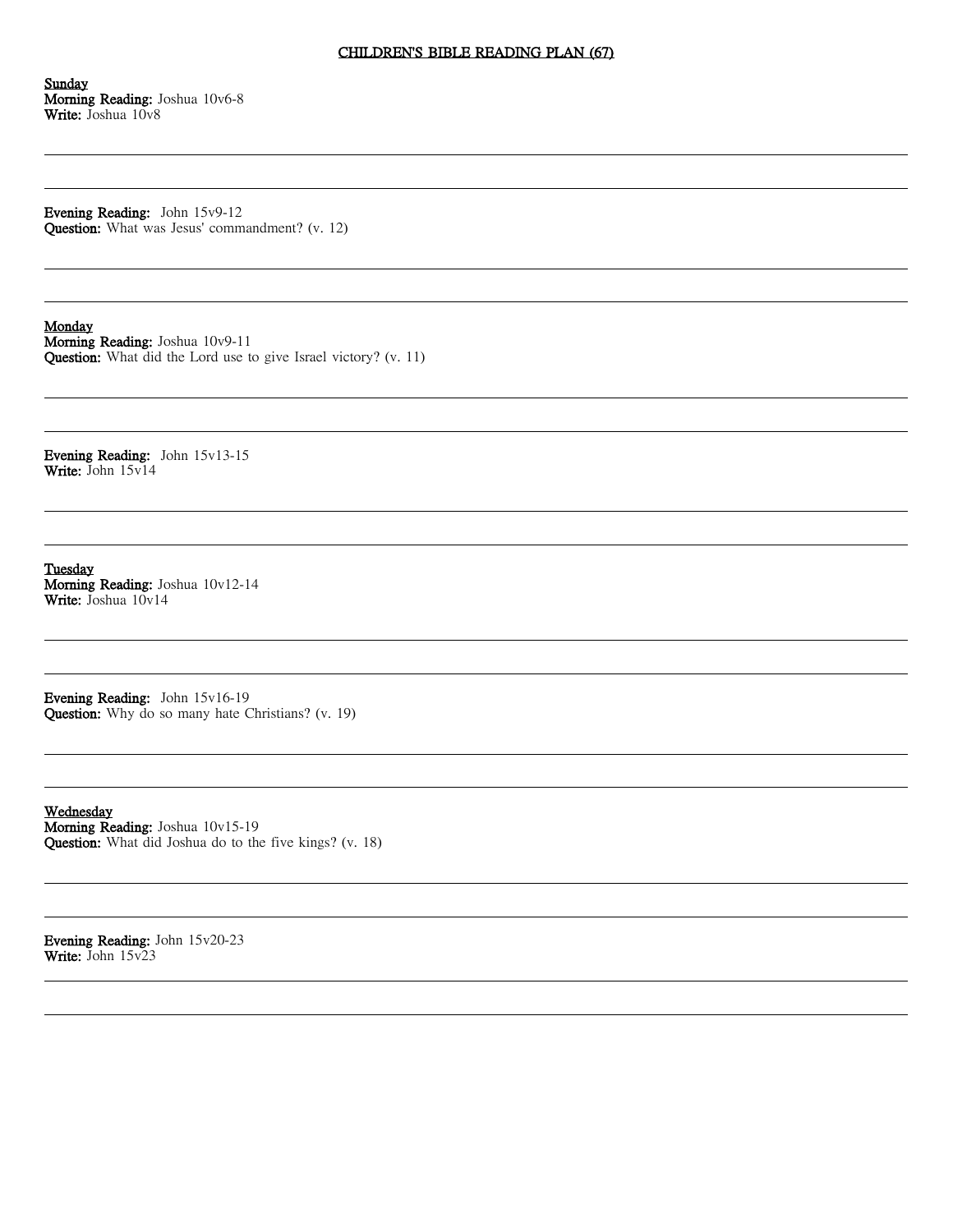Evening Reading: John 15v24-27 Question: What does Jesus call the Holy Spirit here? (v. 26)

Friday Morning Reading: Joshua 10v23-25 Question: What did the captains do to the five kings? (v. 24)

Evening Reading: John 16v1-4 Write: John 16v3

Saturday Morning Reading: Joshua 10v26-30 Question: Who gave Israel victory? (v. 30)

Evening Reading: John 16v5-7 Write: John 16v7

## Extra Questions

1. When did you last praise the Lord for helping you in your life?

2. Why is the Holy Spirit called the Comforter? (John 15v26; 16v7)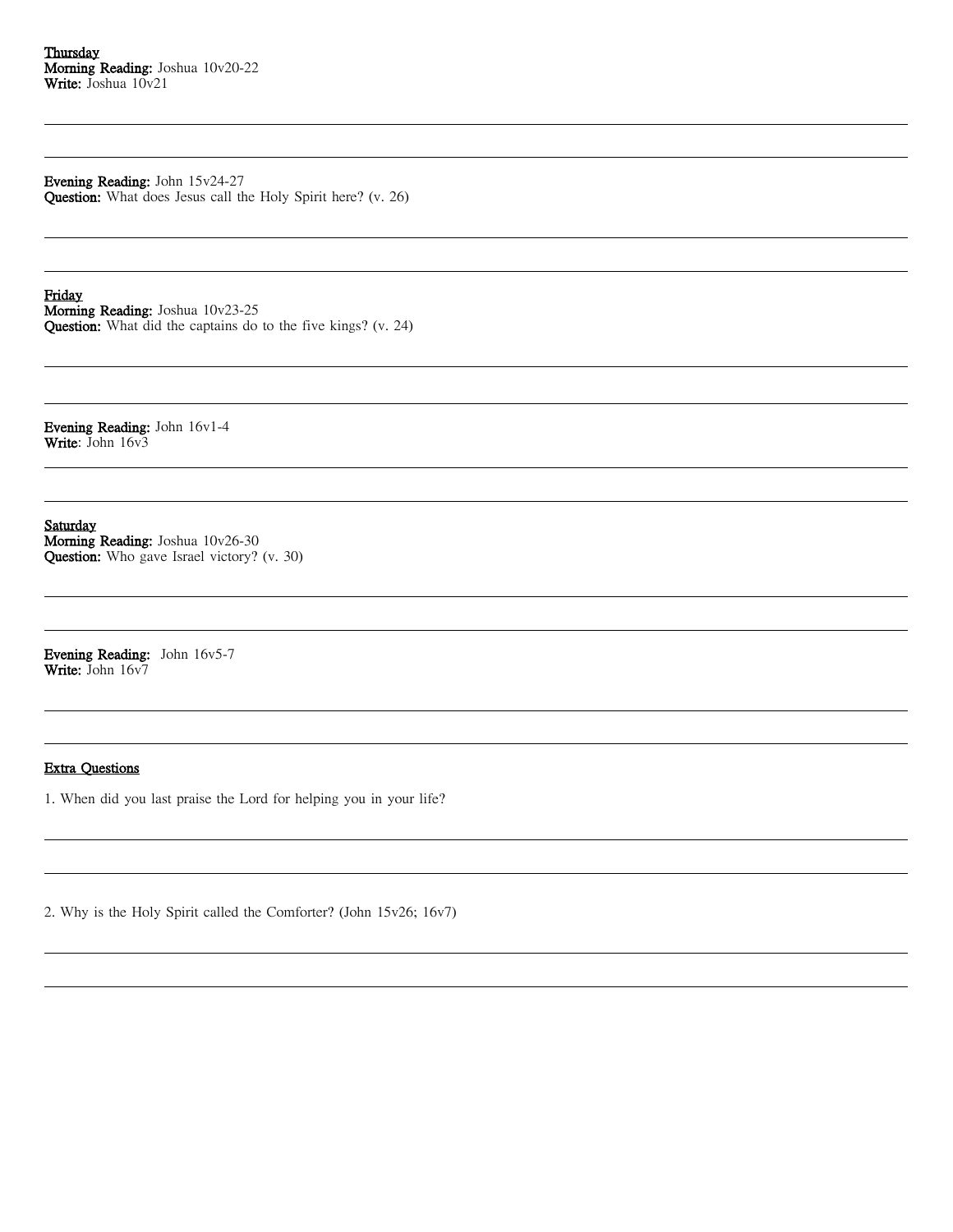#### CHILDREN'S BIBLE READING PLAN (68)

Sunday Morning Reading: Joshua 10v40-43 Write: Joshua 10v42

Evening Reading: John 16v8-11 Question: What will the Holy Spirit convict us of? (v. 8)

#### Monday

Morning Reading: Joshua 11v1-5 Question: How many soldiers were gathered to fight Israel? (v. 4)

Evening Reading: John 16v12-15 Write: John 16v14

Tuesday Morning Reading: Joshua 11v6-9 Questions: What did God tell Joshua to do before the battle? (v. 6)

Evening Reading: John 16v16-18 Question: Where was Jesus going? (v. 16)

Wednesday Morning Reading: Joshua 11v10-14 Question: Whose servant commanded Joshua to defeat the wicked Canaanite kings? (v. 12)

Evening Reading: John 16v19-21 Write: John 16v20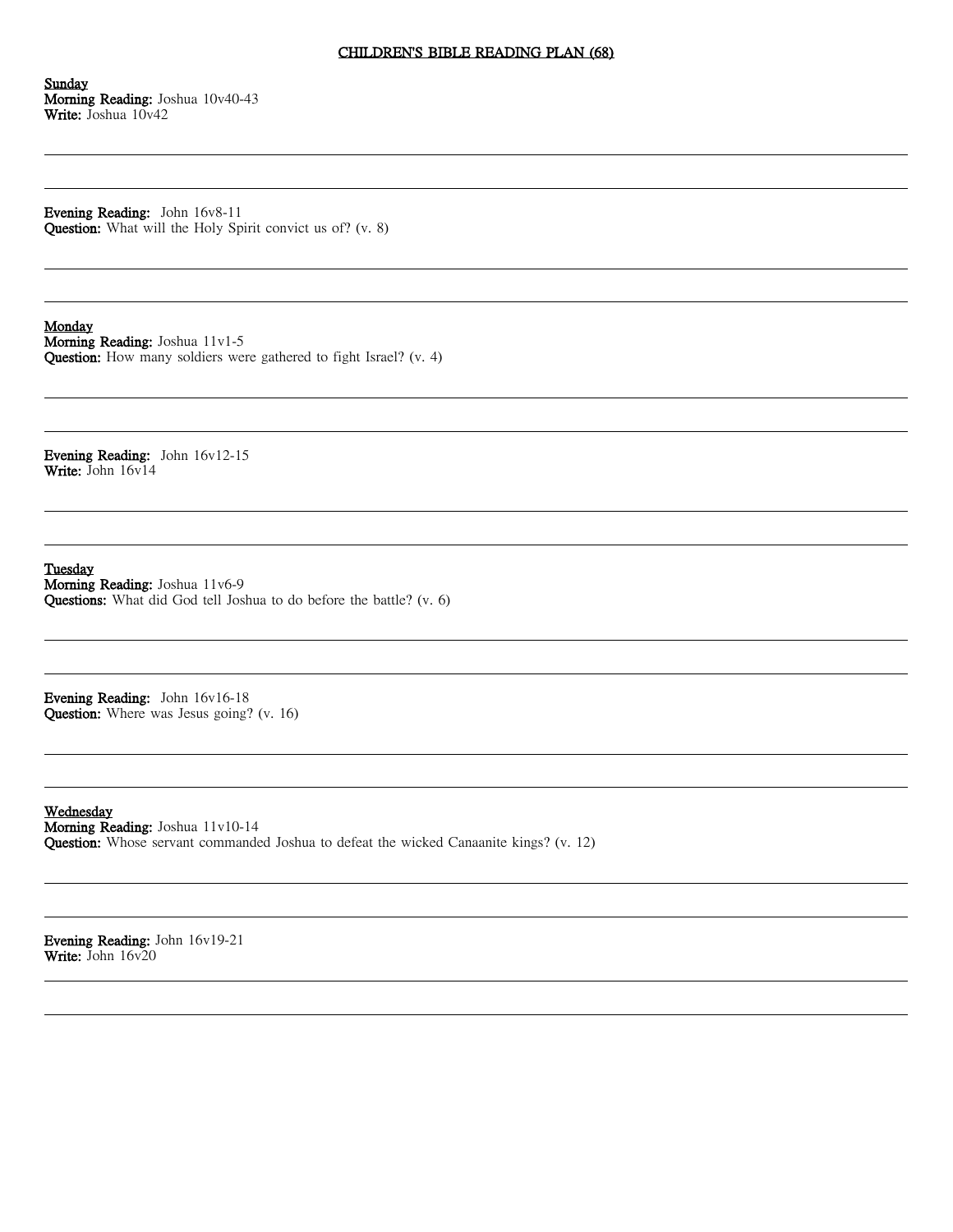Evening Reading: John 16v22-24 Question: Why were the disciples to pray/ask? (v. 24)

Friday Morning Reading: Joshua 11v19-23 Question: Why did the wicked kings fight Israel? (v. 20)

Evening Reading: John 16v25-27 Write: John 16v27

Saturday

Morning Reading: Joshua 13v1-5 Question: What did the Lord say to Joshua in his old age? (v. 1)

Evening Reading: John 16v28-33 Write: John 16v33

#### Extra Questions

1. What weapons are we to use to defeat the wicked in our day? (2 Cor. 10:3-5)

2. How do Jesus' words give us peace? (John 16v33)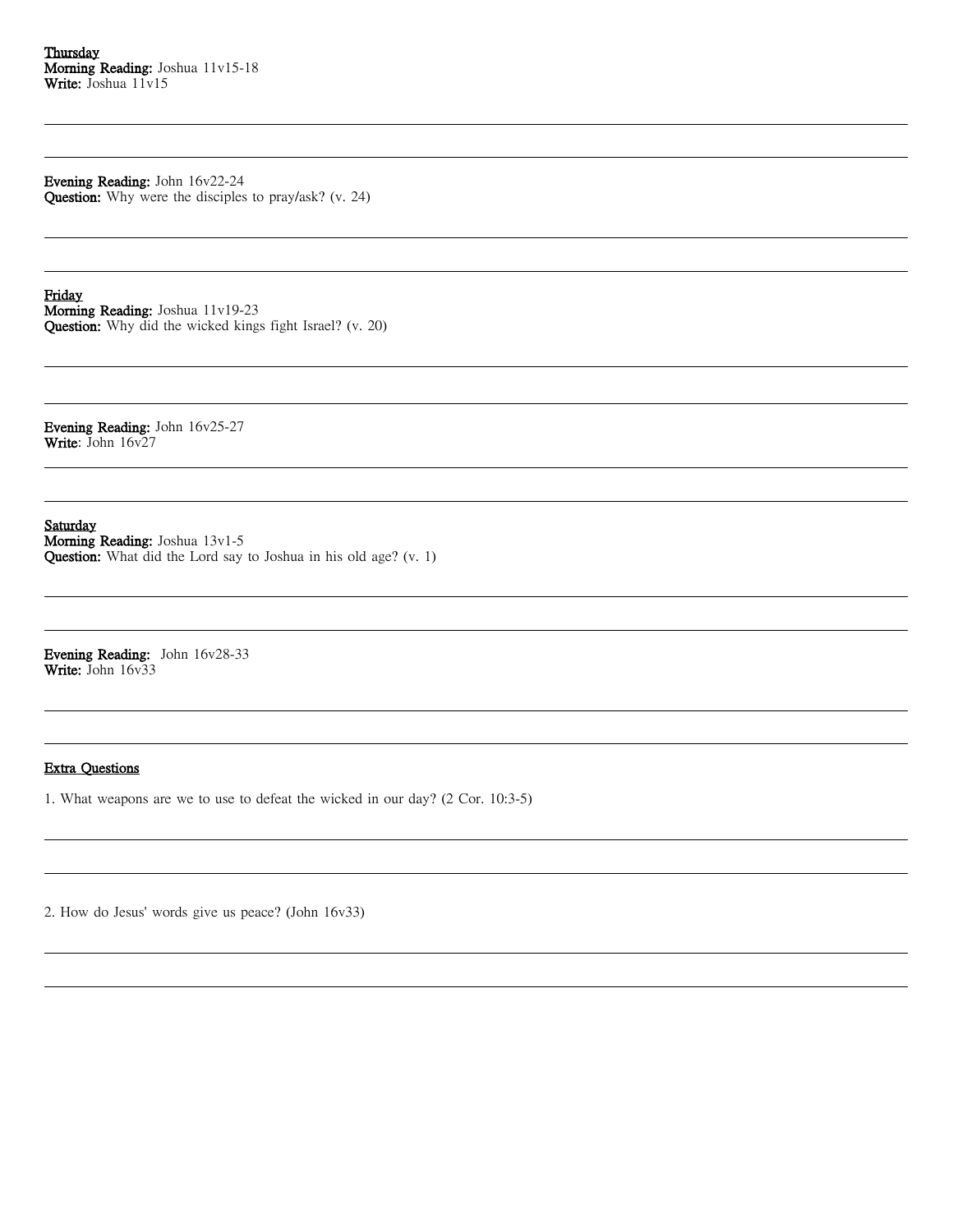# CHILDREN'S BIBLE READING PLAN (69)

Sunday Morning Reading: Joshua 13v29-33 Write: Joshua 13v33

Evening Reading: John 17v1-5 Question: What is eternal life? (v. 3)

#### **Monday**

Morning Reading: Joshua 14v1-5 Question: What did the Lord command Moses and the children of Israel? (v. 5)

Evening Reading: John 17v6-9 Write: John 17v9

Tuesday Morning Reading: Joshua 14v6-8 Write: Joshua 14v8

Evening Reading: John 17v10-13 Question: Why did Jesus speak? (v. 13)

Wednesday Morning Reading: Joshua 14v9-12 Question: How did Caleb follow the Lord? (v. 8, 9)

Evening Reading: John 17v14-17 Write: John 17v17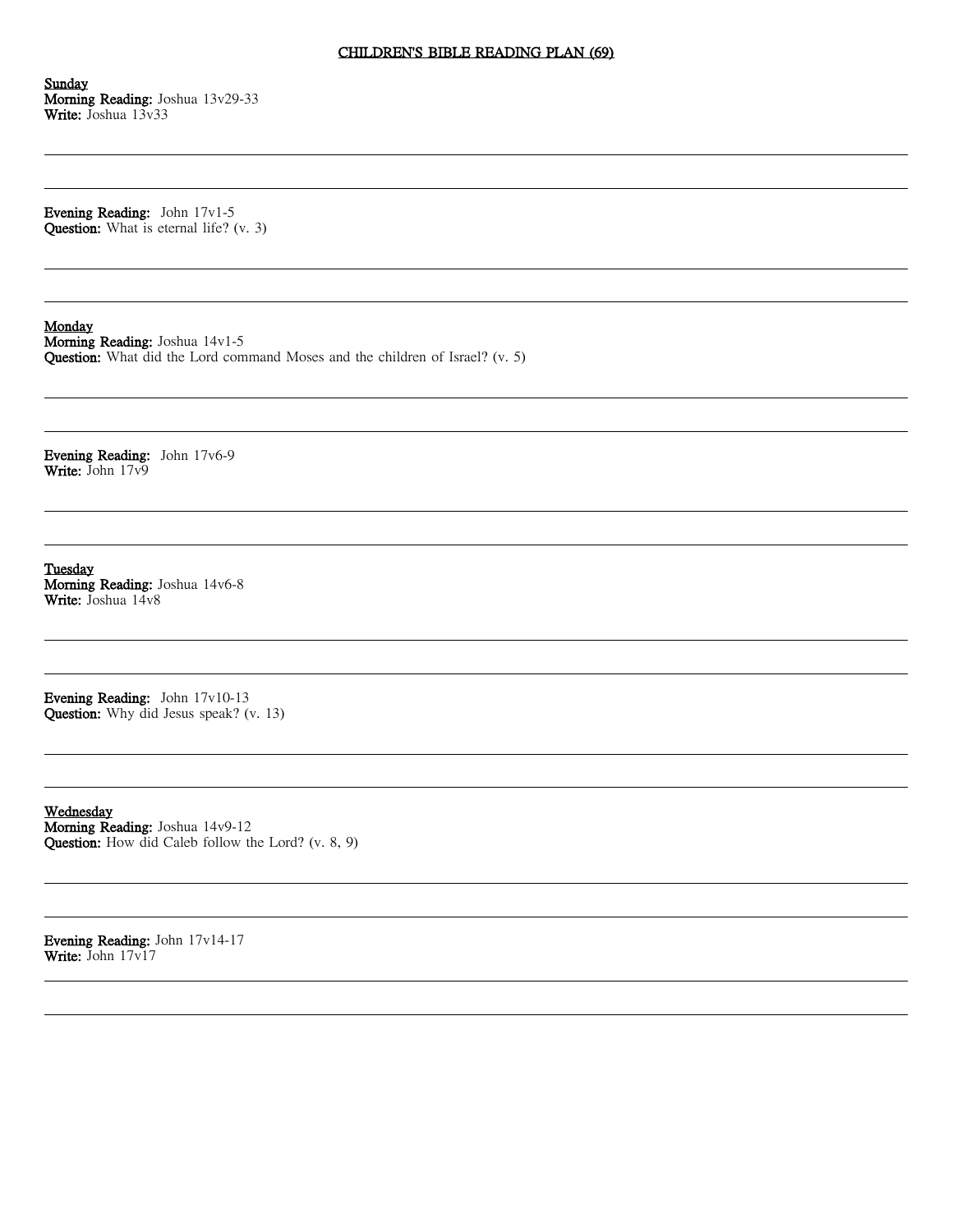Evening Reading: John 17v18-20 Write: John 17v18

Friday Morning Reading: Joshua 18v1-3 Write: Joshua 18v3

Evening Reading: John 17v21-23 Question: What does Jesus want the world to know? (v. 21, 23)

Saturday Morning Reading: Joshua 18v4-7 Question: What was the Levite's inheritance? (v. 7)

Evening Reading: John 17v24-26 Write: John 17v26

## Extra Questions

1. What would be the most valuable inheritance you could ever have? (Joshua 18v7) Why?

2. What did John 17 teach you about how to pray?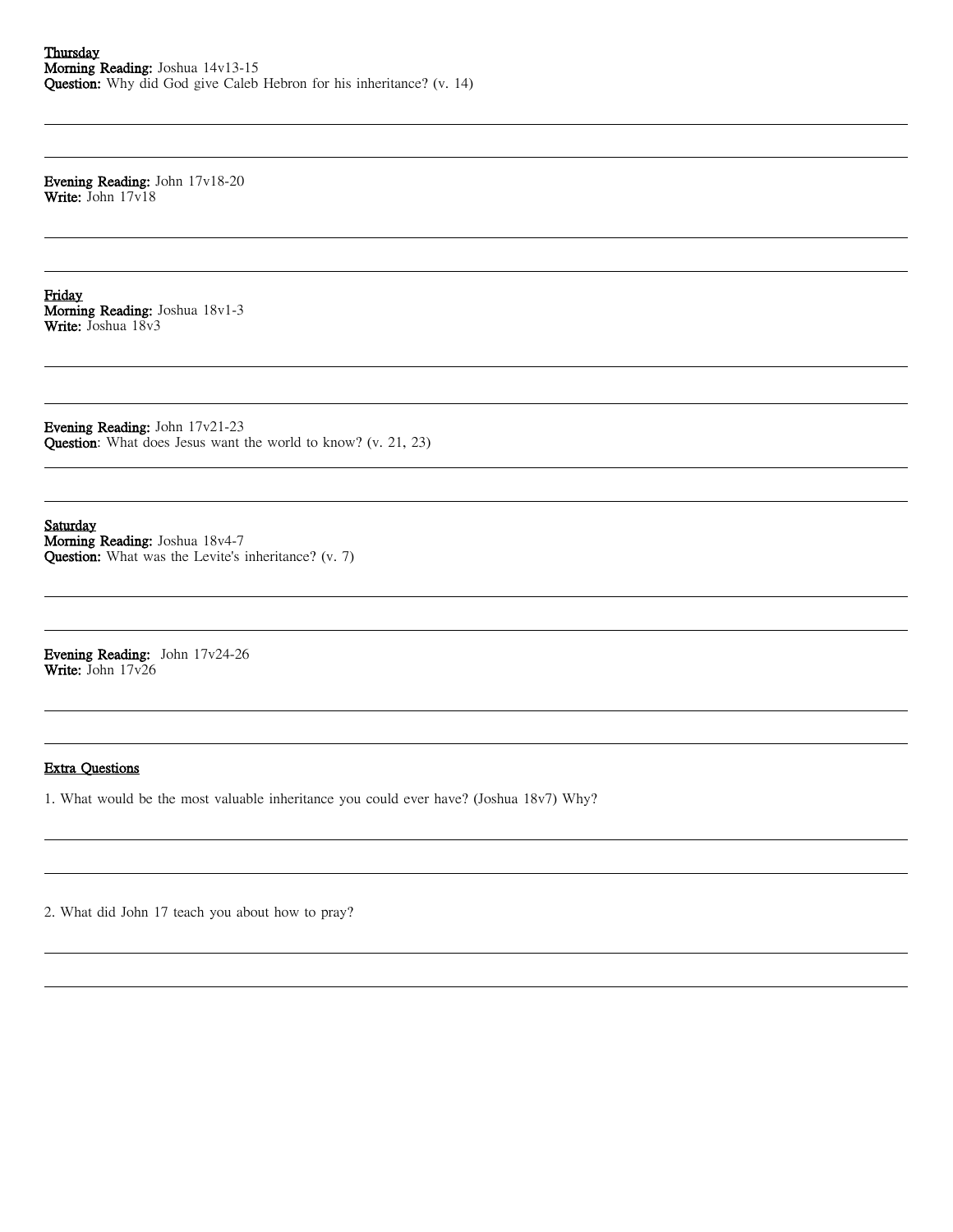# CHILDREN'S BIBLE READING PLAN (70)

Sunday Morning Reading: Joshua 20v1-6 Write: Joshua 20v2

Evening Reading: John 18v1-3 Question: Where was Jesus betrayed? (v. 1-2)

#### **Monday**

Morning Reading: Joshua 20v7-9 Question: What was the purpose of the cities of refuge? (v. 9)

Evening Reading: John 18v4-9 Write: John 18v9

Tuesday Morning Reading: Joshua 22v1-6 Write: Joshua 20v5

Evening Reading: John 18v10-14 Question: What was Caiaphas's advice? (v. 14)

Wednesday Morning Reading: Joshua 22v7-9 Question: What did Joshua do when he parted from some of the people? (v. 7)

Evening Reading: John 18v15-18 Write: John 18v17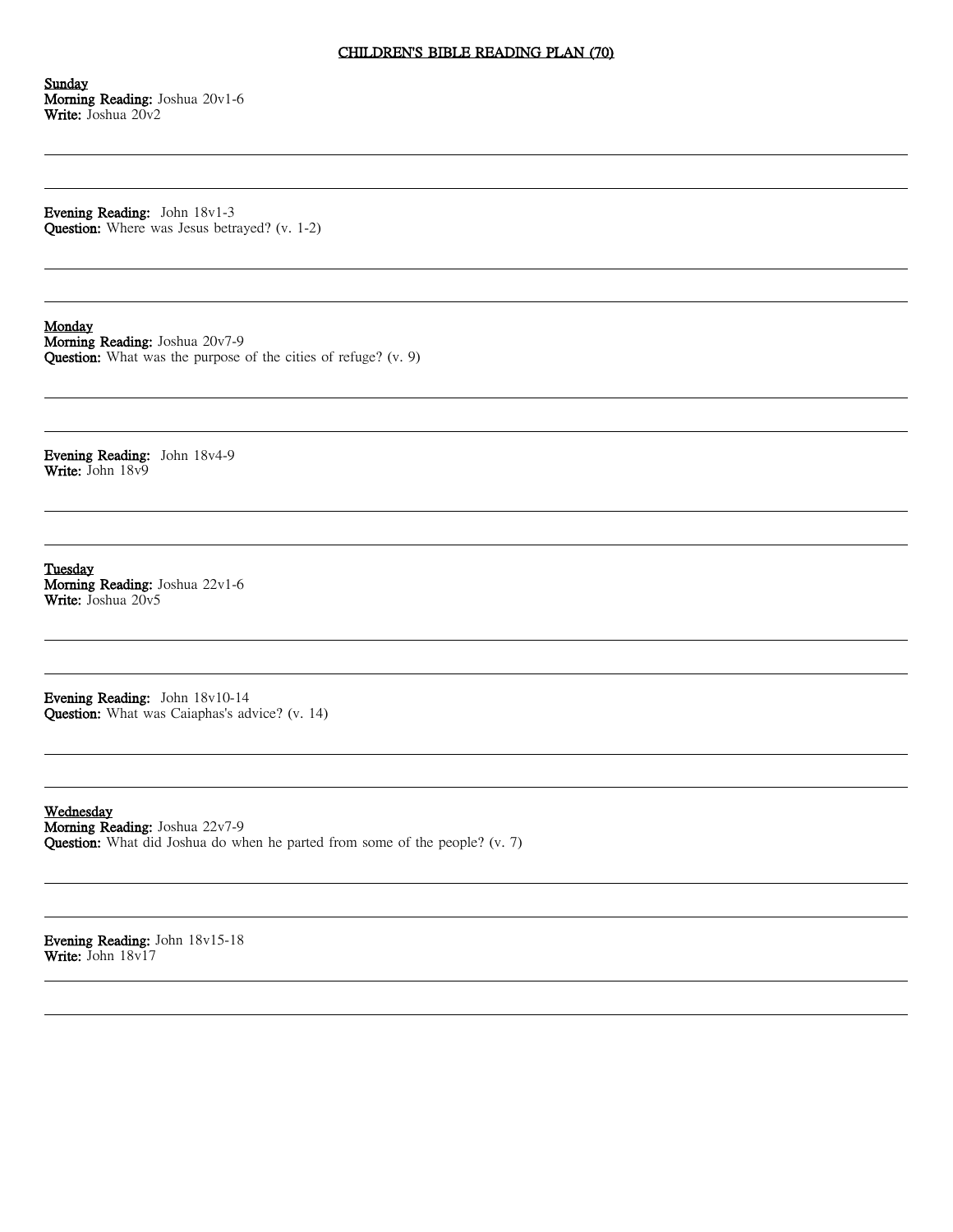Evening Reading: John 18v19-23 Write: John 18v23

Friday Morning Reading: Joshua 22v15-18 Write: Joshua 22v18

Evening Reading: John 18v24-27 Question: What happened when Peter denied Christ three times? (v. 27)

Saturday Morning Reading: Joshua 22v19-20 Question: What were the tribes afraid of? (v. 20)

Evening Reading: John 18v28-32 Write: John 18v30

## Extra Questions

1. What did Israel learn from God's past judgments? (Joshua 22v17, 20)

2. Can you think of a time when you denied Christ like Peter did? (John 18v27)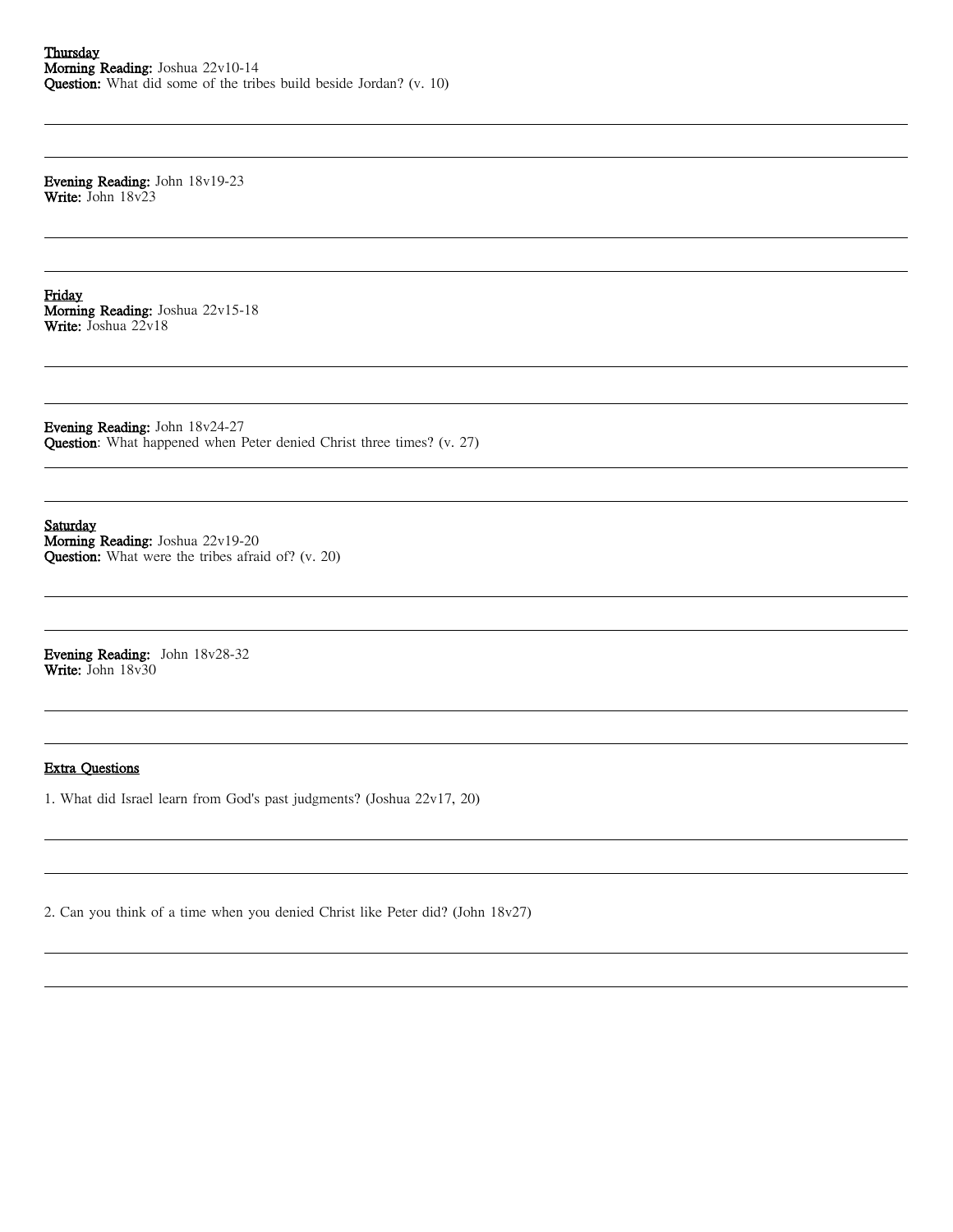# CHILDREN'S BIBLE READING PLAN (71)

Sunday Morning Reading: Joshua 22v21-25 Question: Why were the tribes arguing? (v. 22-25)

Evening Reading: John 18v33-36 Write: John 18v36

Monday Morning Reading: Joshua 22v26-29 Write: Joshua 22v29

Evening Reading: John 18v37-40 Question: What was Barabbas? (v. 40)

Tuesday

Morning Reading: Joshua 22v30-31 Question: Were the tribes happy with the explanation? (v. 30)

Evening Reading: John 19v1-5 Write: John 19v5

Wednesday Morning Reading: Joshua 22v32-34 Write: Joshua 22v34

Evening Reading: John 19v6-9 Question: Why did the Jews want to crucify Jesus? (v. 7)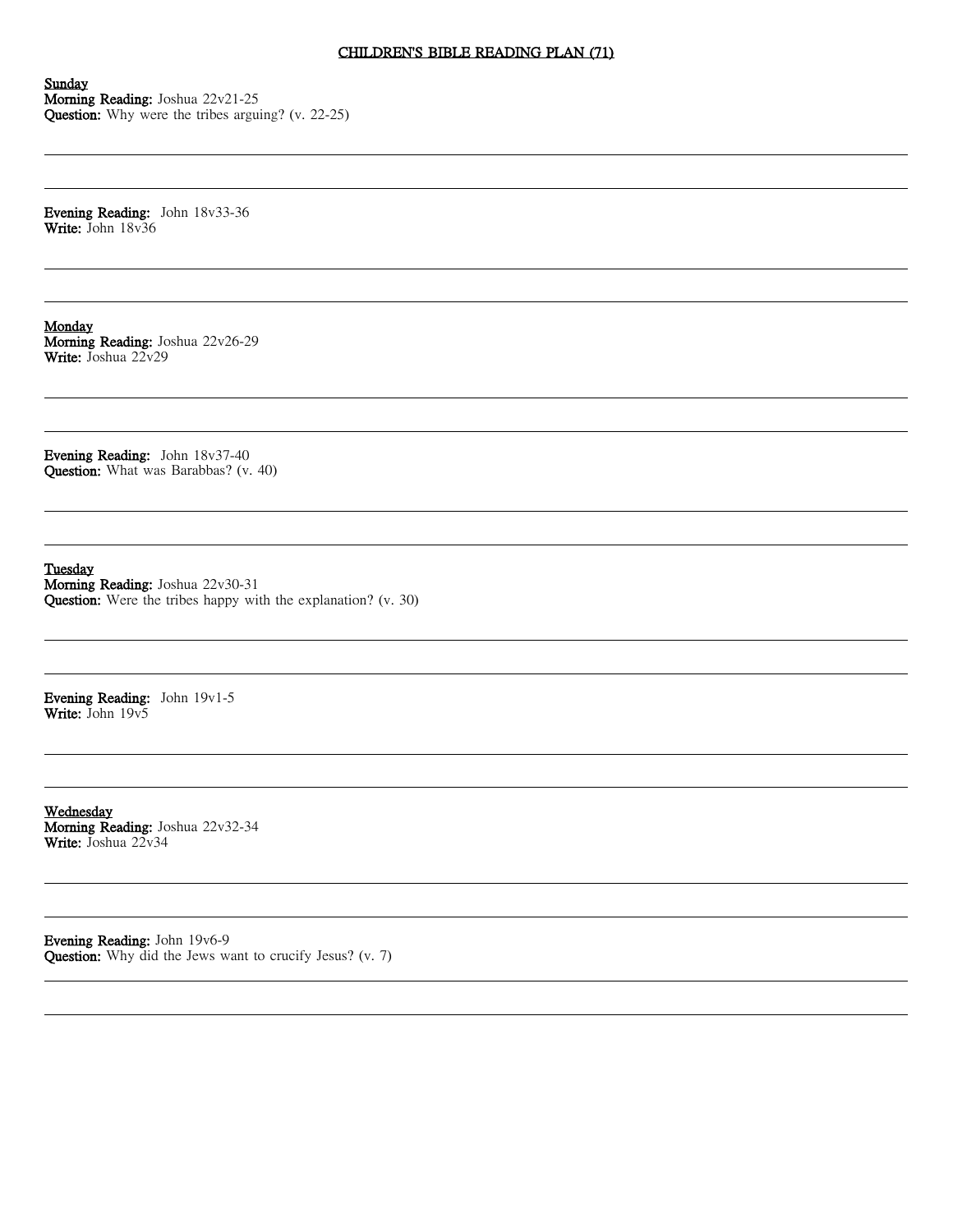Evening Reading: John 19v10-12 Write: John 19v11

Friday Morning Reading: Joshua 23v4-7 Write: Joshua 23v6

Evening Reading: John 19v13-16 Question: What did Pilate say to the Jews about Jesus? (v. 14)

Saturday Morning Reading: Joshua 23v8-11 Write: Joshua 23v8

Evening Reading: John 19v17-22 Question: What did Pilate write above Jesus on the cross? (v. 19)

### Extra Questions

1. Why does obeying God require courage? (Joshua 23v6)

2. Is Jesus King of your life? How do you show that?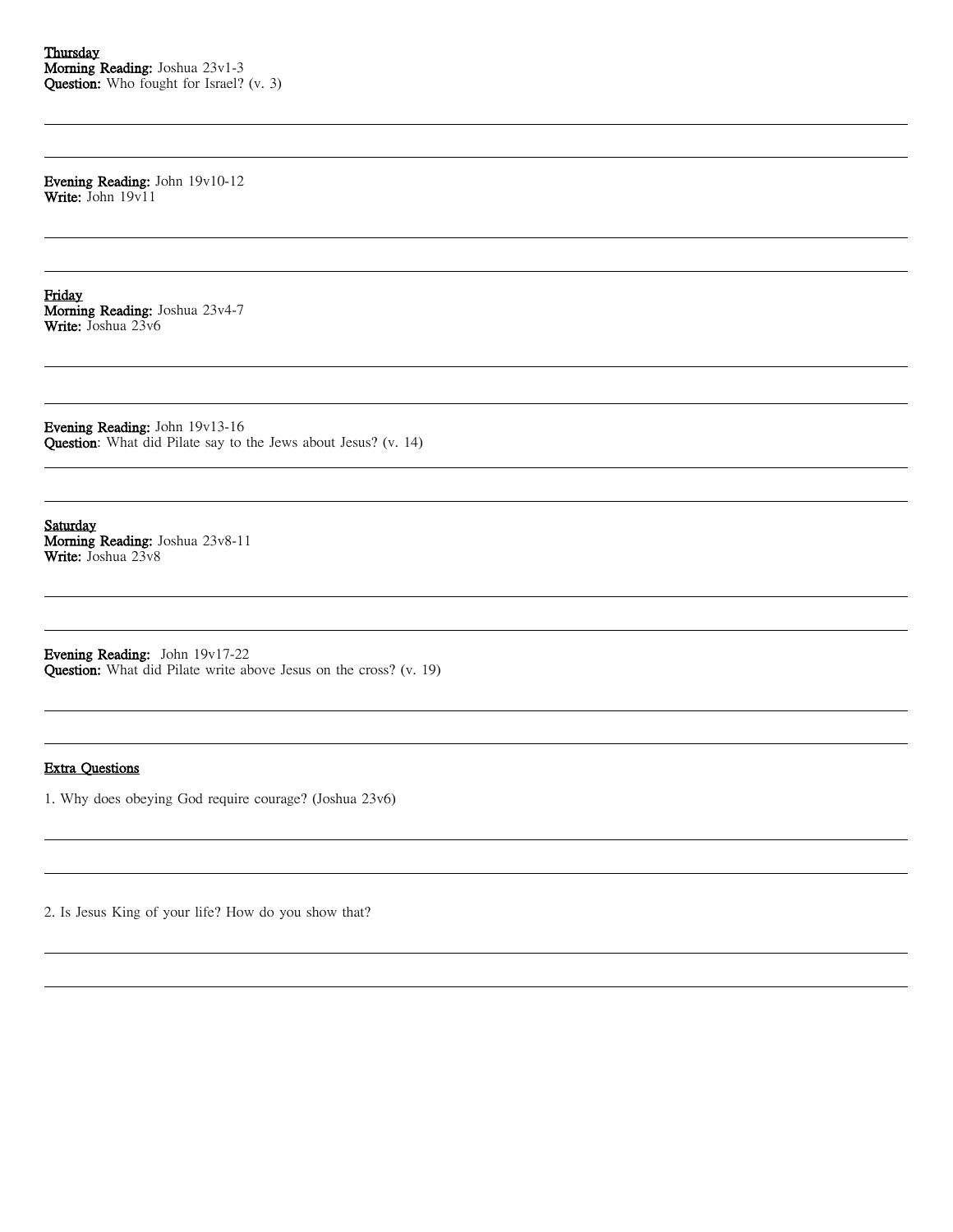# CHILDREN'S BIBLE READING PLAN (72)

Sunday Morning Reading: Joshua 23v12-13 Question: What will happen if the wicked Canaanites are not destroyed? (v. 13)

Evening Reading: John 19v23-27 Write: John 19v27

**Monday** 

Morning Reading: Joshua 23v14-16 Question: How many of the good things God promised failed to happen? (v. 14)

Evening Reading: John 19v28-30 Write: John 28v30

Tuesday Morning Reading: Joshua 24v1-4 Write: Joshua 24v3

Evening Reading: John 19v31-37 Write: What happened when the soldiers pierced Jesus' side? (v. 34)

Wednesday Morning Reading: Joshua 24v5-8 Write: Joshua 24v6

Evening Reading: John 19v38-42 Question: What did Joseph ask Pilate for? (v. 38)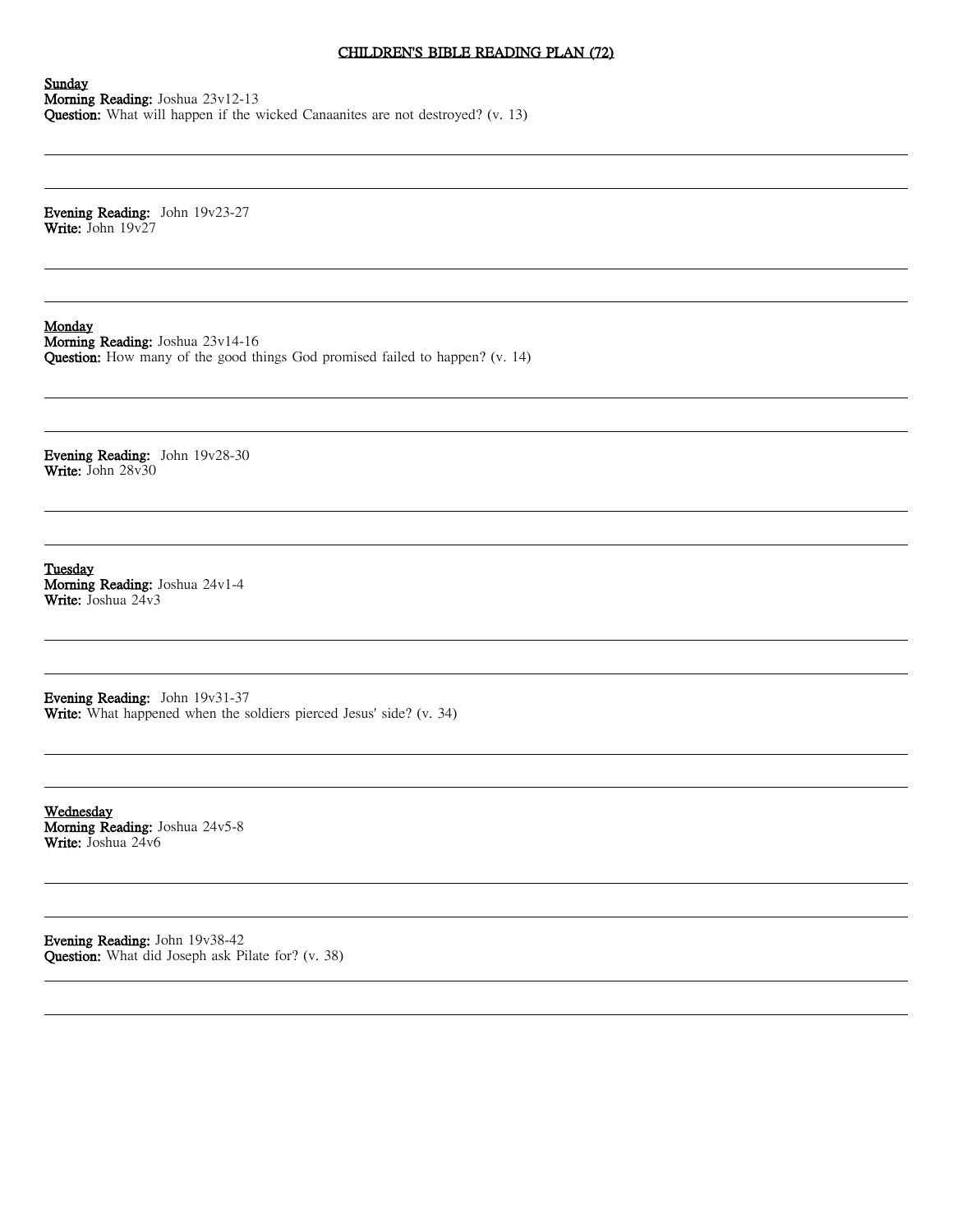Evening Reading: John 20v1-3 Write: John 20v1

Friday Morning Reading: Joshua 24v14-18 Write: Joshua 24v16

Evening Reading: John 20v4-10 Write: John 20v8

Saturday Morning Reading: Joshua 24v19-24 Write: Joshua 24v21

Evening Reading: John 20v11-14 Question: Why was Mary weeping? (v. 13)

### Extra Questions

1. What will happen to us if we turn away from the Lord? (Joshua 24v20)

2. Why is the resurrection of Jesus important to you?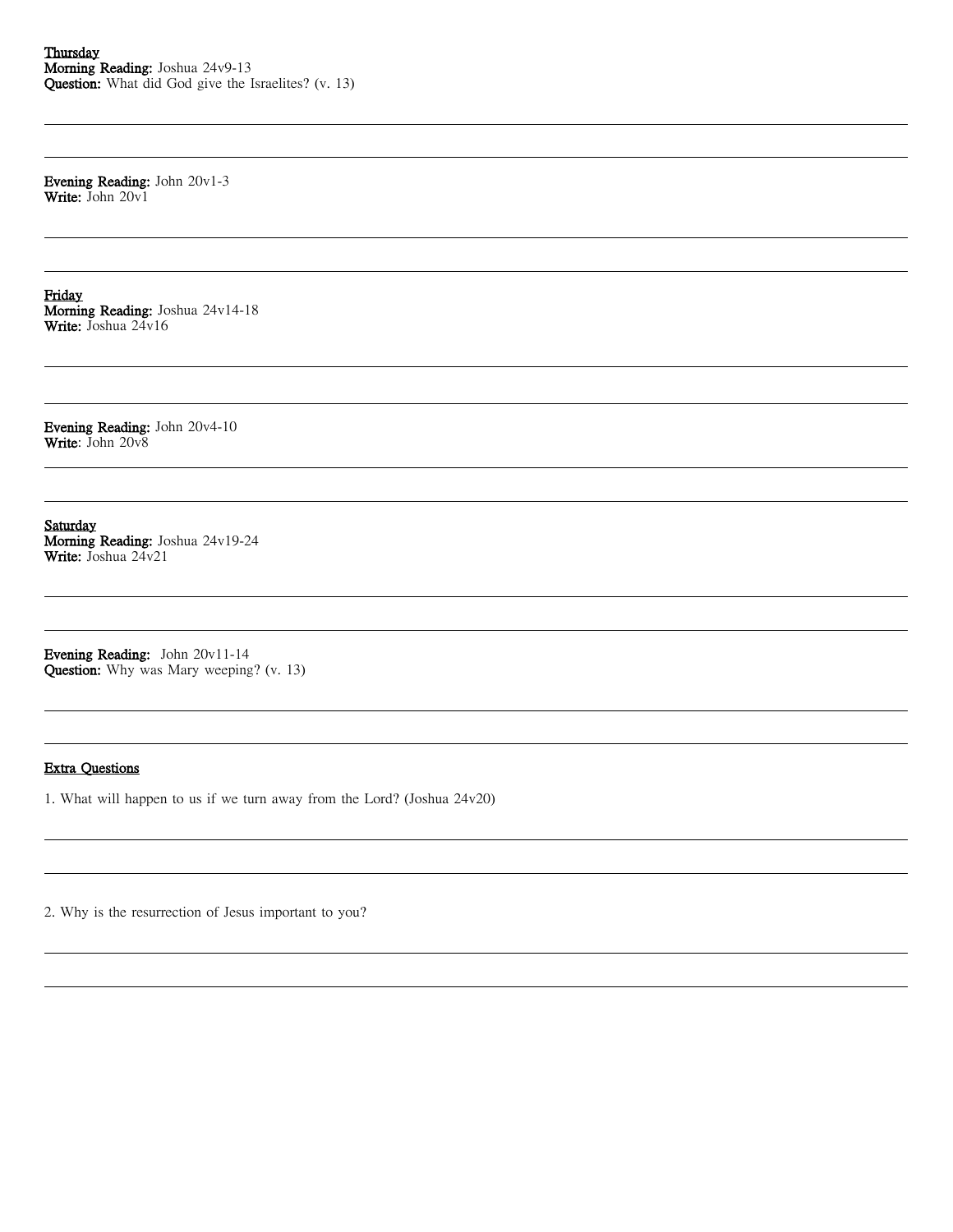# CHILDREN'S BIBLE READING PLAN (73)

Sunday Morning Reading: Joshua 24v25-28 Question: What was the stone to be? (v. 27)

Evening Reading: John 20v15-18 Write: John 20v17

Monday Morning Reading: Joshua 24v29-33 Write: Joshua 24v31

Evening Reading: John 20v19-23 Question: What were Jesus' first words to the disciples? (v. 19)

**Tuesday** Morning Reading: Judges 1v1-8 Write: Judges  $1v8$ 

Evening Reading: John 20v24-26 Write: John 20v26

Wednesday Morning Reading: Judges 1v9-12 Question: What reward did Caleb offer for defeating Kirjath-sepher? (v. 12)

Evening Reading: John 20v27-31 Question: Who are more blessed than Thomas? (v. 29)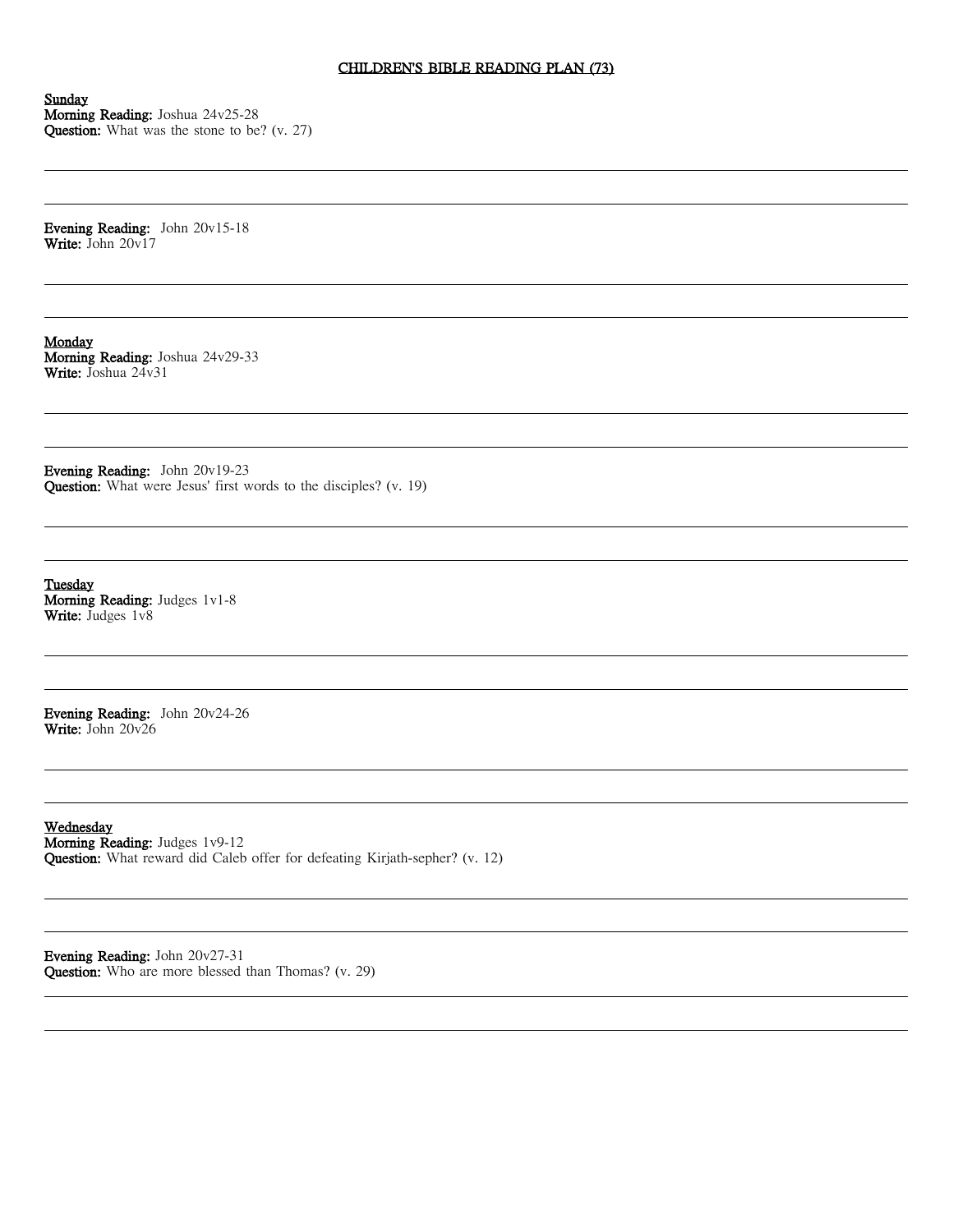**Thursday** Morning Reading: Judges 1v13-15 Write: Judges 1v13

Evening Reading: John 21v1-4 Write: John 21v4

Friday Morning Reading: Judges 1v19-21 Question: Why could the Israelites not drive out those who lived in the valley? (v. 19)

Evening Reading: John 21v5-8 Question: What did Peter do when he saw it was the Lord? (v. 7)

Saturday Morning Reading: Judges 1v22-26 Write: Judges 1v24

Evening Reading: John 21v9-14 Write: John 21v12

### Extra Questions

1. Were the Israelites right to fight against the Canaanites (Judges 1v2)?

2. Describe the scene in verse 12. What do you think happened there?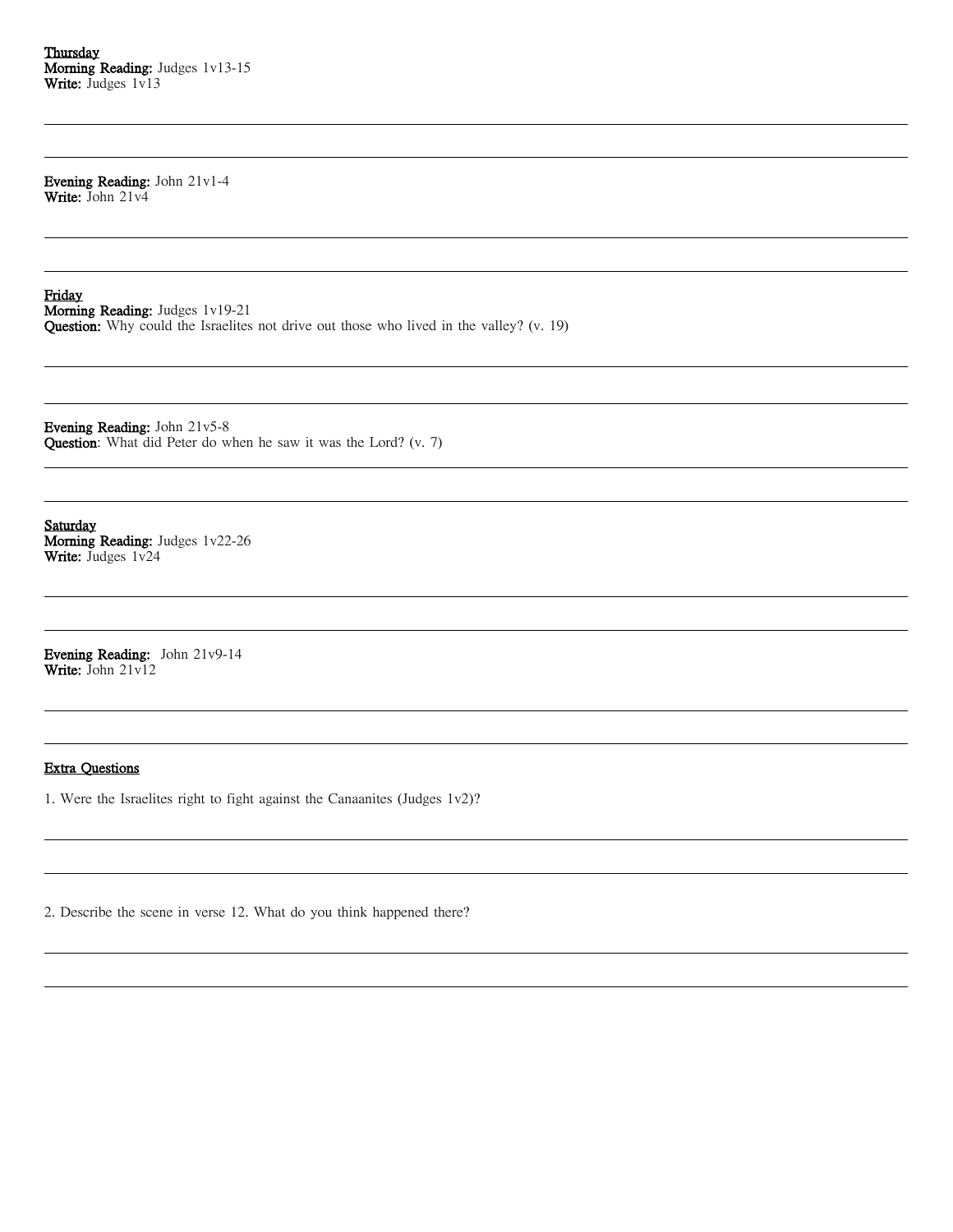# CHILDREN'S BIBLE READING PLAN (74)

Sunday Morning Reading: Judges 1v27-32 Question: What did the tribes not do?

Evening Reading: John 21v15-17 Write: John 21v16

Monday Morning Reading: Judges 1v33-36 Write: Judges 1v34

Evening Reading: John 21v18-22 Question: What did Peter ask Jesus about the other disciple? (v. 21)

**Tuesday** Morning Reading: Judges 2v1-5 Write: Judges 2v4

Evening Reading: John 21v23-25 Write: John 21v25

Wednesday Morning Reading: Judges 2v6-10 Question: How long did the people serve the Lord? (v. 7)

Evening Reading: Acts 1v1-5 Write: Acts 1v5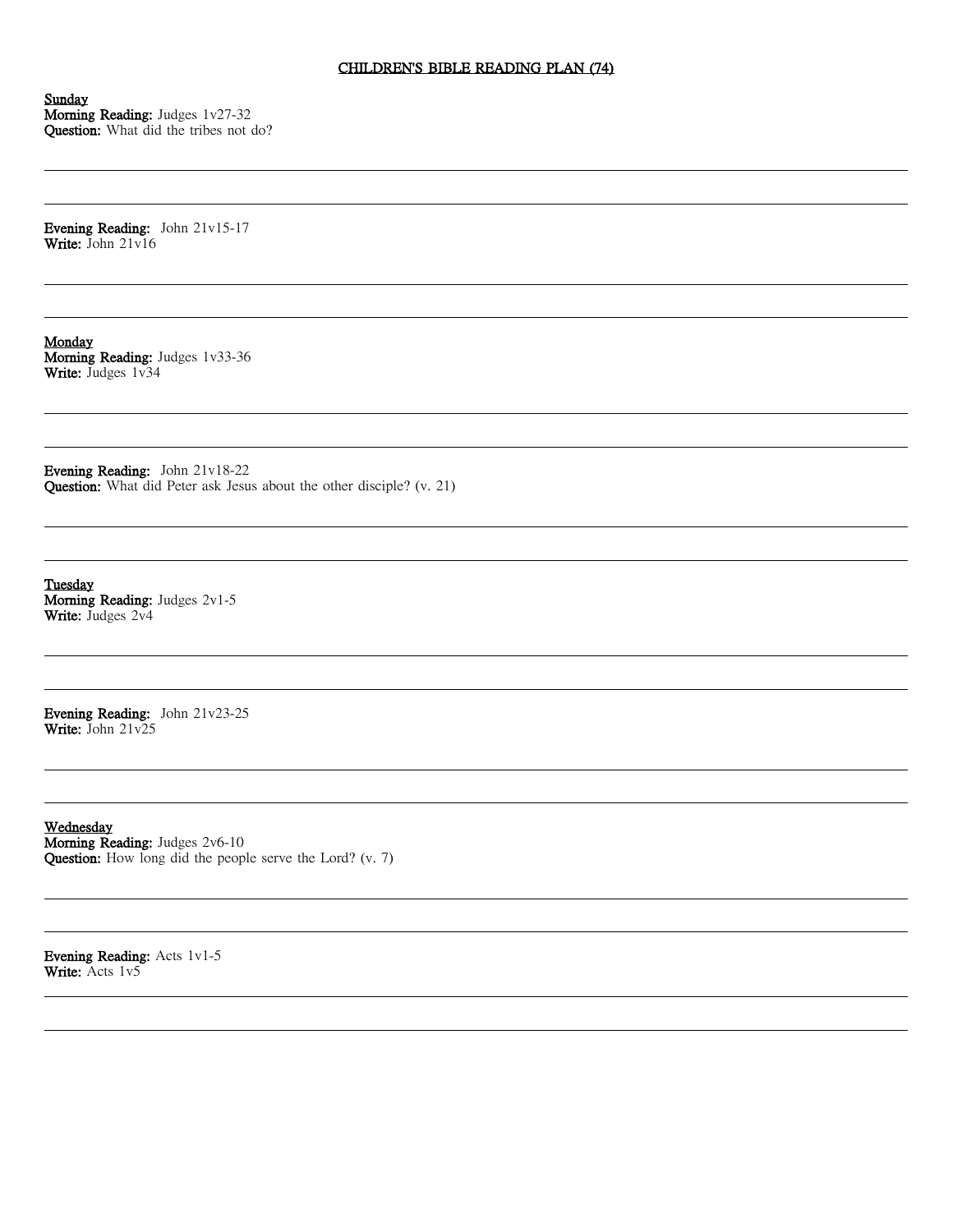Evening Reading: Acts 1v6-9 Question: How was Jesus taken up to heaven? (v. 9)

Friday Morning Reading: Judges 2v16-18 Question: What did the Lord do? (v. 16)

Evening Reading: Acts 1v10-14 Write: Acts 1v14

Saturday Morning Reading: Judges 2v19-23 Write: Judges 2v23

Evening Reading: Acts 1v15-18 Question: How many disciples were together? (v. 15)

# Extra Questions

1. Why did the Lord leave some of the heathen nations in the land? (Judges 2v21-22)

2. How will Jesus return to this earth? (Acts 1v11)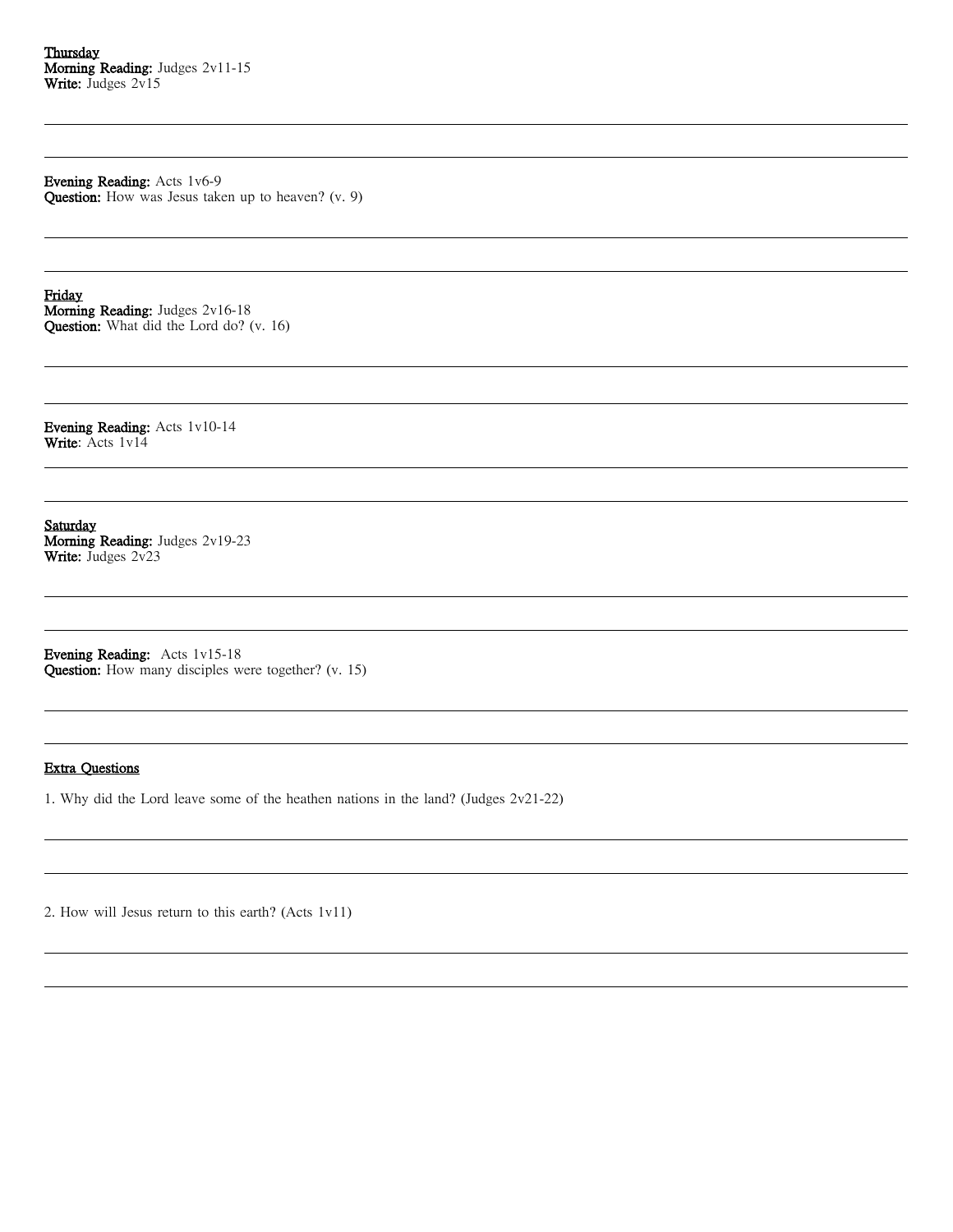# CHILDREN'S BIBLE READING PLAN (75)

Sunday Morning Reading: Judges 3v1-4 Question: Why did God leave some of the heathen nations in the land of Canaan? (v. 2)

Evening Reading: Acts 1v19-22 Write: Acts 1v22

Monday Morning Reading: Judges 3v5-7 Write: Judges 3v6

Evening Reading: Acts 1v23-26 Question: Who chose the replacement Apostle? (v. 24)

**Tuesday** Morning Reading: Judges 3v8-11 Question: What happened when the children of Israel cried to the Lord? (v. 9)

Evening Reading: Acts 2v1-4 Write: Acts 2v4

Wednesday Morning Reading: Judges 3v12-15 Write: Judges 3v12

Evening Reading: Acts 2v5-8 Question: What did they hear? (v. 8)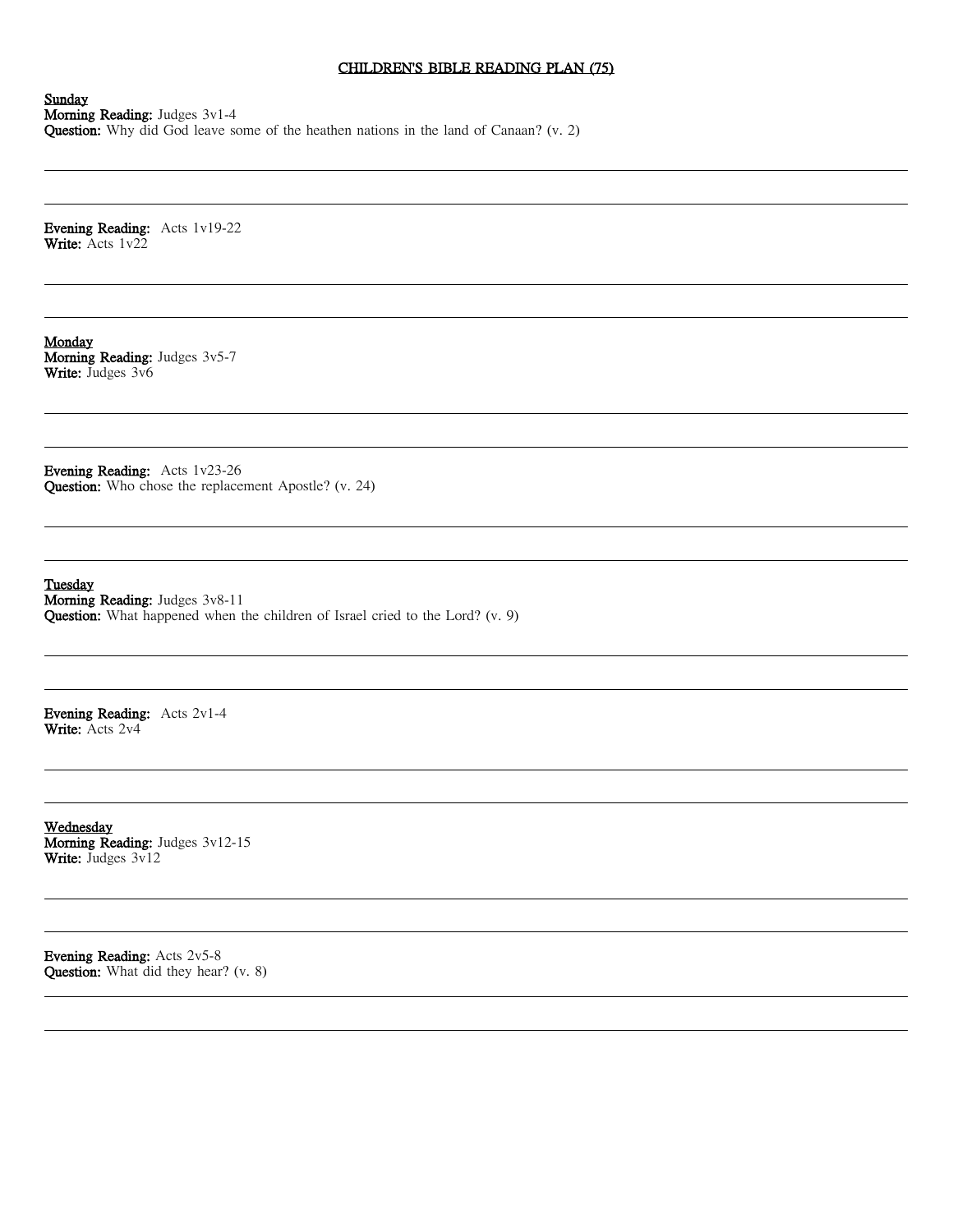**Thursday** Morning Reading: Judges 3v16-19 Question: Describe Eglon.

Evening Reading: Acts 2v9-13 Write: Acts 2v11

Friday Morning Reading: Judges 3v20-23 Question: What did Ehud say to Eglon? (v. 20)

Evening Reading: Acts 2v14-17 Question: Who predicted/prophesied Pentecost? (v. 16)

Saturday Morning Reading: Judges 3v24-26 Write: Judges 3v26

Evening Reading: Acts 2v18-21 Write: Acts 2v21

### Extra Questions

1. Was Ehud a good man or a bad man? (Hint: v. 15)

2. What is it to "call upon the name of the Lord"? (Acts 2v21)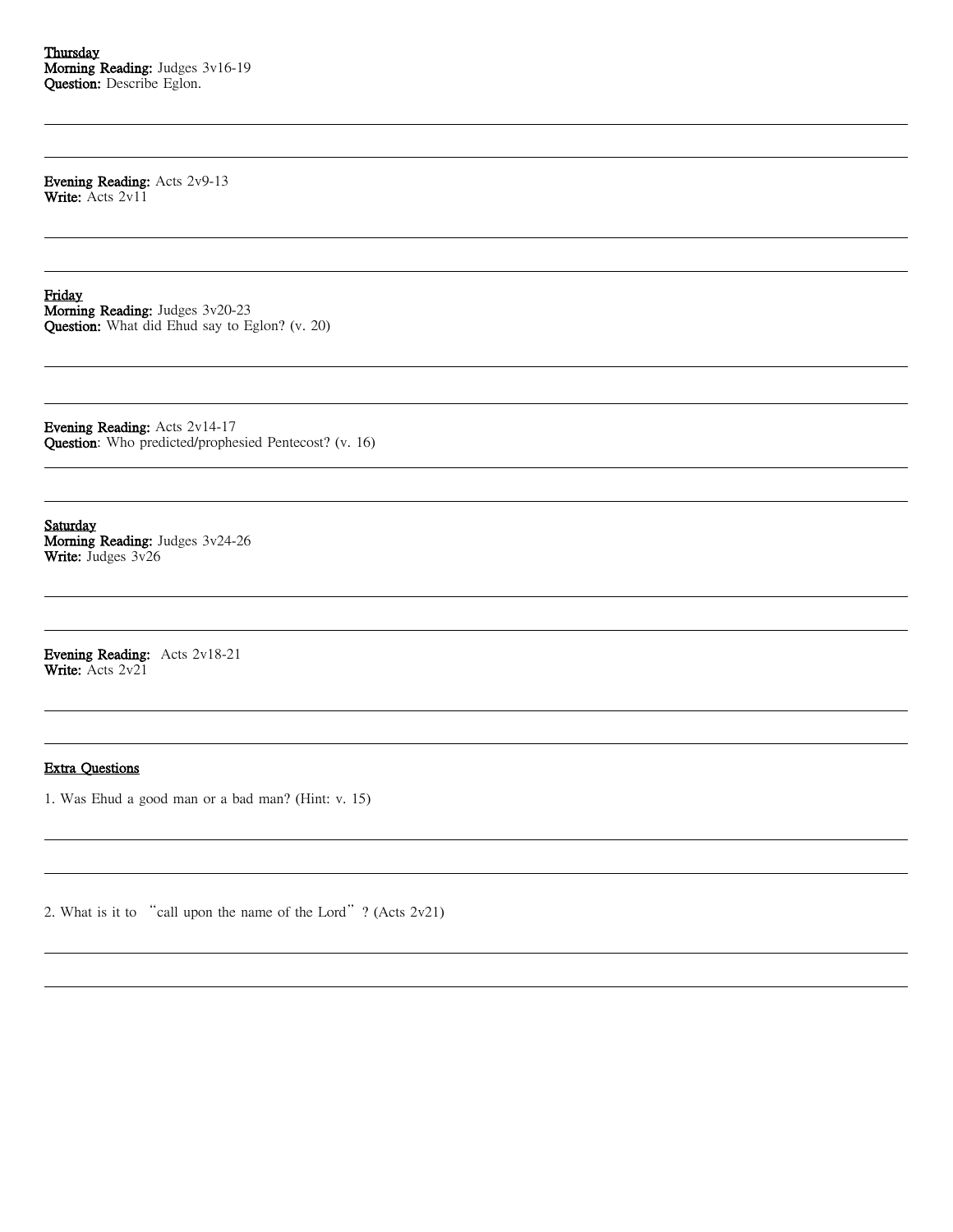# CHILDREN'S BIBLE READING PLAN (76)

Sunday Morning Reading: Judges 3v27-31 Question: How long did the land have rest? (v. 30)

Evening Reading: Acts 2v22-24 Write: Acts 2v24

Monday Morning Reading: Judges 4v1-3 Write: Judges 4v1

Evening Reading: Acts 2v25-28 Question: Why would David not be moved? (v. 25)

**Tuesday** Morning Reading: Judges 4v4-7 Question: What was the name of the lady Judge? (v. 4)

Evening Reading: Acts 2v29-32 Write: Acts 2v32

Wednesday Morning Reading: Judges 4v8-10 Write: Judges  $4v8$ 

Evening Reading: Acts 2v33-36 Question: What did God do with Jesus? (v. 36)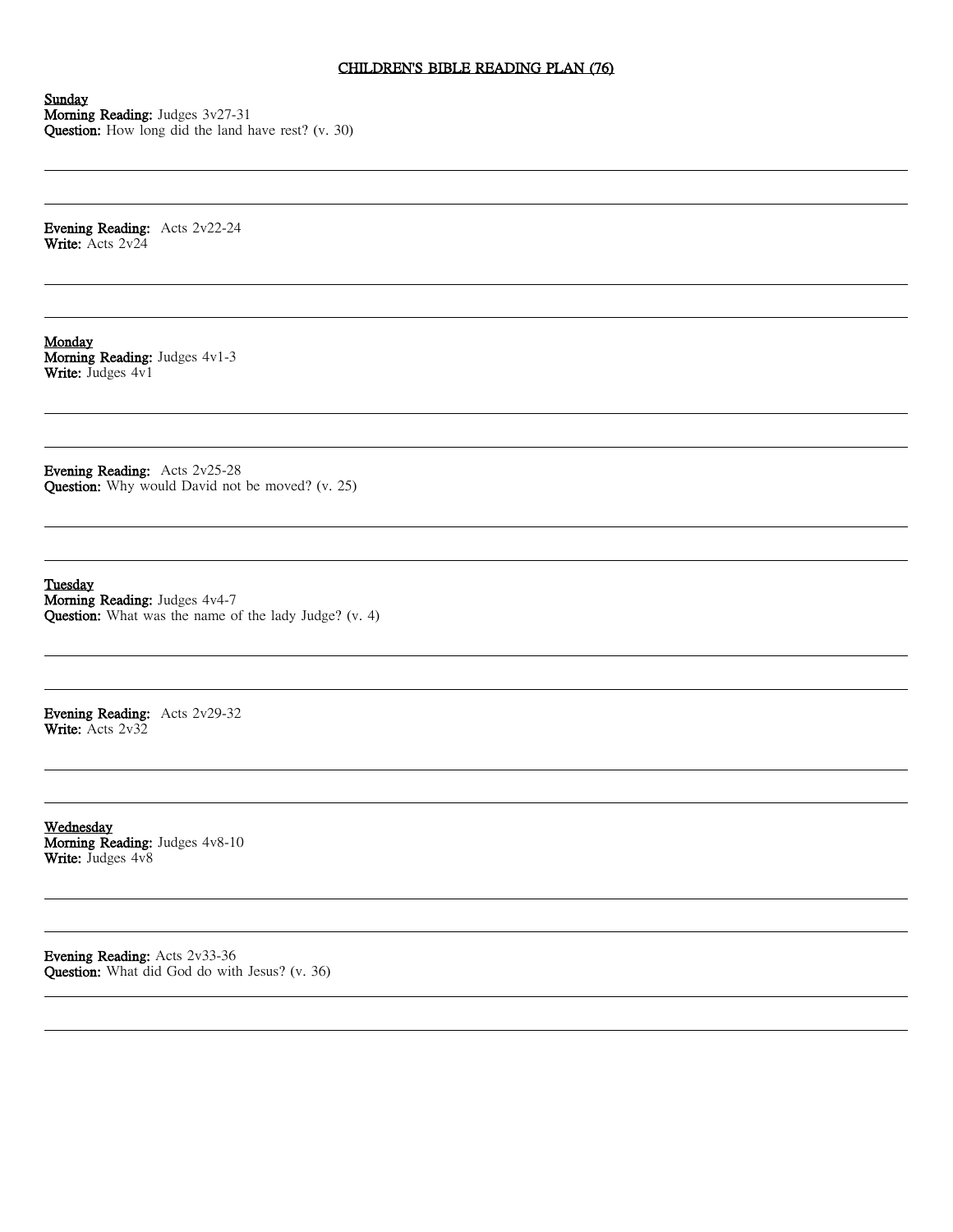Evening Reading: Acts 2v37-40 Write: Acts 2v38

Friday Morning Reading: Judges 4v15-17 Write: Judges 4v15

Evening Reading: Acts 2v41-43 Question: How many were saved on the day of Pentecost? (v. 41)

Saturday Morning Reading: Judges 4v18-21 Question: How did Sisera die? (v. 22)

Evening Reading: Acts 2v44-47 Write: Acts 2v47

### Extra Questions

1. What do you think about what Barak said to Deborah in Judges 4v8?

2. Do you think believers today should sell everything and share what they have? Why/Why not? (Acts 2v44-45)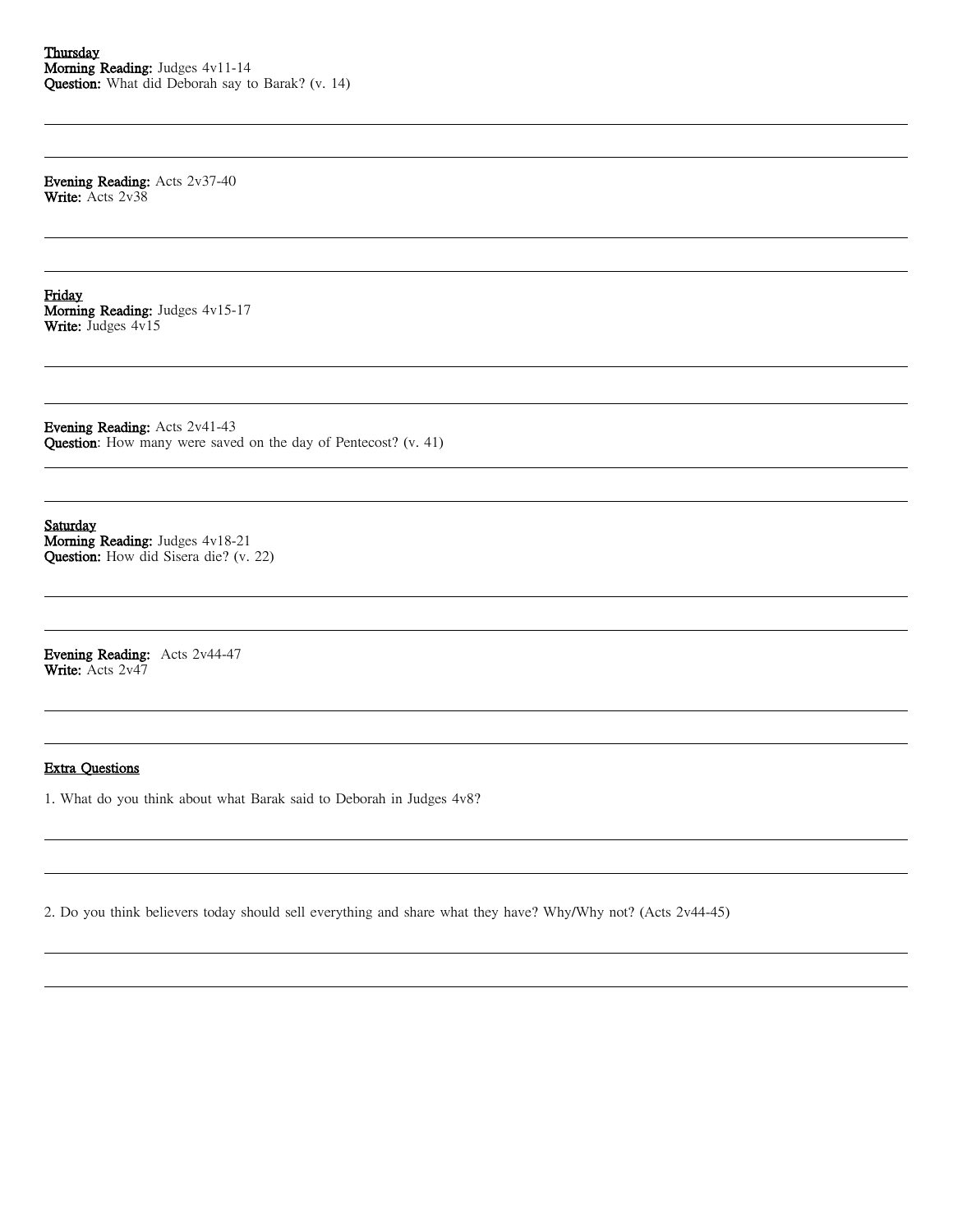# CHILDREN'S BIBLE READING PLAN (77)

Sunday Morning Reading: Judges 4v22-24 Write: Judges 4v23

Evening Reading: Acts 3v1-6 Question: In whose name did Peter heal the lame man? (v. 6)

Monday

Morning Reading: Judges 5v1-5 Question: Who sang the song of praise to God? (v. 1)

Evening Reading: Acts 3v7-11 Write: Acts 7v8

**Tuesday** Morning Reading: Judges 5v6-10 Write: Judges 5v9

Evening Reading: Acts 3v12-16 Question: How is Jesus described in verse 15?

Wednesday Morning Reading: Judges 5v11-15 Question: What did the Lord do? (v. 13)

Evening Reading: Acts 3v17-21 Write: Acts 3v19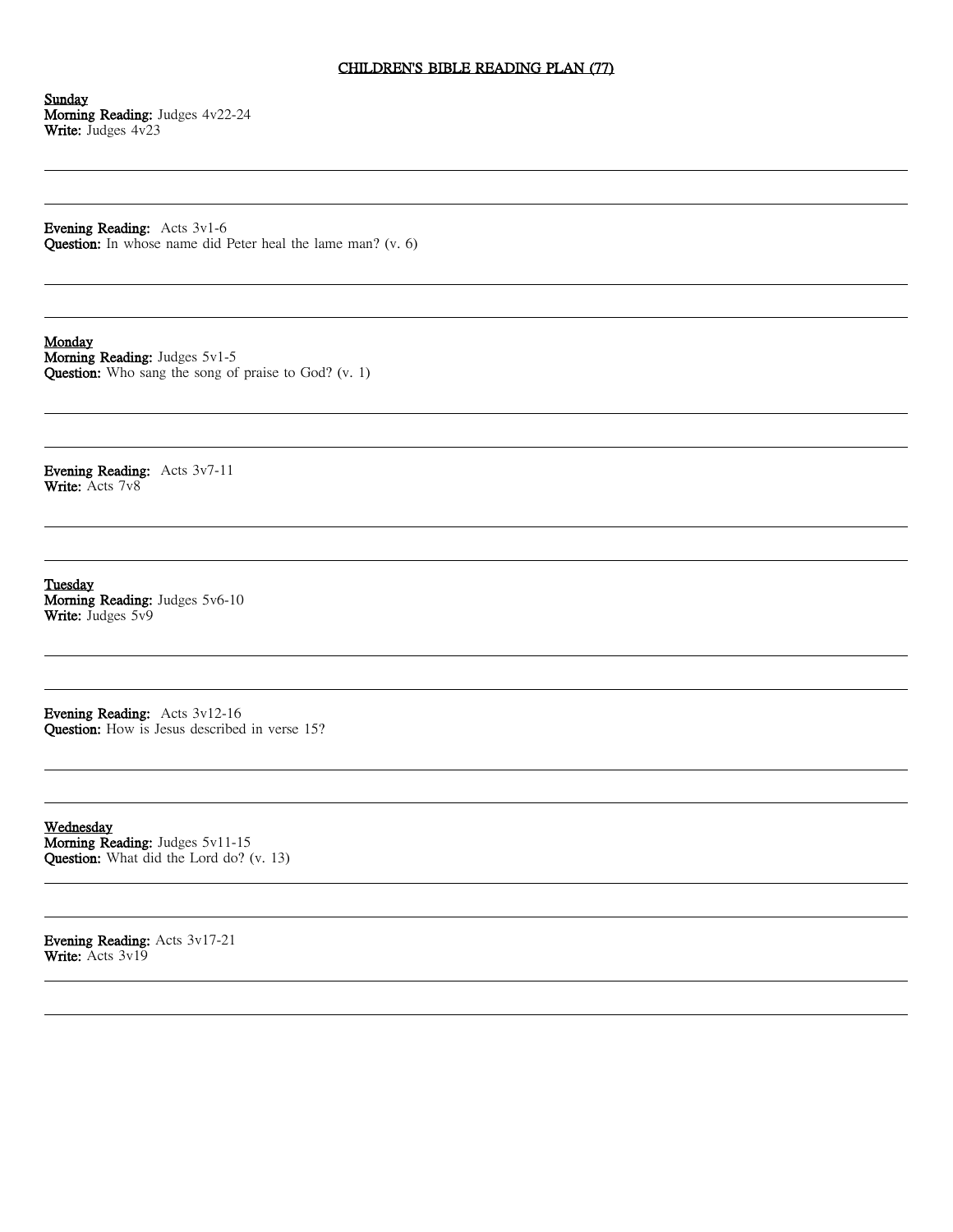Evening Reading: Acts 3v22-26 Question: How does Jesus bless us? (v. 26)

Friday Morning Reading: Judges 5v21-25 Question: Why was Meroz cursed? (v. 23)

Evening Reading: Acts 4v1-4 Write: Acts 1v4

Saturday Morning Reading: Judges 5v26-31 Write: Judges 5v31

Evening Reading: Acts 4v5-10 Question: What filled Peter? (v. 8)

### Extra Questions

1. If you were to write a song about the best thing the Lord had done for you, what would it be?

2. What did the people do to Jesus? What did God do to Jesus? (v. 10)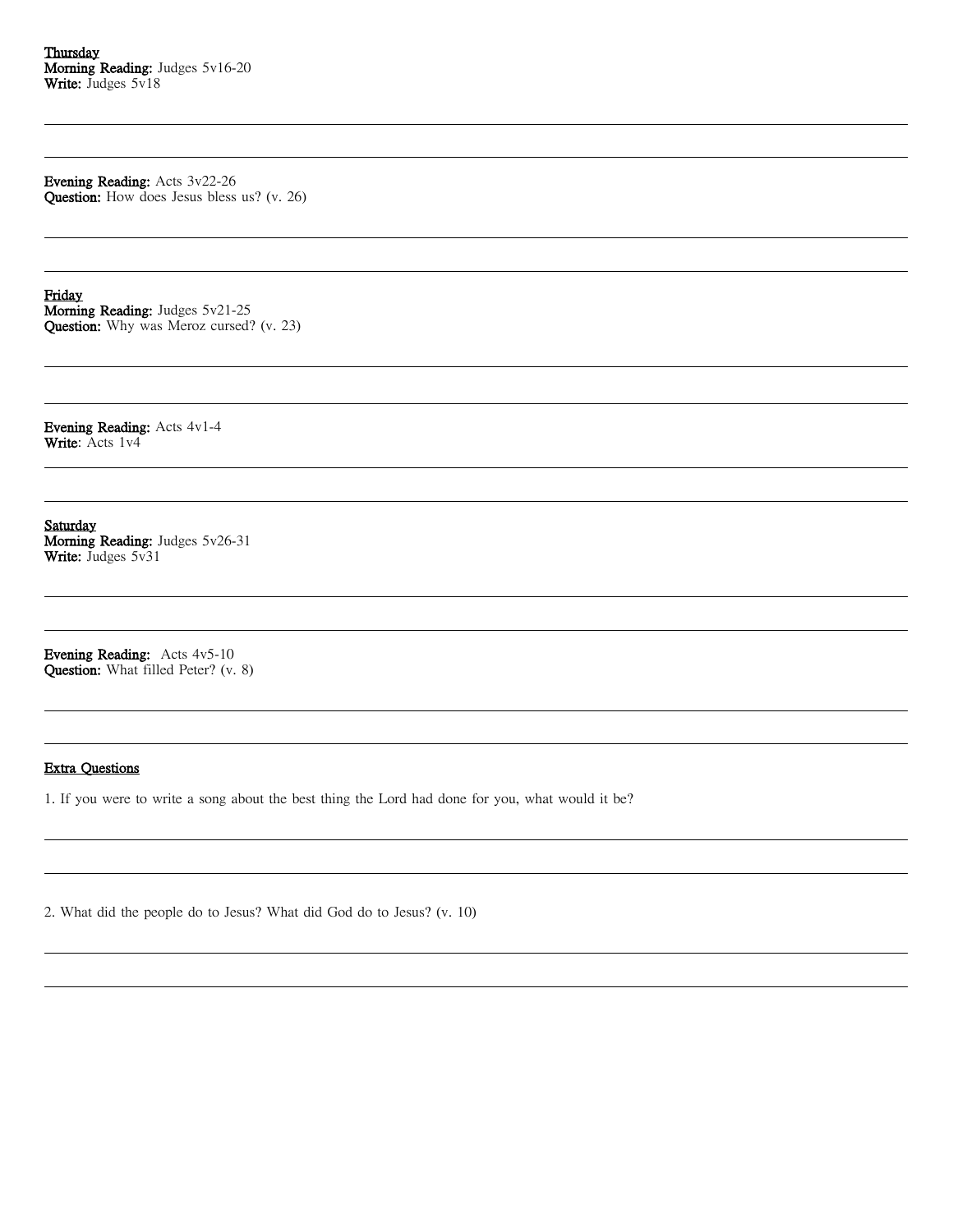# CHILDREN'S BIBLE READING PLAN (78)

Sunday Morning Reading: Judges 6v1-6 Write: Judges 6v1

Evening Reading: Acts 4v11-14 Question: Where else can we find salvation apart from in Jesus? (v. 12)

# Monday

Morning Reading: Judges 6v7-10 Question: What did God send when the children of Israel cried to Him? (v. 8)

Evening Reading: Acts 4v15-18 Write: Acts 4v18

**Tuesday** Morning Reading: Judges 6v11-13 Write: Judges 6v12

Evening Reading: Acts 4v19-22 Question: How did the apostles respond to the order not to speak Jesus name? (v. 19-20)

Wednesday Morning Reading: Judges 6v14-18 Question: What was the Lord's promise to Gideon? (v. 16)

Evening Reading: Acts 4v23-26 Write: Acts 4v26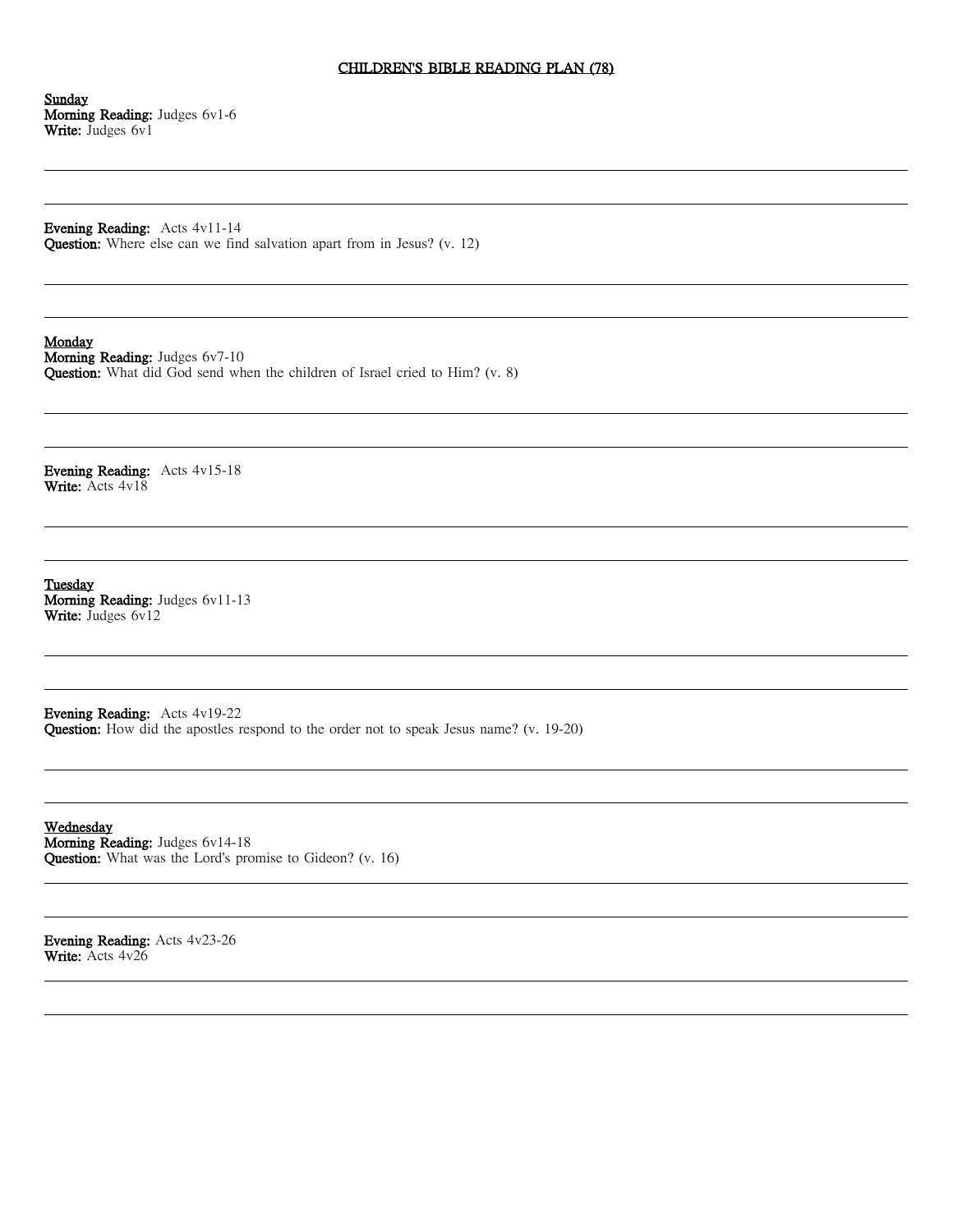Evening Reading: Acts 4v27-30

Question: What did the disciples pray for when they were threatened? (v. 29)

Friday Morning Reading: Judges 6v25-27 Question: What was Gideon to do to the altar of Baal? (v. 25)

Evening Reading: Acts 4v31-33 Write: Acts 4v33

Saturday Morning Reading: Judges 6v28-32 Write: Judges 6v32

Evening Reading: Acts 4v34-37 Question: What did the people do with their property? (v. 34)

# Extra Questions

1. Find out what Jehovah Shalom means. (Judges 6v24)

2. What helped the Apostles to speak so bravely? (v. 31)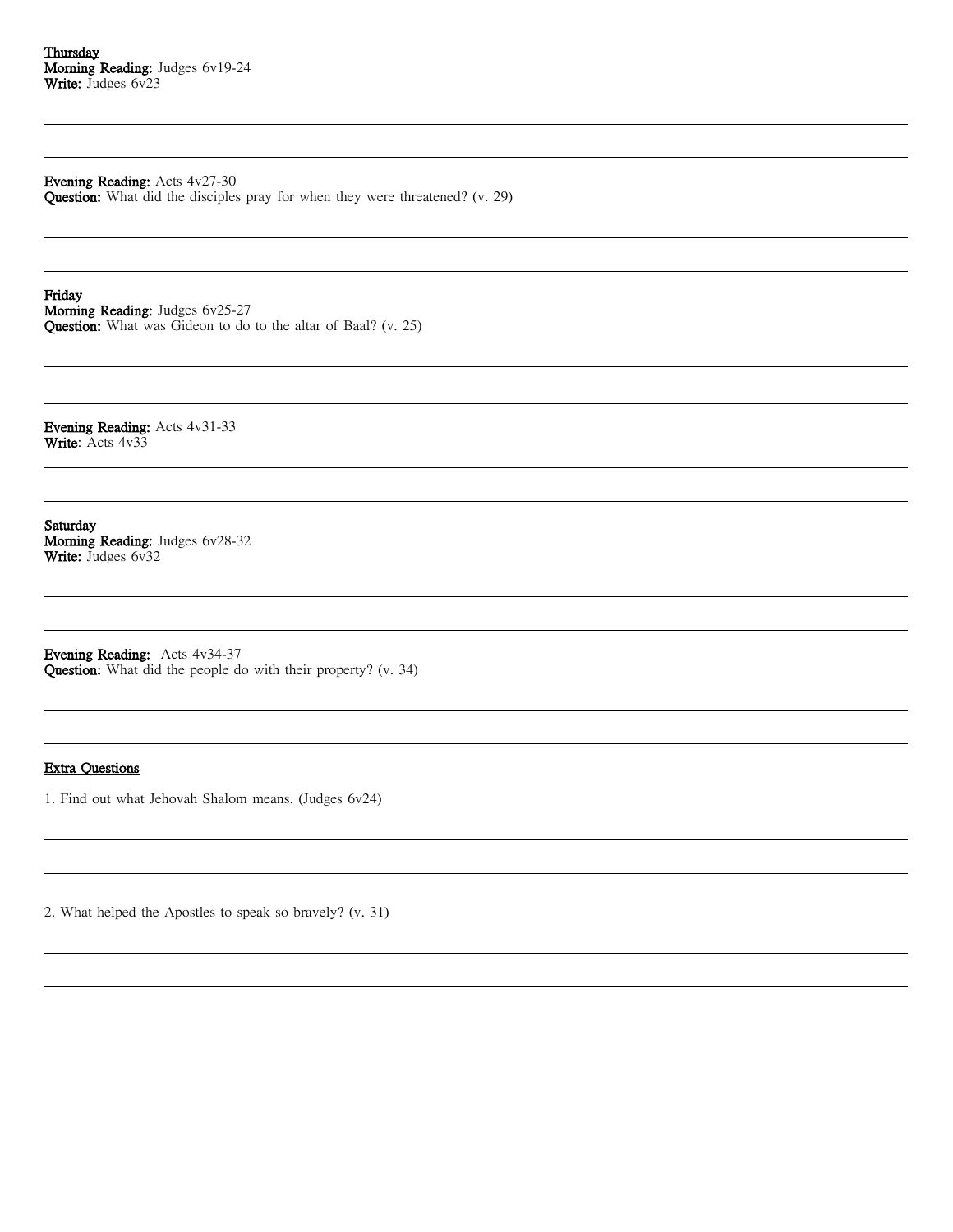# CHILDREN'S BIBLE READING PLAN (79)

Sunday Morning Reading: Judges 6v25-27 Question: Why did Gideon destroy the altar at night? (v. 27)

Evening Reading: Acts 5v1-6 Write: Acts 5v3

Monday Morning Reading: Judges 6v28-32 Write: Judges 6v32

Evening Reading: Acts 5v7-11 Question: What happened when Ananias and Sapphira died? (v. 11)

**Tuesday** Morning Reading: Judges 6v33-35 Write: Judges 6v34

Evening Reading: Acts 5v12-16 Question: How many were healed? (v. 16)

Wednesday Morning Reading: Judges 6v36-40 Question: What did Gideon use to get guidance from God? (v. 37)

Evening Reading: Acts 5v17-20 Write: Acts 5v20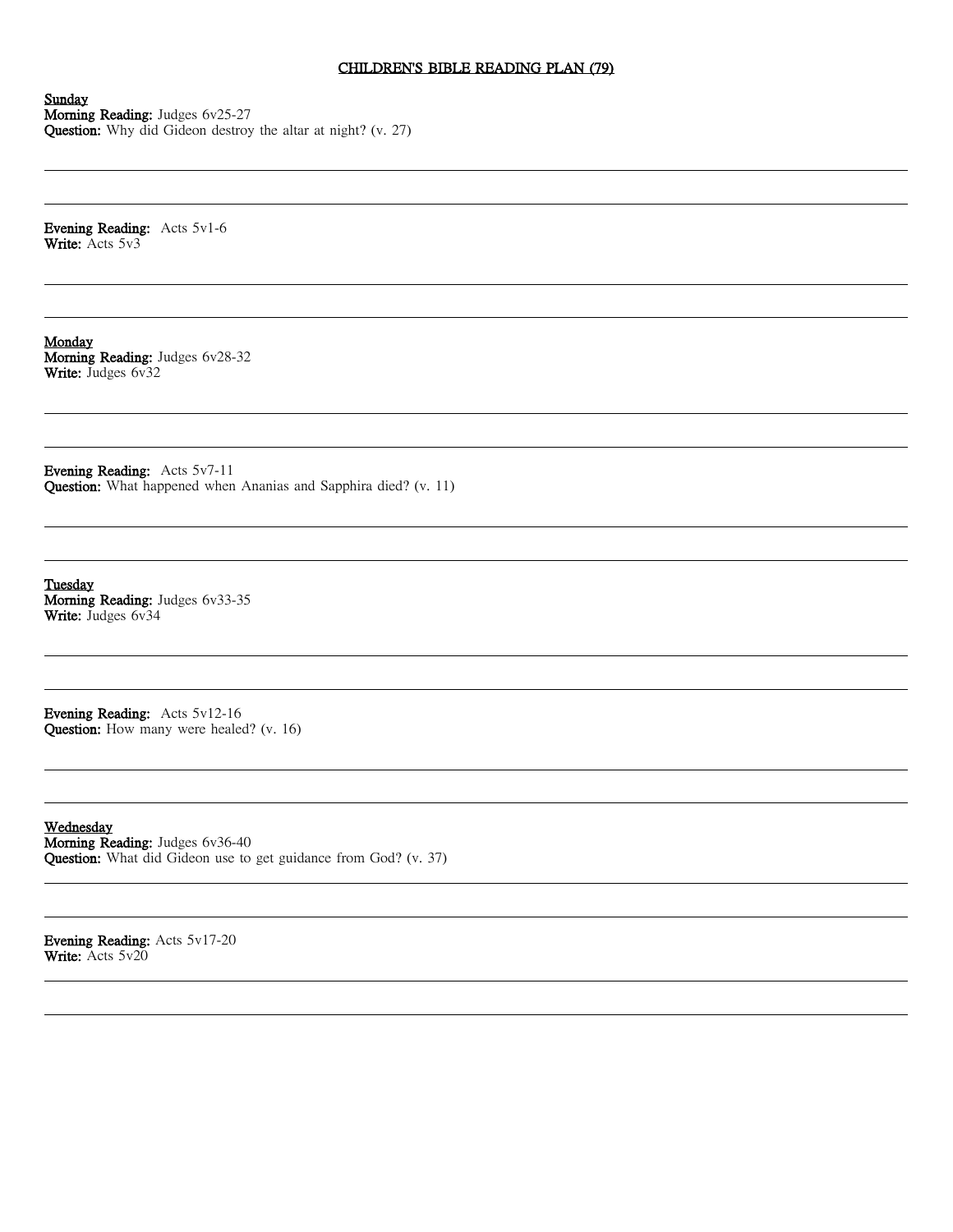Evening Reading: Acts 5v21-24 Write: Acts 5v24

Friday Morning Reading: Judges 7v4-8 Question: How many did God want in His army? (v. 7)

Evening Reading: Acts 5v25-28 Write: Acts 5v28

Saturday Morning Reading: Judges 7v9-12 Write: Judges 7v9

Evening Reading: Acts 5v29-32 Question: Who should we obey first? (v. 29)

### Extra Questions

1. Why did God make Gideon's army smaller? (7v2)

2. Why did God exalt (lift up) Jesus? (5v31) Do you know Jesus in this way?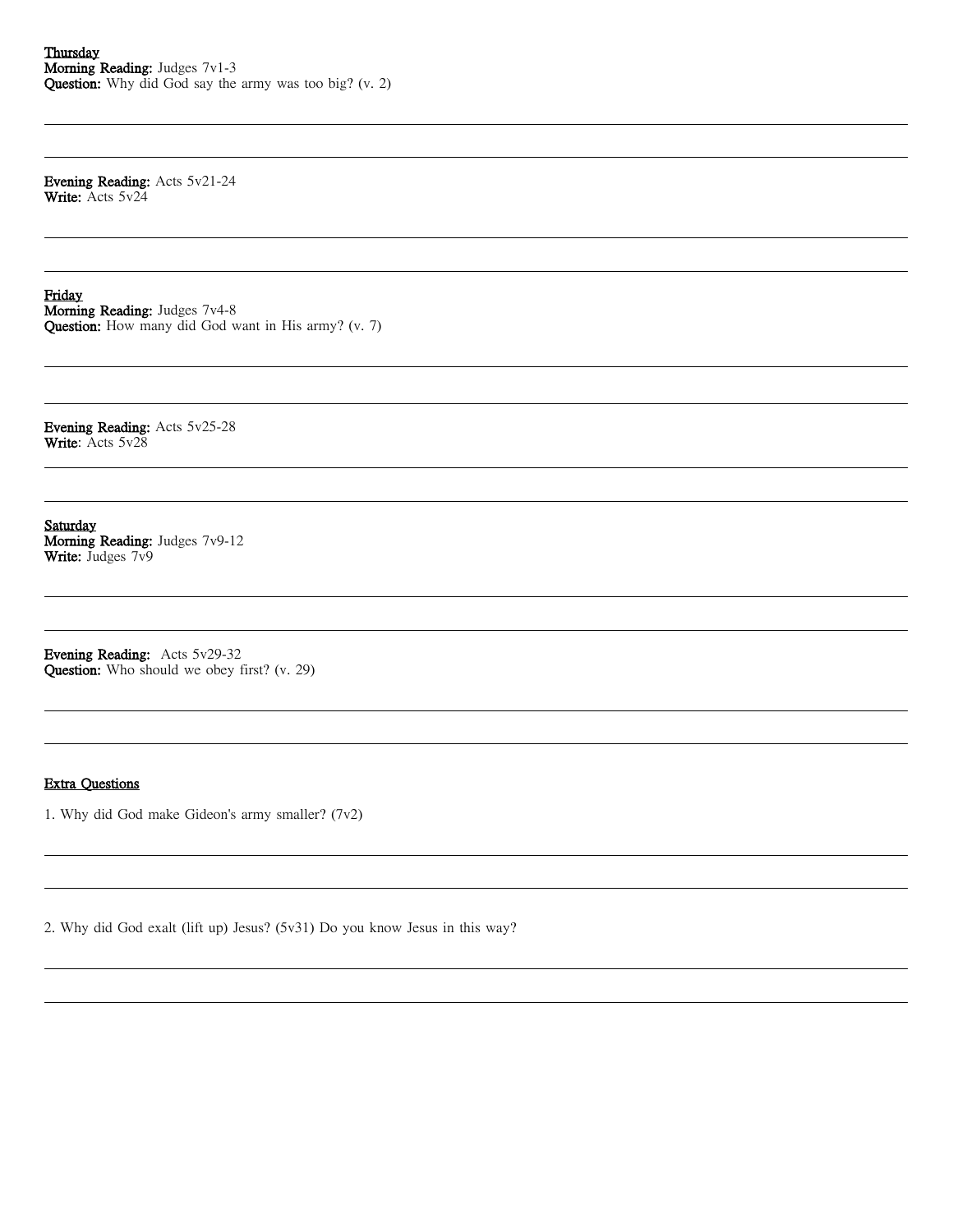# CHILDREN'S BIBLE READING PLAN (80)

Sunday Morning Reading: Judges 7v13-15 Question: What did Gideon say to the army of Israel? (v. 15)

Evening Reading: Acts 5v33-37 Write: Acts 5v33

Monday

Morning Reading: Judges 7v16-18 Question: What were the soldiers to say? (v. 18)

Evening Reading: Acts 5v38-42 Write: Acts 5v41

**Tuesday** Morning Reading: Judges 7v19-22 Write: Judges 7v21

Evening Reading: Acts 6v1-4 Question: What was the Apostle's plan? (v. 4)

Wednesday Morning Reading: Judges 7v23-25 Question: What two princes did they kill? (v. 25)

Evening Reading: Acts 6v5-8 Write: Acts 6v8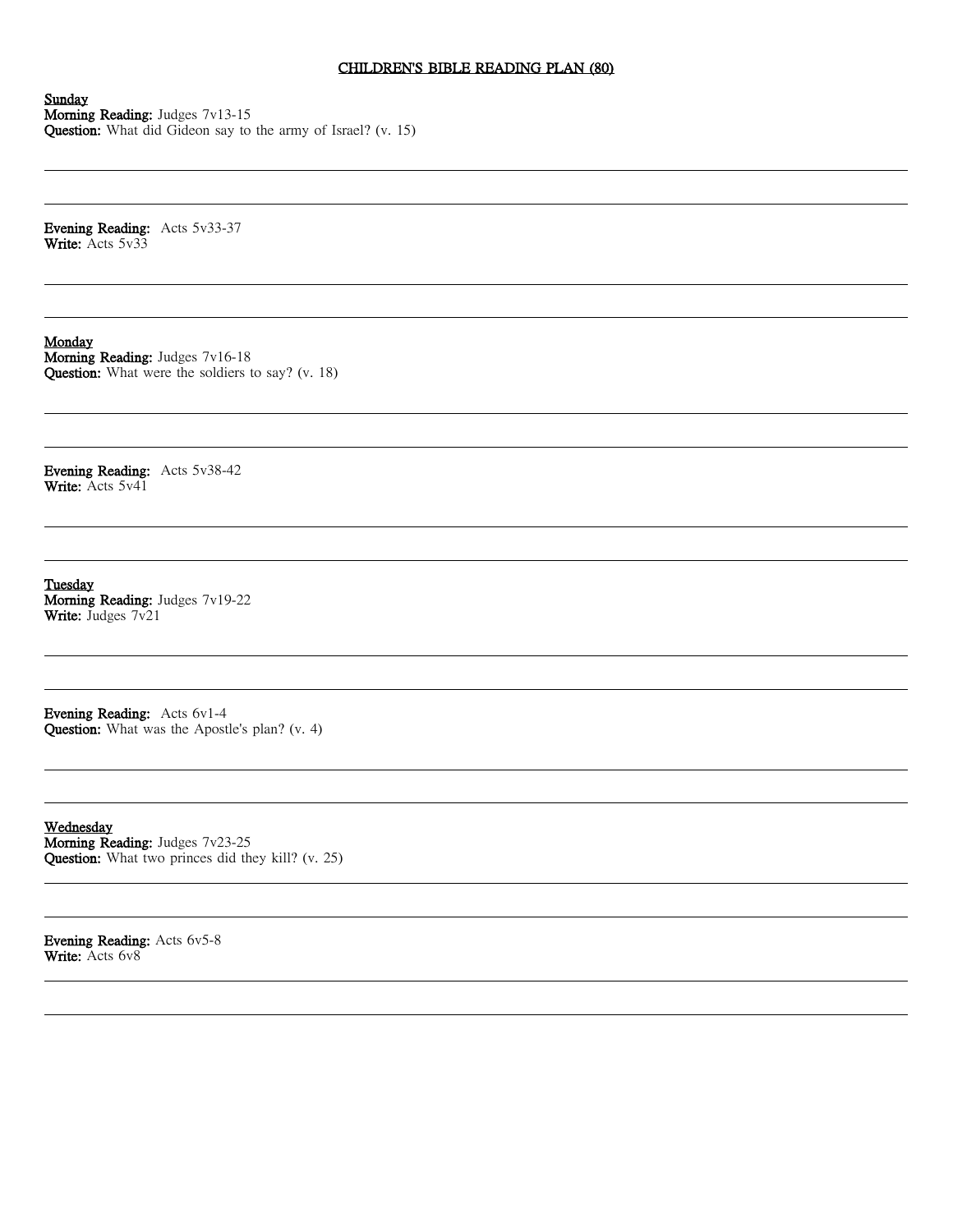Evening Reading: Acts 6v9-11 Write: Acts 6v10

Friday Morning Reading: Judges 8v4-7 Write: Judges 8v4

Evening Reading: Acts 6v12-15 Question: What did Stephen look like? (v. 15)

Saturday Morning Reading: Judges 8v8-12 Write: Judges 8v9

Evening Reading: Acts 7v1-5 Question: What did God say to Abraham? (v. 3)

#### Extra Questions

1. What does Asaph sing about in Psalm 83v11-12?

2. What was surprising about God's promise to Abraham? (Acts 7v5)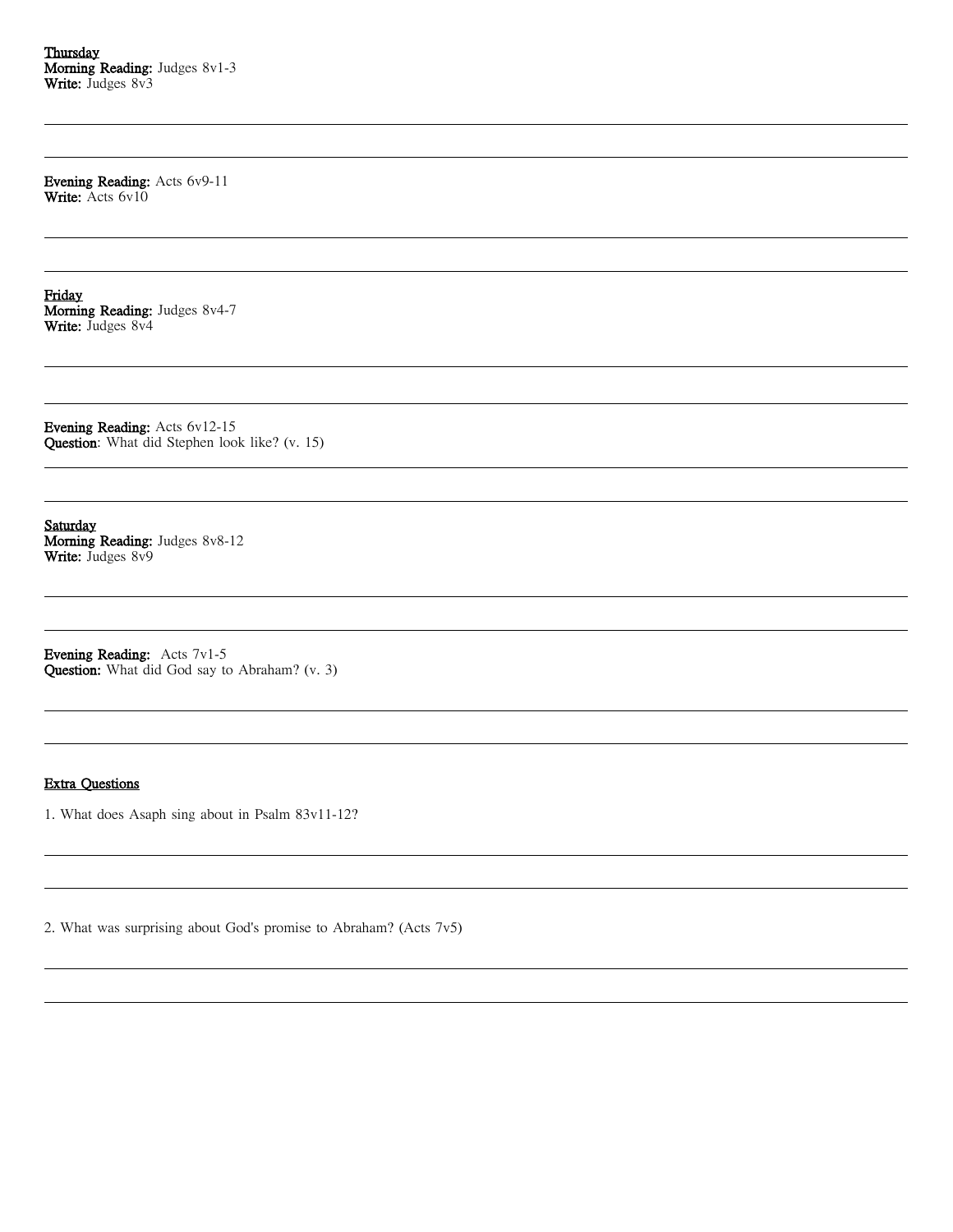# CHILDREN'S BIBLE READING PLAN (81)

Sunday Morning Reading: Judges 8v13-17 **Question:** What did Gideon "teach" the men of Succoth with? (v. 16)

Evening Reading: Acts 7v6-10 Write: Acts 7v9

Monday Morning Reading: Judges 8v18-21 Write: Judges 8v19

Evening Reading: Acts 7v11-16 Question: How many souls/people went to Egypt with Jacob? (v. 14)

**Tuesday** Morning Reading: Judges 8v22-27 Write: Judges 8v23

Evening Reading: Acts 7v17-22 Question: Describe Moses (v. 20 & 22)

Wednesday Morning Reading: Judges 8v28-31 Question: How long did the land have peace and quiet under Gideon? (v. 28)

Evening Reading: Acts 7v23-28 Write: Acts 7v25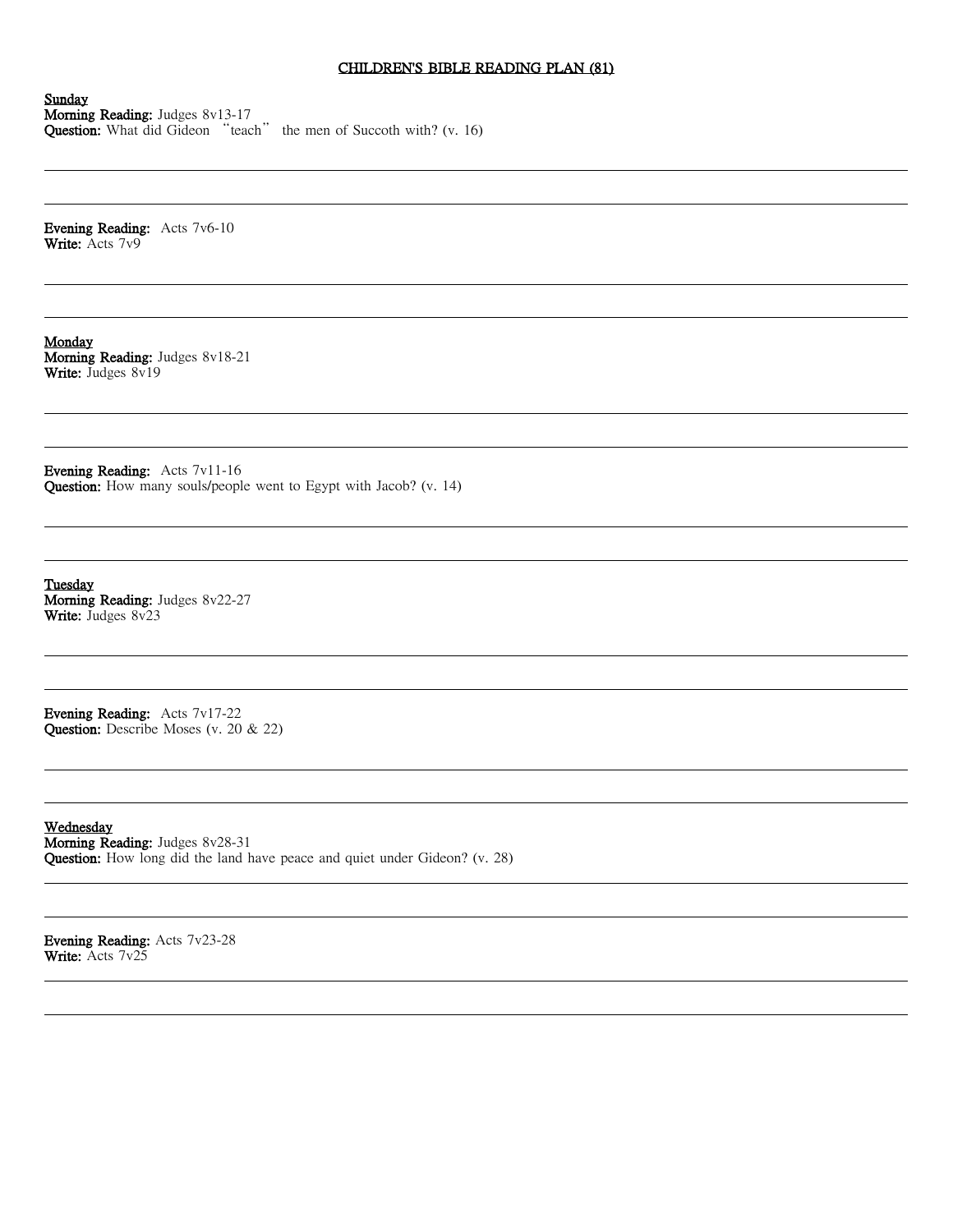# Evening Reading: Acts 7v29-32

Question: Who appeared to Moses in the wilderness? (v. 30)

Friday Morning Reading: Judges 9v1-3 Question: What did Abimelech want to be? (v. 2)

Evening Reading: Acts 7v33-36 Write: Acts 7v34

Saturday Morning Reading: Judges 9v4-6 Write: How many men did Abimelech kill? (v. 5)

Evening Reading: Acts 7v37-41 Question: What did Moses say to the Israelites? (v. 37)

### Extra Questions

1. Why do you think that the Israelites changed so quickly after Gideon died? (Judges 8v33)

2. Describe the idolatry in Acts 7v41. Do you have any idols?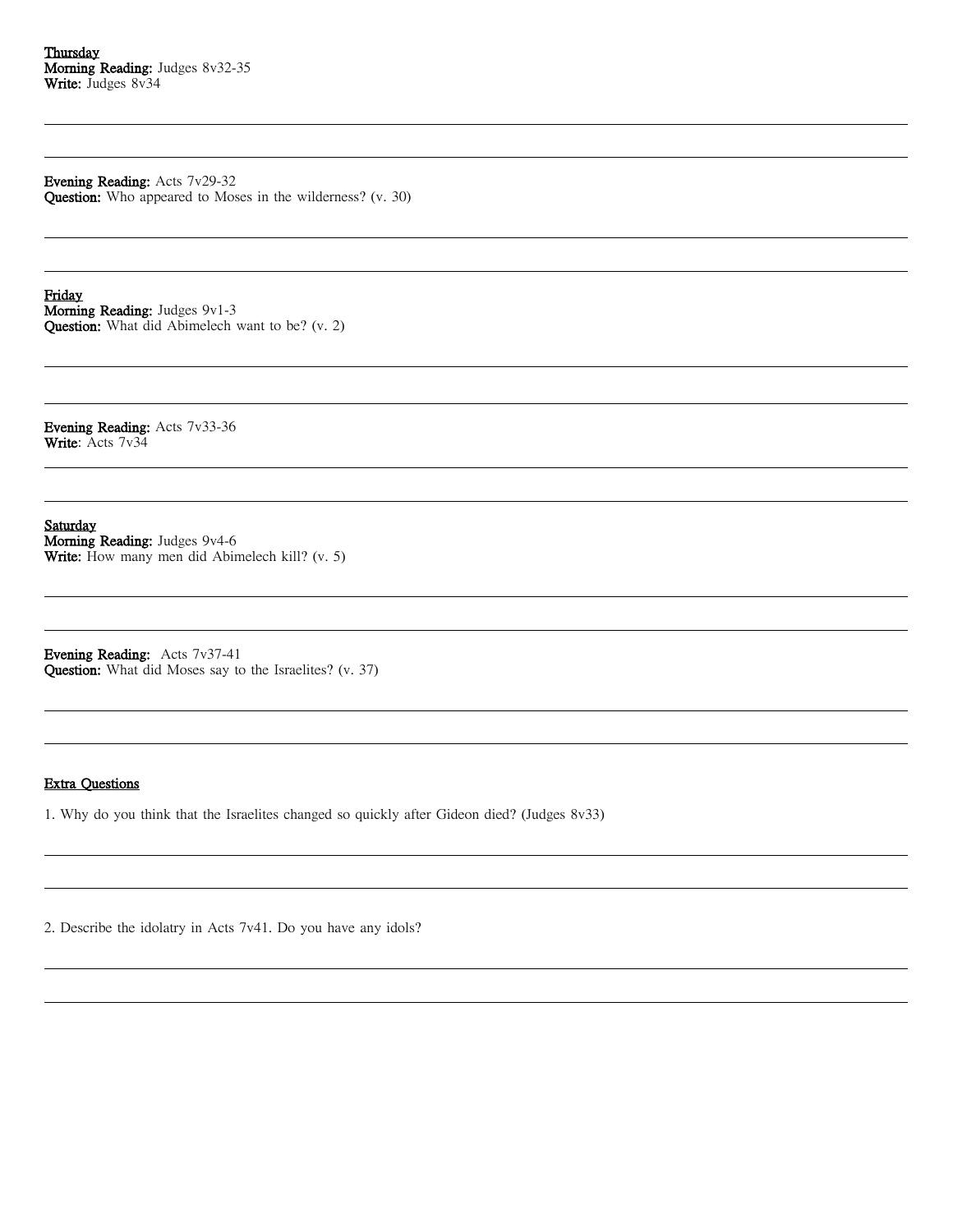# CHILDREN'S BIBLE READING PLAN (82)

Sunday Morning Reading: Judges 9v7-11 Question: Why were the men of Shechem to listen to Jotham? (v. 7)

Evening Reading: Acts 7v42-44 **Question:** What did the "fathers" have in the wilderness? (v. 44)

Monday Morning Reading: Judges 9v12-15 Write: Judges 9v14

Evening Reading: Acts 7v45-50 Write: Acts 7v48

**Tuesday** Morning Reading: Judges 9v16-20 Write: Judges 9v19

Evening Reading: Acts 7v51-53 Question: Who did they betray and murder? (v. 52)

Wednesday Morning Reading: Judges 9v21-25 Question: What did God send between Abimelech and the men of Shechem? (v. 23)

Evening Reading: Acts 7v54-56 Write: Acts 7v55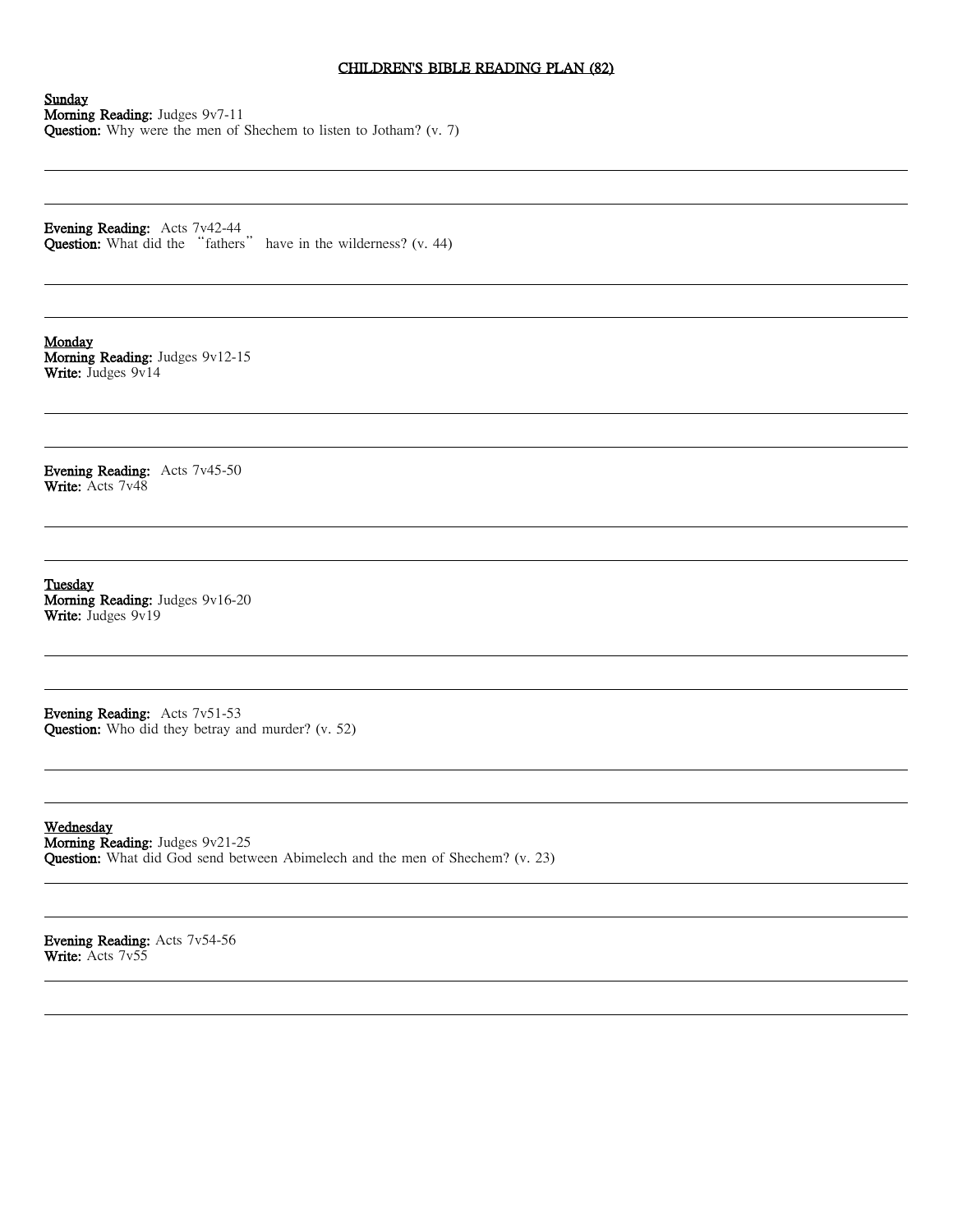Evening Reading: Acts 7v57-60

Question: What were Stephen's last words? (v. 60)

Friday Morning Reading: Judges 9v30-33 Question: What did Zebul do when he heard about the plot against Abimelech? (v. 31)

Evening Reading: Acts 8v1-4 Write: Acts 8v4

Saturday Morning Reading: Judges 9v34-38 Write: Judges 9v38

Evening Reading: Acts 8v5-8 Question: What did Philip do in Samaria? (v. 5)

### Extra Questions

1. Fighting to be Number One causes lots of fighting! Where is that happening in your life?

2. Did killing Stephen and persecuting the church destroy the church? (v. 4, 6, 8)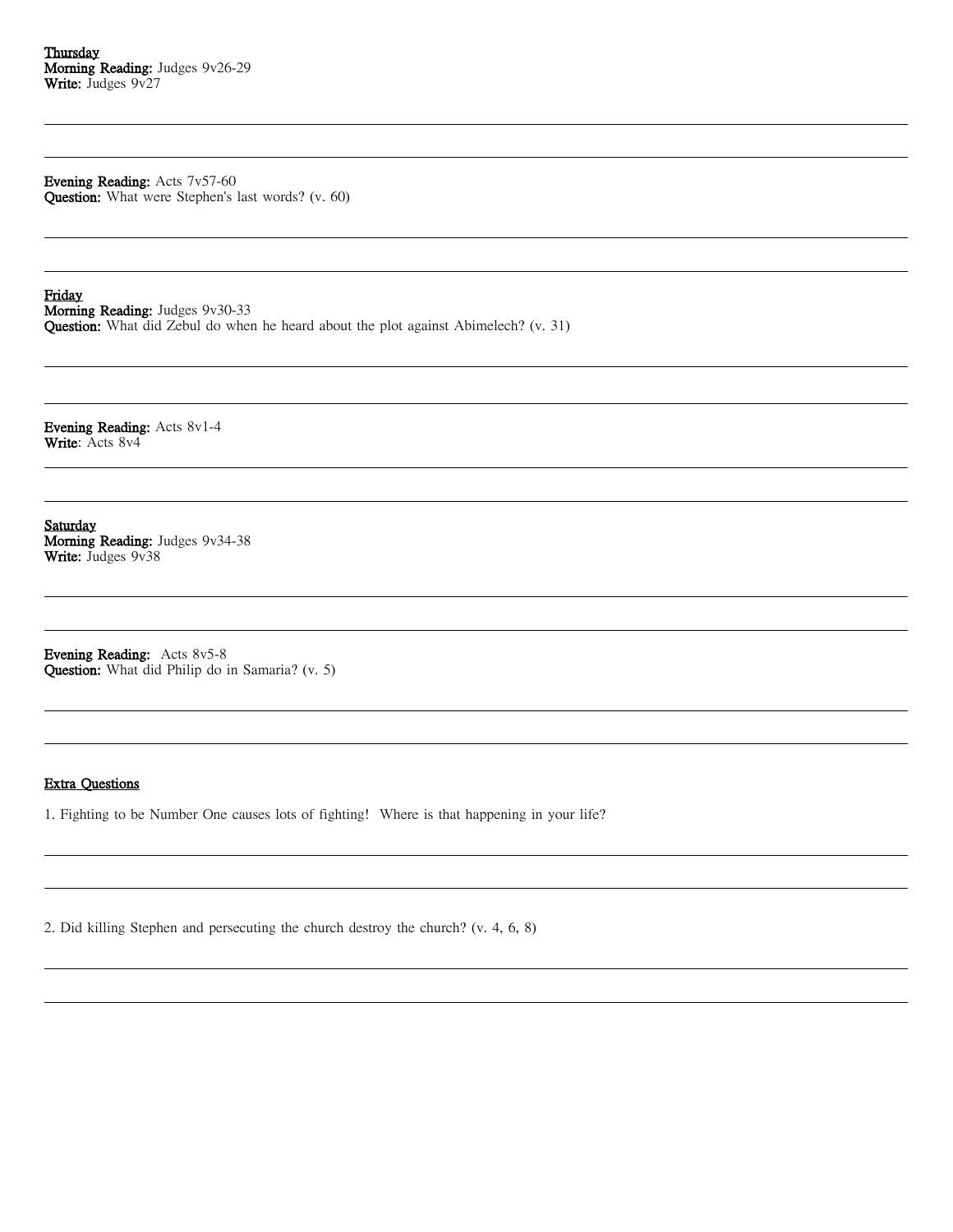# CHILDREN'S BIBLE READING PLAN (83)

Sunday Morning Reading: Judges 9v39-45 Question: Who led the men of Shechem against Abimelech? (v. 39)

Evening Reading: Acts 8v9-13 Write: Acts 8v13

Monday Morning Reading: Judges 9v46-49 Question: How many Shechemites died? (v. 49)

Evening Reading: Acts 8v14-17 Question: What did they pray for? (v. 15)

**Tuesday** Morning Reading: Judges 9v50-54 Write: Judges 9v53

Evening Reading: Acts 8v18-24 Question: What did Simon think he could buy? (v. 18)

Wednesday Morning Reading: Judges 9v55-57 Question: What came upon the Shechemites? (v. 57)

Evening Reading: Acts 8v25-29 Write: Acts 8v29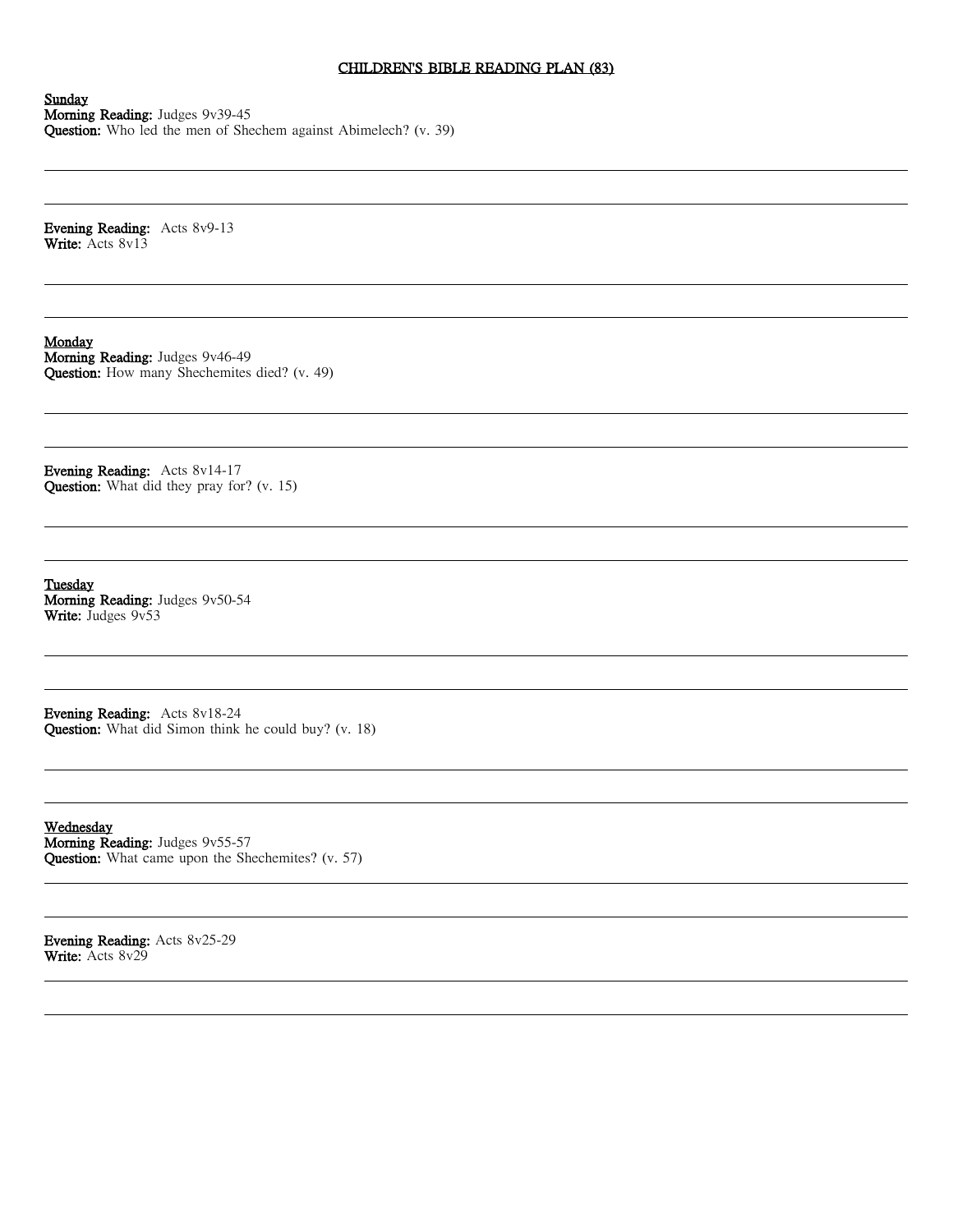Evening Reading: Acts 8v30-34 Question: What was the Eunuch's question? (v. 34)

Friday Morning Reading: Judges 10v6-9 Question: What did God do to the Israelites when they sinned against Him again? (v. 7)

Evening Reading: Acts 8v35-40 Write: Acts 8v35

Saturday Morning Reading: Judges 10v10-14 Write: Judges  $10v10$ 

Evening Reading: Acts 9v1-5 Write: Acts 9v5

### Extra Questions

1. The Baalim were Canaanite idols (Judges 10v10). What are the idols in our own day?

2. Do you think Saul knew that he was doing wrong? (Acts 9v5)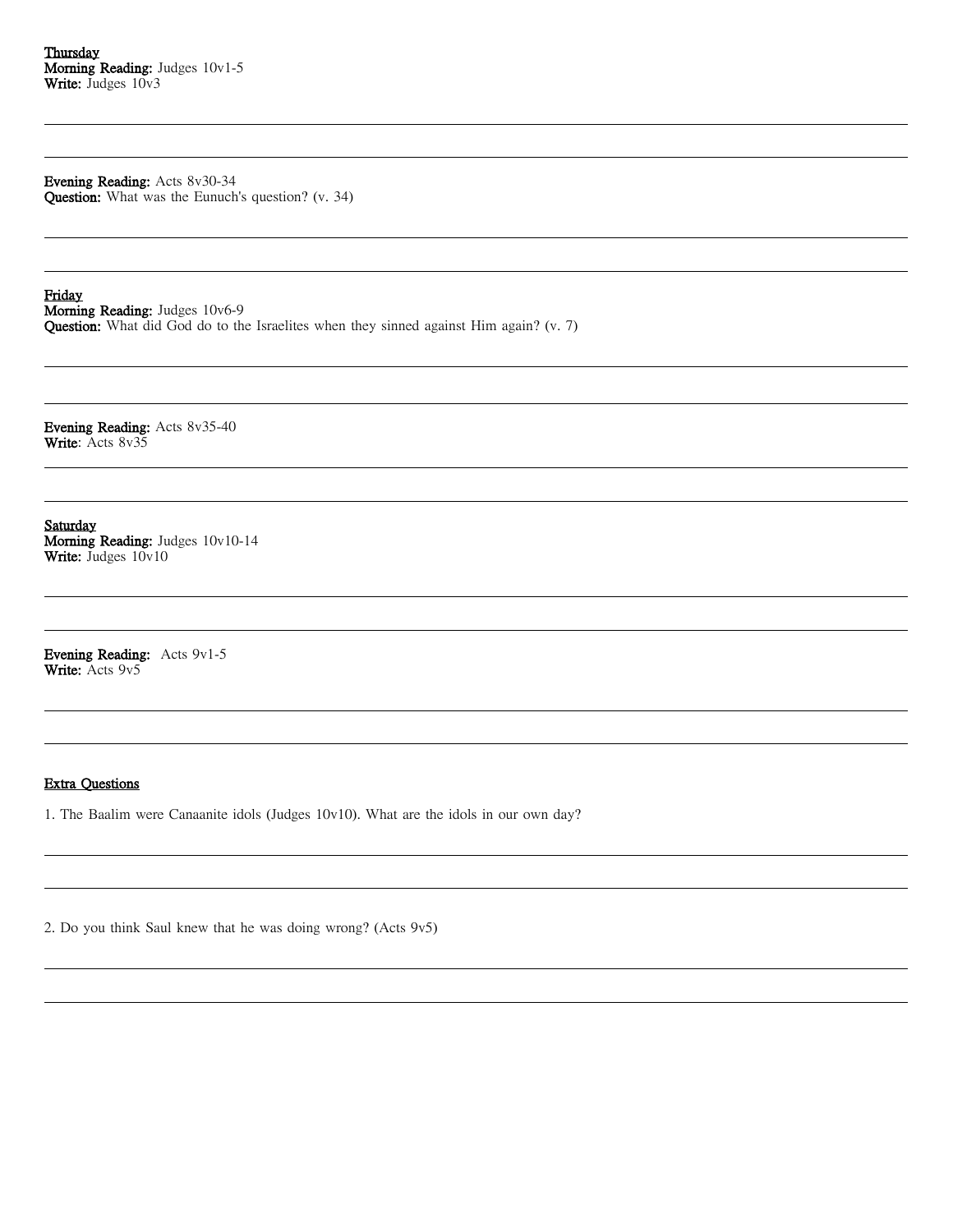# CHILDREN'S BIBLE READING PLAN (84)

Sunday Morning Reading: Judges 10v15-18 Write: Judges 10v16

Evening Reading: Acts 9v6-9 Question: What did Saul ask the Lord? (v. 6)

Monday Morning Reading: Judges 11v1-3 Question: Describe Jephthah (v. 1)

Evening Reading: Acts 9v10-12 Question: What did God say that Saul was doing? (v. 11)

**Tuesday** Morning Reading: Judges 11v4-8 Write: Judges 11v6

Evening Reading: Acts 9v13-16 Write: Acts 9v15

Wednesday Morning Reading: Judges 11v9-11 Question: What deal did Jephthah strike with the elders of Gilead? (v. 9)

Evening Reading: Acts 9v17-20 Write: Acts 9v20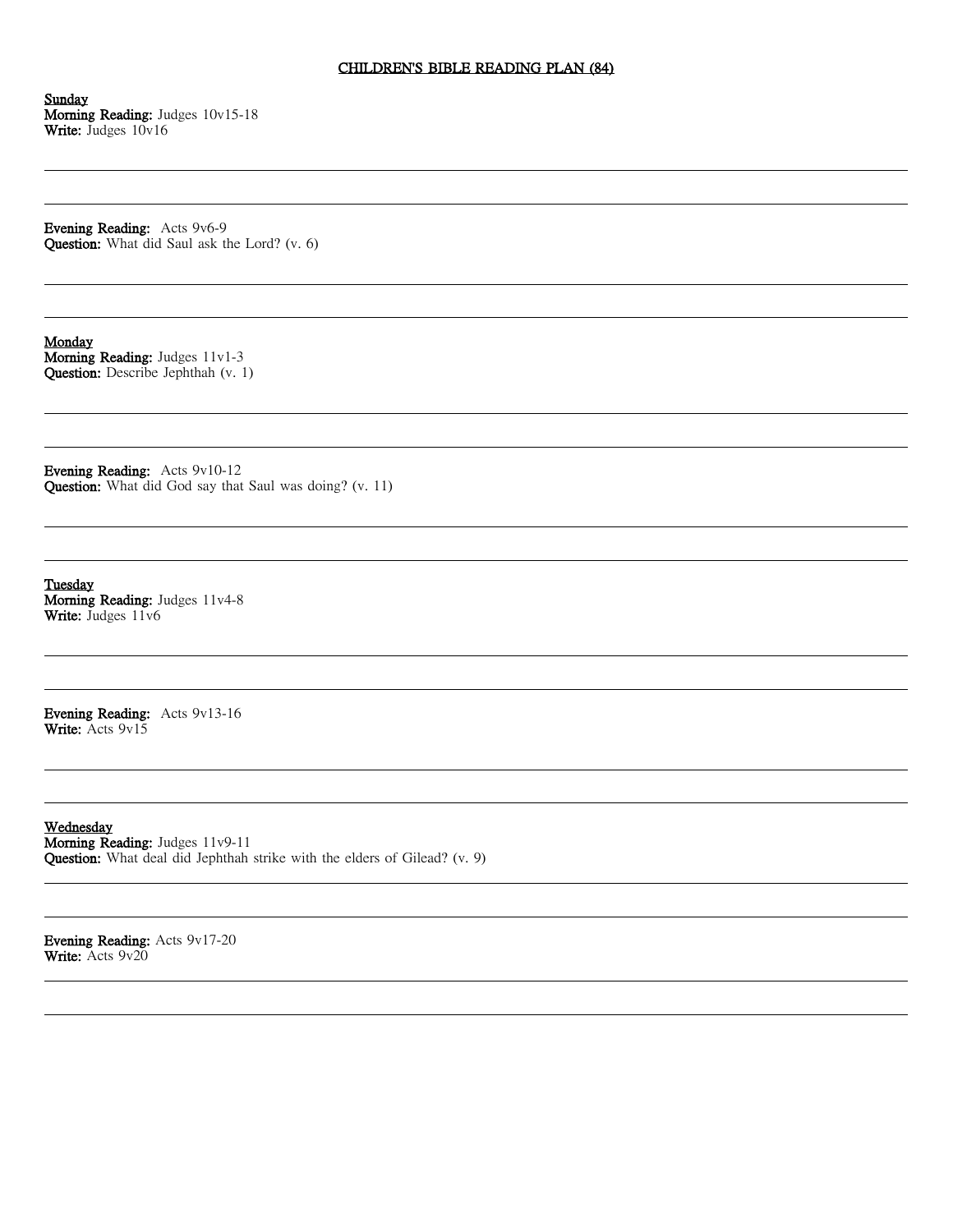Evening Reading: Acts 9v21-23 Write: Acts 9v22

Friday Morning Reading: Judges 11v18-20 Question: What did Sihon do? (v. 20)

Evening Reading: Acts 9v24-26 Question: How did the other disciples react to Saul? (v. 26)

Saturday Morning Reading: Judges 11v21-24 Write: Judges 11v23

Evening Reading: Acts 9v27-31 Question: Describe the churches (v. 31).

### Extra Questions

1. What did Jephthah expect God to do? (v. 24)

2. What is the fear of the Lord and the comfort of the Holy Spirit? (v. 31)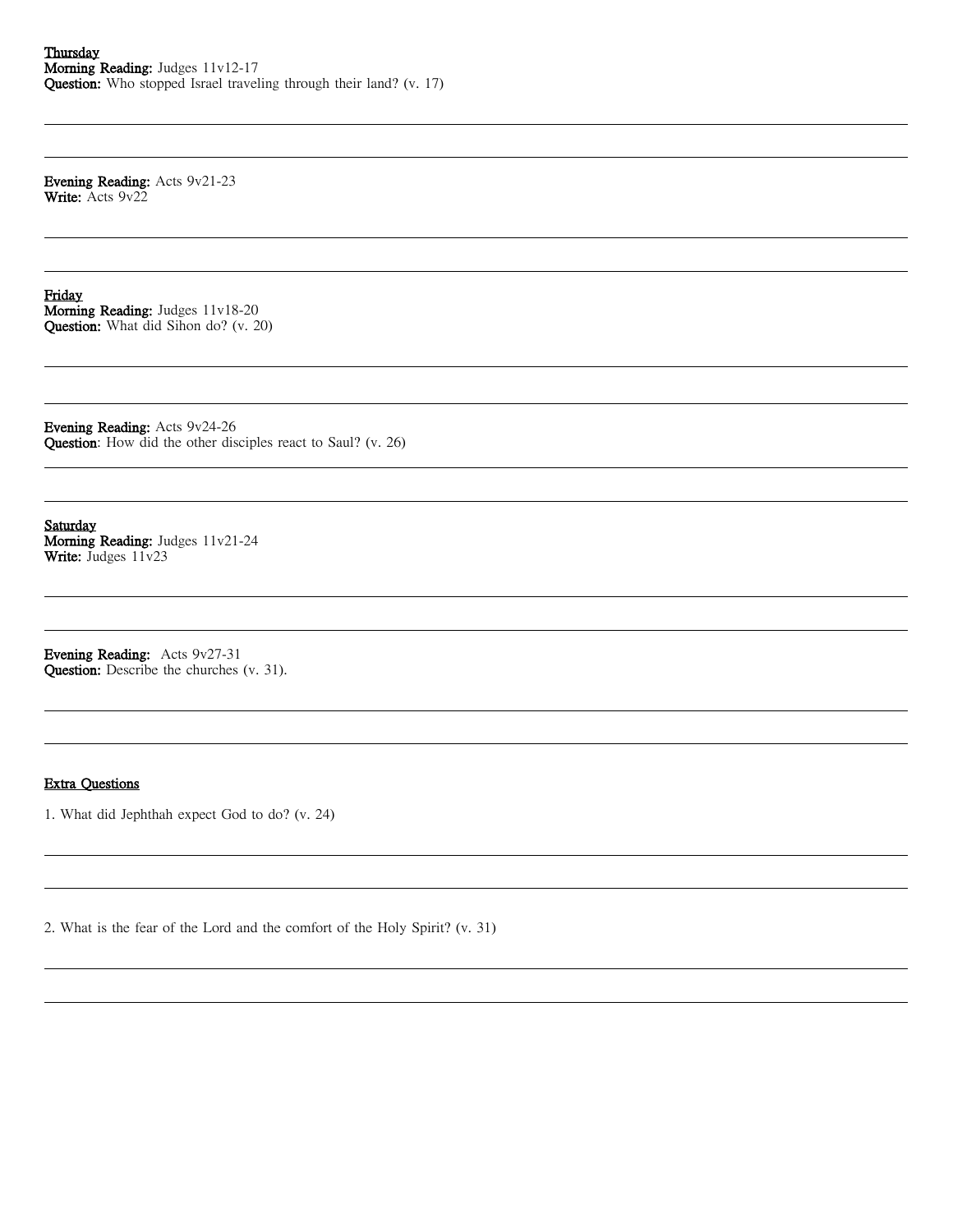# CHILDREN'S BIBLE READING PLAN (85)

Sunday Morning Reading: Judges 11v25-28 Question: What did Jephthah the Judge call the Lord? (v. 27)

Evening Reading: Acts 9v32-35 Write: Acts 32v34

Monday Morning Reading: Judges 11v29-33 Write: Judges 11v29

Evening Reading: Acts 9v36-39 Question: Describe Dorcas (v. 36).

Tuesday

Morning Reading: Judges 11v34-36 Question: What did Jephthah do when he saw his daughter? (v. 35)

Evening Reading: Acts 9v40-42 Write: Acts 9v42

Wednesday Morning Reading: Judges 11v37-40 Question: Why did Jephthah's daughter weep? (v. 38, 39, 40) (NB. She did not lose her life)

Evening Reading: Acts 10v1-3 Write: Describe Cornelius (v. 2)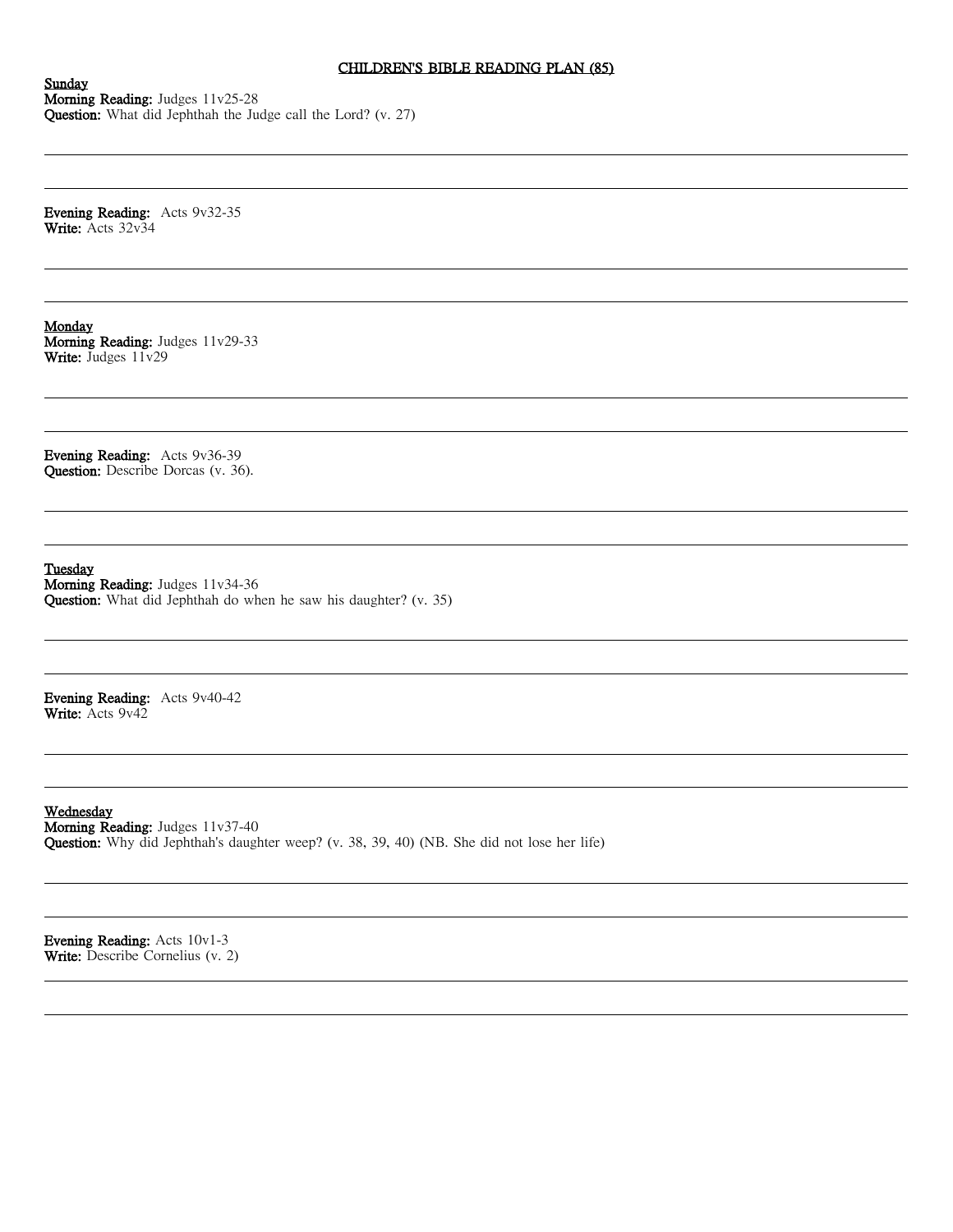Evening Reading: Acts 10v4-8 Write: Acts 10v4

Friday Morning Reading: Judges 12v8-15 Write: Judges 12v11

Evening Reading: Acts 10v9-12 Question: What did Peter go up on the housetop to do? (v. 9)

Saturday Morning Reading: Judges 13v1-5 Write: Judges 13v3

Evening Reading: Acts 10v13-16 Question: What did the angel say to Peter? (v. 15)

### Extra Questions

1. What is the parallel between Jephthah devoting his daughter to the Lord's service (not death) and Romans 12v1?

2. Why do you think Peter was given this strange vision? (clue: it's got something to do with Cornelius)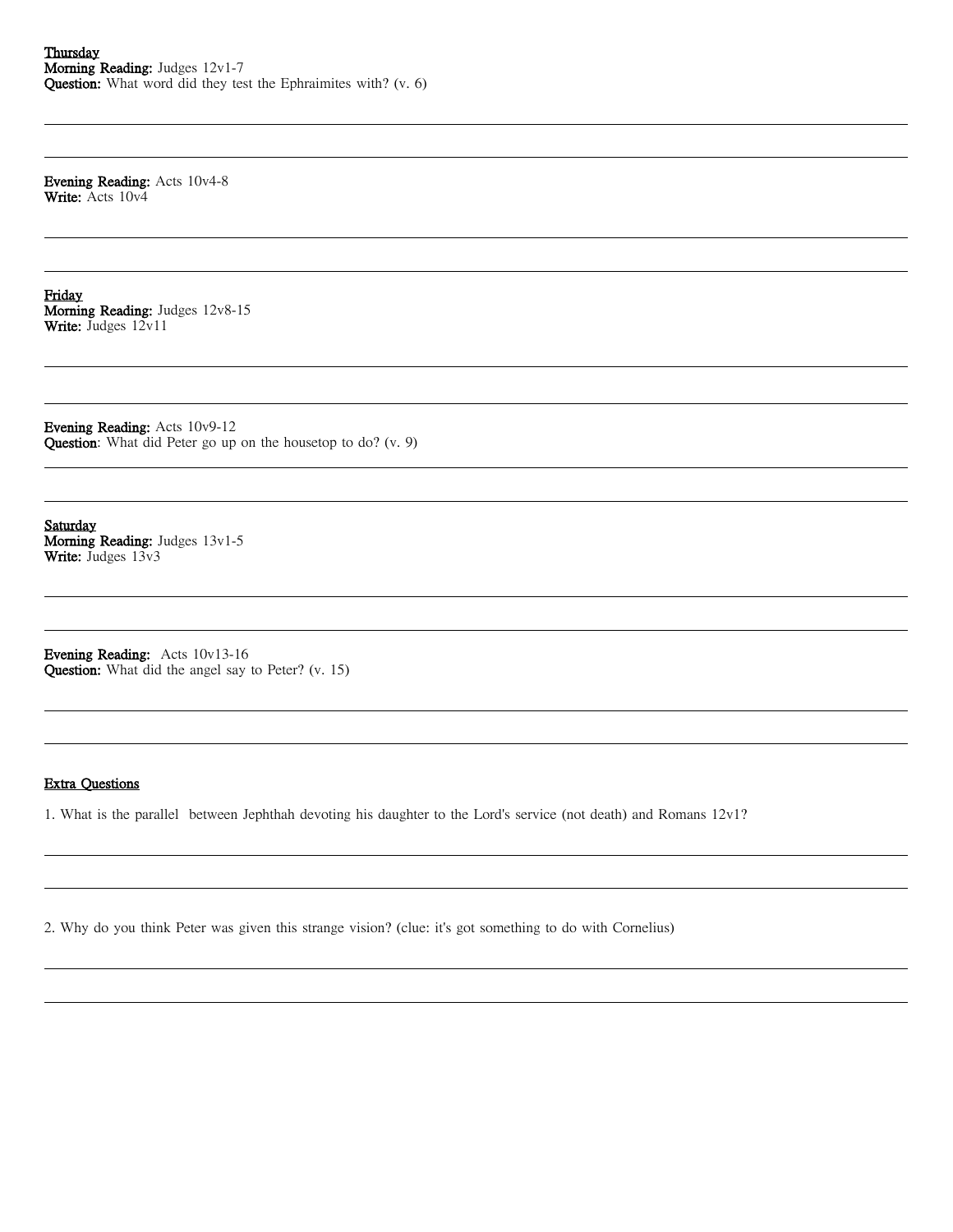Sunday Morning Reading: Judges 13v6-8 Question: Describe the man of God (v. 6)

Evening Reading: Acts 10v17-20 Write: Acts 10v20

Monday Morning Reading: Judges 13v9-14 Write: Judges 13v13

Evening Reading: Acts 10v21-23 Question: Describe Cornelius (v. 22)

Tuesday

Morning Reading: Judges 13v15-18 Question: What did the Angel say about his name? (v. 18)

Evening Reading: Acts 10v24-27 Write: Acts 10v26

Wednesday Morning Reading: Judges 13v19-21 Write: Judges 13v20

Evening Reading: Acts 10v28-33 Question: What did the visitor say to Cornelius? (v. 31)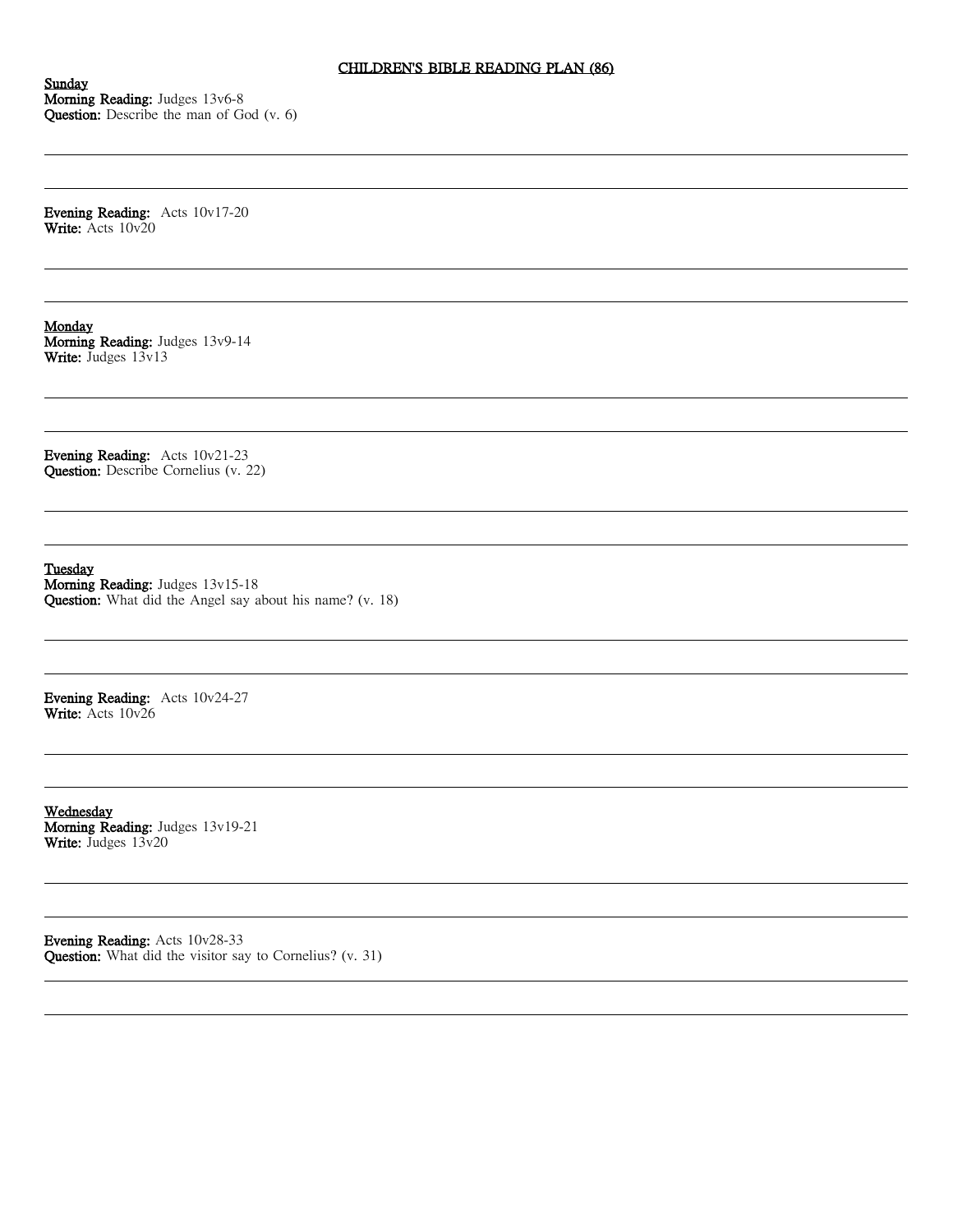Evening Reading: Acts 10v34-38 Write: Acts 10v36

Friday Morning Reading: Judges 14v1-4

Question: What did Samson's parents not know about Samson's plans? (v. 4)

Evening Reading: Acts 10v39-43 Write: Acts 10v39

Saturday Morning Reading: Judges 14v5-7 Question: What came upon Samson? (v. 6)

Evening Reading: Acts 10v44-48 Write: Acts 10v44

### Extra Questions

1. Do you think Samson was a believer? (Judges 13v24, 25; 14v4, 6)

2. Why were the Jews (the circumcision) astonished? (Acts 10v45)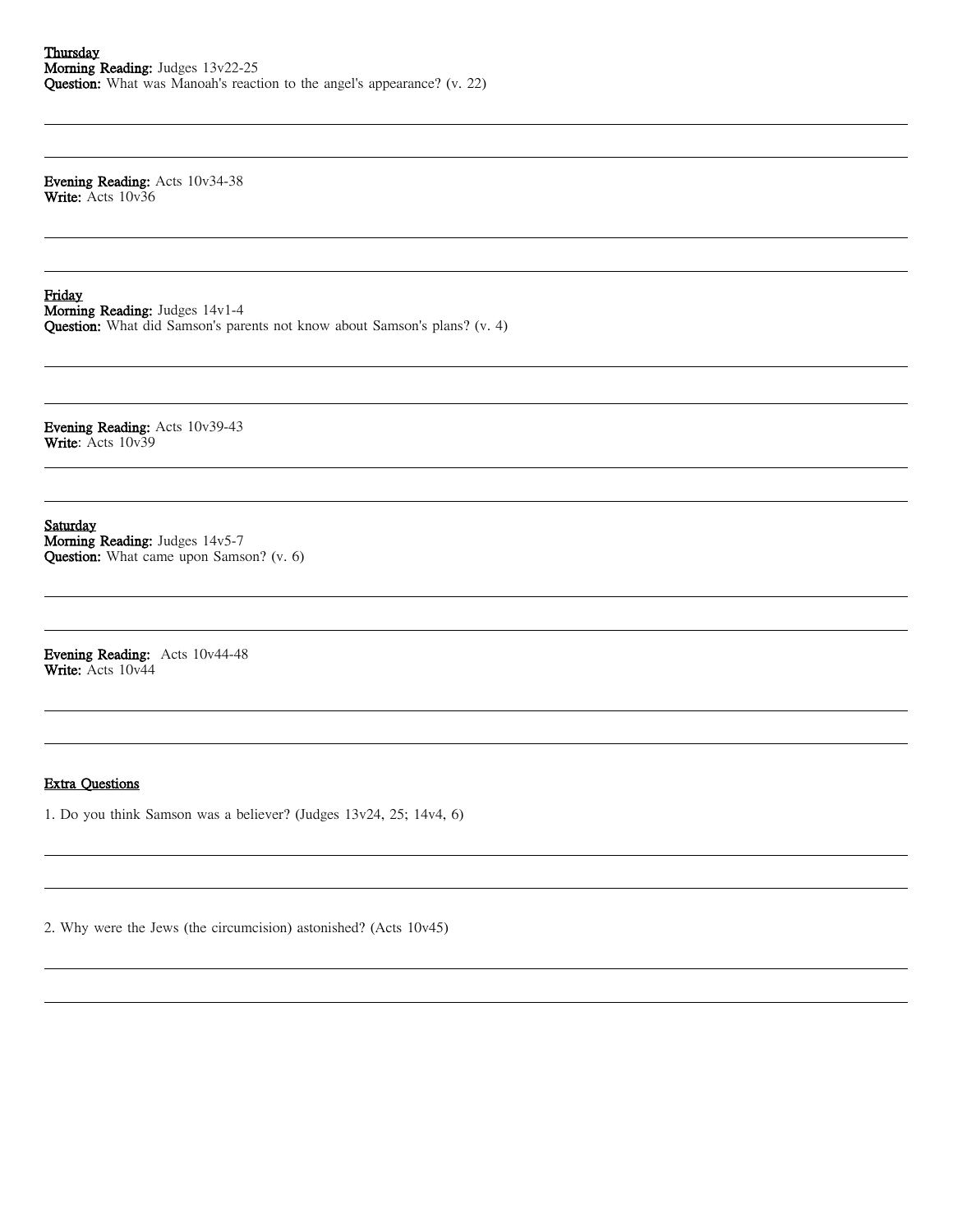# CHILDREN'S BIBLE READING PLAN (87)

Sunday Morning Reading: Judges 14v8-11 Question: Where did Samson get the honey? (v. 9)

Evening Reading: Acts 11v1-6 Write: Acts 11v1

### Monday

Morning Reading: Judges 14v12-14 Question: Write out Samson's riddle (v. 14)

Evening Reading: Acts 11v7-10 Write: Acts 11v9

Tuesday

Morning Reading: Judges 14v15-18 Question: What did the Philistines threaten to do to Delilah's family? (v. 15)

Evening Reading: Acts 11v11-14 Write: Acts 11v14

Wednesday Morning Reading: Judges 14v19-20 Question: What/who came upon Samson (v. 19)

Evening Reading: Acts 11v15-18 Write: Acts 11v18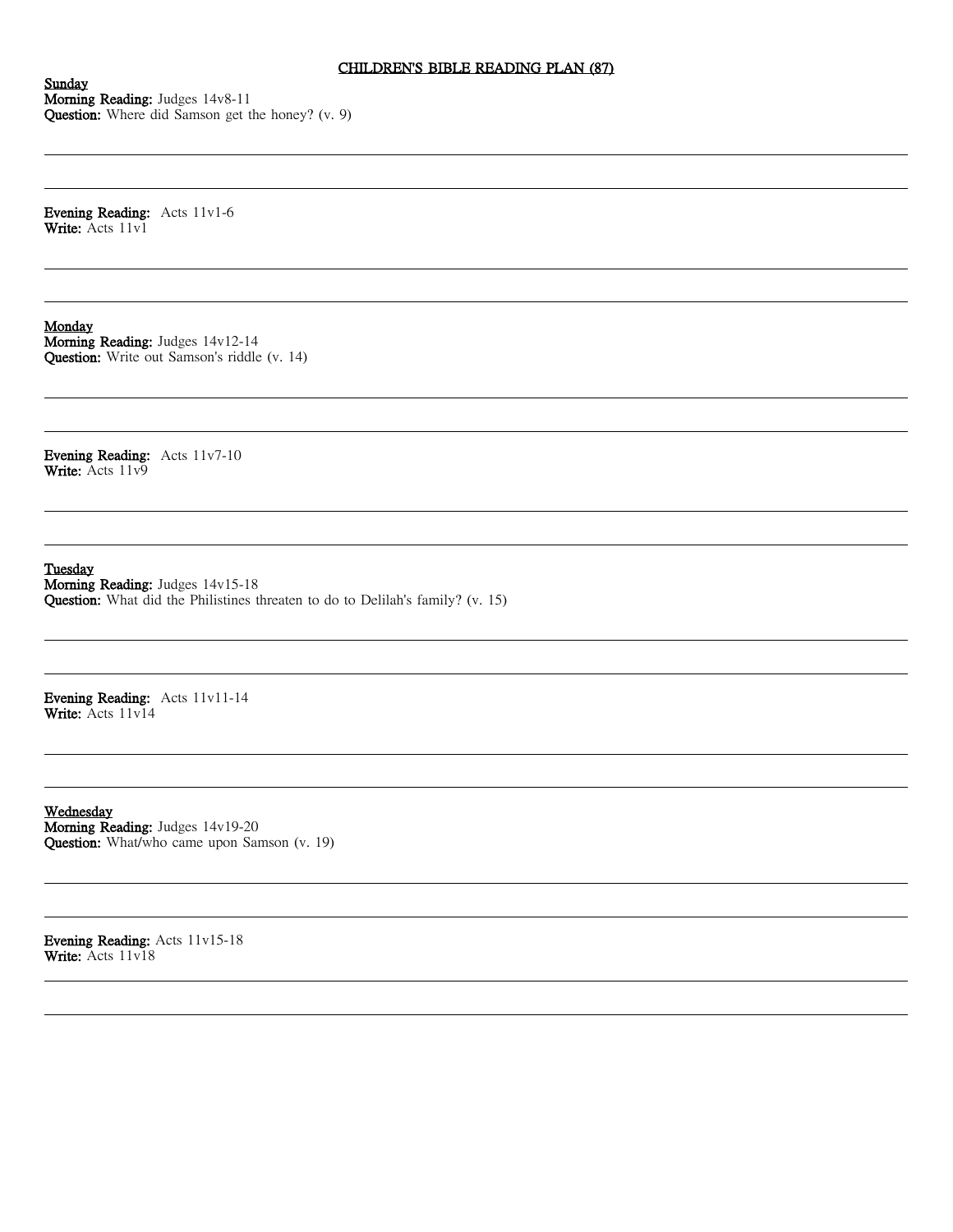Evening Reading: Acts 11v19-21 Question: What happened when they preached to the Grecians/Greeks? (v. 20)

Friday Morning Reading: Judges 15v6-8 Write: Judges 15v8

Evening Reading: Acts 11v22-26 Question: Describe Barnabas (v. 24)

Saturday Morning Reading: Judges 15v9-13 Question: How was Samson bound? (v. 13)

Evening Reading: Acts 11v27-30 Write: Acts 11v29

### Extra Questions

1. Why did Samson let himself be bound and handed over to the Philistines? (hint: read the next few verses)

2. How can we show that the Gospel is for all peoples of all colors and kinds?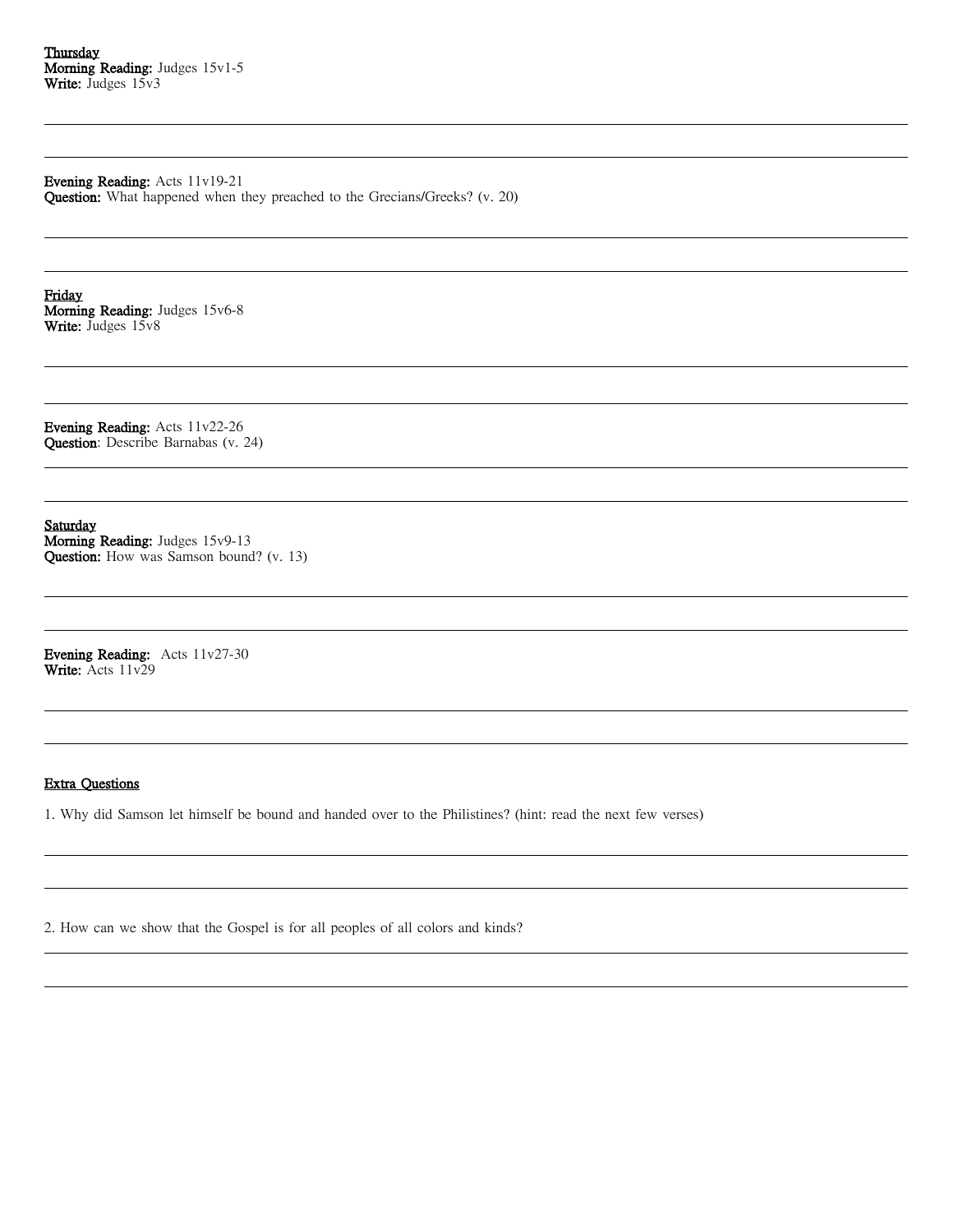# CHILDREN'S BIBLE READING PLAN (88)

Sunday Morning Reading: Judges 15v14-17 Question: What came upon Samson? (v. 14)

Evening Reading: Acts 12v1-5 Write: Acts 12v5

Monday Morning Reading: Judges 15v18-20 Write: Judges  $15v20$ 

Evening Reading: Acts 12v6-9 Question: What was Peter thinking as the Angel led him out of prison? (v. 9)

Tuesday Morning Reading: Judges 16v1-3 Question: What did Samson do at midnight? (v. 3)

Evening Reading: Acts 12v10-12 Write: Acts 12v11

Wednesday Morning Reading: Judges 16v4-7 Write: Judges 16v6

Evening Reading: Acts 12v13-15 Question: What did Rhoda do when she saw Peter? (v. 14)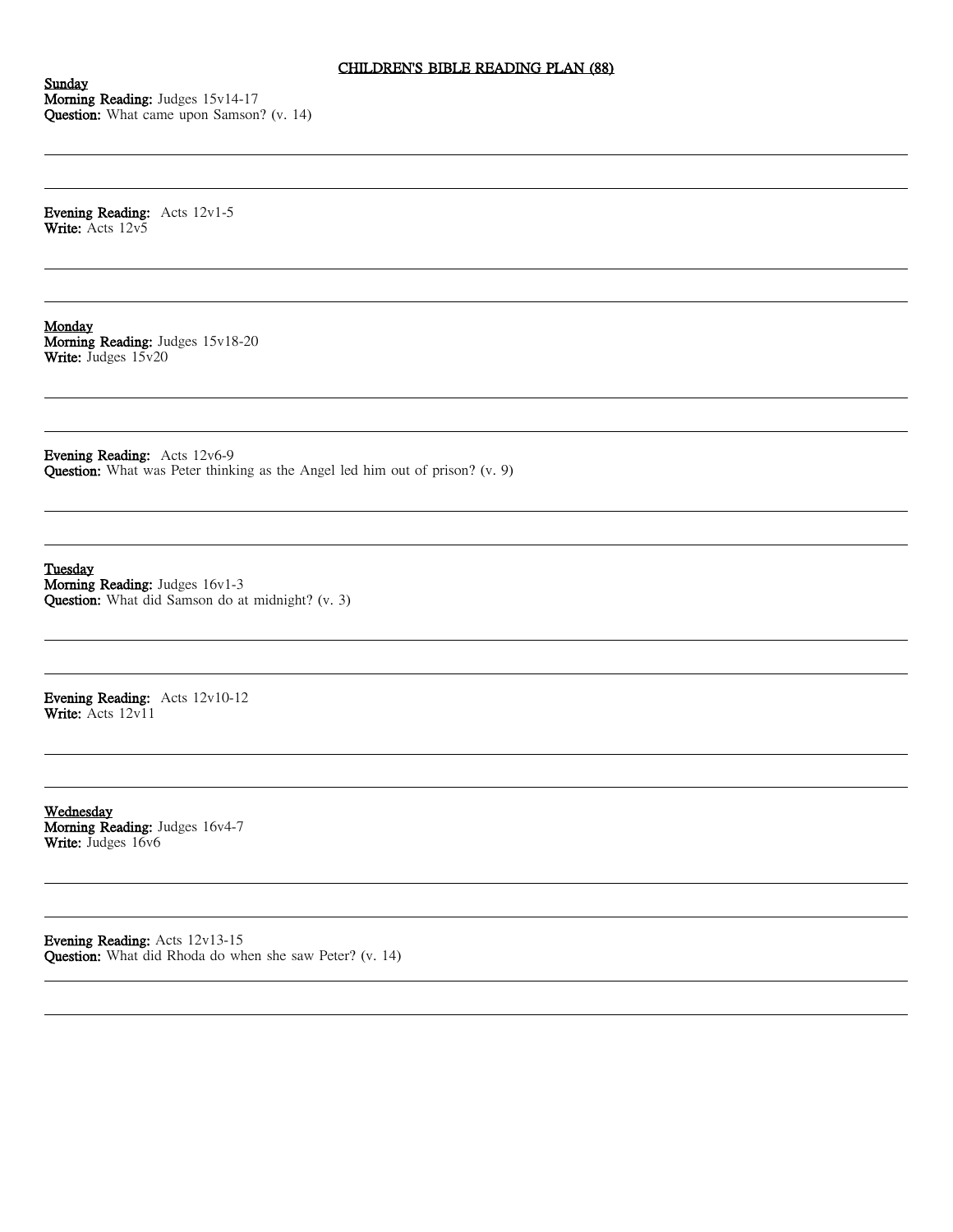Evening Reading: Acts 12v16-19 Write: Acts 12v16

Friday Morning Reading: Judges 16v12-14 Question: What happened when Samson awoke out of sleep? (v. 14)

Evening Reading: Acts 12v20-23 Write: Acts 20v23

Saturday Morning Reading: Judges 16v15-17 Write: Judges 16v16

Evening Reading: Acts 12v24-25 Question: What happened to the Word of God? (v. 24)

### Extra Questions

1. What was strong Samson's great weakness?

2. Can you think of any times you did not give God glory? (Acts 12v23)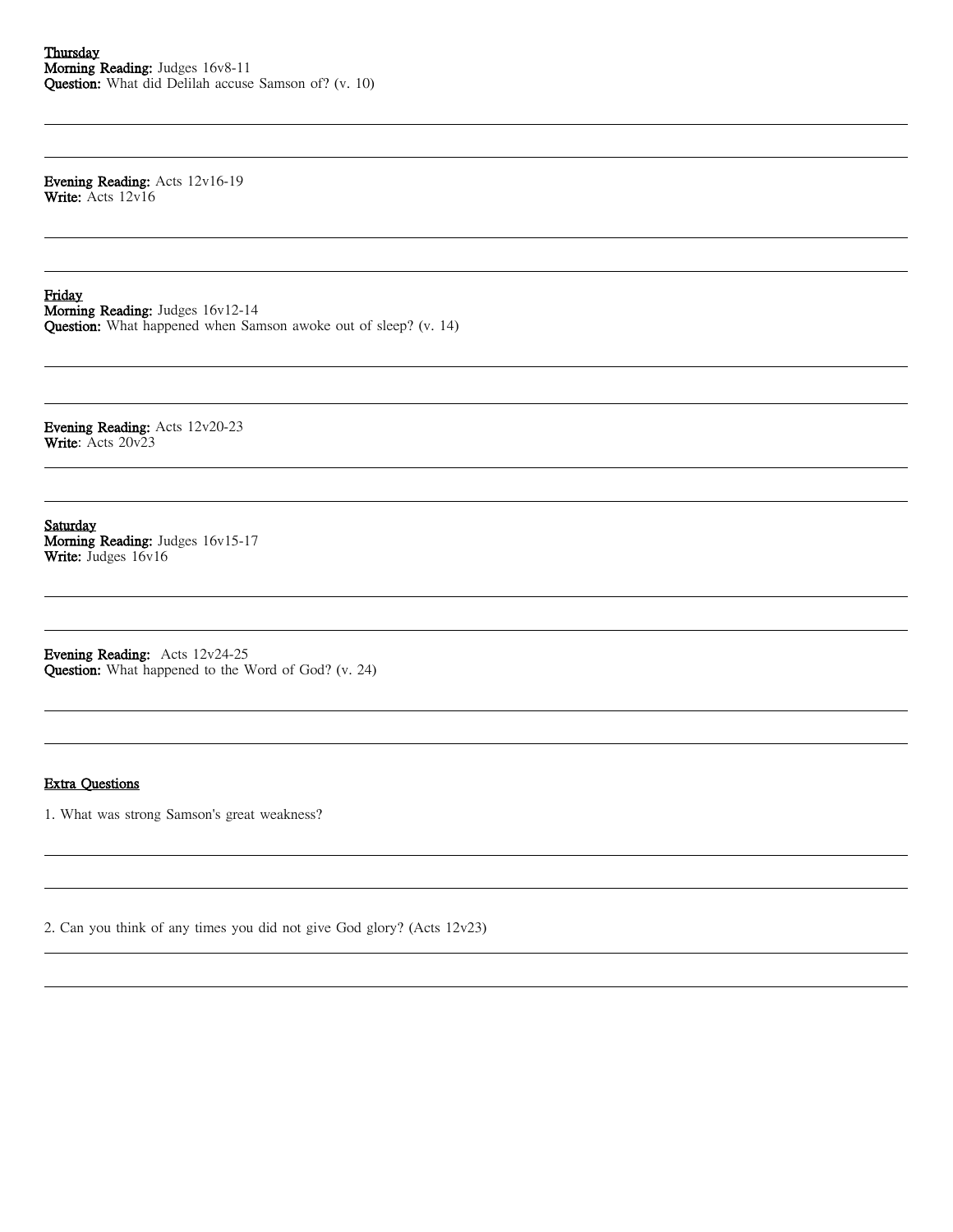## CHILDREN'S BIBLE READING PLAN (89)

Sunday Morning Reading: Judges 16v18-20 Question: What did Samson not realize? (v. 20)

Evening Reading: Acts 13v1-3 Write: Acts 13v3

Monday Morning Reading: Judges 16v21-24 Write: Judges 16v24

Evening Reading: Acts 13v4-7 Question: What did Sergius Paulus want? (v. 7)

Tuesday Morning Reading: Judges 16v25-28 Question: What did Samson pray for? (v. 28)

Evening Reading: Acts 13v8-10 Write: Acts 13v8

Wednesday Morning Reading: Judges 16v29-31 Question: How many did Samson kill through his death? (v. 30)

Evening Reading: Acts 13v11-13 Write: Acts 13v12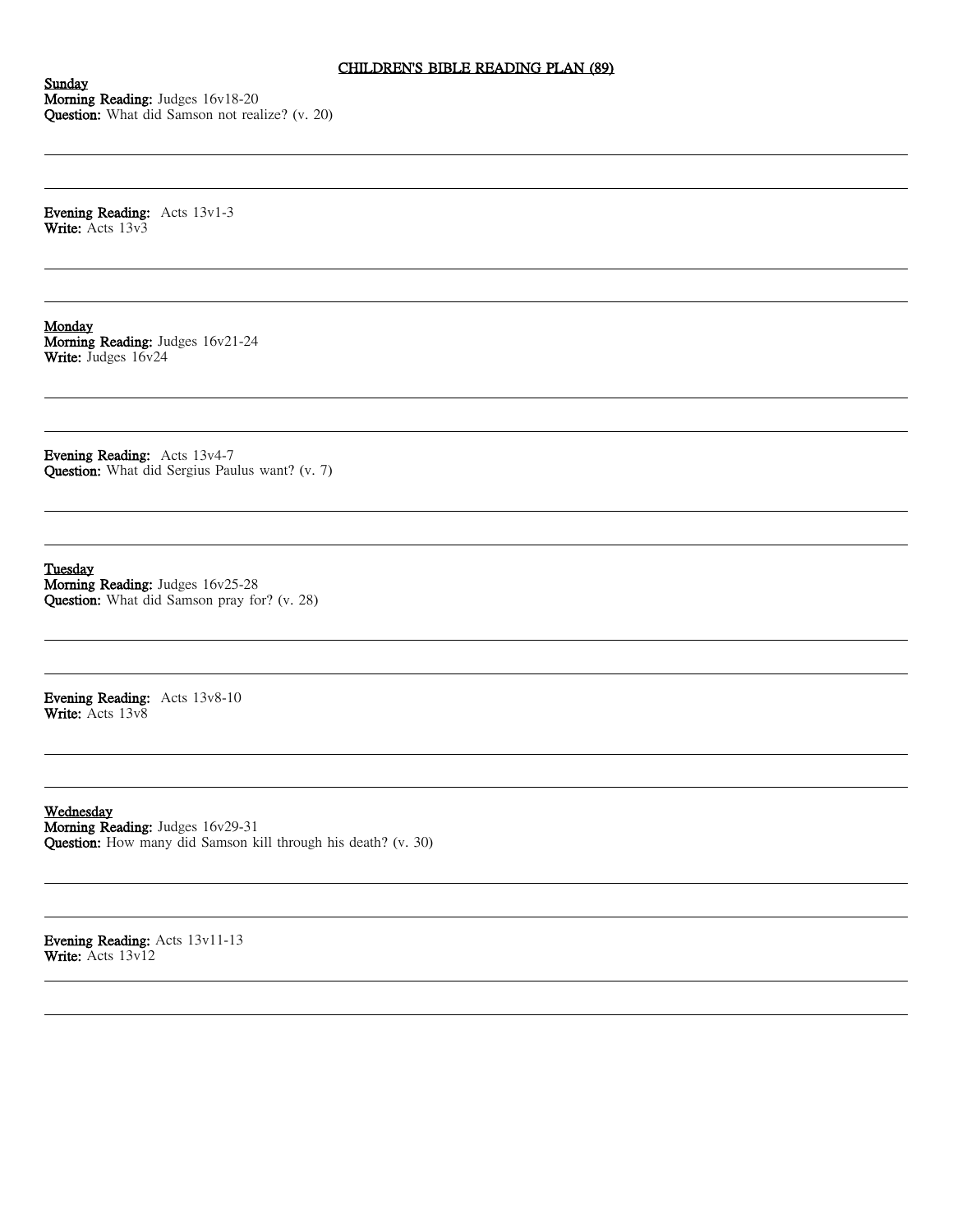**Thursday** Morning Reading: Genesis 1v1-5 (we started our plan with Exodus, so let's go back now to Genesis) Question: What was on the water? (v. 2)

Evening Reading: Acts 13v14-17 Write: Acts 13v16

Friday Morning Reading: Genesis 1v6-8 Write: Genesis 1v8

Evening Reading: Acts 13v18-21 Question: How long did God's patience last with the Israelites in the desert? (v. 18)

Saturday Morning Reading: Genesis 1v9-13 Question: What did God see? (v. 10, 12)

Evening Reading: Acts 13v22-25 Write: Acts 13v23

### Extra Questions

1. The original creation was good. What's happened to it?

2. How did John describe Jesus? (Acts 13v25)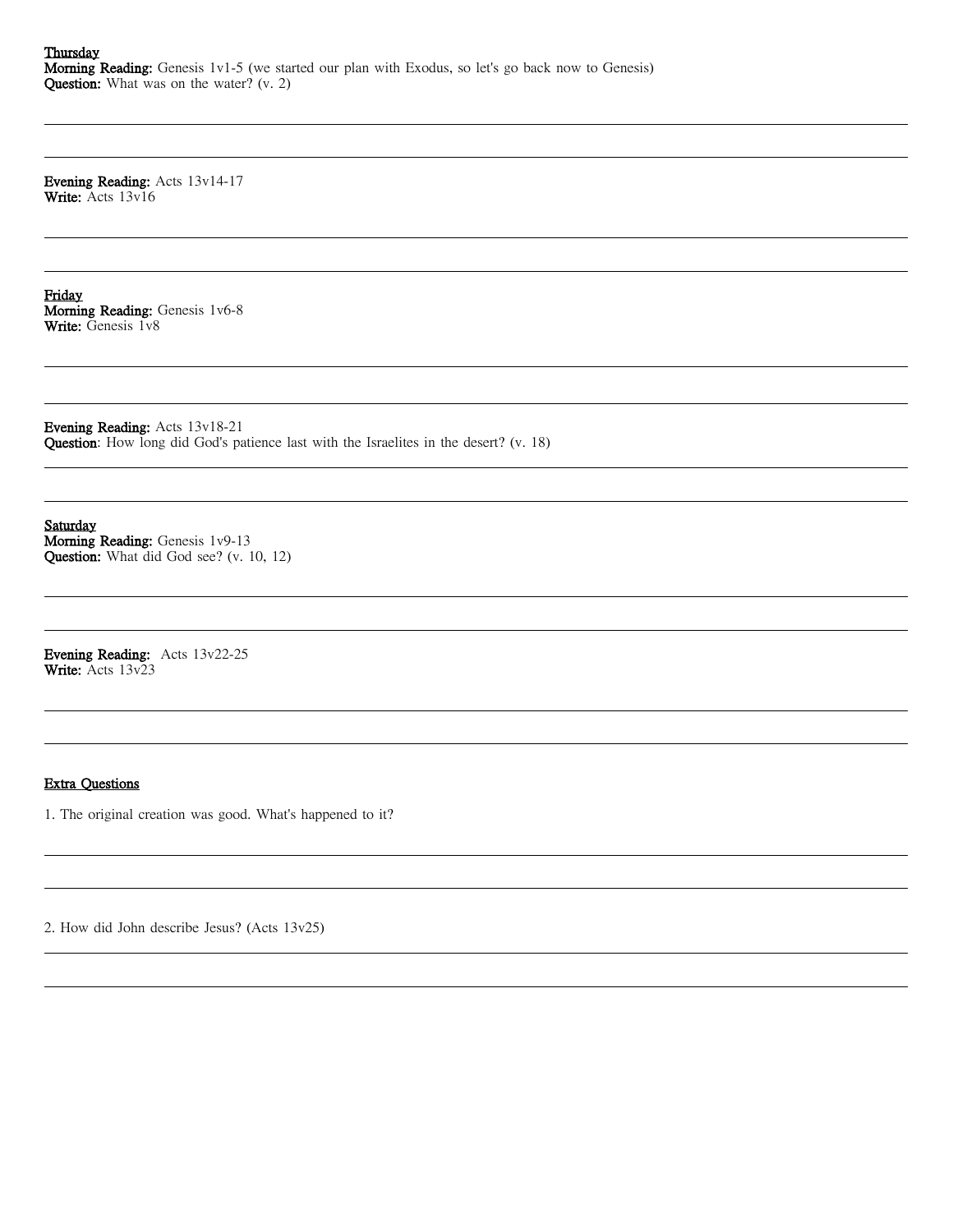## CHILDREN'S BIBLE READING PLAN (90)

Sunday Morning Reading: Genesis 1v14-19 Question: Why did God make the sun and moon? (v. 17&18)

Evening Reading: Acts 13v26-31 Write: Acts 13v26

Monday Morning Reading: Genesis 1v20-23 Write: Genesis 1v22

Evening Reading: Acts 13v32-37 Question: Who is Paul speaking about in verse 37?

Tuesday Morning Reading: Genesis 1v24-28 Question: Describe how God made man (v. 27)

Evening Reading: Acts 13v38-41 Write: Acts 13v38

Wednesday Morning Reading: Genesis 1v29-31 Write: Genesis 1v31

Evening Reading: Acts 13v42-45 Question: What did the Gentiles ask for? (v. 42)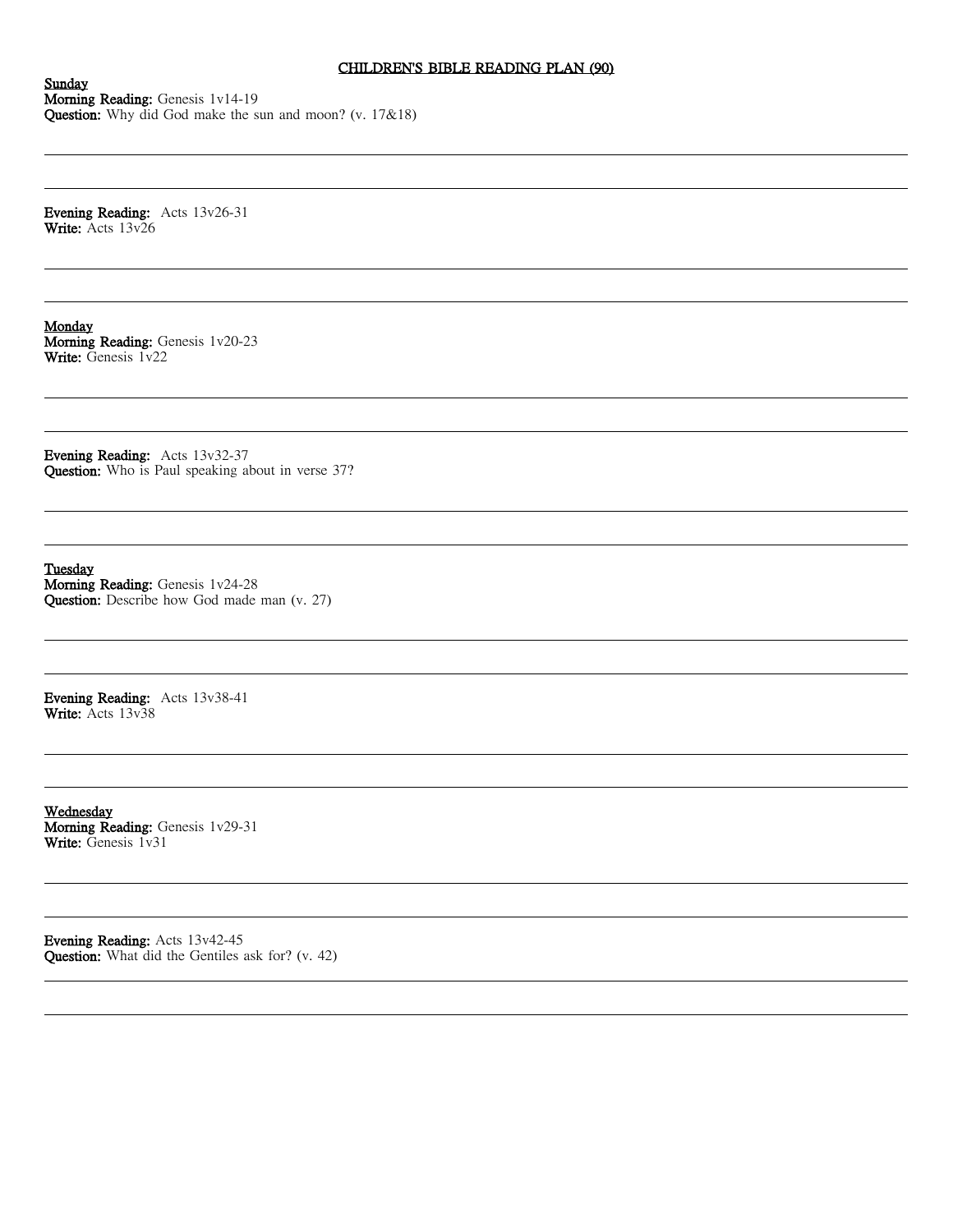Evening Reading: Acts 13v46-48 Write: Acts 13v48

Friday Morning Reading: Genesis 2v4-7 Write: Genesis 2v7

Evening Reading: Acts 13v49-52 Question: Describe the disciples (v. 52).

Saturday

Morning Reading: Genesis 2v8-14 Question: What did God put in the Garden of Eden? (v. 8)

Evening Reading: Acts 14v1-3 Write: Acts 14v3

### Extra Questions

1. What was the difference between Adam and the animals? (v. 7)

2. What is it to speak boldly in the Lord? (Acts 14v3)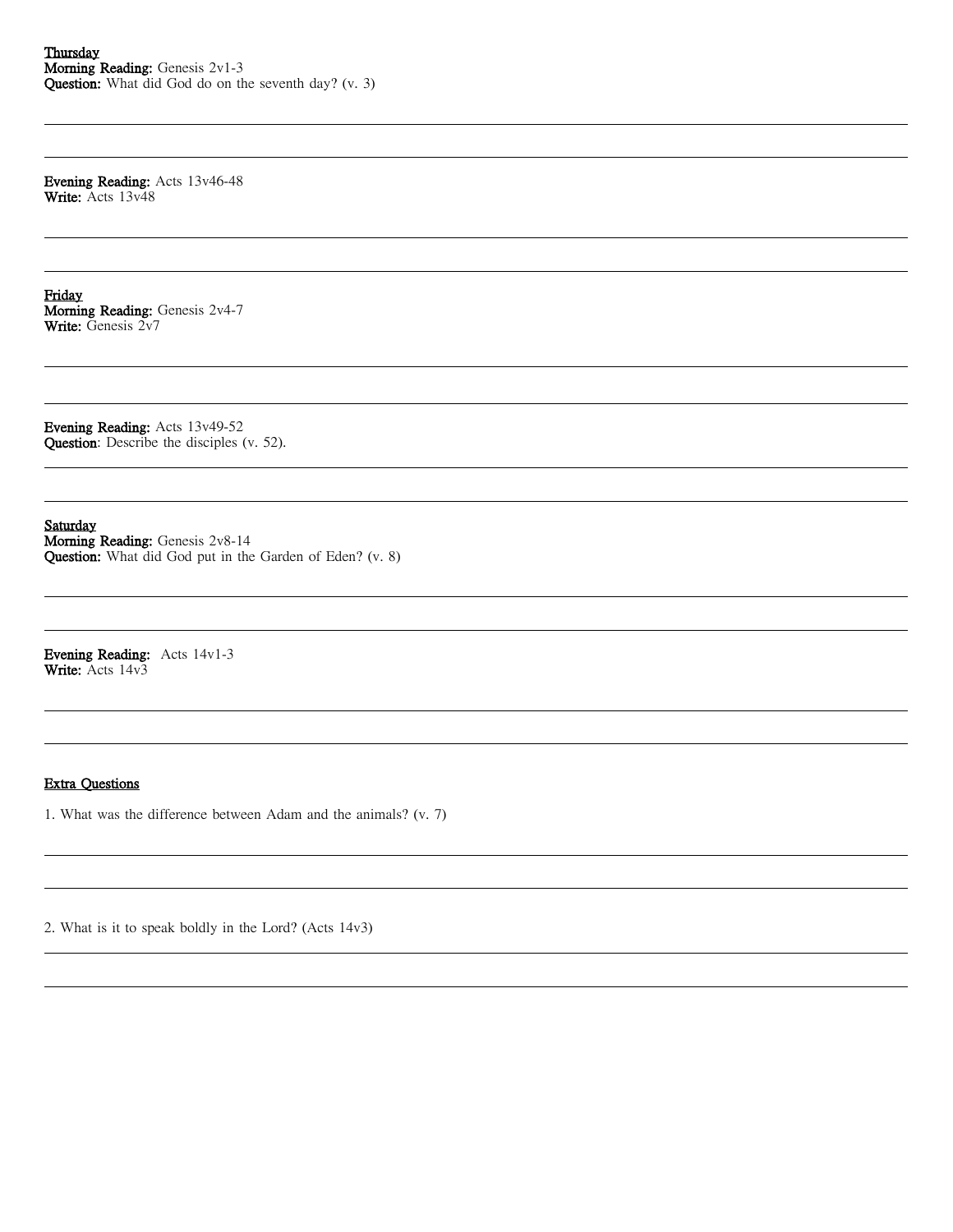## CHILDREN'S BIBLE READING PLAN (91)

Sunday Morning Reading: Genesis 2v15-20 Question: What would happen if Adam and Eve ate the fruit of the forbidden tree? (v. 17)

Evening Reading: Acts 14v4-7 Write: Acts 14v7

Monday Morning Reading: Genesis 2v21-25 Write: Genesis 2v24

Evening Reading: Acts 14v8-10 Question: What did Paul see in the paralyzed man? (v. 9)

Tuesday

Morning Reading: Genesis 3v1-5 Question: What did the Serpent say would happen if Adam and Eve ate of the fruit of the forbidden tree? (v. 4)

Evening Reading: Acts 14v11-13 Question: What did the people think about Paul and Barnabas? (v. 11)

Wednesday Morning Reading: Genesis 3v6-9 Write: Genesis 3v9

Evening Reading: Acts 14v14-18 Write: Acts 14v17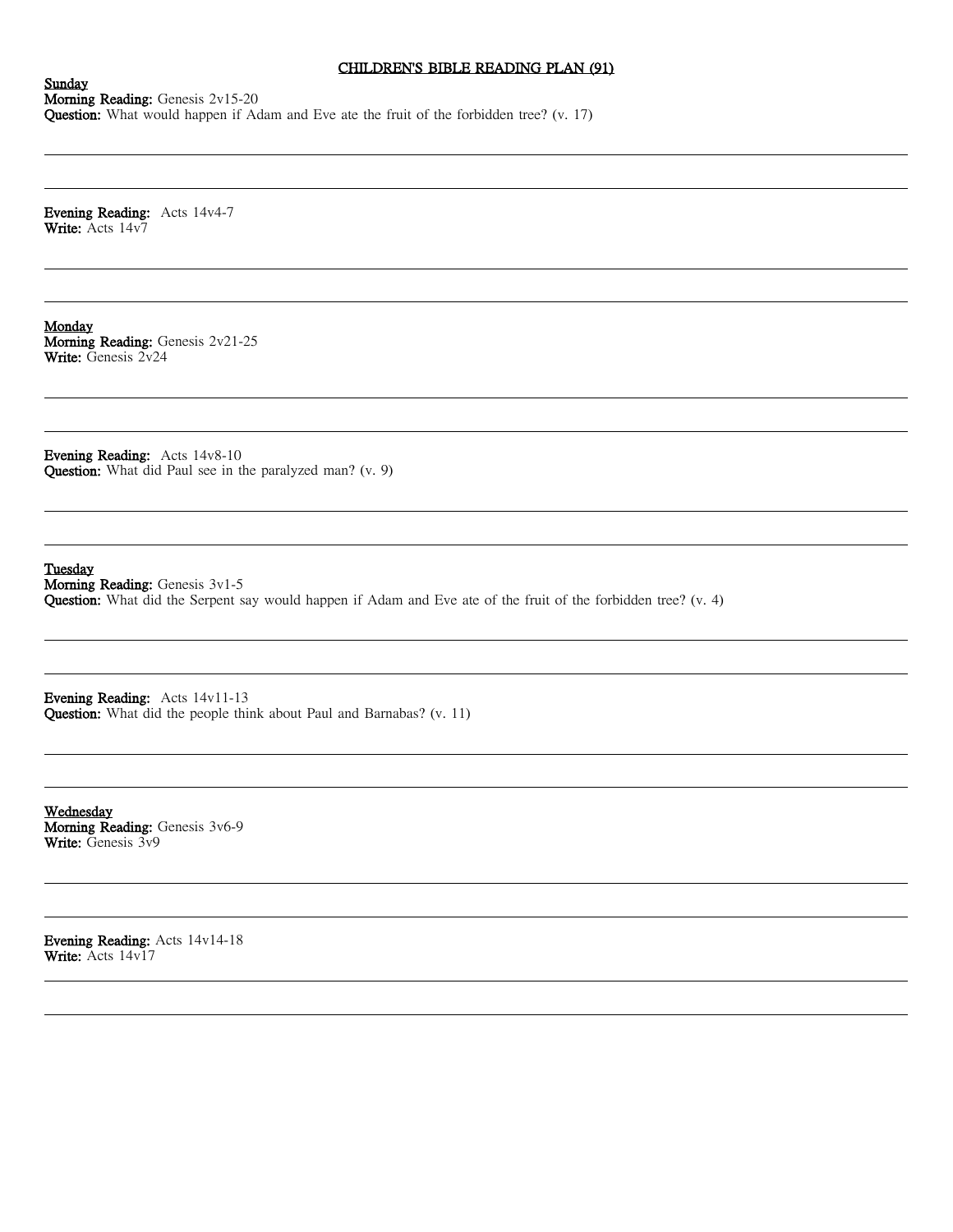Evening Reading: Acts 14v19-22 Write: Acts 14v22

Friday Morning Reading: Genesis 3v14-16 Write: Genesis 3v15

Evening Reading: Acts 14v23-28 Question: What did the Apostles do in every church? (v. 23)

Saturday Morning Reading: Genesis 3v17-21 Question: What did God make for Adam and Eve after they sinned? (v. 21)

Evening Reading: Acts 15v1-5 Write: Acts 15v4

## Extra Questions

1. What difference has sin made to having babies and working? (Genesis 3v16-19)

2. What should cause great joy to every Christian? (Acts 15v3)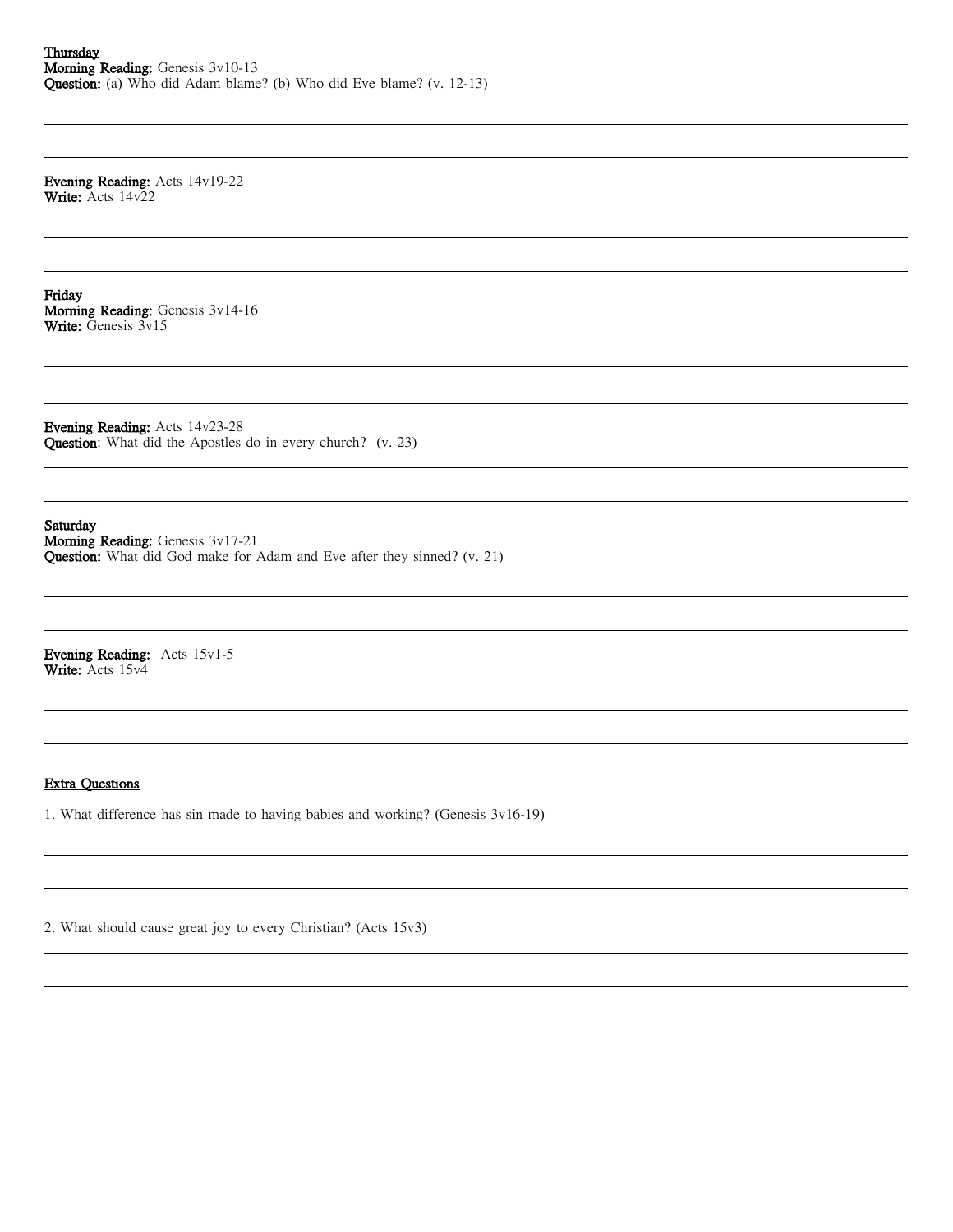## CHILDREN'S BIBLE READING PLAN (92)

Sunday Morning Reading: Genesis 3v22-24 Question: What stopped Adam and Eve getting to the tree of life? (v. 24)

Evening Reading: Acts 15v6-9 Write: Acts 15v9

Monday Morning Reading: Genesis 4v1-5 Write: Genesis 4v4

Evening Reading: Acts 15v10-12 Question: What did the Apostles believe? (v. 11)

Tuesday Morning Reading: Genesis 4v6-8 Question: What was lying at Cain's door? (v. 7)

Evening Reading: Acts 15v13-18 Write: Acts 15v17

Wednesday Morning Reading: Genesis 4v9-12 Write: Genesis 4v10

Evening Reading: Acts 15v19-21 Question: What does it mean that Moses was read and preached in every city? (v. 21)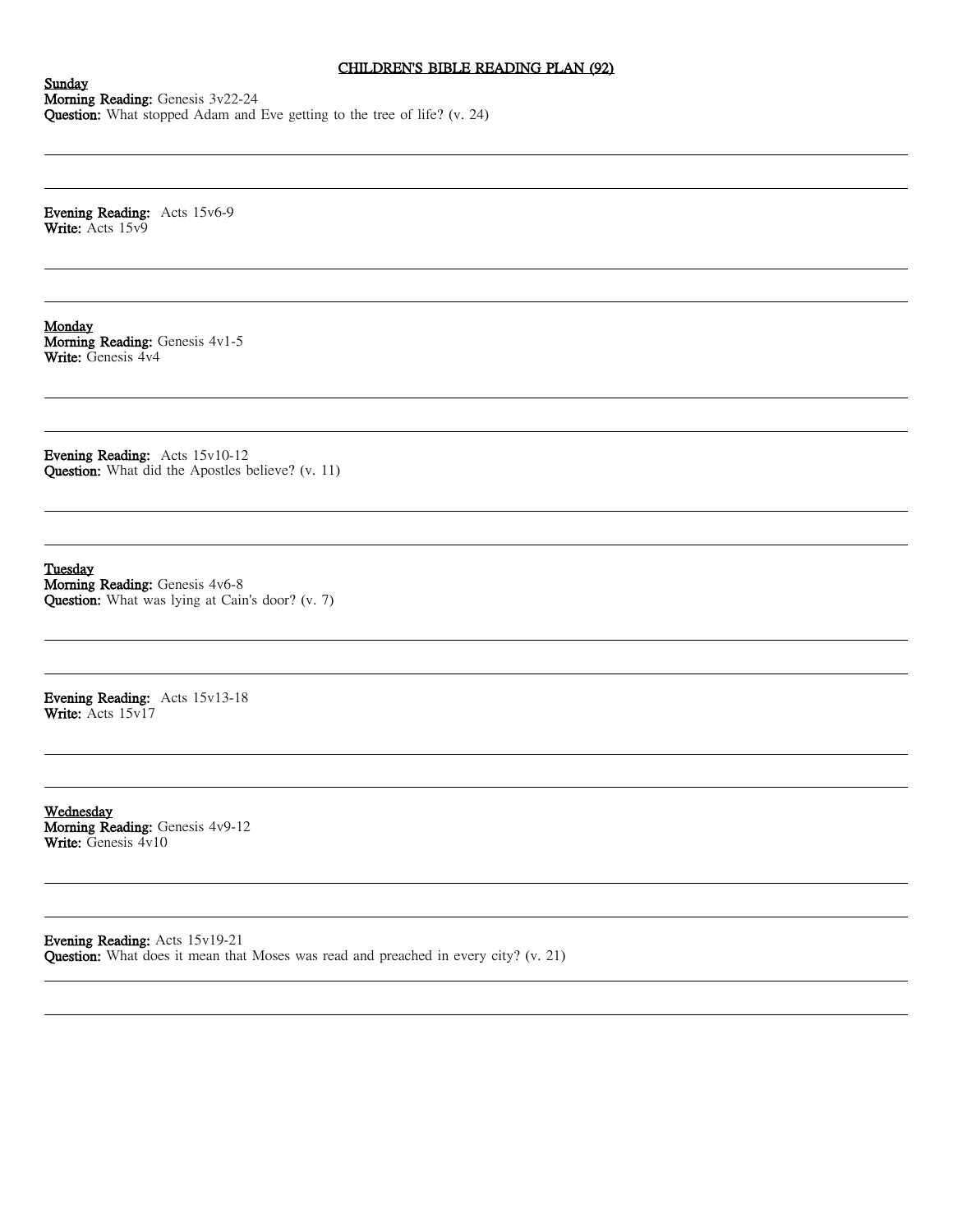Evening Reading: Acts 15v22-26 Write: Acts 15v26

Friday Morning Reading: Genesis 4v16-22 Write: Genesis 4v16

Evening Reading: Acts 15v27-29 Question: Who did the Apostles send to the churches? (v. 27)

Saturday Morning Reading: Genesis 4v23-26 Question: What did Seth's family begin to do? (v. 26)

Evening Reading: Acts 15v30-35 Write: Acts 15v31

### Extra Questions

1. What is it to "call upon the name of the Lord" (v. 26)?

2. What did Paul and Silas continue to do? (v. 35)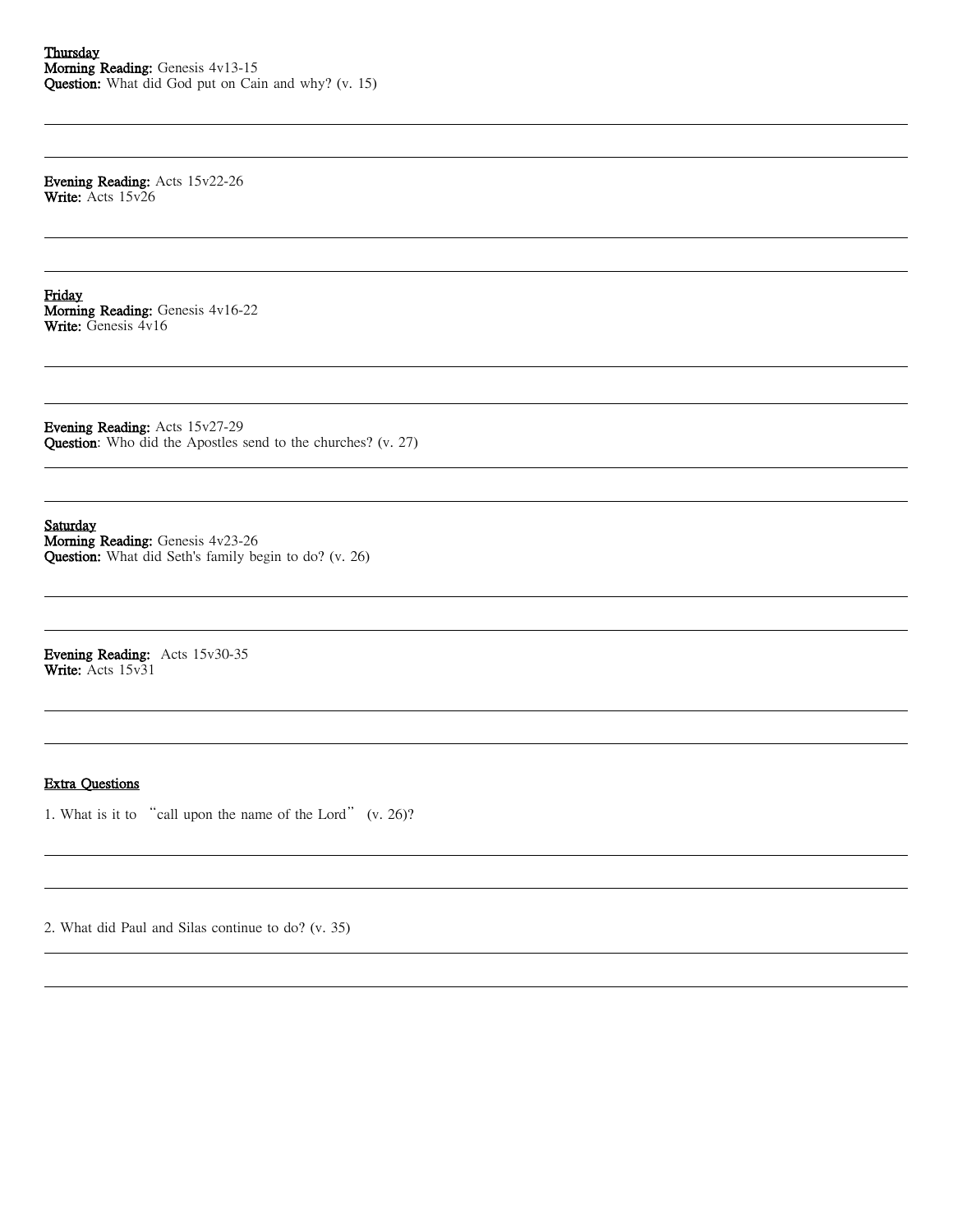Sunday Morning Reading: Genesis 5v1-5 Question: Who was Adam like? (v. 1)

Evening Reading: Acts 15v36-41 Write: Acts 15v36

Monday Morning Reading: Genesis 5v6-11 Write: Genesis 5v11

Evening Reading: Acts 16v1-5 Question: Describe the churches (v. 5).

Tuesday

Morning Reading: Genesis 5v12-17 Question: How old was Mahalaleel when he died? (v. 17)

Evening Reading: Acts 16v6-9 Write: Acts 16v9

Wednesday Morning Reading: Genesis 5v18-24 Write: Genesis 5v24

Evening Reading: Acts 16v10-13 Question: What did Paul do on the Sabbath day? (v. 13)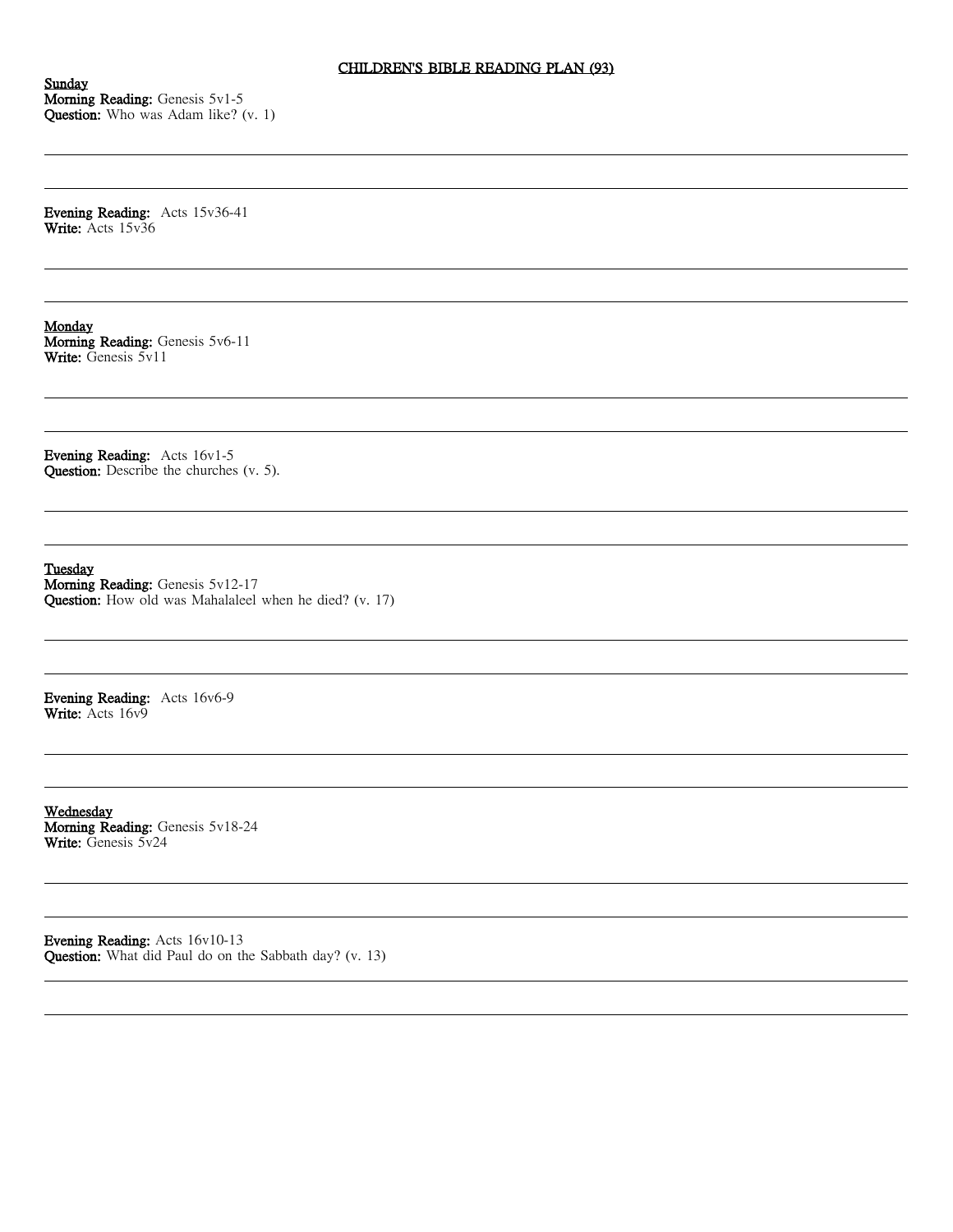Evening Reading: Acts 16v14-15 Question: What happened to Lydia? (v. 14)

Friday Morning Reading: Genesis 5v28-32 Write: Genesis 5v29

Evening Reading: Acts 16v16-18 Write: Acts 16v18

Saturday Morning Reading: Genesis 6v1-4 Question: What did God say about His Spirit? (v. 3)

Evening Reading: Acts 16v19-24 Write: Acts 16v24

#### Extra Questions

1. What did God mean when He said that His Spirit would not always strive with man? (Genesis 5v3)

2. How did Paul and Barnabas react to being imprisoned? (Acts 16v25)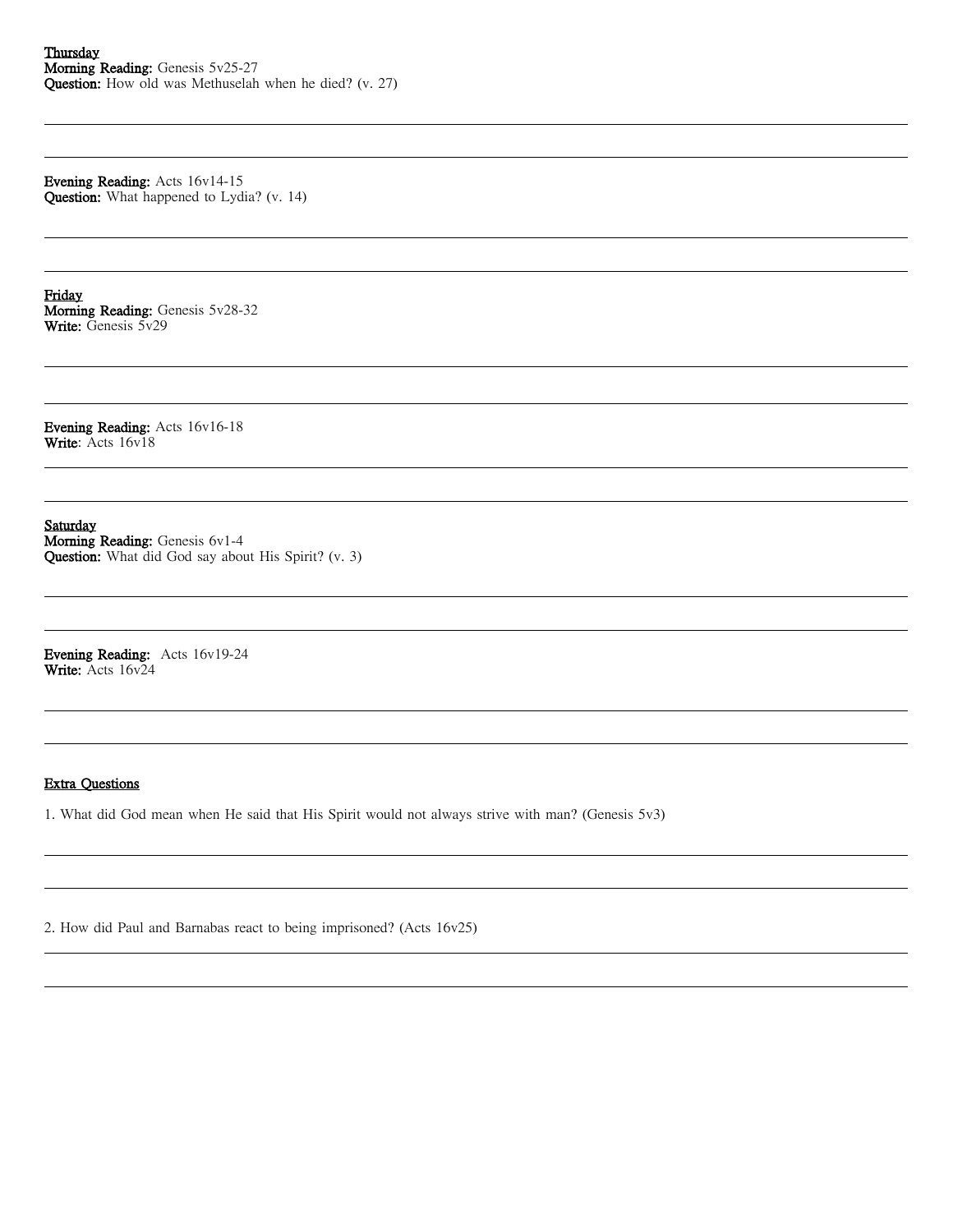## CHILDREN'S BIBLE READING PLAN (94)

Sunday Morning Reading: Genesis 6v6-8 Write: Genesis 6v8

Evening Reading: Acts 16v25-28 Question: What did Paul shout when the earthquake opened the prison doors? (v. 28)

**Monday** 

Morning Reading: Genesis 6v9-13 Question: Describe the earth (v. 11)

Evening Reading: Acts 16v29-34 Write: Acts 16v31

Tuesday

Morning Reading: Genesis 6v14-17 Question: Who brought the flood? (v. 17)

Evening Reading: Acts 16v35-40 Write: Acts 16v40

Wednesday Morning Reading: Genesis 6v18-22 Write: Genesis 6v18

Evening Reading: Acts 17v1-4 Question: What was Paul's sermon? (v. 3)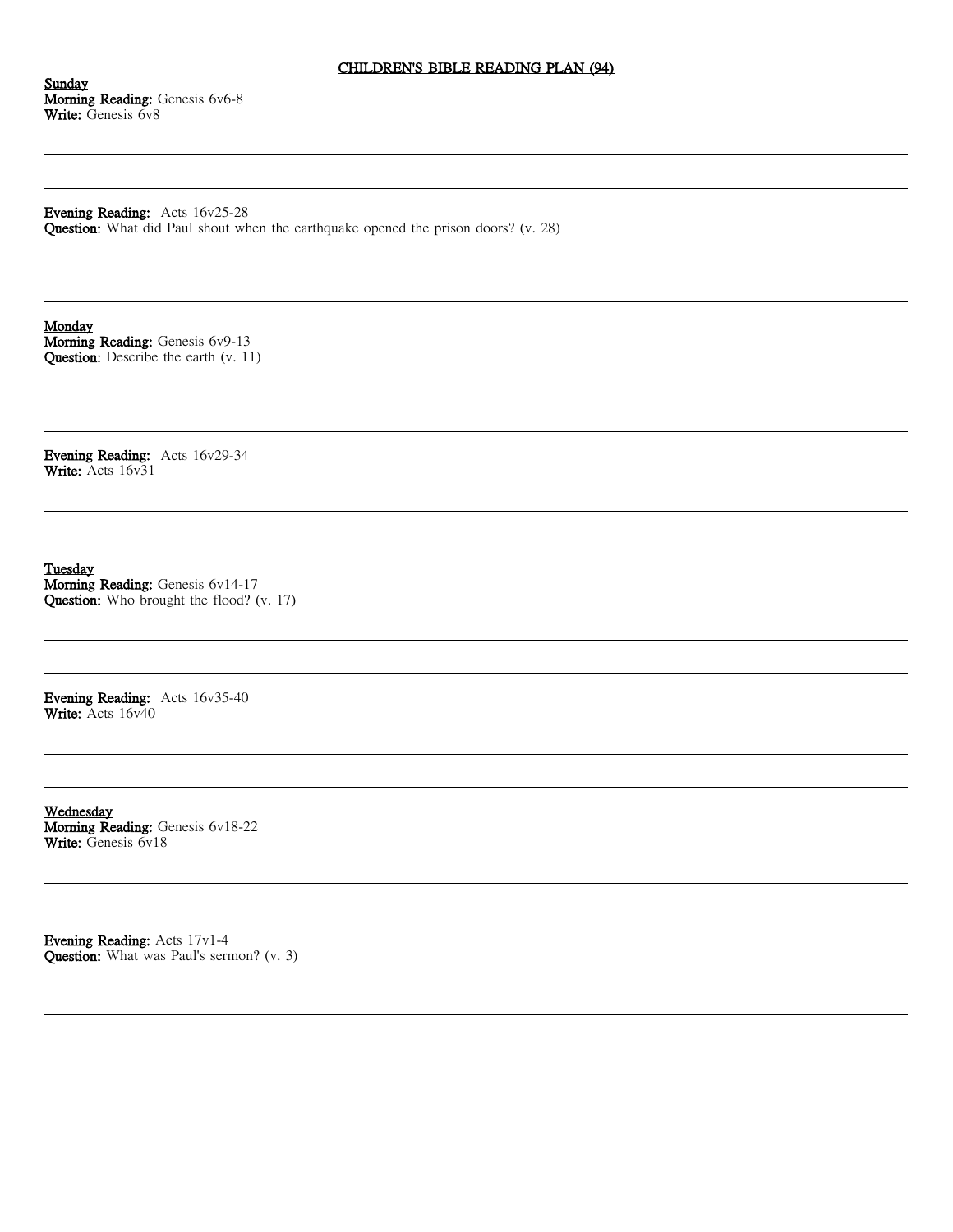Evening Reading: Acts 17v5-9 Write: Acts 17v7

Friday Morning Reading: Genesis 7v7-10 Write: Genesis 7v9

Evening Reading: Acts 17v10-15 Question: What did the Bereans do? (v. 11)

Saturday Morning Reading: Genesis 7v11-15 Question: How long did it rain? (v. 12)

Evening Reading: Acts 17v16-21 Write: Acts 16v16

#### Extra Questions

1. What lesson does the flood teach us? (Matthew 24:27)

2. Name some of the idols (false gods) that stir up your own spirit (Acts 17v16).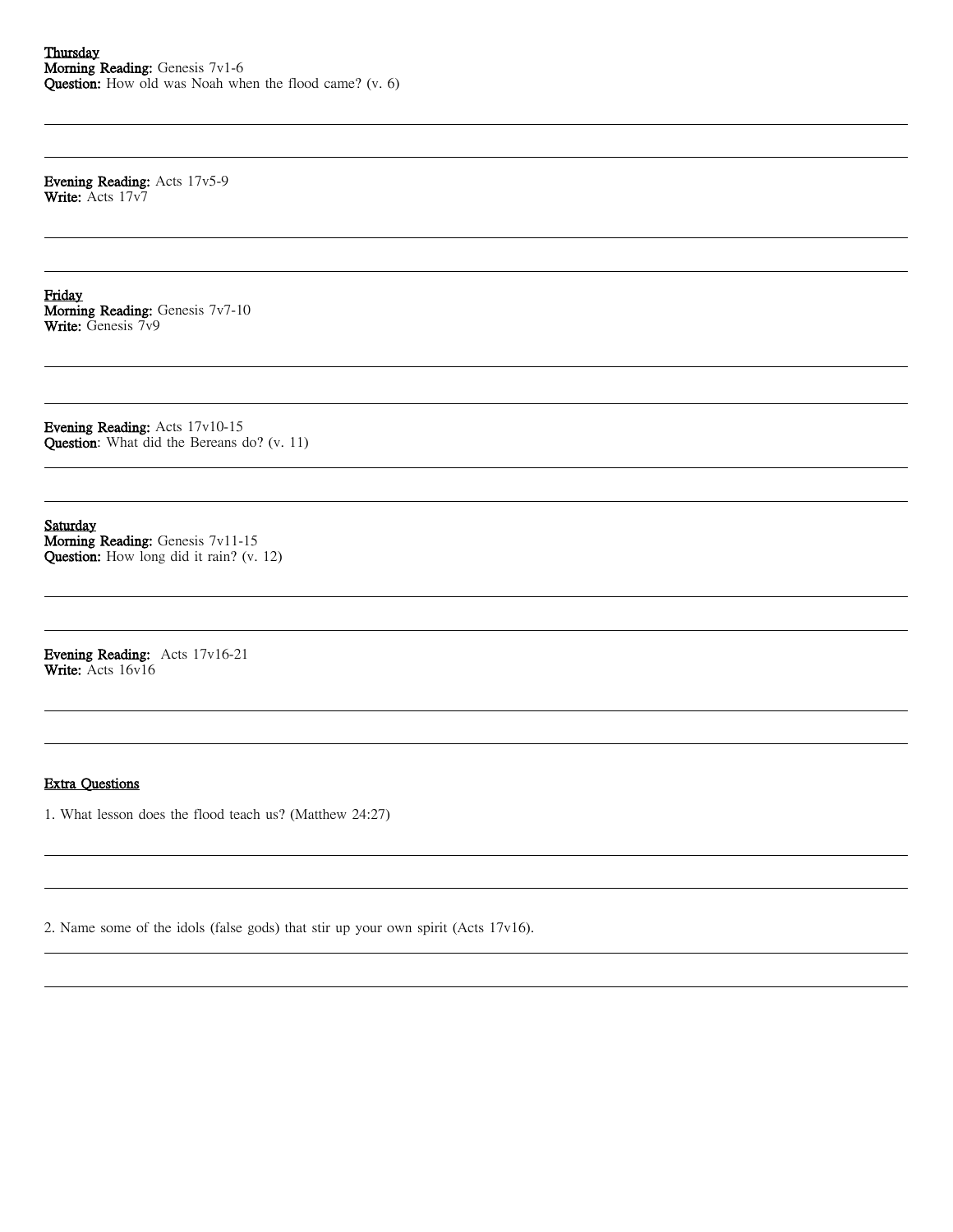## CHILDREN'S BIBLE READING PLAN (95)

Sunday Morning Reading: Genesis 7v16-19 Write: Genesis 7v17

Evening Reading: Acts 17v22-25 Question: What was the inscription? (v. 23)

## Monday

Morning Reading: Genesis 7v20-24 Question: What died? (v. 22)

Evening Reading: Acts 17v26-29 Write: Acts 17v28

Tuesday Morning Reading: Genesis 8v1-5 Write: Genesis 8v1

Evening Reading: Acts 17v30-34 Question: What does God command? (v. 30)

Wednesday Morning Reading: Genesis 8v6-12 Question: What did Noah do at the end of 40 days? (v. 6-7)

Evening Reading: Acts 18v1-4 Write: Acts 18v4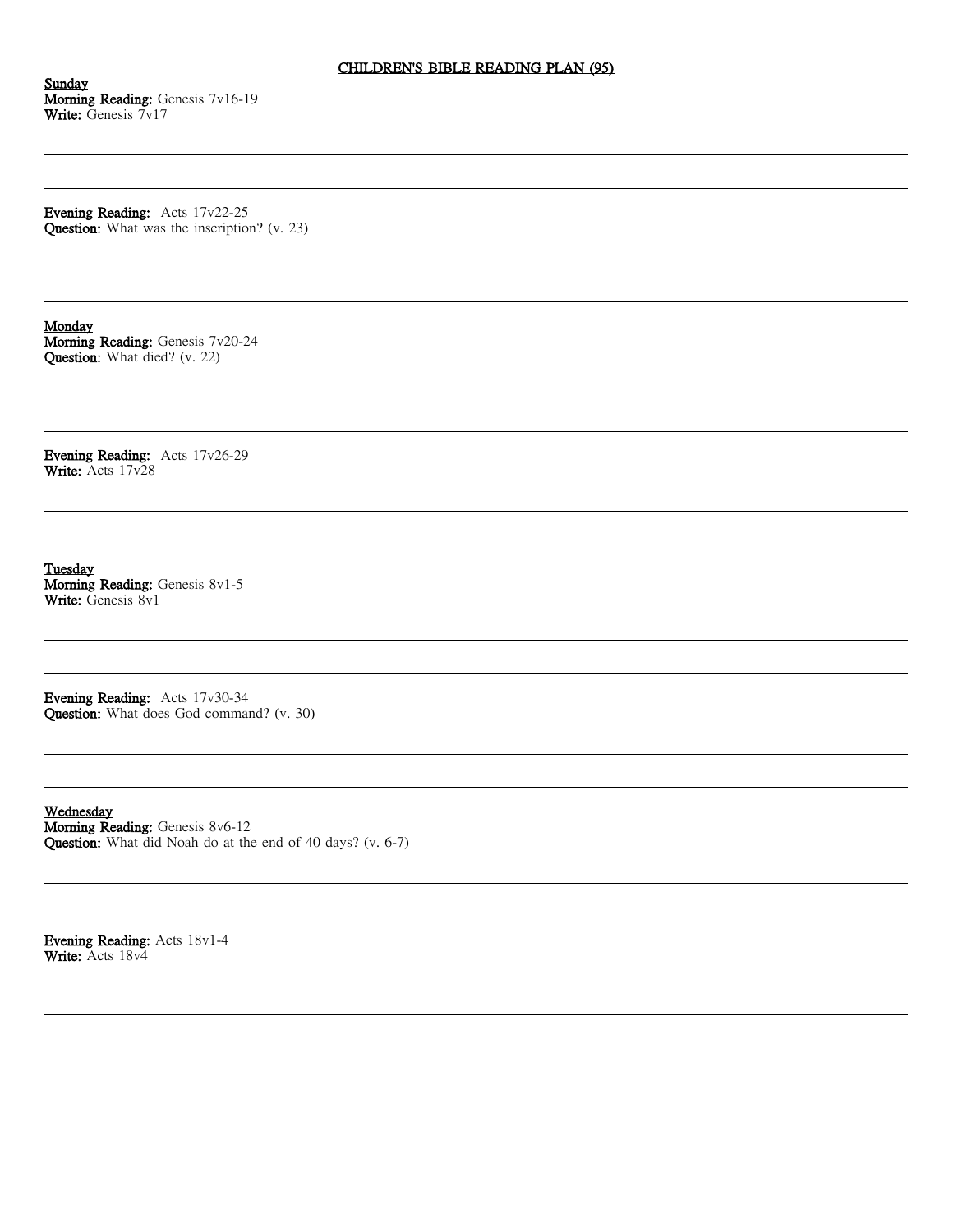Evening Reading: Acts 18v5-7 Question: What did the Apostles testify? (v. 5)

Friday Morning Reading: Genesis 8v18-22 Question: What did God promise? (v. 22)

Evening Reading: Acts 18v8-11 Write: Acts 18v10

Saturday Morning Reading: Genesis 9v1-6 Write: Genesis 9v6

Evening Reading: Acts 18v12-17 Question: What did Gallio do? (v. 16)

# Extra Questions

1. What does "made in the image of God" mean? (Genesis 9v6)

2. Was Paul trying to get people to worship God contrary to the law? (Acts 18v13).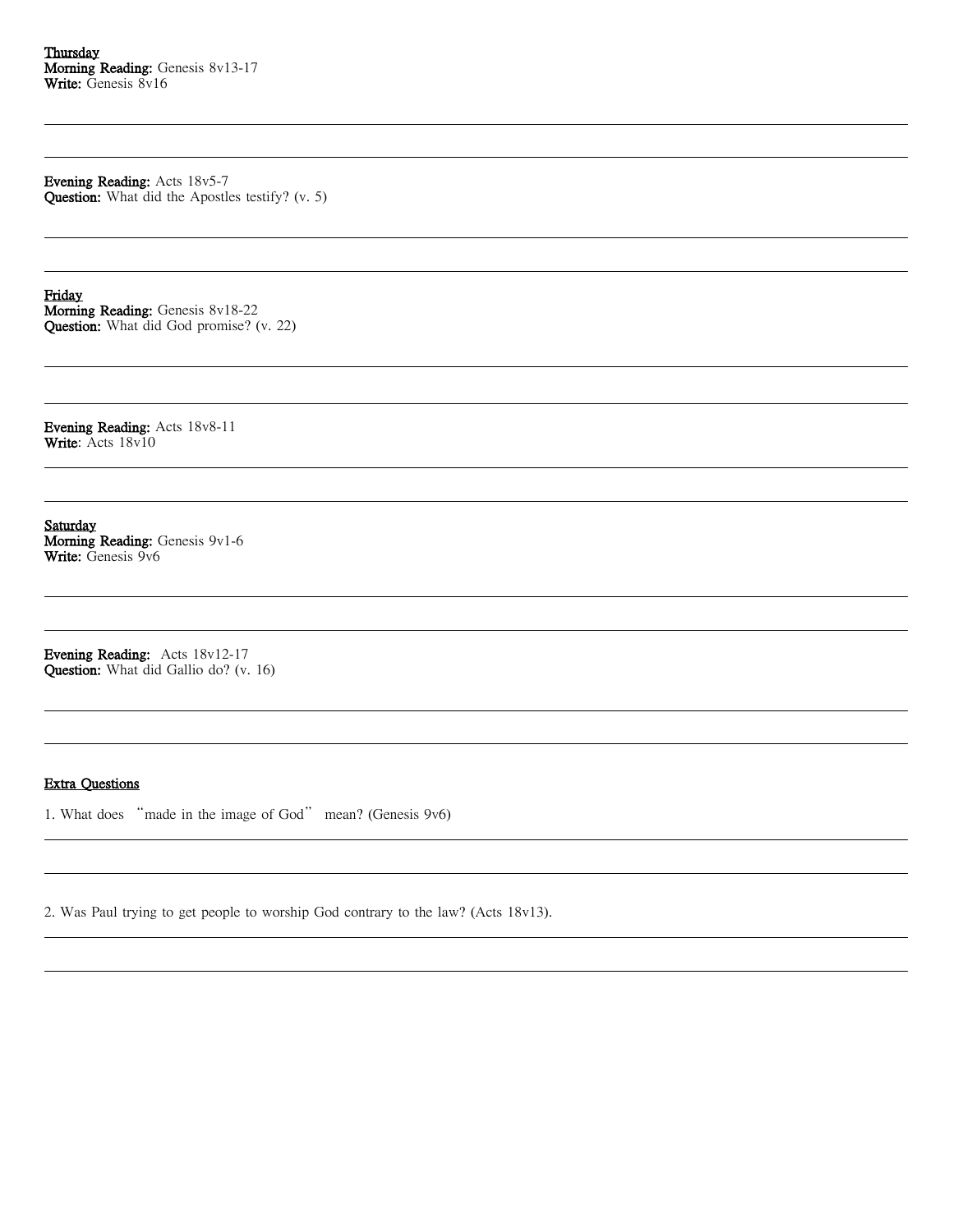## CHILDREN'S BIBLE READING PLAN (96)

Sunday Morning Reading: Genesis 9v7-11 Write: Genesis 9v9

Evening Reading: Acts 18v18-21 Question: What did Paul do in the synagogue? (v. 19)

#### Monday

Morning Reading: Genesis 9v12-17 Question: What did God remember when he saw the rainbow? (v. 16)

Evening Reading: Acts 18v22-25 Write: Acts 18v24

Tuesday Morning Reading: Genesis 9v18-23 Write: Genesis 9v21

Evening Reading: Acts 18v26-28 Question: What did Aquila and Priscilla do? (v. 26)

Wednesday Morning Reading: Genesis 9v24-29 Question: How old was Noah when he died? (v. 29)

Evening Reading: Acts 19v1-4 Write: Acts 19v4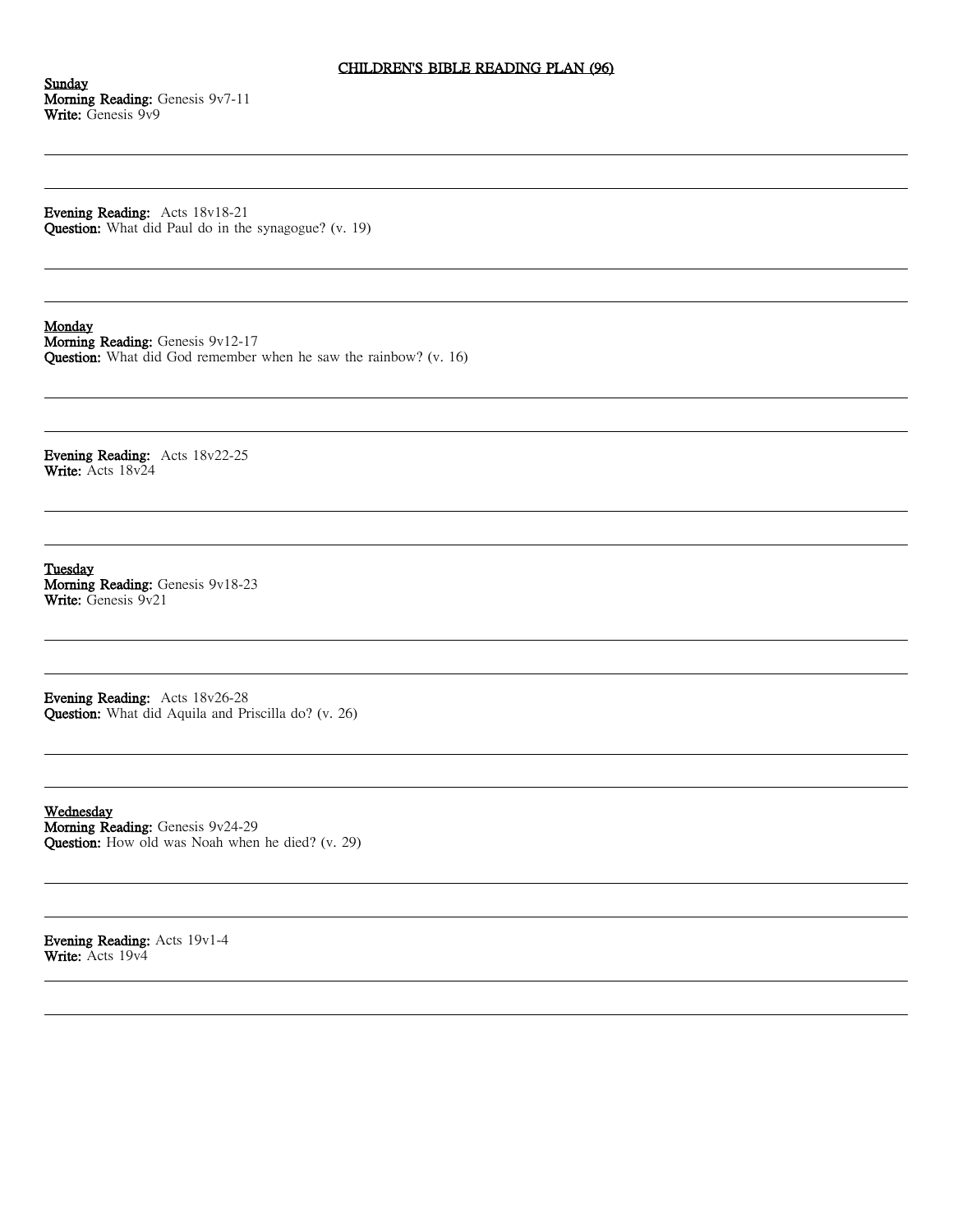Evening Reading: Acts 19v5-8

Question: What did Paul do in the synagogue? (v. 8)

Friday Morning Reading: Genesis 11v5-9 Question: What did God do to stop the building of Babel Tower? (v. 7-8)

Evening Reading: Acts 19v9-12 Write: Acts 19v10

Saturday Morning Reading: Genesis 12v1-3 Write: Genesis 12v2

Evening Reading: Acts 19v13-16 Question: What did the man do to the seven sons of Sceva? (v. 16)

### Extra Questions

1. What did God preach to Abraham in Genesis 12v3? (see Galatians 3v8).

2. What can we learn from Paul's witness to the Jews? (Acts 18v19, 19v8)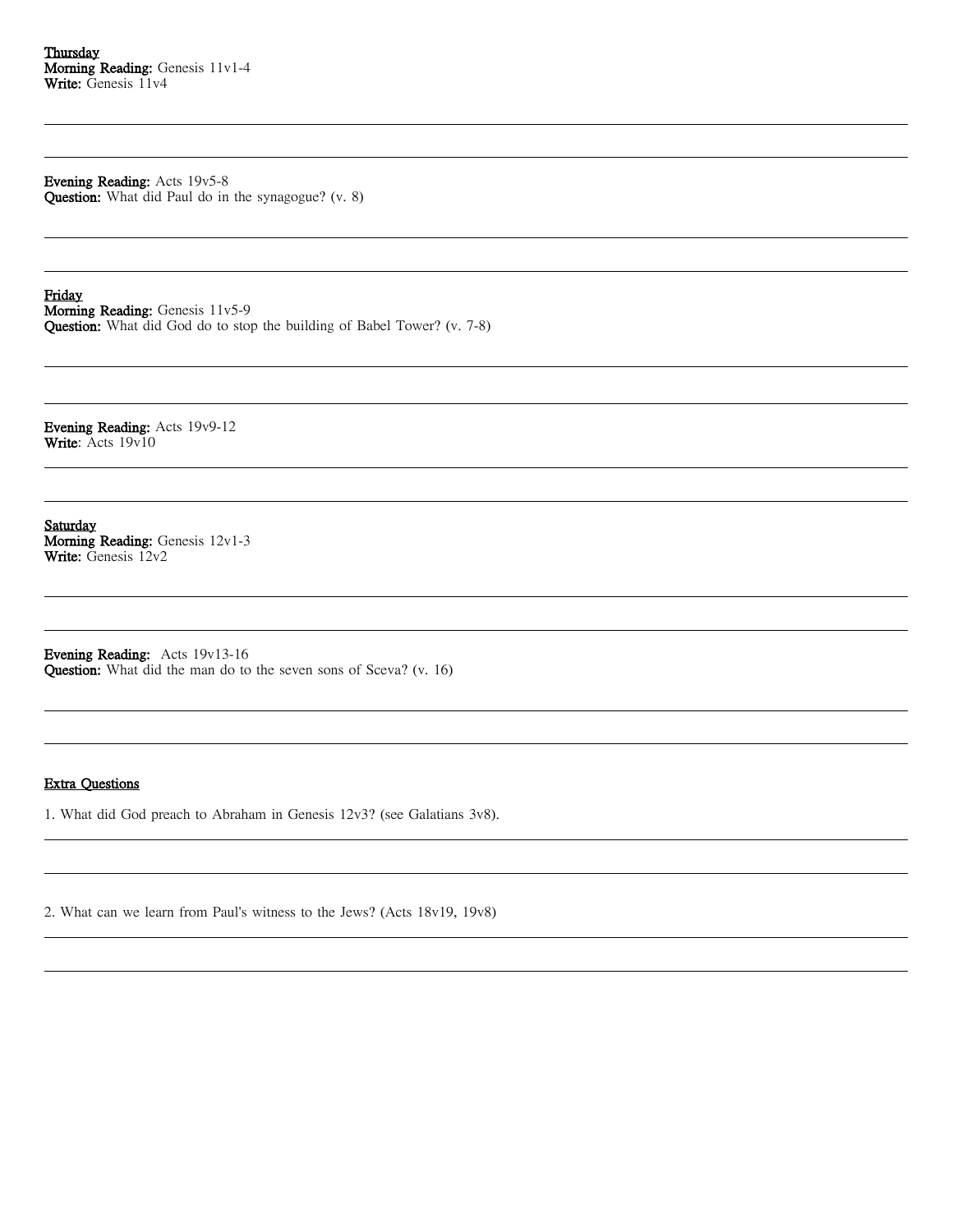## CHILDREN'S BIBLE READING PLAN (97)

**Sunday** Morning Reading: Genesis 12v4-6 Question: How old was Abram when he left Haran? (v. 4)

Evening Reading: Acts 19v17-20 Write: Acts 19v18

**Monday** Morning Reading: Genesis 12v7-9 Write: Genesis 12v7

Evening Reading: Acts 19v21-25 Question: What did Demetrius make? (v. 24)

Tuesday

Morning Reading: Genesis 12v10-13 Question: Why was Abram afraid? (v. 12)

Evening Reading: Acts 19v26-29 Write: Acts 19v28

Wednesday Morning Reading: Genesis 12v14-16 Write: Genesis 12v15

Evening Reading: Acts 19v30-34 Question: What did the people cry out? (v. 34)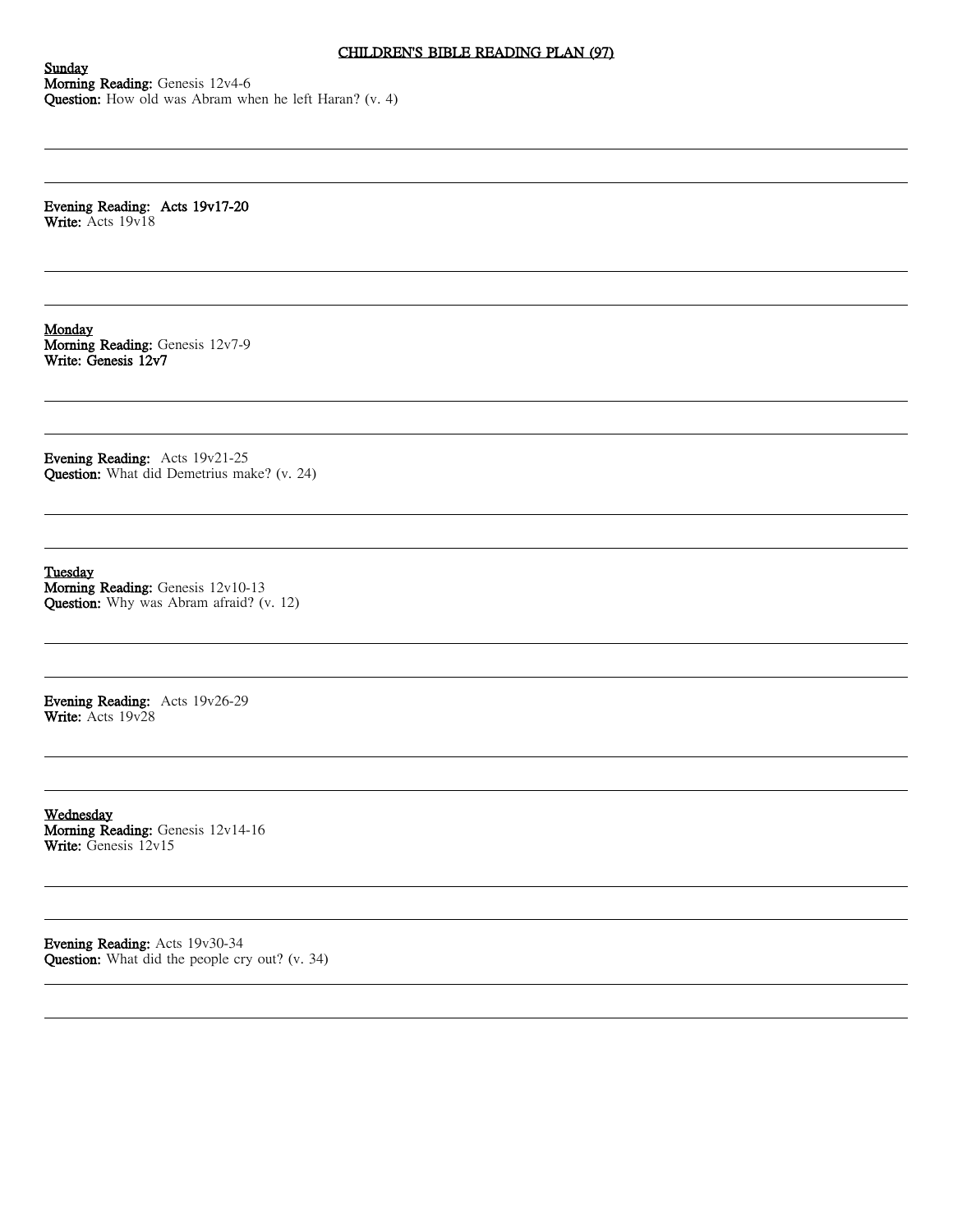Evening Reading: Acts 19v35-37 Write: Acts 19.36

Friday Morning Reading: Genesis 13v1-4 Write: Genesis 13v4

Evening Reading: Acts 19v38-41 Question: What did the town clerk do? (v. 41)

Saturday Morning Reading: Genesis 13v5-9

Question: What problem did Lot and Abram face? (v. 6)

Evening Reading: Acts 20v1-5 Write: Acts 20v2

## Extra Questions

1. What do you think of Abram's offer in verse 9? Have you ever done anything like that?

2. What kind of message did Paul give? (Acts 20v2)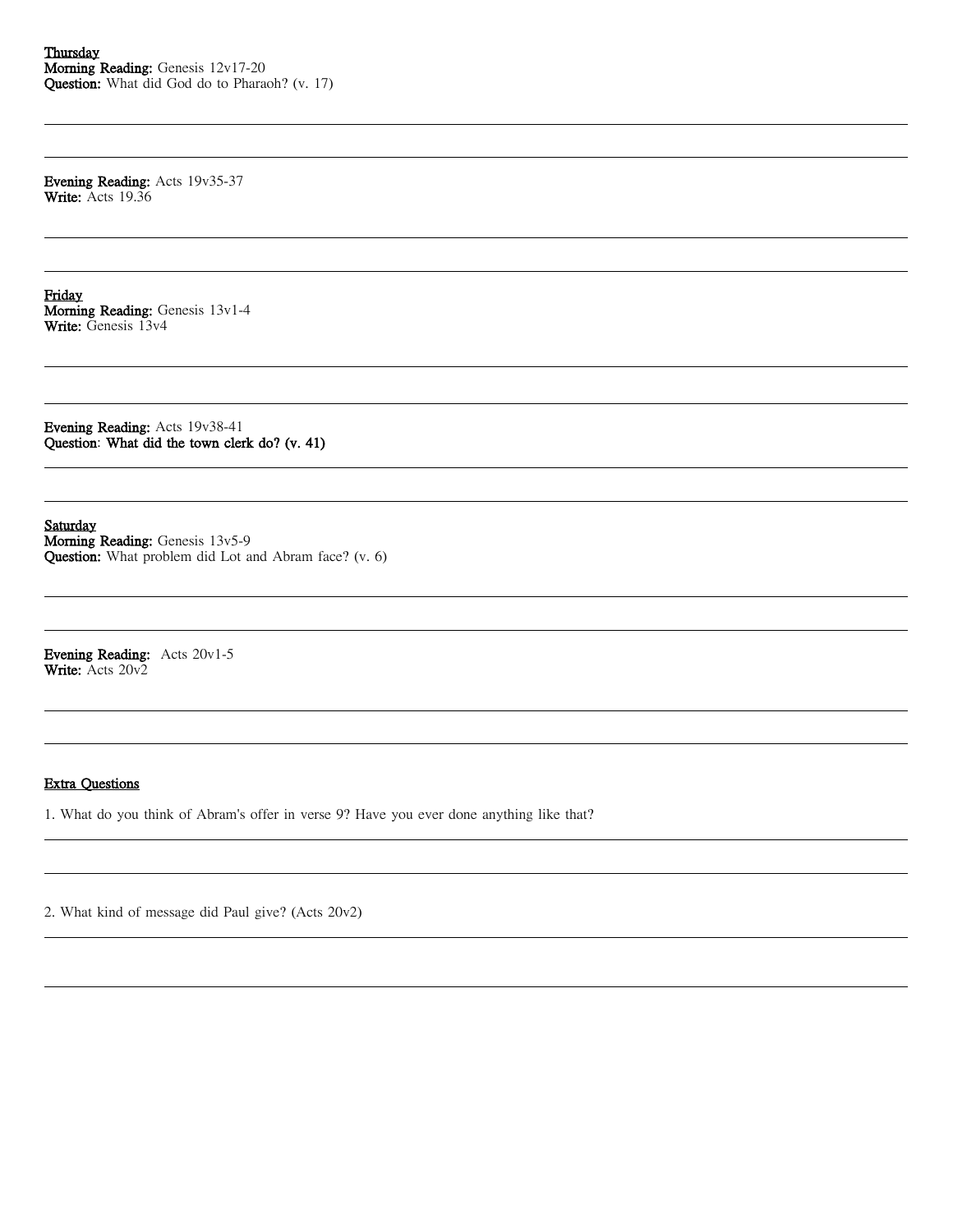## CHILDREN'S BIBLE READING PLAN (98)

Sunday Morning Reading: Genesis 13v10-13 Question: What were the men of Sodom like?

Evening Reading: Acts 20v6-8 Question: Describe the room Paul preached in. (v. 8)

Monday Morning Reading: Genesis 13v16 Write: Genesis 12v7

Evening Reading: Acts 20v9-12 Write: Acts 20v12

Tuesday Morning Reading: Genesis 14v1-6 **Question:** What did the kinds do In the  $13<sup>th</sup>$  year? (v. 4)

Evening Reading: Acts 20v13-16 Question: Why was Paul in a rush? (v. 16)

Wednesday Morning Reading: Genesis 14v7-12 Write: Genesis 14v12

Evening Reading: Acts 20v17-21 Write: Acts 17v21

**Thursday** Morning Reading: Genesis 14v13-16 Question: What did Abram do? (v. 16)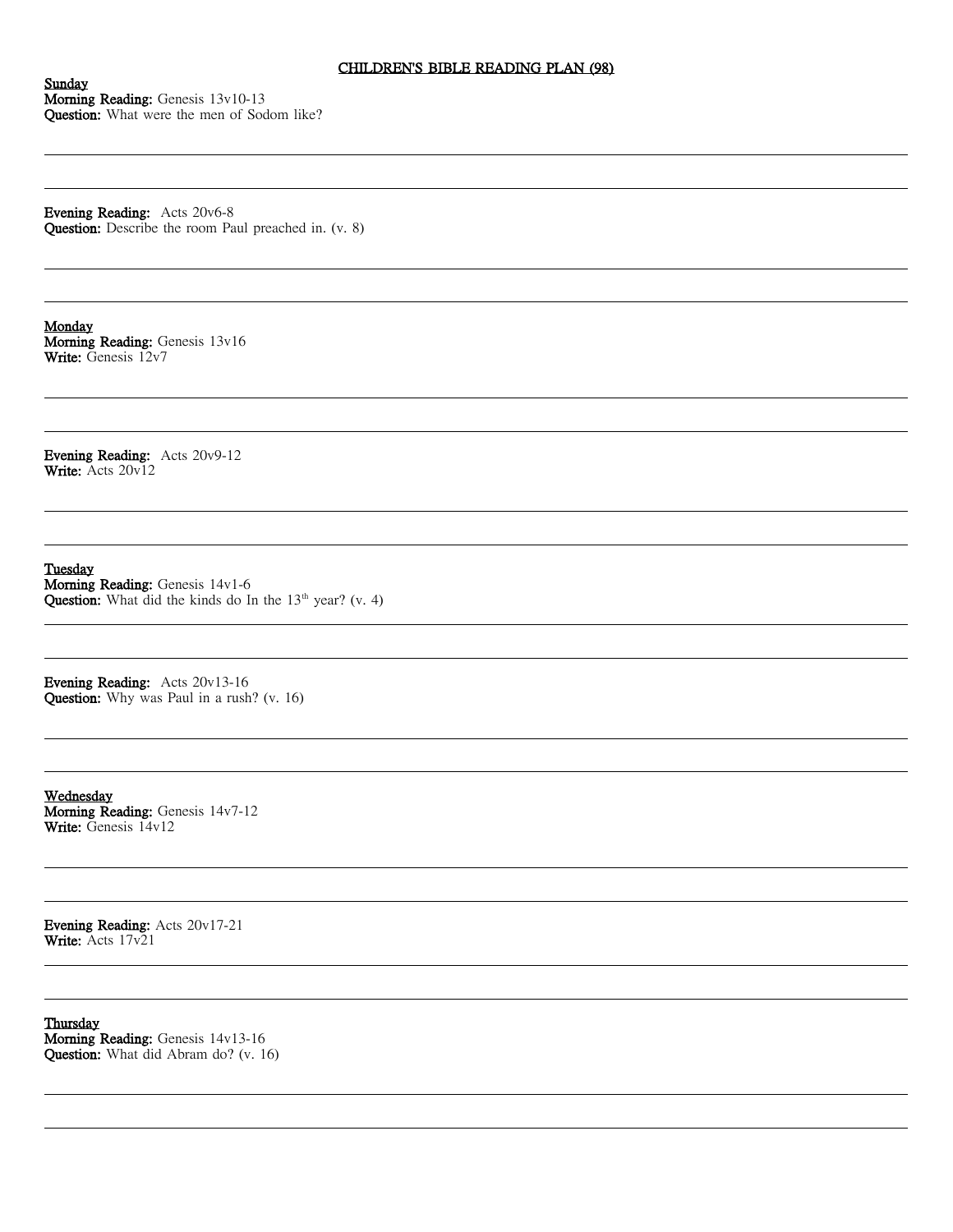Friday Morning Reading: Genesis 14v17-20 Write: Genesis 14v19

Evening Reading: Acts 20v25-27 Write: Acts 20v26

**Saturday** Morning Reading: Genesis 14v21-24 Question: What di Abram take of the spoil? (v. 23)

Evening Reading: Acts 20v28-31 Write: What did Paul do for 3 years? (v. 31)

# Extra Questions

1. Why did Abram not take any spoil from the King of Sodom? (Genesis 14v23)

2. What does Acts 20v26 mean?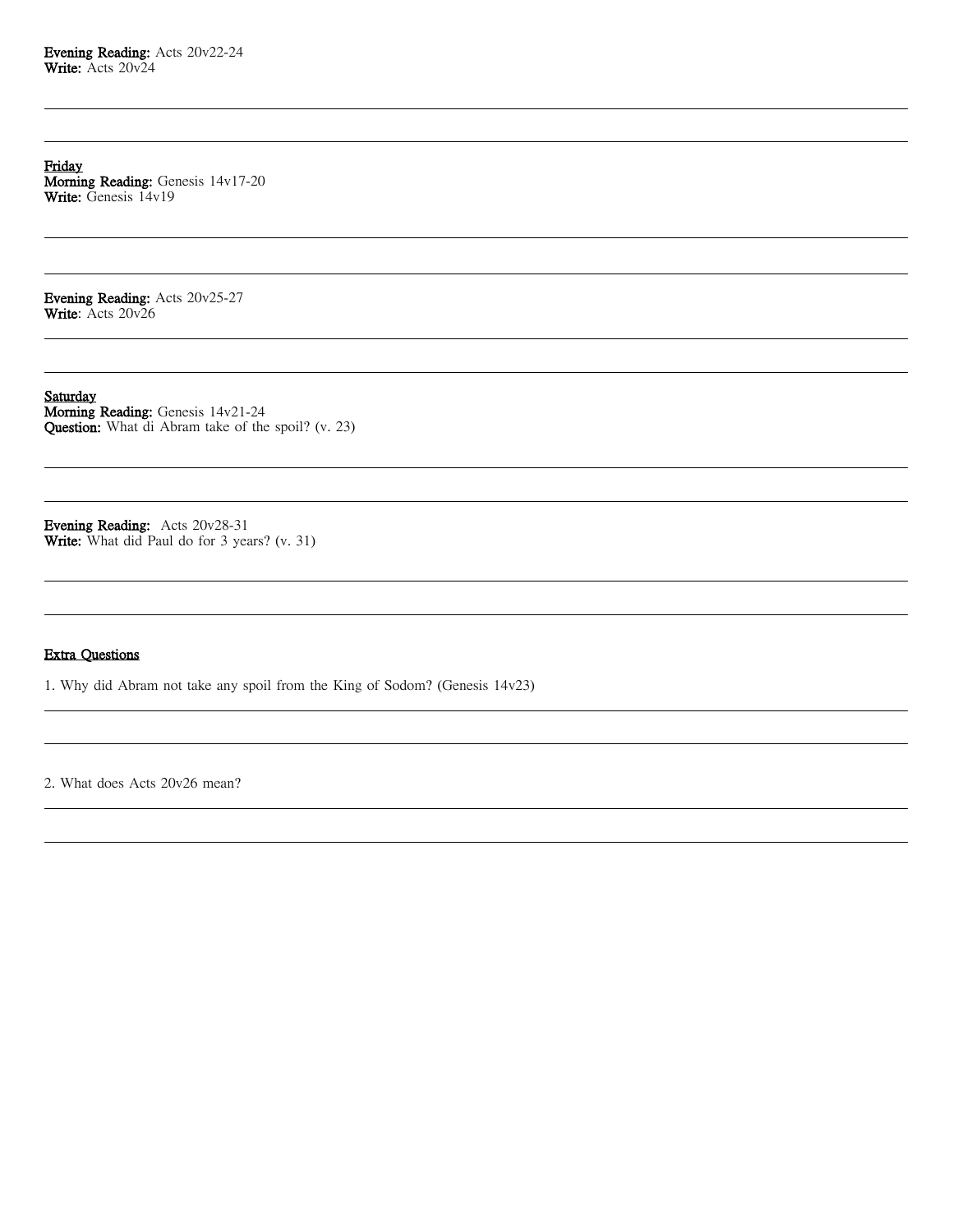Sunday Morning Reading: Genesis 15v1-4 Question: What was God to Abram? (v. 1)

Evening Reading: Acts 20v32-35 Write: Acts 20v33

Monday Morning Reading: Genesis 15v5-7 Write: Genesis 15v6

Evening Reading: Acts 20v36-38 Question: Why were they so sad? (v. 38)

Tuesday Morning Reading: Genesis 15v8-11 Question: What did Abram do when the birds came? (v. 11)

Evening Reading: Acts 21v1-4 Question: What did the disciples say to Paul? (v. 4)

Wednesday Morning Reading: Genesis 15v12-14 Write: Genesis 15v14

Evening Reading: Acts 21v5-9 Question: What did they do on the shore? (v. 5)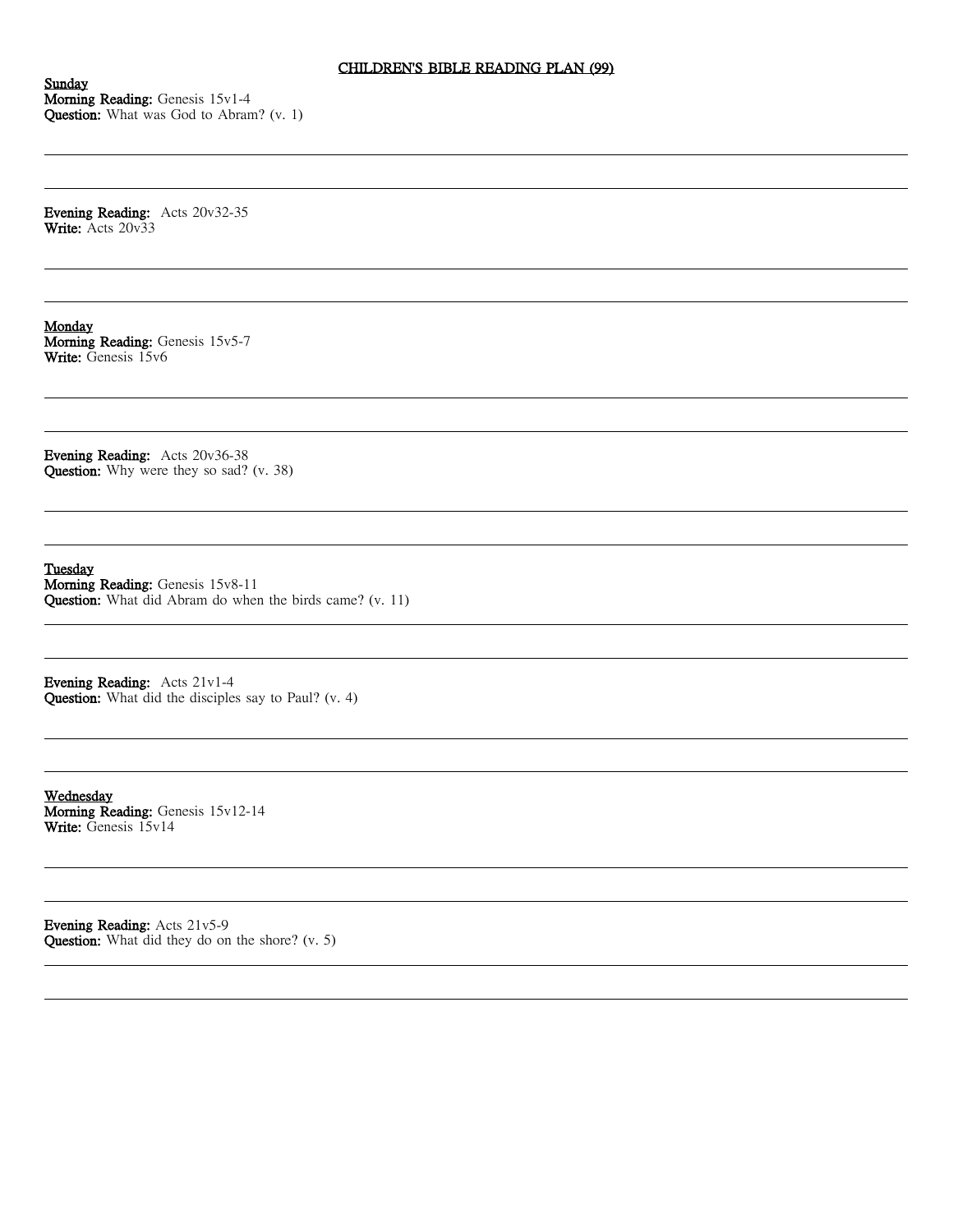Evening Reading: Acts 21v10-14 Write: Acts 21v14

Friday Morning Reading: Genesis 16v1-3 Question: What was Sarai's problem? (v. 1)

Evening Reading: Acts 21v15-17 Write: Acts 21v17

Saturday Morning Reading: Genesis 16v4-6 Question: What did Sarai do with Hagar? (v. 6)

Evening Reading: Acts 21v18-21 Write: Acts 21v19

### Extra Questions

1. What did Hagar do when Sarai mistreated her? (Genesis 16v6)

2. What should we do when we hear of God's blessing on a ministry? (Acts 21v20)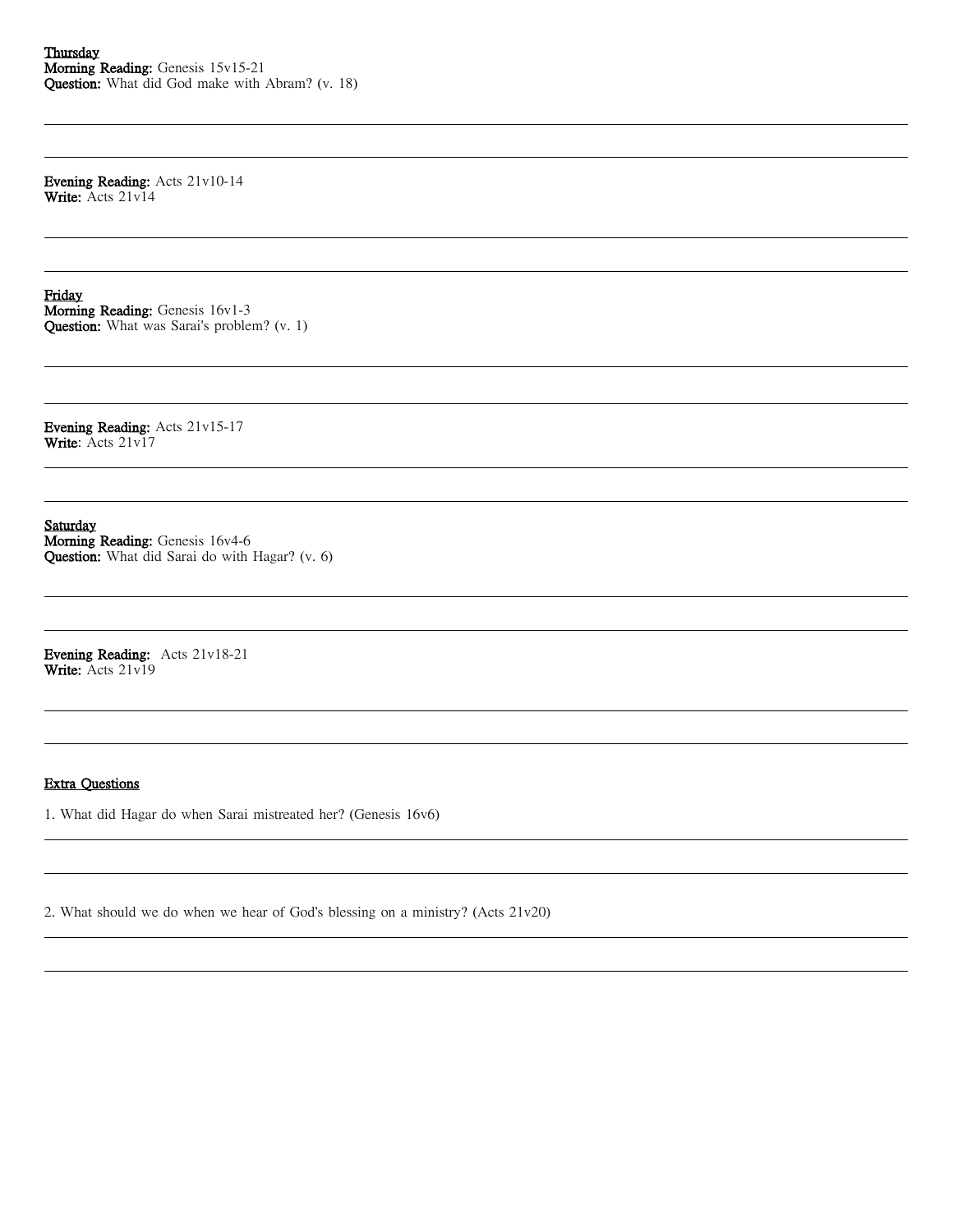Sunday Morning Reading: Genesis 16v7-11 Question: Who found Hagar? (v. 7)

Evening Reading: Acts 21v22-25 Write: Acts 21v22

Monday Morning Reading: Genesis 16v12-16 Write: Genesis 16v13

Evening Reading: Acts 21v26-29 Question: What did they accuse Paul of doing? (v. 28)

Tuesday Morning Reading: Genesis 17v1-5 Question: What did God tell Abram to do? (v. 1)

Evening Reading: Acts 21v30-32 Write: Acts 21v30

Wednesday Morning Reading: Genesis 17v6-8 Write: Genesis 17v6

Evening Reading: Acts 21v33-36 Question: Describe the crowd. (v. 34)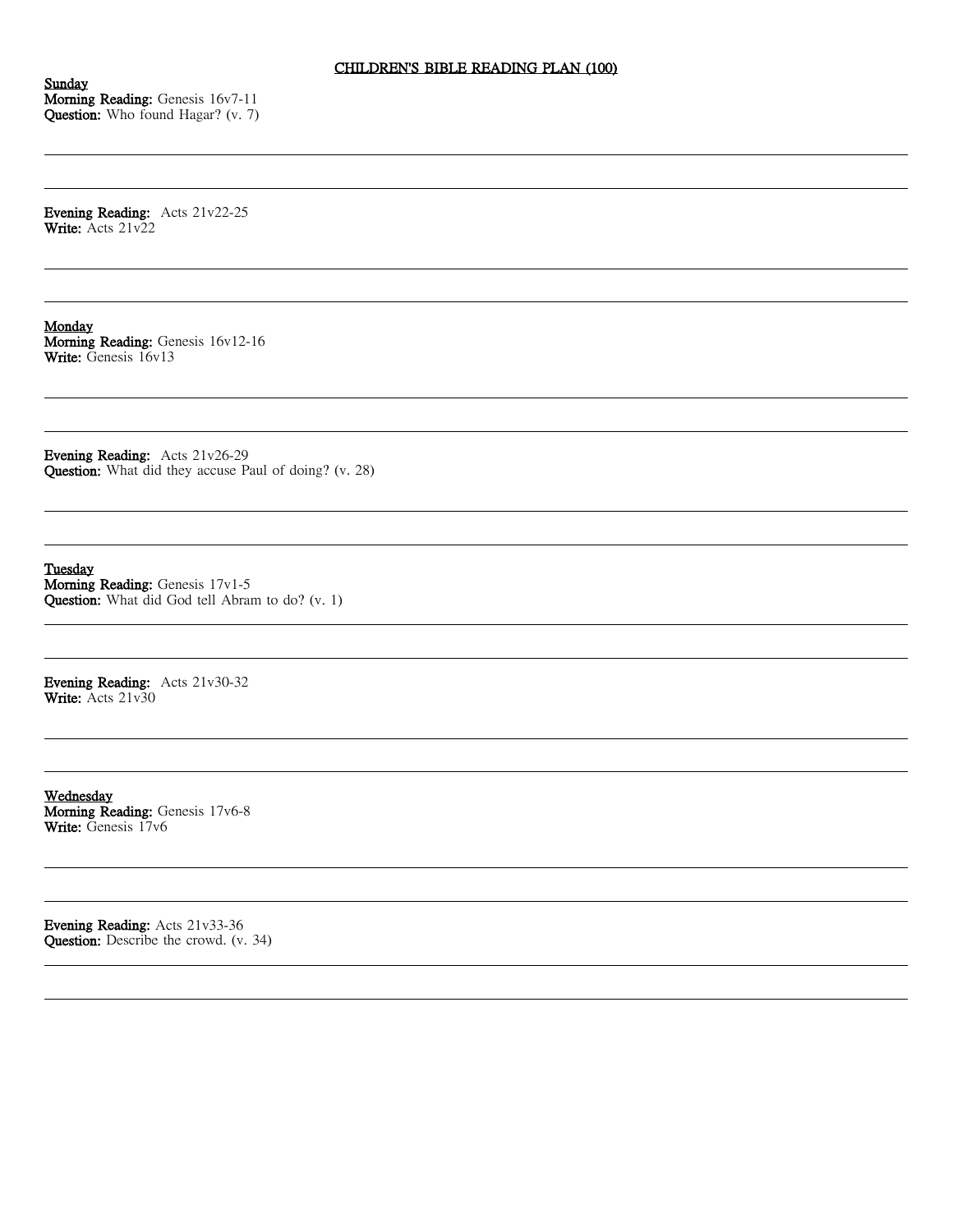Evening Reading: Acts 21v37-40 Write: Acts 21v39

Friday Morning Reading: Genesis 17v12-14 Question: How long was the covenant? (v. 14)

Evening Reading: Acts 22v1-5 Write: Acts 22v4

Saturday Morning Reading: Genesis 17v15-17 Write: Genesis 17v16

Evening Reading: Acts 22v6-9 Write: Acts 22v8

### Extra Questions

1. What do you think of Abram's response to God's covenant promises? (Genesis 17v17)

2. How was Paul persecuting Jesus when Jesus was not on earth? (Acts 22v8)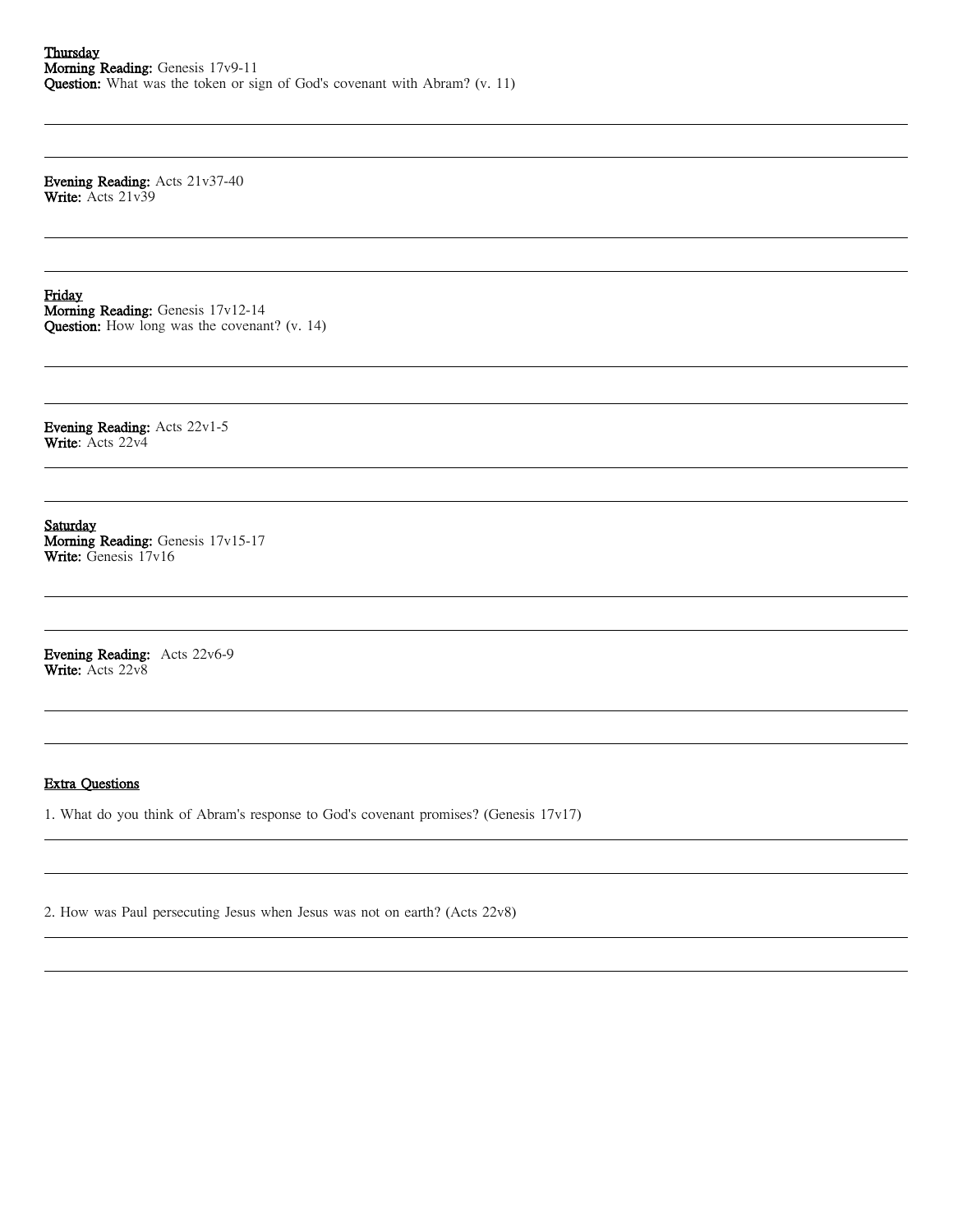# CHILDREN'S BIBLE READING PLAN (101)

Sunday Morning Reading: Genesis 17v18-22 Question: What will God do for Ishmael? (v. 20)

Evening Reading: Acts 22v10-13 Write: Acts 22v13

Monday Morning Reading: Genesis 17v23-27 Write: Genesis 17v27

Evening Reading: Acts 22v14-18 Question: Why did God choose Saul? (v. 14)

Tuesday Morning Reading: Genesis 18v1-5 Question: Who appeared to Abraham? (v. 1)

Evening Reading: Acts 22v19-24 Write: Acts 22v21

Wednesday Morning Reading: Genesis 18v6-8 Question: What did Abraham fetch? (v. 7)

Evening Reading: Acts 22v25-28 Question: How much did Paul pay to be a Roman? (v. 28)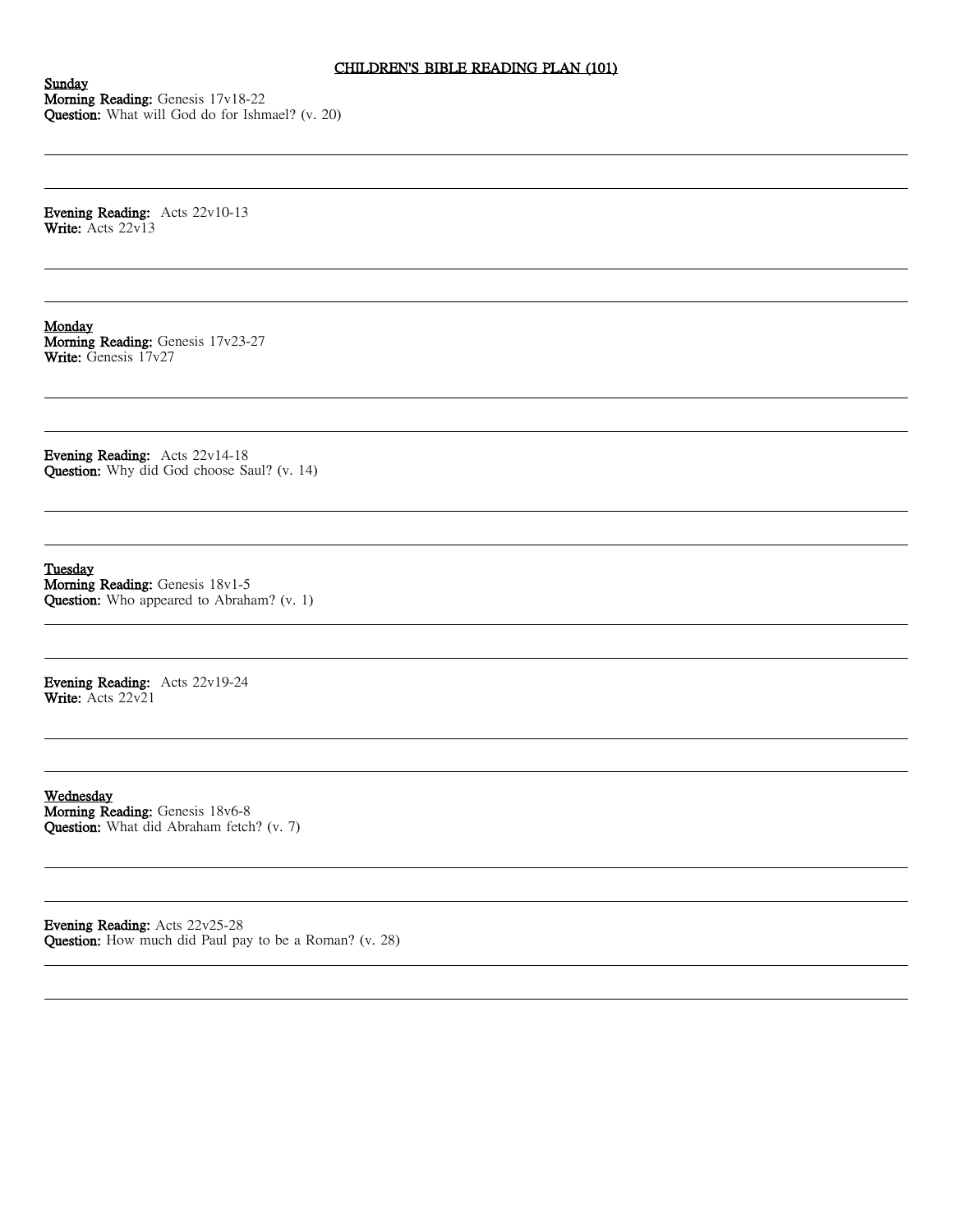Evening Reading: Acts 22v29-30 Question: Why was the chief captain afraid? (v. 29)

Friday Morning Reading: Genesis 18v13-16 Write: Genesis 18v14

Evening Reading: Acts 23v1-5 Write: Acts 23v1

Saturday Morning Reading: Genesis 18v17-21 Write: Genesis 18v19

Evening Reading: Acts 23v6-9 Question: What's the difference between the Pharisees and the Sadducees? (v. 8)

#### Extra Questions

1. Why did God go down to visit the earth? (Genesis 18v20-21)

2. What was the great question at the center of the dispute? (Acts 23v6)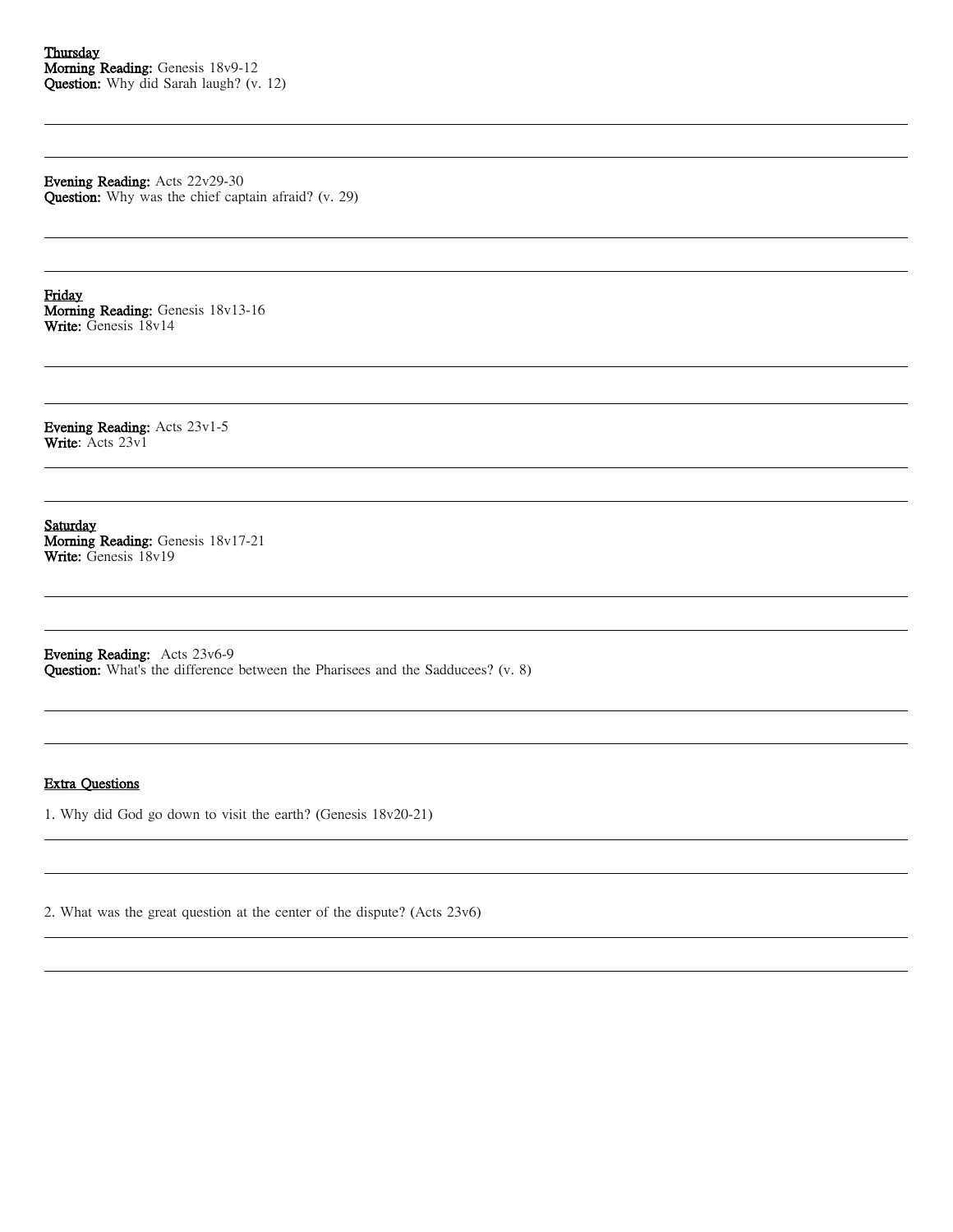# CHILDREN'S BIBLE READING PLAN (102)

Sunday Morning Reading: Genesis 18v22-26 Write: Genesis 18v23

Evening Reading: Acts 23v10-13 Question: What did the captain fear about Paul? (v. 10)

#### Monday

Morning Reading: Genesis 18v27-30 Question: How does Abraham describe himself? (v. 27)

Evening Reading: Acts 23v14-18 Write: Acts 23v16

Tuesday

Morning Reading: Genesis 18v31-33 Question: What was the last number of people Abraham prayed for? (v. 32)

Evening Reading: Acts 23v19-22 Write: Acts 23v22

Wednesday Morning Reading: Genesis 19v1-3 Write : Genesis 19v3

Evening Reading: Acts 23v23-26 Question: How many soldiers were assigned to protect Paul? (v. 23)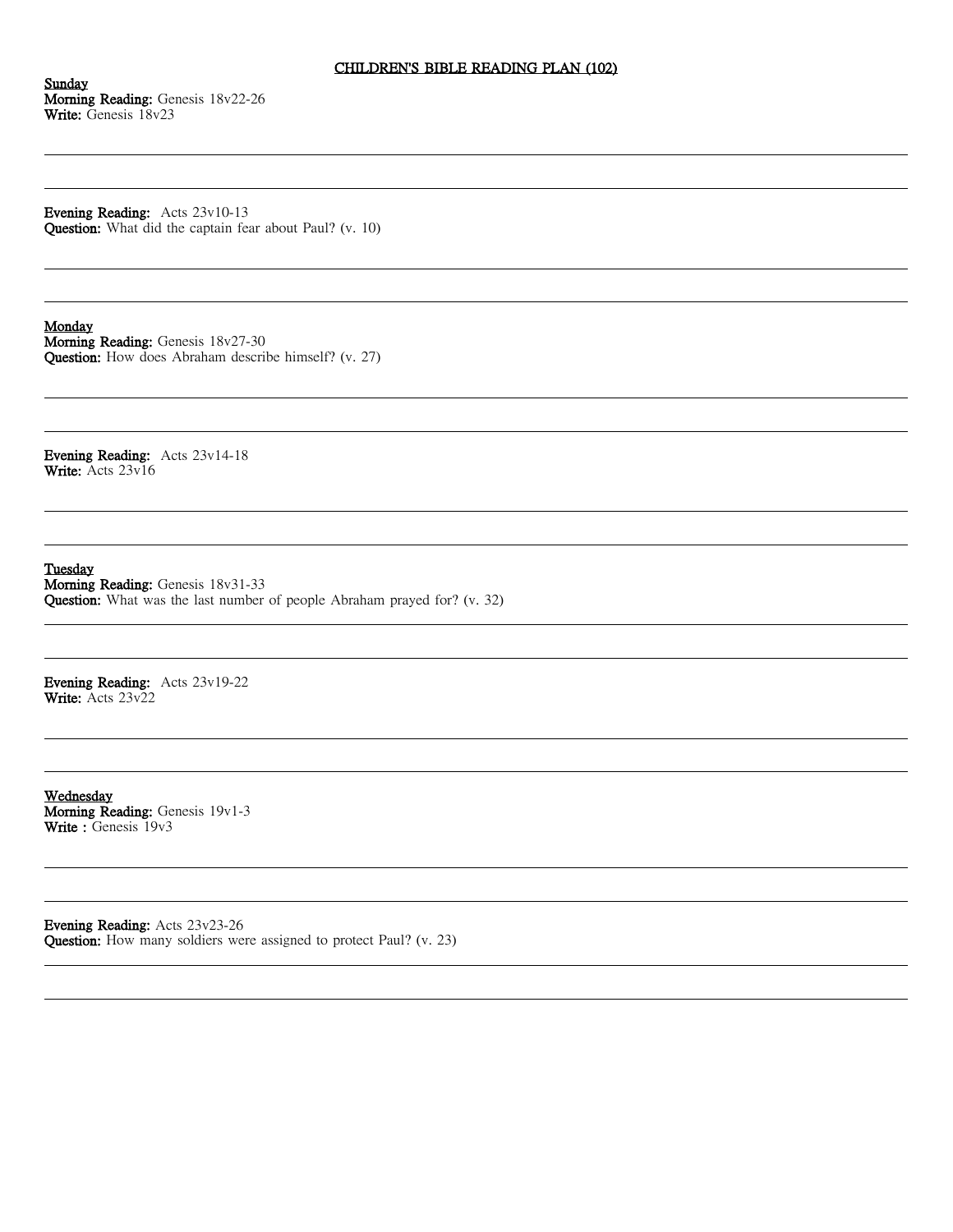Evening Reading: Acts 23v27-30 Write: Acts 23v27

Friday Morning Reading: Genesis 19v9-11 Write: Genesis 19v11

Evening Reading: Acts 23v31-35 Question: When did the governor plan to hear Paul? (v. 35)

Saturday Morning Reading: Genesis 19v12-14 Question: What were the men to do to Sodom? (v. 13)

Evening Reading: Acts 24v1-4 Write: Acts 24v4

## Extra Questions

1. How did Lot's sons-in-law respond to Lot's warning? (Genesis 19v14)

2. What was Tertullus? (Acts 24v1)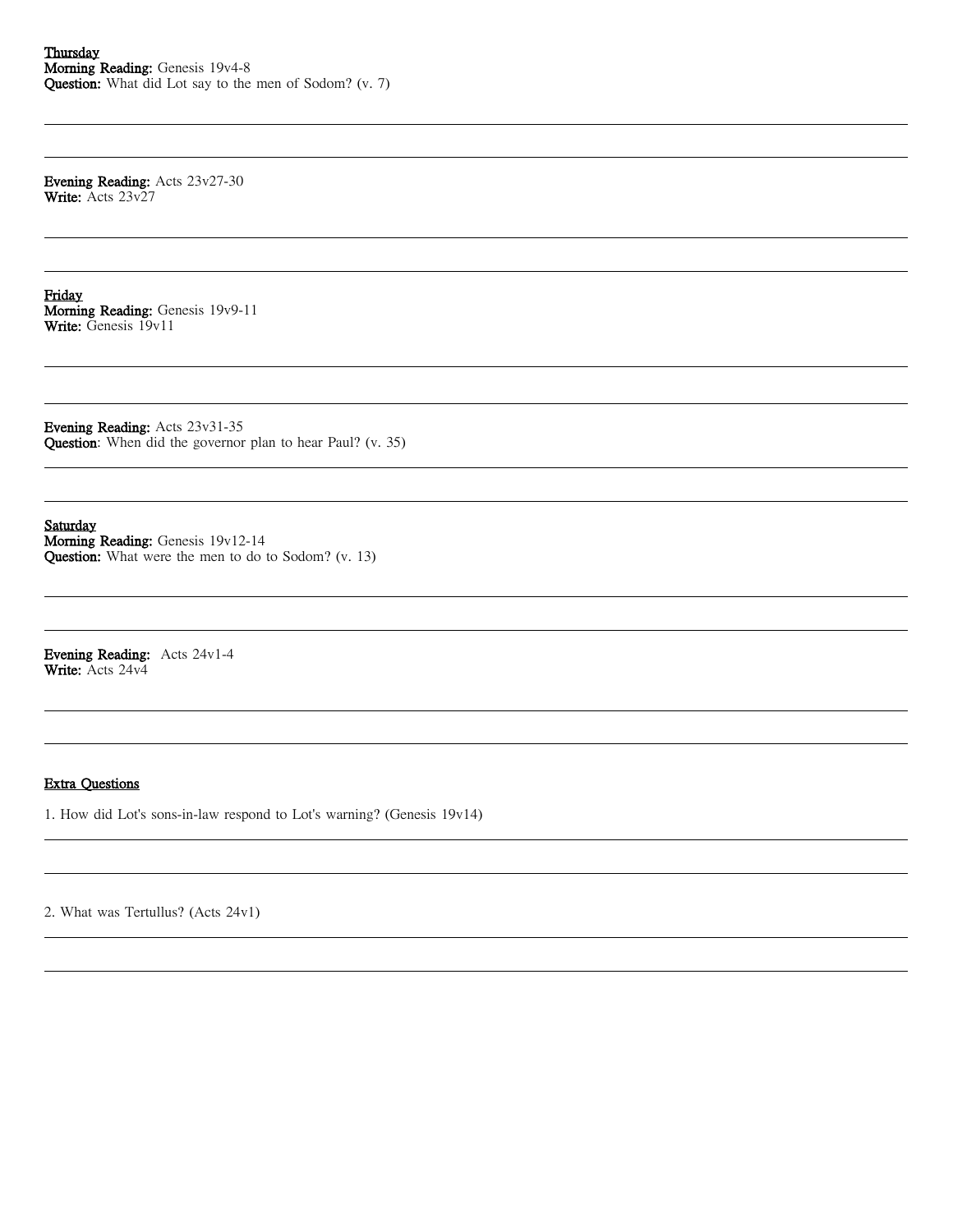# CHILDREN'S BIBLE READING PLAN (103)

Sunday Morning Reading: Genesis 19v15-17 Write: Genesis 19v17

Evening Reading: Acts 24v5-9 Question: What did they accuse Paul of? (v. 5)

### **Monday**

Morning Reading: Genesis 19v18-22 Question: What did Lot ask for? (v. 20)

Evening Reading: Acts 24v10-15 Write: Acts 24v15

Tuesday Morning Reading: Genesis 19v23-26 Write: Genesis 19v26

Evening Reading: Acts 24v16-19 Write: Acts 24v16

Wednesday Morning Reading: Genesis 19v27-29 Question : What did Abraham do first thing in the morning? (v. 27)

Evening Reading: Acts 24v20-23 Question: Why did Paul say he was being questioned? (v. 21)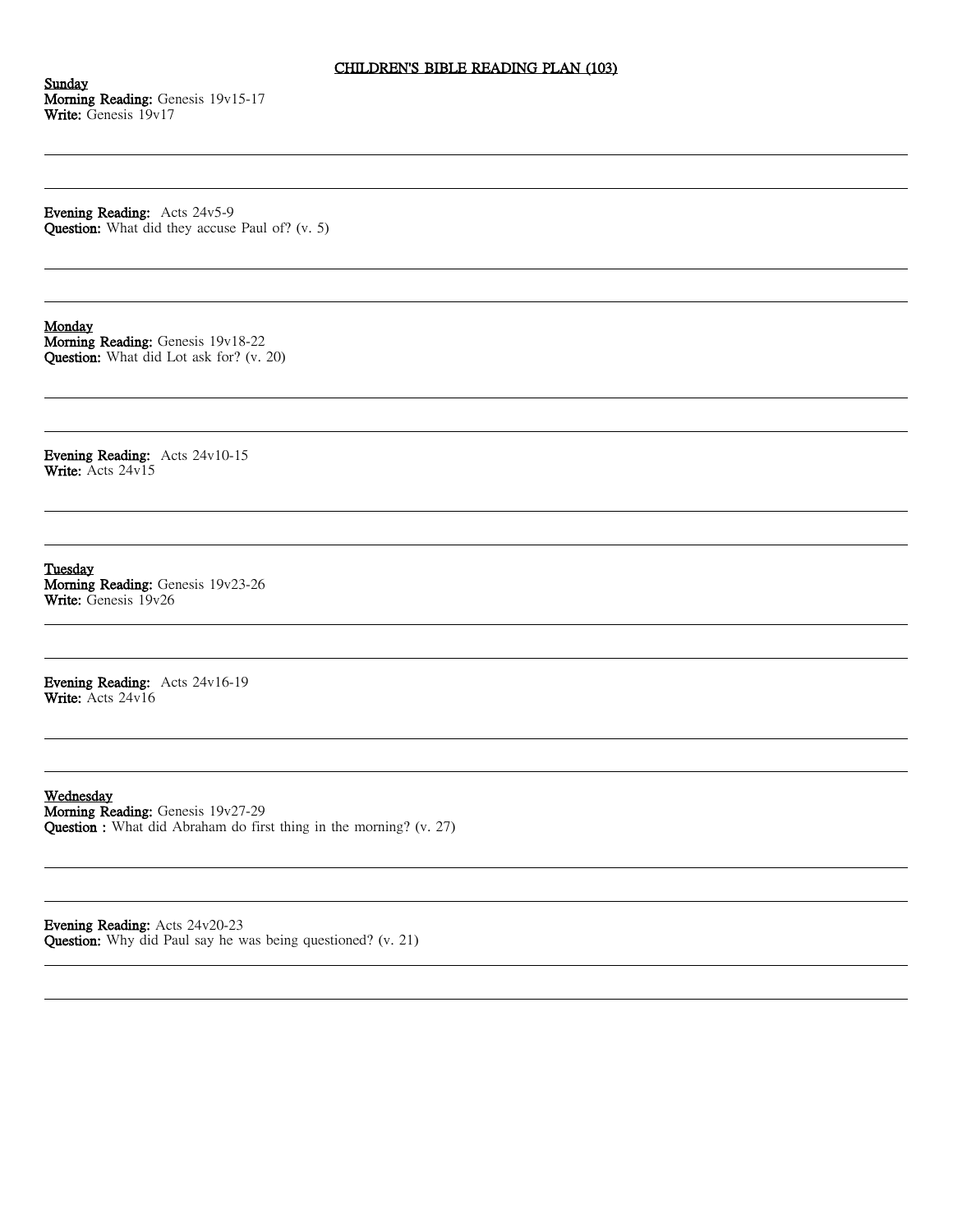Evening Reading: Acts 24v24-27 Question: How did Felix respond to Paul's sermon? (v. 25)

Friday Morning Reading: Genesis 20v6-9 Question: What did Abimelech accuse Abraham of doing? (v. 9)

Evening Reading: Acts 25v1-5 Question: What were they planning to do to Paul? (v. 3)

Saturday Morning Reading: Genesis 20v10-15 Write: Genesis 20v11

Evening Reading: Acts 25v6-8 Write: Acts 25v8

### Extra Questions

1. Abraham lied about Sarah to protect himself. What should he have done?

2. What should you do if you are falsely accused like Paul was?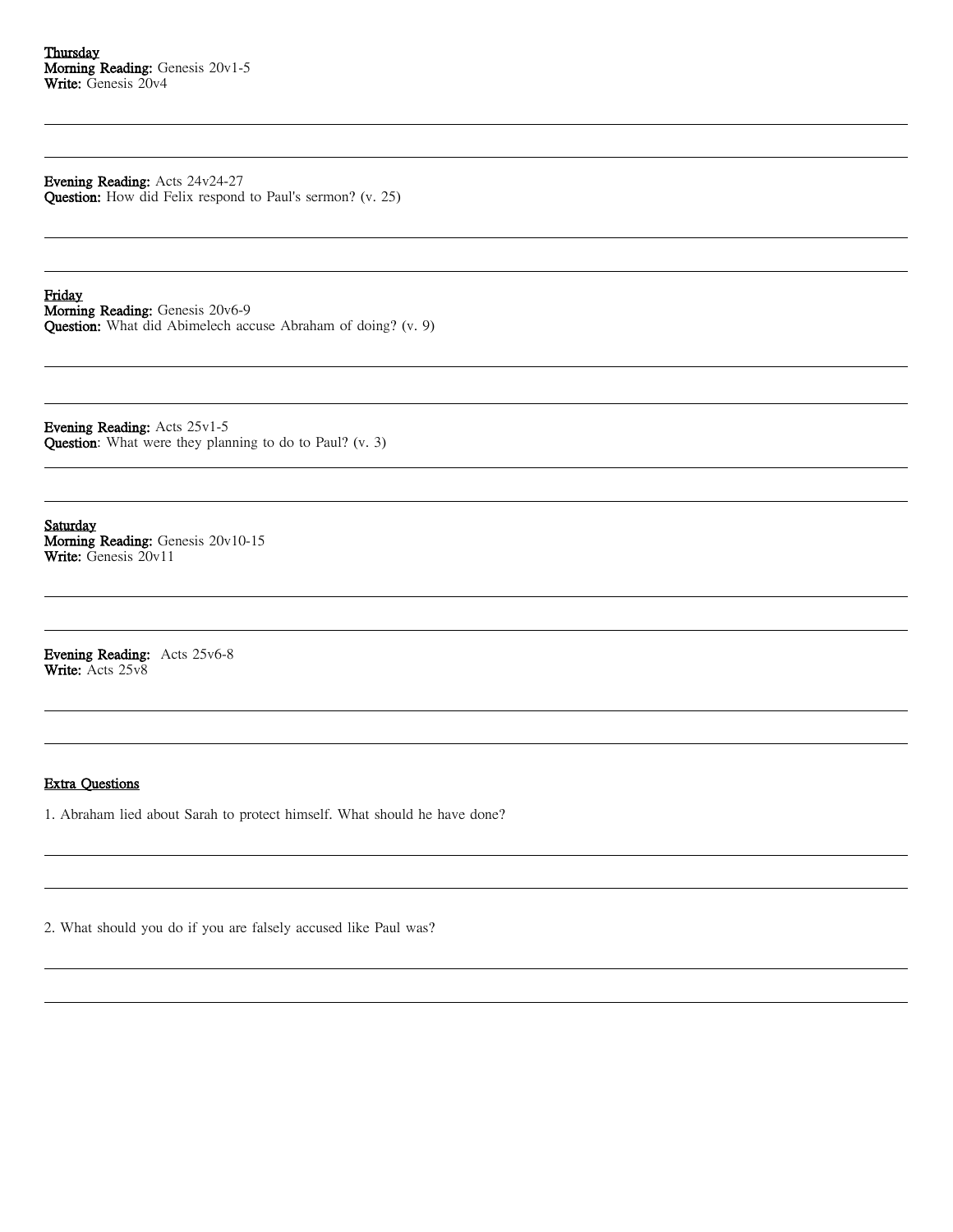# CHILDREN'S BIBLE READING PLAN (104)

Sunday Morning Reading: Genesis 20v16-18 Write: Genesis 20v17

Evening Reading: Acts 25v9-12 Question: Whom did Paul appeal to? (v. 12)

#### Monday

Morning Reading: Genesis 21v1-5 Question: How old was Abraham when Isaac was born? (v. 5)

Evening Reading: Acts 25v13-16 Question: What did the Romans insist upon when someone was accused of a crime? (v. 16)

Tuesday Morning Reading: Genesis 21v6-8 Write: Genesis 21v6

Evening Reading: Acts 25v17-20 Write: Acts 24v19

Wednesday Morning Reading: Genesis 21v9-11 Question: What did Sarah want Abraham to do with Hagar and Ishmael? (v. 10)

Evening Reading: Acts 25v21-23 Question: What did Agrippa want? (v. 22)